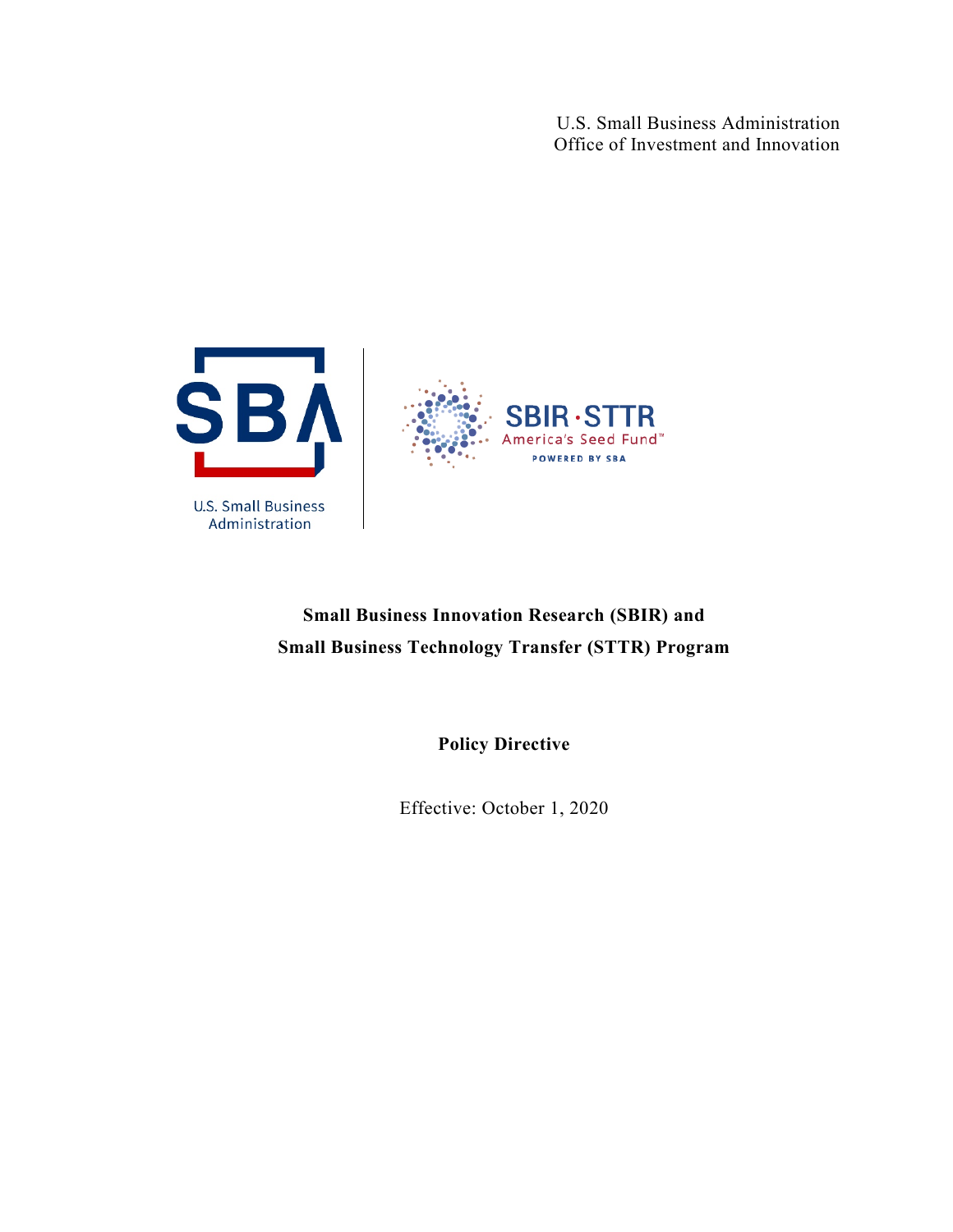# **Table of Contents**

| 1.                                                                              |                                                                                   |
|---------------------------------------------------------------------------------|-----------------------------------------------------------------------------------|
| 2.                                                                              |                                                                                   |
| 3.                                                                              |                                                                                   |
| 4.                                                                              |                                                                                   |
| 5.                                                                              |                                                                                   |
| 6.                                                                              |                                                                                   |
| 7.                                                                              |                                                                                   |
| 8.                                                                              |                                                                                   |
| 9.                                                                              |                                                                                   |
| 10.                                                                             | Reporting Requirements - for Participating Agencies, Applicants, and Awardees  80 |
| 11.                                                                             |                                                                                   |
| 12.                                                                             |                                                                                   |
| Appendix I: Instructions for SBIR and STTR Program Solicitation Preparation 111 |                                                                                   |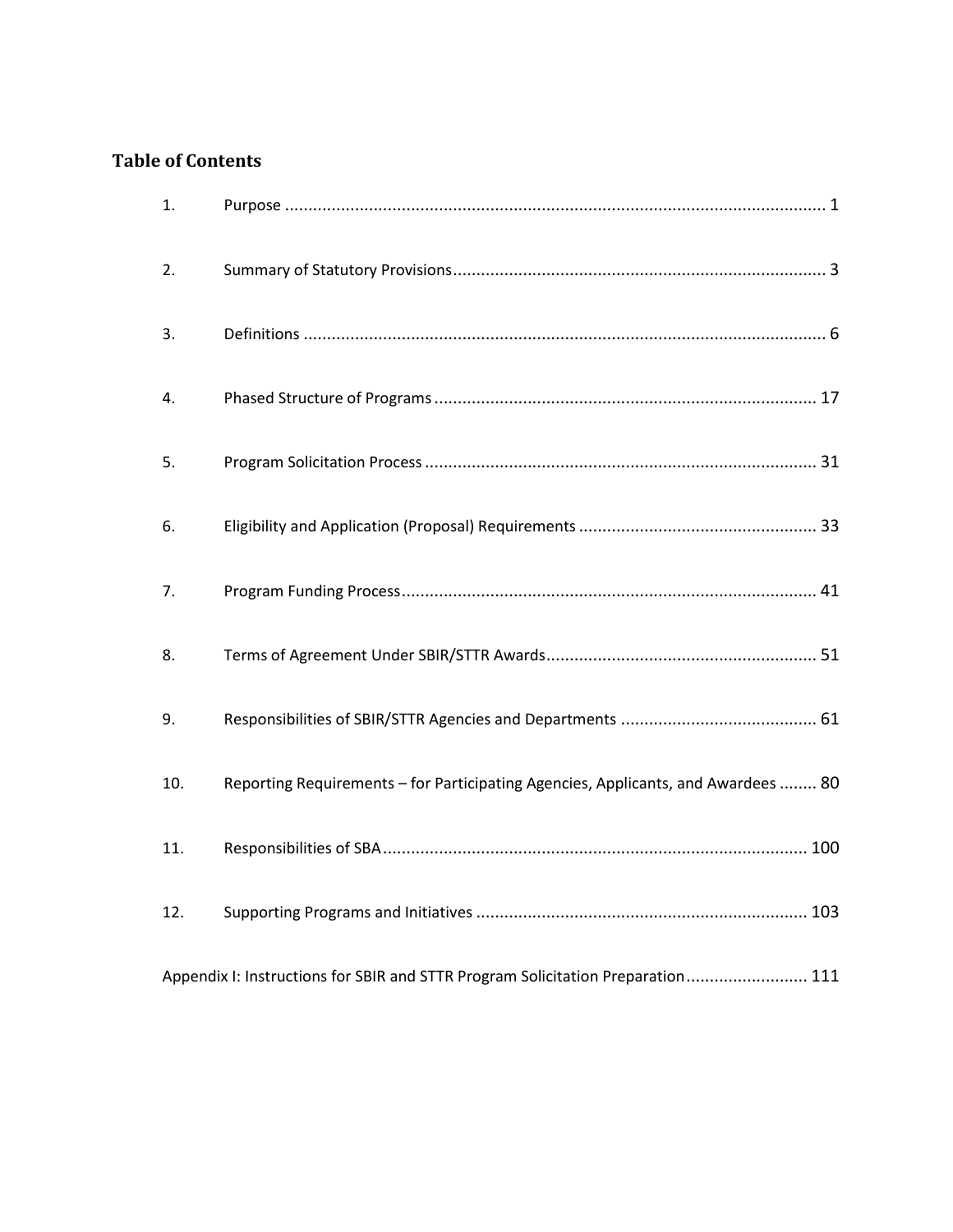# <span id="page-2-0"></span>**1. Purpose**

(a) Sections  $9(i)$  and  $9(p)$  of the Small Business Act (the Act) require that the Small Business Administration (SBA) issue Policy Directives for the general conduct of the SBIR and STTR programs within the Federal Government.

(b) This Policy Directive fulfills SBA's statutory obligation to provide guidance to the participating Federal agencies for the general operation of the SBIR and STTR programs. Because most of the policy for the SBIR and STTR program is the same, SBA issues a single Policy Directive for both programs. Unless one of the programs is specifically mentioned, the term "program" or "programs" refers to both the SBIR and STTR programs. In addition, "SBIR/STTR" is used throughout to refer to both programs.

(1) The following sections pertain only to the STTR program: § 3(cc) - Definition of "Research Institution,"  $\S 7(k)$  - Management of the STTR Project,  $\S 8(c)$  - Allocation of Intellectual Property Rights in STTR Award, and § 12(e) - Phase 0 Proof of Concept Partnership Pilot Program.

(2) The following sections pertain only to the SBIR program: § 3(b) - Definition of "Additionally Eligible State," § 3(l) - Definition of "Covered Small Business,"  $\S 4(b)(1)(ii)$  – Direct to Phase II Awards,  $\S 6(a)(6)$  – Majority-Owned by Multiple VCOCs, Hedge Funds or Private Equity Firms,  $\S$  6(b)(1)(iii) – Registration and Certifications for Proposal and Award for Majority-Owned by Multiple VCOCs, Hedge Funds or Private Equity Firms, and Appendix I - Certifications for Proposal and Award for Majority-Owned by Multiple VCOCs, Hedge Funds or Private Equity Firms.

(3) Additional or modified instructions may be issued by SBA as a result of public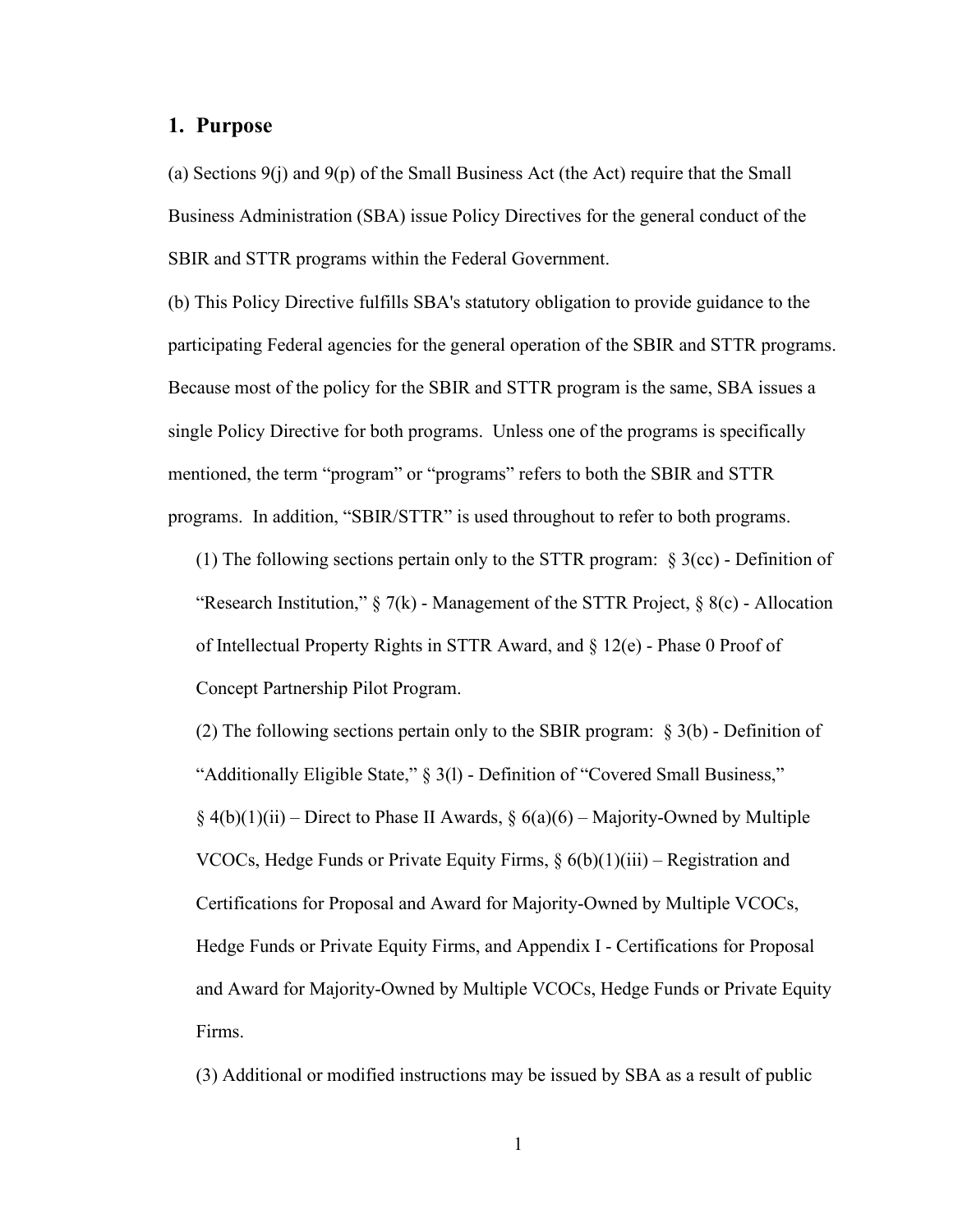comment or experience. With this directive, SBA fulfills the statutory requirement to simplify and standardize the program proposal, selection, contracting, compliance, and audit procedures for the programs to the extent practicable, while allowing the Participating Agencies flexibility in the operation of their individual programs. Wherever possible, SBA has attempted to reduce the paperwork and regulatory compliance burden on small business concerns (SBCs) applying to and participating in the SBIR/STTR programs, while still meeting the statutory reporting and data collection requirements.

(c) The statutory purpose of the SBIR program is to strengthen the role of innovative SBCs in Federally-funded research or research and development (R/R&D). Specific program purposes are to: (1) stimulate technological innovation; (2) use small business to meet Federal R/R&D needs; (3) foster and encourage participation by socially and economically disadvantaged SBCs (SDBs), and by women-owned SBCs (WOSBs), in technological innovation; and, (4) increase private sector commercialization of innovations derived from Federal R/R&D, thereby increasing competition, productivity and economic growth.

(d) In addition to the broad goals of the SBIR program, the statutory purpose of the STTR program is to stimulate a partnership of ideas and technologies between innovative SBCs and non-profit Research Institutions. By providing awards to SBCs for cooperative R/R&D efforts with Research Institutions, the STTR program assists the U.S. small business and research communities by supporting the commercialization of innovative technologies.

(e) Federal agencies participating in the programs (Participating Agencies) are obligated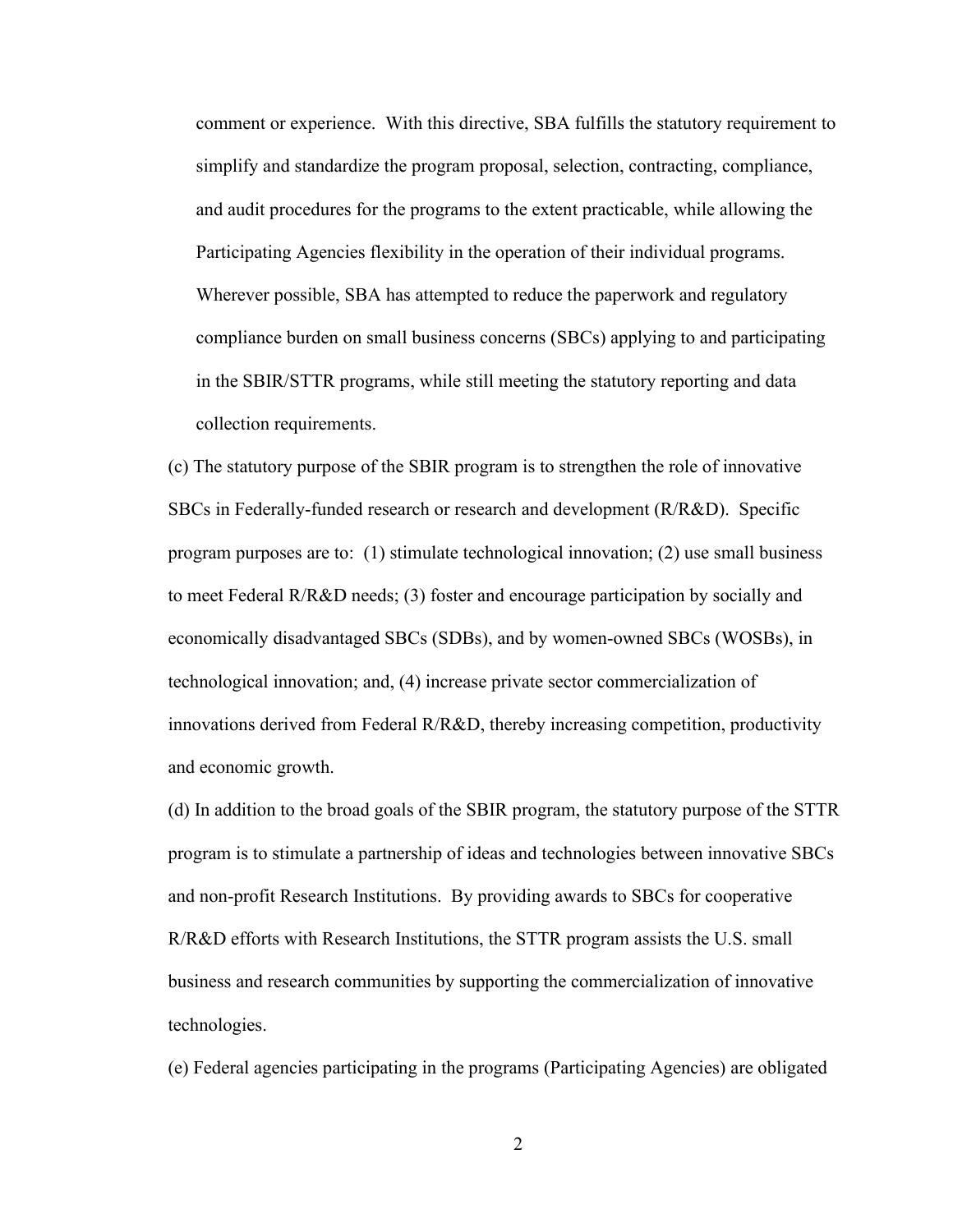to follow the guidance provided by this Policy Directive. Each Participating Agency is required to review its rules, policies, and guidance on the programs to ensure consistency with this Policy Directive and to make any necessary changes in accordance with each agency's normal procedures. This is consistent with the statutory authority provided to SBA concerning the SBIR/STTR programs.

# <span id="page-4-0"></span>**2. Summary of Statutory Provisions**

(a) The SBIR program is codified at  $\S 9$  of the Act, 15 U.S.C. 638. The SBIR program is authorized until September 30, 2022, or as otherwise provided in law subsequent to that date.

(b) Each Federal agency with an extramural budget for R/R&D in excess of

\$100,000,000 must participate in the SBIR program and spend (obligate) a minimum percentage of their extramural R/R&D budgets (obligations) of not less than 3.2% of such budget in fiscal year 2017 and for the percentage required by statute for each fiscal year after for awards to SBCs for R/R&D under the SBIR program.

A Federal agency may exceed this minimum percentage.

(c) The STTR program is also codified at § 9 of the Act, 15 U.S.C. 638. The STTR program is authorized until September 30, 2022, or as otherwise provided in law subsequent to that date.

(d) Each Federal agency with an extramural budget for R/R&D in excess of

\$1,000,000,000 must participate in the STTR program and spend (obligate) a minimum percentage of their extramural R/R&D budgets (obligations) of not less than 0.45% of such budget in fiscal year 2016 and for the percentage required by statute for each fiscal year after on awards to SBCs under the STTR program.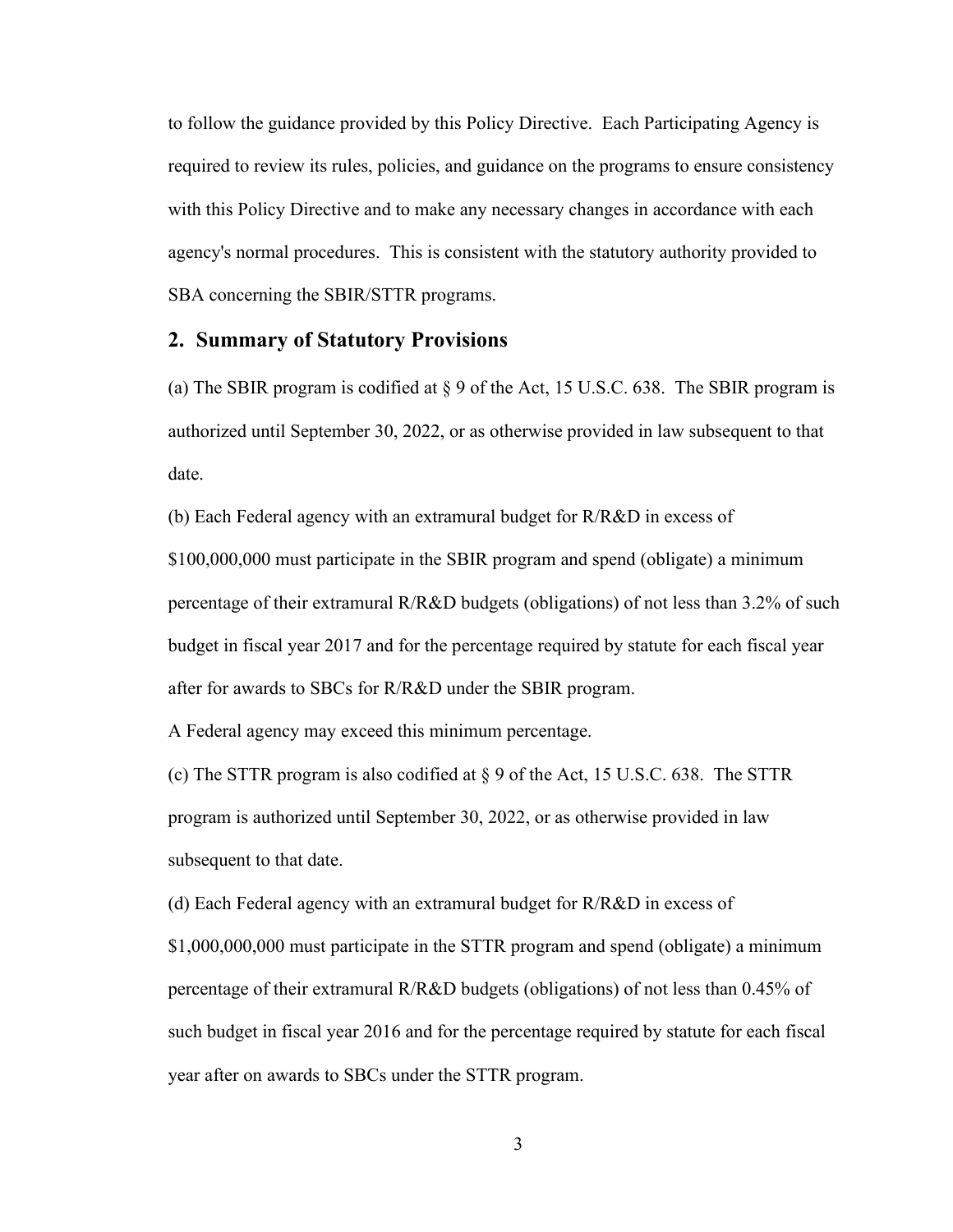A Federal agency may exceed this minimum percentage.

(e) In general, each Participating Agency must make SBIR/STTR awards for R/R&D through the following uniform, three-phase process:

(1) Phase I awards to determine, insofar as possible, the scientific and technical merit and feasibility of ideas that appear to have commercial potential.

(2) Phase II awards to further develop work from Phase I that meets particular program needs and exhibits potential for commercial application.

(3) Phase III awards where commercial applications of SBIR/STTR program-funded R/R&D are funded by non-Federal sources of capital; or where products, services or further research intended for use by the Federal Government are funded by non-SBIR/STTR sources of Federal funding.

(f) Participating Agencies must report to SBA on the calculation of the agency's extramural R/R&D budget, for the purpose of determining SBIR/STTR program funding, within four months of enactment of each agency's annual Appropriations Act. (g) The Act explains that agencies are authorized and directed to cooperate with SBA in order to carry out and accomplish the purpose of the programs. As a result, each Participating Agency shall provide information to SBA for SBA to monitor and analyze each agency's SBIR/STTR program and to report annually to the Committee on Small Business and Entrepreneurship of the Senate and to the Committee on Small Business and the Committee on Science, Space, and Technology of the House of Representatives. For more information on the agency's reporting requirements, including the frequency for specific reporting requirements, see  $\S$  10 of the Policy Directive.

(h) SBA establishes databases and websites to collect and maintain, in a common format,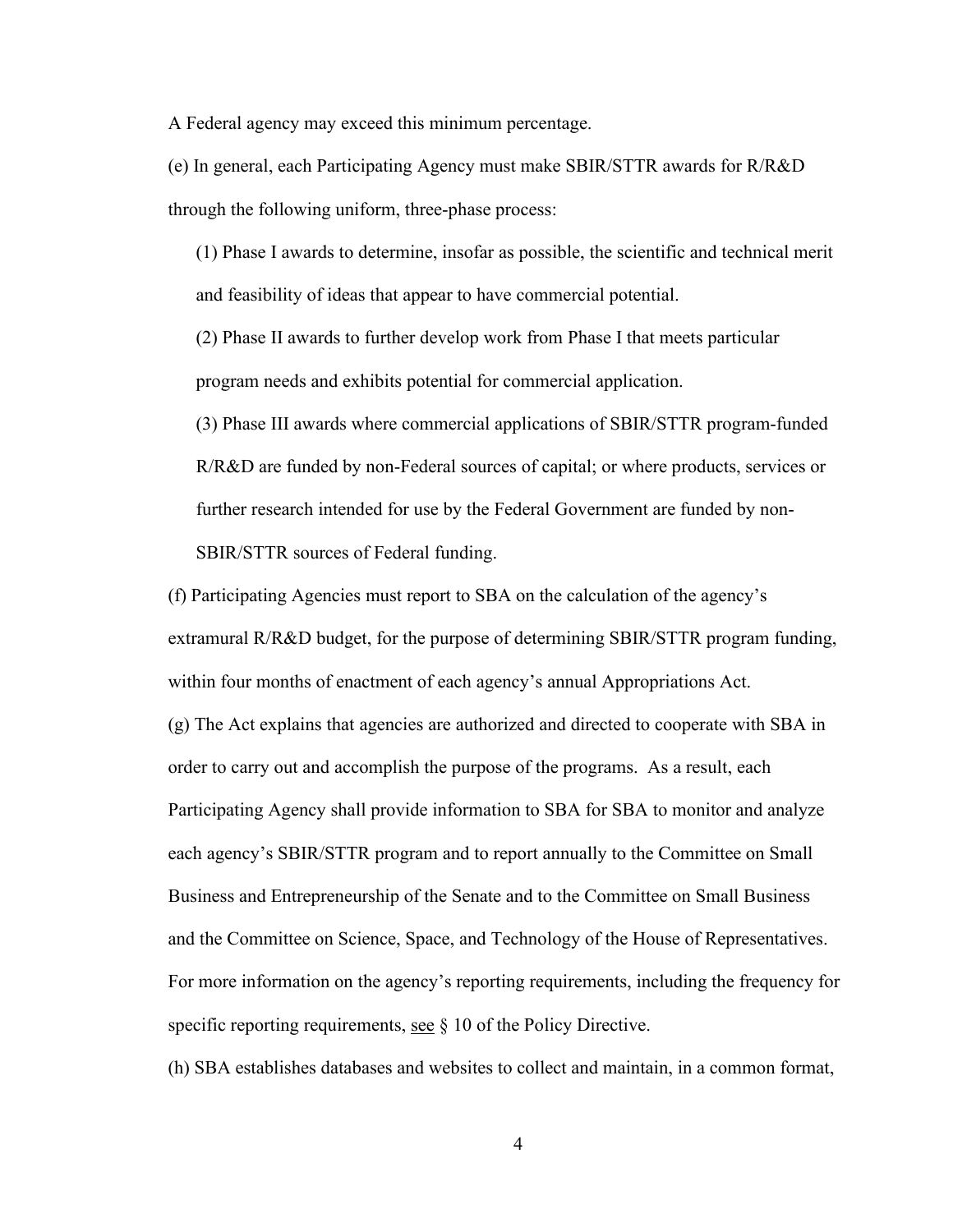information that is necessary to assist SBCs and assess the SBIR/STTR programs.

(i) SBA implements the Federal and State Technology (FAST) Partnership Program to strengthen the technological competitiveness of SBCs, to the extent that FAST is authorized by law.

(j) The competition requirements of the Armed Services Procurement Act of 1947 (10 U.S.C. 2302, et seq.) and the Federal Property and Administrative Services Act of 1949 (41 U.S.C. 3101, et seq.) must be read in conjunction with the procurement notice publication requirements of  $\S$  8(e) of the Act (15 U.S.C. 637(e)). The following notice publication requirements of § 8(e) of the Act apply to SBIR/STTR Participating Agencies using contracts as a SBIR or STTR Funding Agreement.

(1) Any federal executive agency intending to solicit a proposal to contract for property or services valued above the amounts set forth in Federal Acquisition Regulations (FAR)  $\S$  5.101, must transmit a notice of the impending solicitation to the Government wide point of entry (GPE) for access by interested sources. See FAR § 5.201. The GPE, located at www.fbo.gov, is the single point where Government business opportunities, including synopses of proposed contract actions, solicitations, and associated information, can be accessed electronically by the public. In addition, an agency must not issue its solicitation for at least 15 days from the date of the publication of the GPE. The agency must establish a deadline for submission of proposals in response to a solicitation in accordance with FAR § 5.203.

(2) The contracting officer must generally make available through the GPE those solicitations synopsized through the GPE, including specifications and other pertinent information determined necessary by the contracting officer. See FAR  $\S 5.102$ .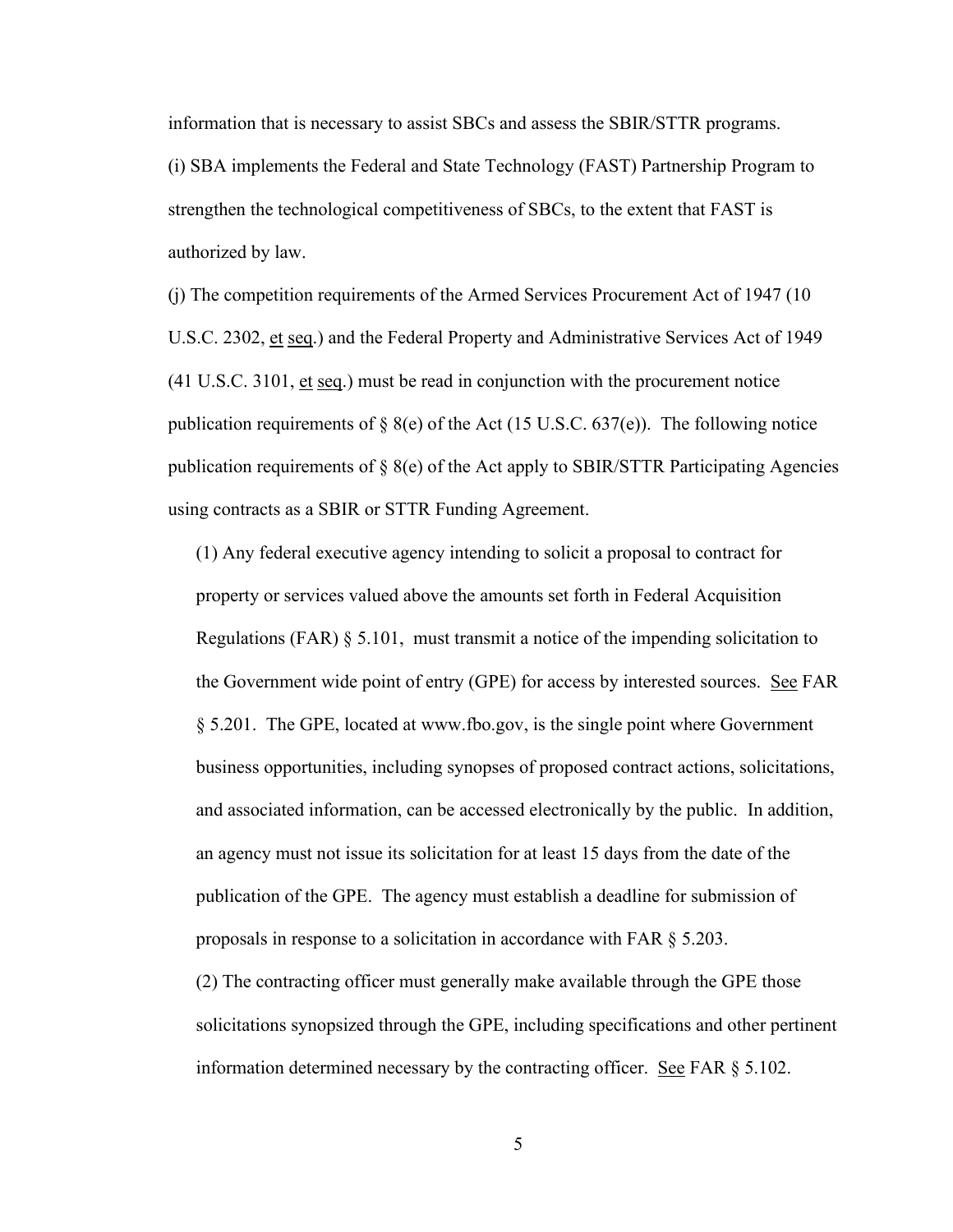(3) Any executive agency awarding a contract for property or services must synopsize the award through the GPE in accordance with FAR subpart 5.3.

(4) The following are exemptions from the notice publication requirements:

(i) In the case of agencies intending to solicit Phase I proposals for contracts in excess of \$25,000, the head of the agency may exempt a particular solicitation from the notice publication requirements if that official makes a written determination, after consulting with the Administrator of the Office of Federal Procurement Policy (OFPP) and the SBA Administrator, that it is inappropriate or unreasonable to publish a notice before issuing a solicitation.

(ii) The SBIR/STTR Phase II award process.

(iii) The SBIR/STTR Phase III award process.

# <span id="page-7-0"></span>**3. Definitions**

(a) Act. The Small Business Act (15 U.S.C. 631, et seq.), as amended.

(b) Additionally Eligible State. (SBIR only) A State in which the total value of funding agreements awarded to SBCs under all agency SBIR programs is less than the total value of funding agreements awarded to SBCs in a majority of other States, as determined by SBA's Administrator in biennial fiscal years and based on the most recent statistics compiled by the Administrator.

(c) Affiliate. This term has the same meaning as set forth in 13 CFR part 121—Small Business Size Regulations, § 121.103, "How Does SBA Determine Affiliation?". Further information about SBA's affiliation rules and a guide on affiliation is available at www.SBIR.gov and www.SBA.gov/size.

(d) Applicant. The organizational entity that qualifies as an SBC at all pertinent times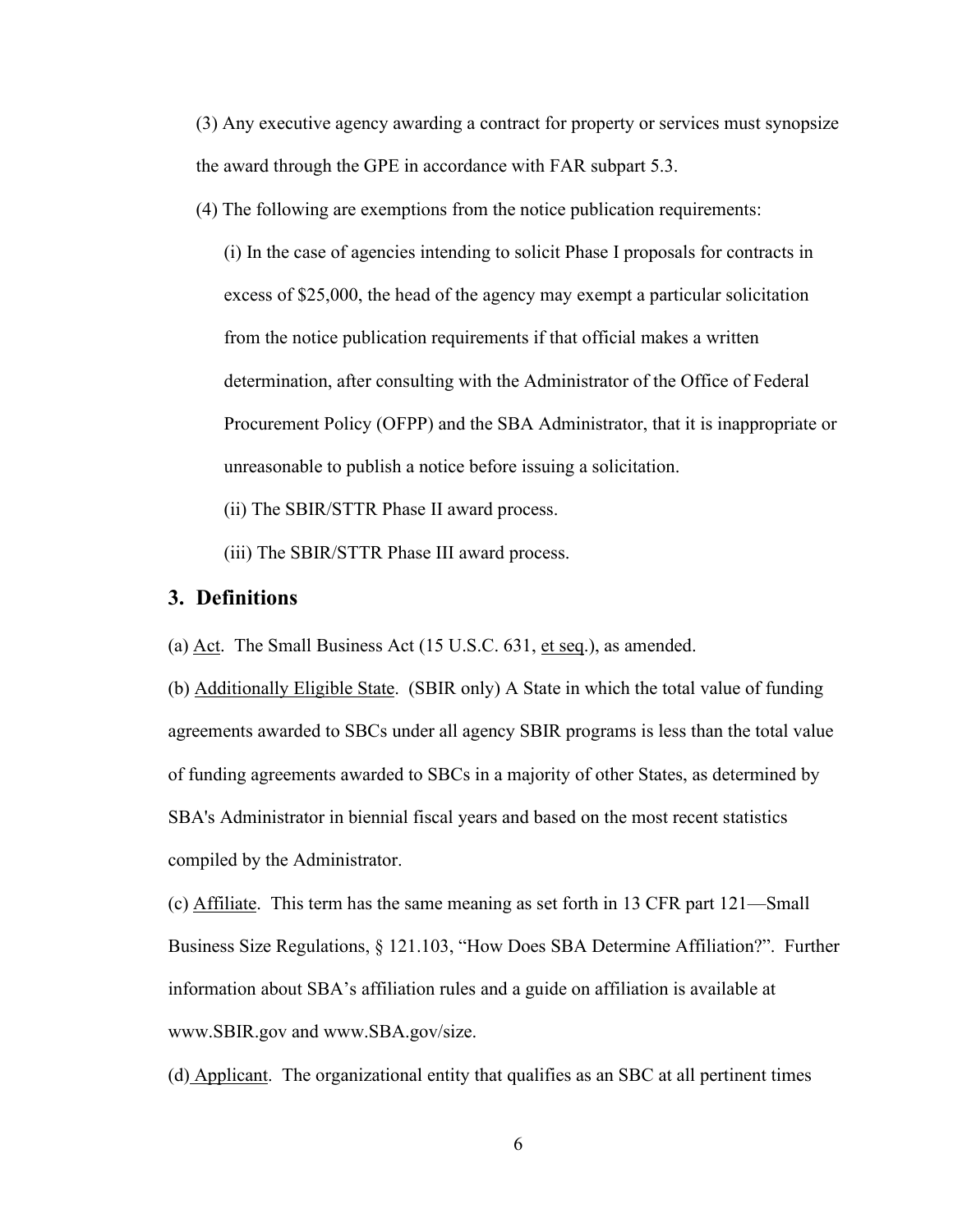and that submits a contract proposal or a grant application for a funding agreement under the SBIR/STTR programs.

(e) Awardee. The organizational entity that receives an SBIR or STTR Phase I, Phase II, or Phase III award. An "SBIR/STTR Awardee."

(f) Commercialization. The process of developing products, processes, technologies, or services and the production and delivery (whether by the originating party or others) of the products, processes, technologies, or services for sale to or use by the Federal Government or commercial markets.

(g) Computer Database. A collection of data recorded in a form capable of being processed by a computer. The term does not include Computer Software.

(h) Computer Programs. A set of instructions, rules, or routines recorded in a form that is capable of causing a computer to perform a specific operation or series of operations.

(i) Computer Software. Computer Programs, source code, source code listings, object code listings, design details, algorithms, processes, flow charts, formulae, and related material that would enable the software to be reproduced, recreated, or recompiled. Computer Software does not include Computer Databases or Computer Software Documentation.

(j) Computer Software Documentation. Owner's manuals, user's manuals, installation instructions, operating instructions, and other similar items, regardless of storage medium, that explain the capabilities of the Computer Software or provide instructions for using the software.

(k) Covered Small Business Concern. (SBIR only) A small business concern that: (1) was not majority-owned by multiple venture capital operating companies (VCOCs),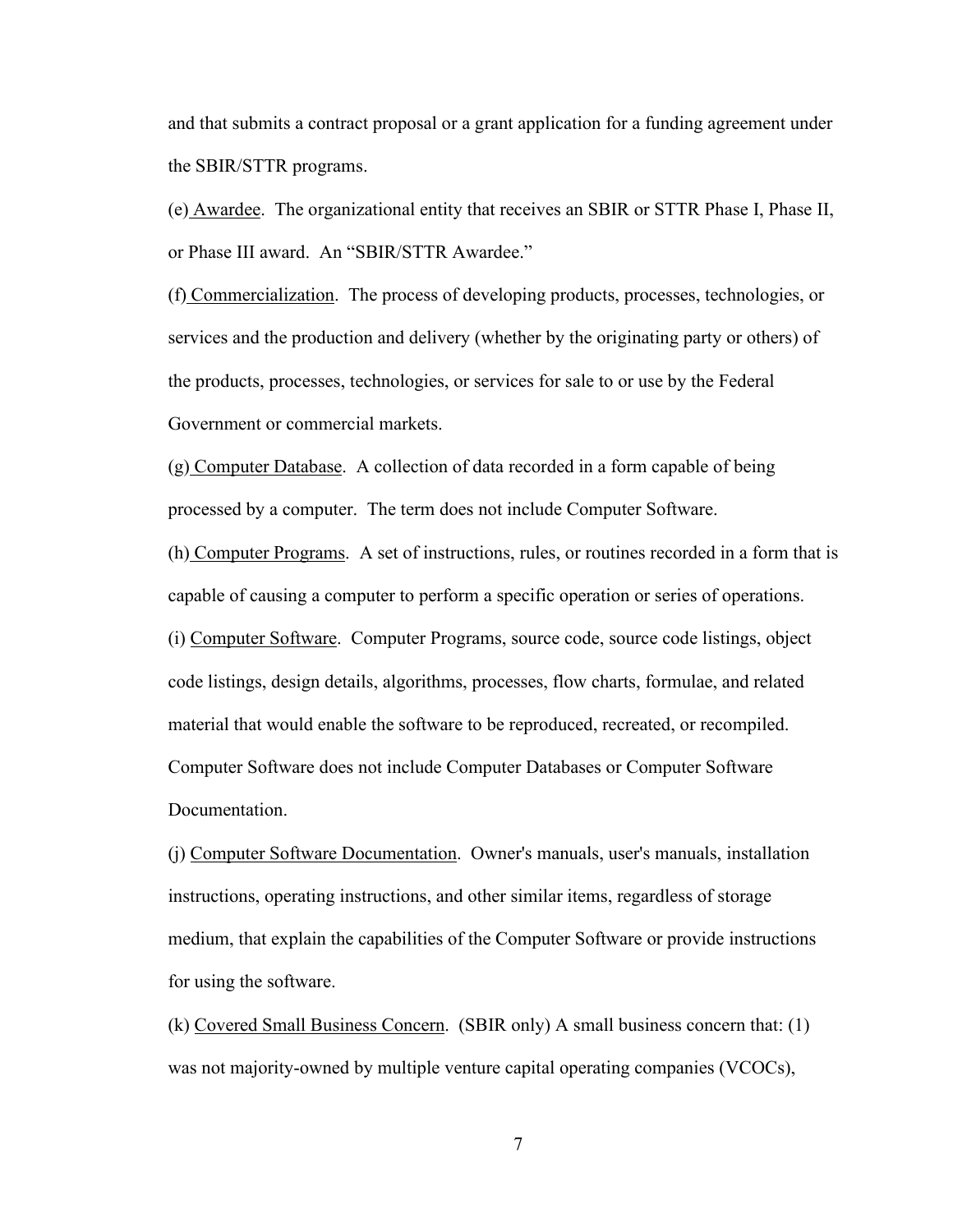hedge funds, or private equity firms on the date on which it submitted an application in response to a solicitation under the SBIR program; and (2) is majority-owned by multiple venture capital operating companies, hedge funds, or private equity firms on the date of the SBIR award.

(l) Data. All recorded information, regardless of the form or method of recording or the media on which it may be recorded. The term does not include information incidental to contract or grant administration, such as financial, administrative, cost or pricing or management information.

(m) Essentially Equivalent Work. Work that is substantially the same research, which is proposed for funding in more than one contract proposal or grant application submitted to the same Federal Agency, or submitted to two or more different Federal Agencies for review and funding consideration; or work where a specific research objective and the research design for accomplishing the objective are the same or closely related to another proposal or award, regardless of the funding source.

(n) Extramural R/R&D Budget/Obligations. The sum of the total obligations for R/R&D minus amounts obligated during a given fiscal year for  $R/R\&D$  activities by employees of a Federal Agency in or through Government-owned, Government-operated facilities. For the Agency for International Development, the "extramural budget" does not include amounts obligated solely for general institutional support of international research centers or for grants to foreign countries. For the Department of Energy, the "extramural budget" does not include amounts obligated for atomic energy defense programs solely for weapons activities or for naval reactor programs. (See also  $\S$  7(j) of this Policy Directive for additional exemptions related to national security.)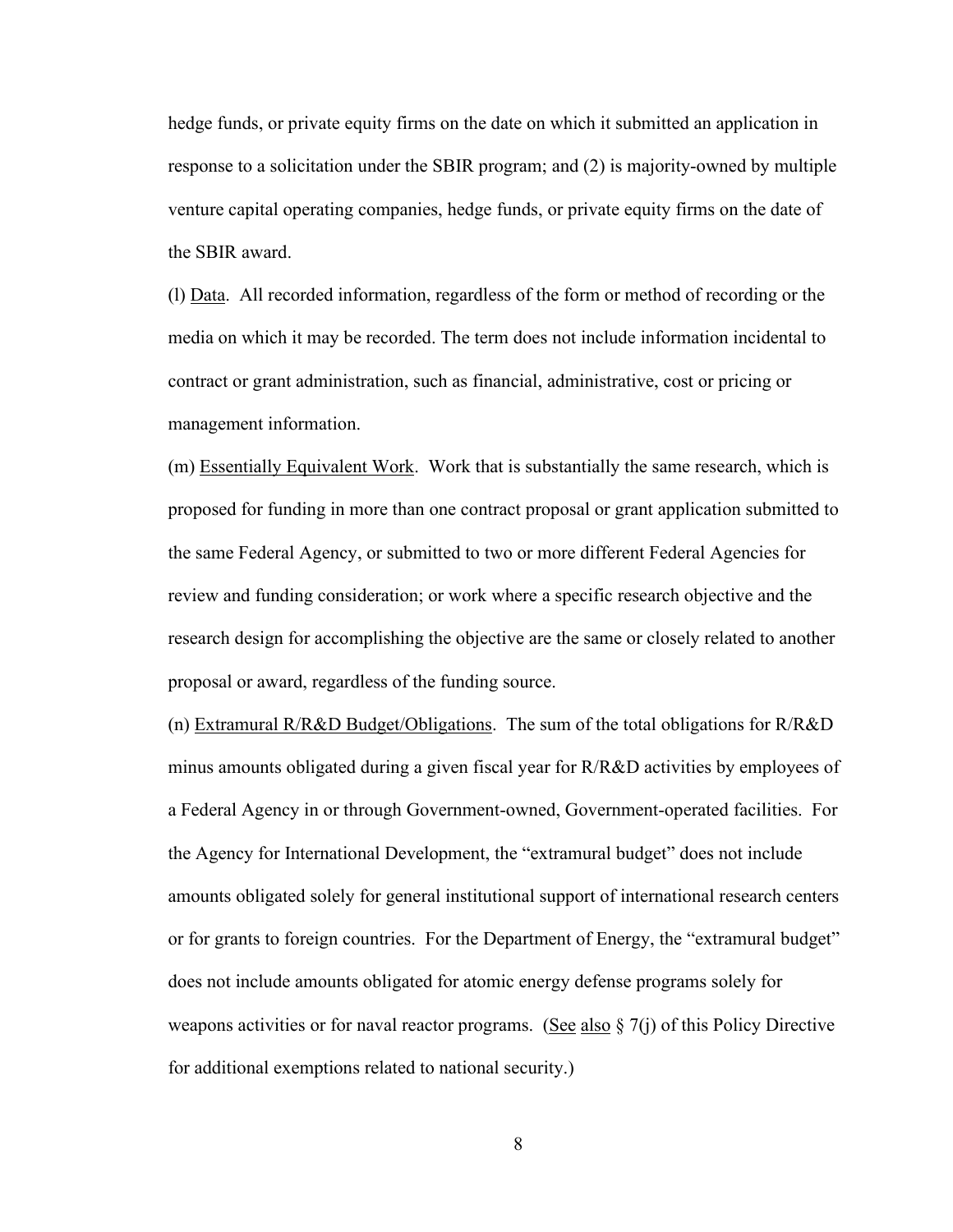(o) Federal Agency. An executive agency as defined in 5 U.S.C. 105, and a military department as defined in 5 U.S.C. 102 (Department of the Army, Department of the Navy, Department of the Air Force), except that it does not include any agency within the Intelligence Community as defined in Executive Order 12333, § 3.4(f), or its successor orders.

(p) Federal Laboratory. As defined in 15 U.S.C. 3703, means any laboratory, any federally funded research and development center, or any center established under 15 U.S.C. 3705 and 3707 that is owned, leased, or otherwise used by a Federal Agency and funded by the Federal Government, whether operated by the Government or by a contractor.

(q) Form, Fit, and Function Data. Data relating to items, components, or processes that are sufficient to enable physical and functional interchangeability, and data identifying source, size, configuration, mating and attachment characteristics, functional characteristics, and performance requirements. For Computer Software it means data identifying source, functional characteristics, and performance requirements, but specifically excludes the source code, algorithms, processes, formulas, and flow charts of the software.

(r) Funding Agreement. Any contract, grant, or cooperative agreement entered into between any Federal Agency and any SBC for the performance of experimental, developmental, or research work, including products or services, funded in whole or in part by the Federal Government.

(s) Government Purpose. Any activity in which the United States Government is a party, including cooperative agreements with international or multi-national defense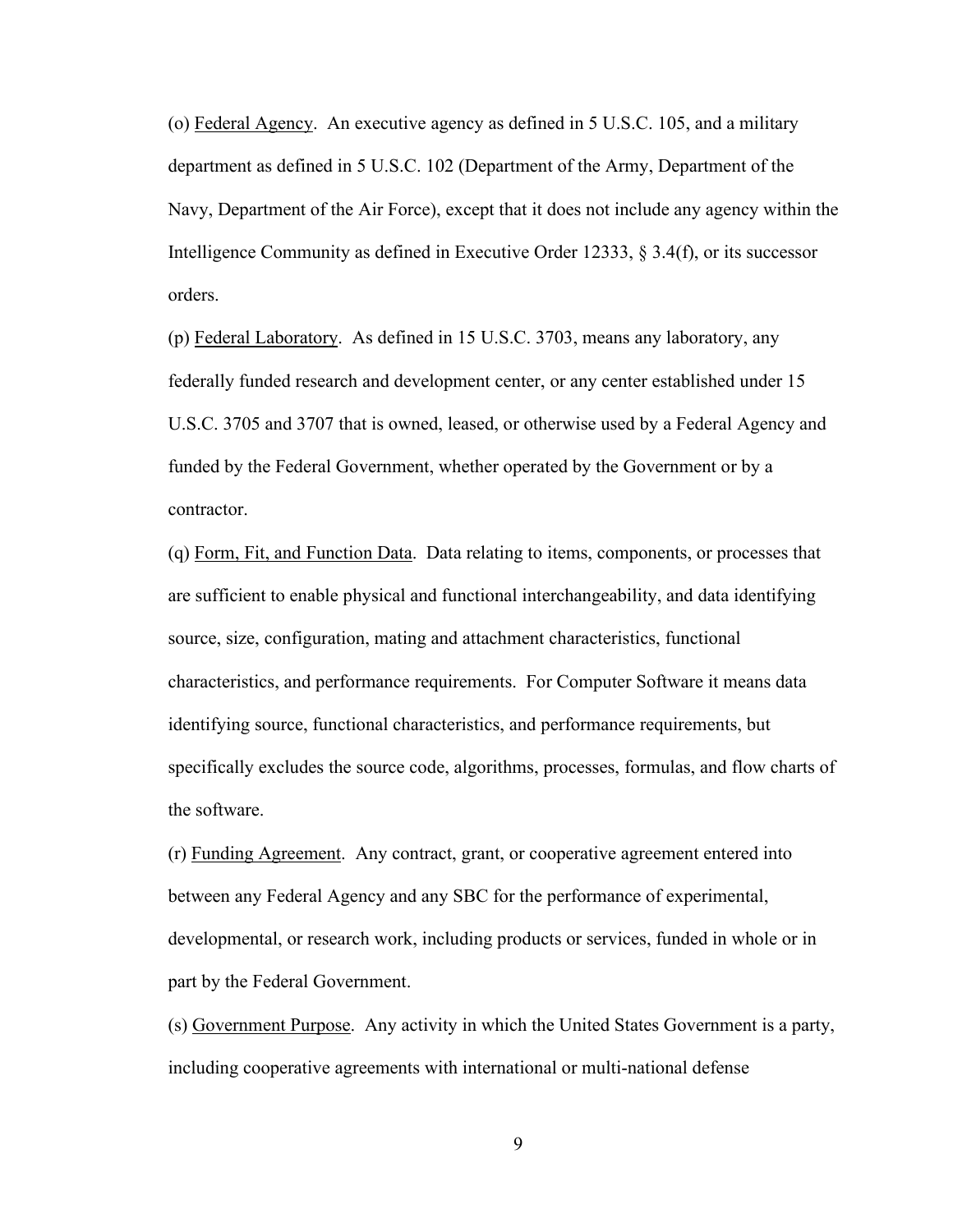organizations or sales or transfers by the United States Government to foreign governments or international organizations. Government purposes include competitive procurement, but do not include the rights to use, modify, reproduce, release, perform, display, or disclose Technical Data or Computer Software for commercial purposes or authorize others to do so.

(t) Innovation. Something new or improved, having marketable potential, that includes the development of new technology, the refinement of existing technology, or the development of new applications for existing technology.

(u) Intellectual Property. The separate and distinct types of intangible property that are referred to collectively as "Intellectual Property," including but not limited to: patents, trademarks, copyrights, trade secrets, and mask works.

(v) Joint Venture. See 13 CFR 121.103(h).

(w) Key Individual. The Principal Investigator/Project Manager and any other person named as a "key" employee in a proposal submitted in response to a Program Solicitation.

(x) Operations, Maintenance, Installation, or Training Purposes (OMIT) Data. Data that is necessary for operation, maintenance, installation, or training purposes (but not including detailed manufacturing or process data).

(y) Participating Agency(ies). A federal agency with an SBIR or STTR program. An "SBIR/STTR Agency."

(z) Principal Investigator/Project Manager. The one individual designated by the Applicant to provide the scientific and technical direction to a project supported by the Funding Agreement.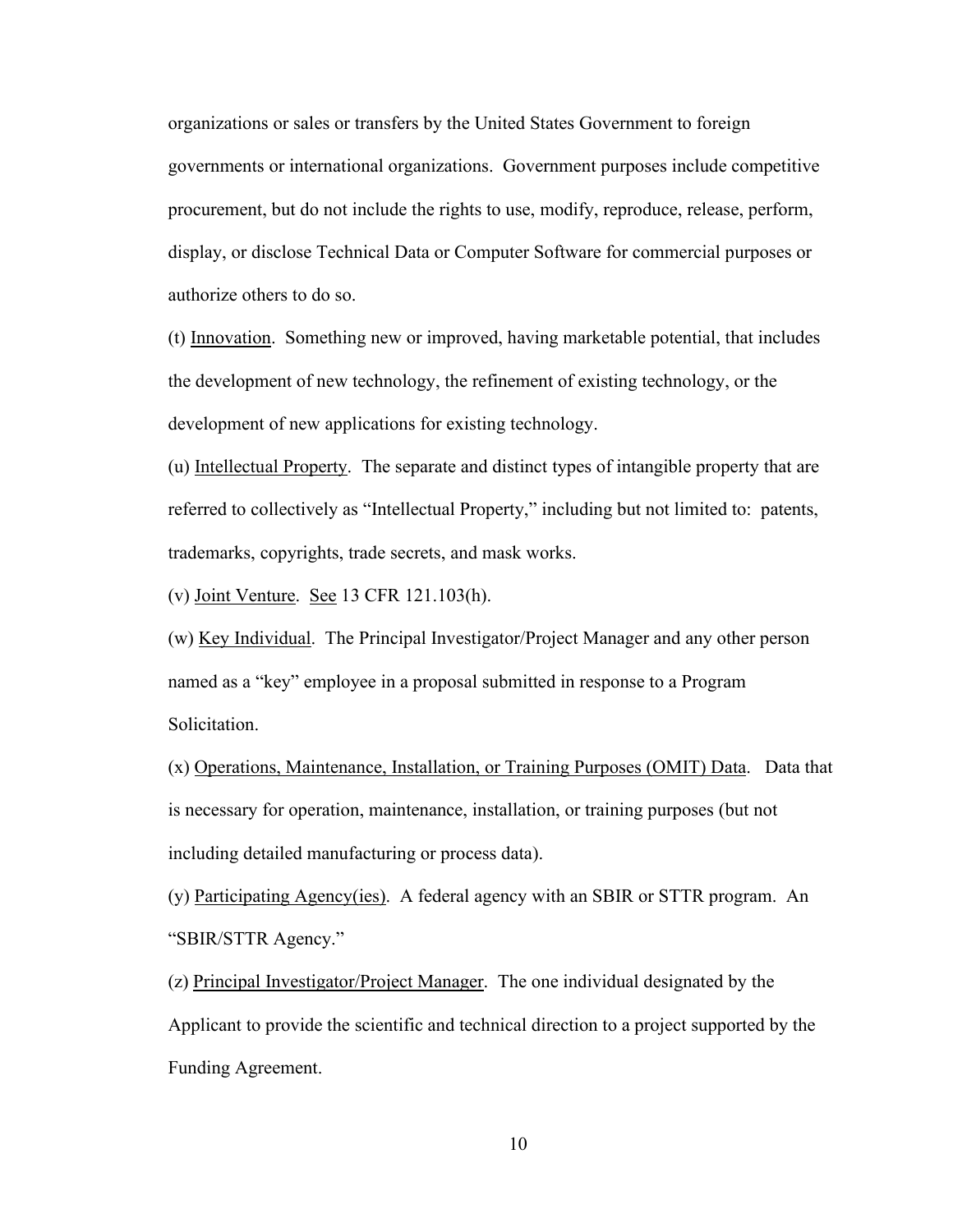(aa) Program Solicitation. A formal solicitation for proposals issued by a Federal Agency that notifies the small business community of its R/R&D needs and interests in broad and selected areas, as appropriate to the agency, and requests for proposals from SBCs in response to these needs and interests.

(bb) Prototype. A product, material, object, system, or process, or a model thereof, that is in development, regardless of whether it is in tangible, electronic, graphic or other form, at any stage of development prior to its intended ultimate commercial production and sale. The term "Prototype" includes Computer Programs embedded in hardware or devices.

(cc) Research Institution. One that has a place of business located in the United States, which operates primarily within the United States or which makes a significant contribution to the U.S. economy through payment of taxes or use of American products, materials or labor, and is: (1) A non-profit institution as defined in section 4(3) of the Stevenson-Wydler Technology Innovation Act of 1980 (that is, an organization that is owned and operated exclusively for scientific or educational purposes, no part of the net earnings of which inures to the benefit of any private shareholder or individual); or (2) A Federally-funded R/R&D center (FFRDC) as identified by the National Science Foundation (NSF) in accordance with the Federal Acquisition Regulation issued in accordance with section  $35(c)(1)$  of the Office of Federal Procurement Policy Act (or any successor regulation). A non-profit institution can include hospitals and military educational institutions, if they meet the definition above.

(dd) Research or Research and Development  $(R/R&D)$ . Any activity that is: (1) a systematic study directed toward greater knowledge or understanding of the subject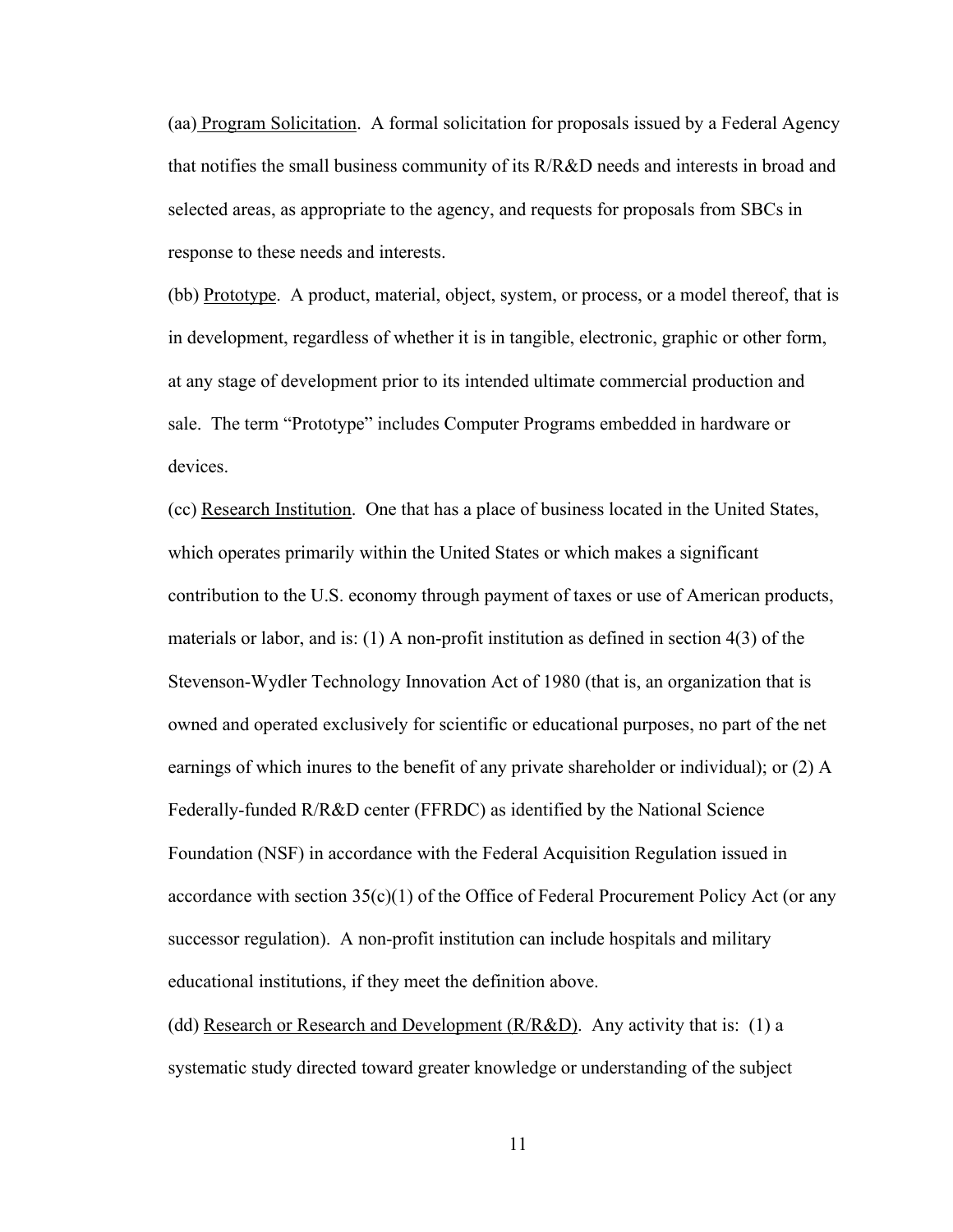studied; (2) a systematic study directed specifically toward applying knowledge and innovation to meet a recognized but unmet need; or (3) a systematic application of knowledge and innovation toward the production of useful materials, devices, and systems or methods, including design, development, and improvement of Prototypes and new processes to meet specific requirements.

(ee) SBIR/STTR Computer Software Rights. The Federal Government's rights during the SBIR/STTR Protection Period in specific types of SBIR/STTR Data that are Computer Software.

(1) The Federal Government may use, modify, reproduce, release, perform, display, or disclose SBIR/STTR Data that are Computer Software within the Federal Government. The Government may exercise SBIR/STTR Computer Software Rights within the Government for:

(i) Use in Government computers;

(ii) Modification, adaptation, or combination with other Computer Software, provided that the Data incorporated into any derivative software are subject to the rights in paragraph (ee) and that the derivative software is marked as containing SBIR/STTR Data;

(iii) Archive or backup; or

(iv) Distribution of a computer program to another Government agency, without further permission of the Awardee, if the Awardee is notified of the distribution and the identity of the recipient prior to the distribution, and a copy of the SBIR/STTR Computer Software Rights included in the Funding Agreement is provided to the recipient prior to the distribution. The agency in receipt of the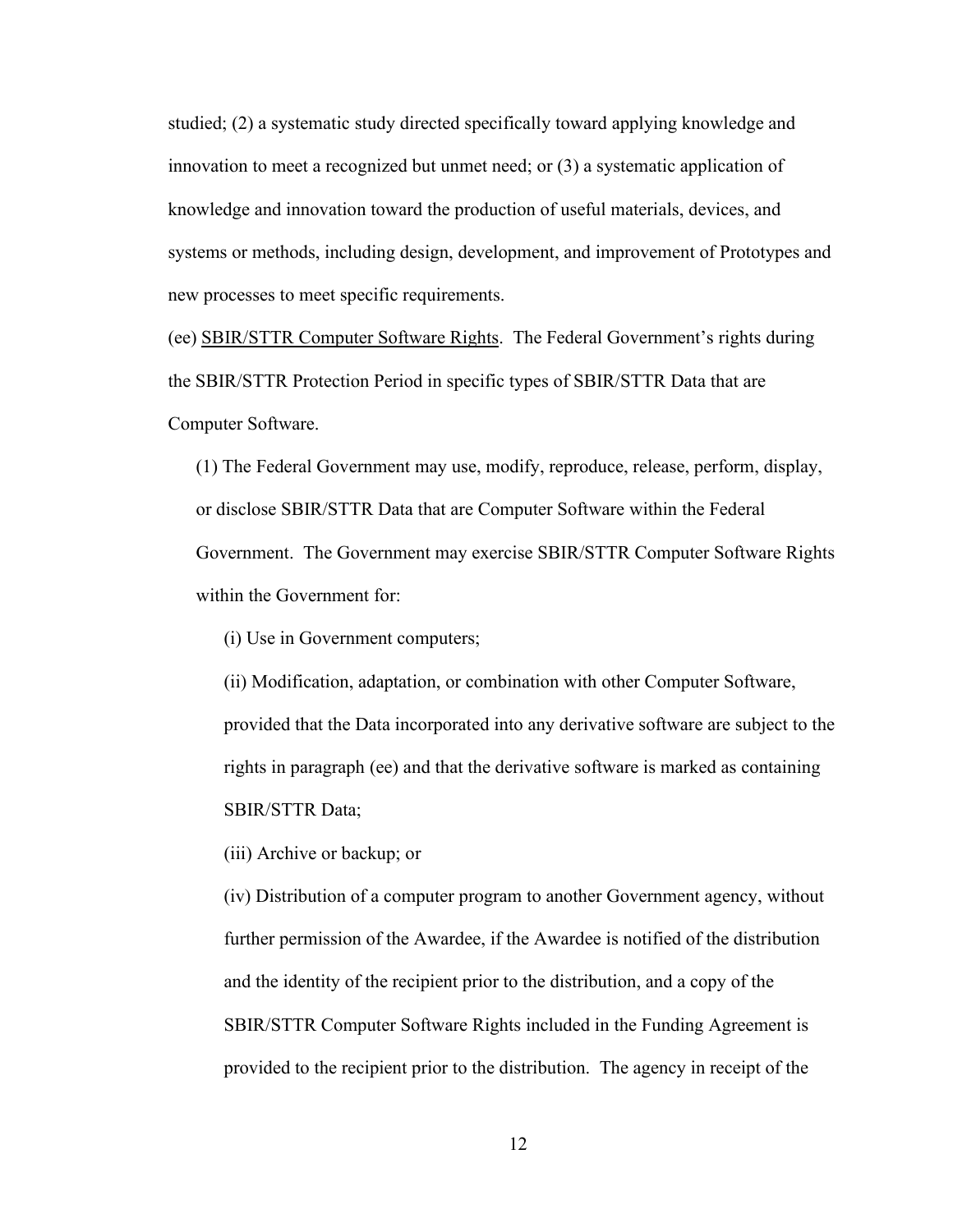distributed SBIR/STTR Data is subject to the data rights provisions in the SBIR/STTR Awardees SBIR/STTR funding agreement.

(2) The Government shall not release, disclose, or permit access to SBIR/STTR Data that is Computer Software for commercial, manufacturing, or procurement purposes without the written permission of the Awardee. The Government shall not release, disclose, or permit access to SBIR/STTR Data outside the Government without the written permission of the Awardee unless:

(i) The non-Governmental entity has entered into a non-disclosure agreement with the Government that complies with the terms for such agreements outlined in  $\S 8$ of this Policy Directive; and

(ii) The release or disclosure is—

(A) To a Government support service contractor or their subcontractor in the performance of a Government support services contract for internal Government use or activities, including evaluation, diagnosis and correction of deficiencies, and adaptation, combination, or integration with other Computer Software, provided that SBIR/STTR Data incorporated into any derivative software are subject to the rights in paragraph (ee), and provided that the release is not for commercial purposes or manufacture; or

(B) Necessary to support certain narrowly-tailored essential Government activities for which law or regulation permits access of a non-Government entity to a contractors' data developed exclusively at private expense, non-SBIR/STTR Data, such as for emergency repair and overhaul.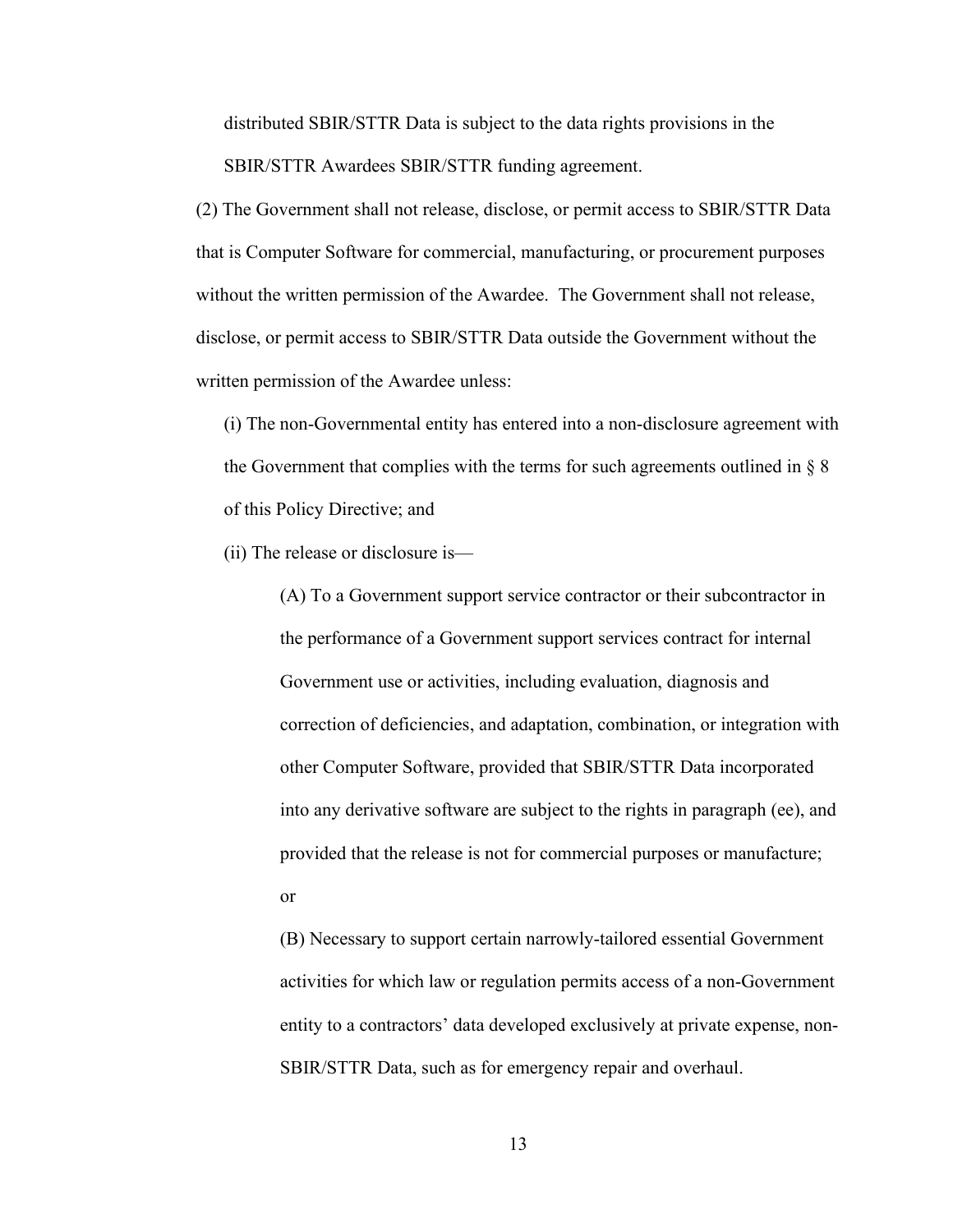(ff) SBIR/STTR Data. All Data developed or generated in the performance of an SBIR or STTR award, including Technical Data and Computer Software developed or generated in the performance of an SBIR or STTR award. The term does not include information incidental to contract or grant administration, such as financial, administrative, cost or pricing or management information.

(gg) SBIR/STTR Data Rights. The Government's license rights in properly marked SBIR/STTR Data during the SBIR/STTR Protection Period as follows: SBIR/STTR Technical Data Rights in SBIR/STTR Data that are Technical Data or any other type of Data other than Computer Software and SBIR/STTR Computer Software Rights in SBIR/STTR Data that is Computer Software. Upon expiration of the protection period for SBIR/STTR Data, the Government has a royalty-free license to use, and to authorize others to use on its behalf, these Data for Government Purposes, and is relieved of all disclosure prohibitions and assumes no liability for unauthorized use of these Data by third parties. The Government receives Unlimited Rights in all Form, Fit, and Function Data, OMIT Data, and unmarked SBIR/STTR Data.

(hh) SBIR/STTR Protection Period. The period of time during which the Government is obligated to protect SBIR/STTR Data against unauthorized use and disclosure in accordance with SBIR/STTR Data Rights. The SBIR/STTR Protection Period begins at award of an SBIR/STTR Funding Agreement and ends not less than twenty years from that date. (See  $\S$  8(b)(4) of this Policy Directive).

(ii) SBIR/STTR Technical Data Rights. The Federal Government's rights during the SBIR/STTR Protection Period in SBIR/STTR Data that are Technical Data or any other type of Data other than Computer Software.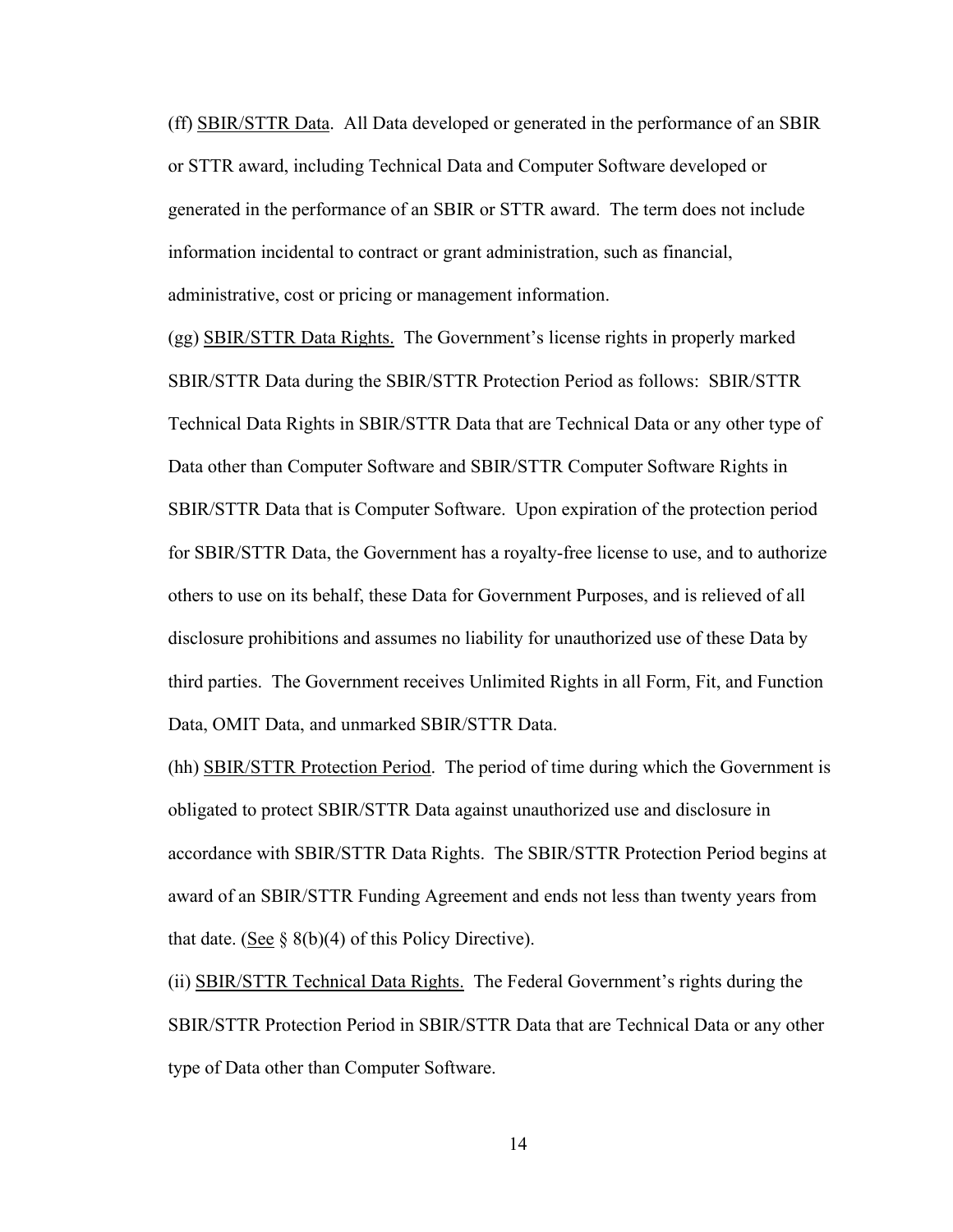(1) The Government may, use, modify, reproduce, perform, display, release, or disclose SBIR/STTR Data that are Technical Data within the Federal Government; however, the Federal Government shall not use, release, or disclose the data for procurement, manufacture or commercial purposes; or release or disclose the SBIR/STTR Data outside the Government except as permitted by paragraph (2) below or by written permission of the Awardee.

(2) SBIR/STTR Data that are Technical Data may be released outside the Federal Government without any additional written permission of the Awardee only if the non-Governmental entity or foreign government has entered into a non-disclosure agreement with the Federal Government that complies with the terms for such agreements outlined in § 8 of this Policy Directive and the release is:

(i) Necessary to support certain narrowly-tailored essential Government activities for which law or regulation permits access of a non-Government entity to a contractors' data developed exclusively at private expense, non-SBIR/STTR Data, such as for emergency repair and overhaul;

(ii) To a Government support services contractor in the performance of a Government support services contract for internal Government use or activities, including evaluation, diagnosis or modification provided that SBIR/STTR Technical Data incorporated into any derivative Data are subject to the rights in paragraph (ii), and the release is not for commercial purposes or manufacture; (iii) To a foreign government for purposes of information and evaluation if required to serve the interests of the U.S. Government; or

(iv) To non-Government entities or individuals for purposes of evaluation.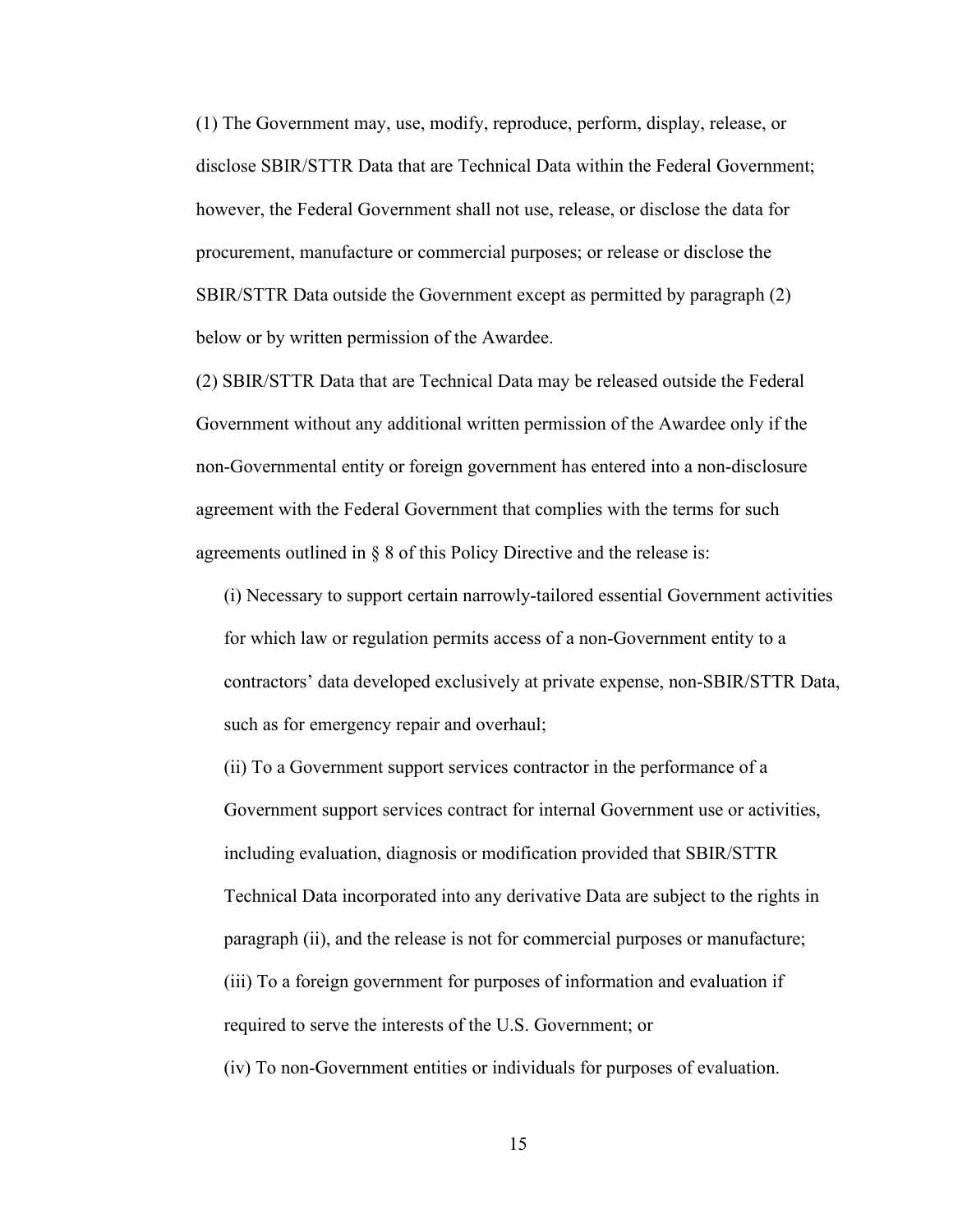(jj) Small Business Concern (SBC). A concern that meets the SBIR/STTR program eligibility requirements set forth in 13 CFR 121.702, "What size and eligibility standards are applicable to the SBIR and STTR programs?".

(kk) Socially and Economically Disadvantaged Individual. See 13 CFR 124.103 and 124.104.

(ll) Socially and Economically Disadvantaged SBC (SDB). See 13 CFR. part 124, subpart B.

(mm) Student/Faculty-owned SBC. A small business that is majority-owned by a faculty member or a student of an institution of higher education as defined in 20 U.S.C. 1001. (nn) Subcontract. Any agreement, other than one involving an employer-employee relationship, entered into by an Awardee of a Funding Agreement calling for supplies or services for the performance of the original Funding Agreement.

(oo) Technology Development Program.

(1) the Established Program to Stimulate Competitive Research (EPSCoR) of the National Science Foundation as established under 42 U.S.C. 1862g;

(2) the Defense Established Program to Stimulate Competitive Research (DEPSCoR) of the Department of Defense;

(3) the Established Program to Stimulate Competitive Research (EPSCoR) of the Department of Energy;

(4) the Established Program to Stimulate Competitive Research (EPSCoR) of the Environmental Protection Agency;

(5) the Established Program to Stimulate Competitive Research (EPSCoR) of the National Aeronautics and Space Administration;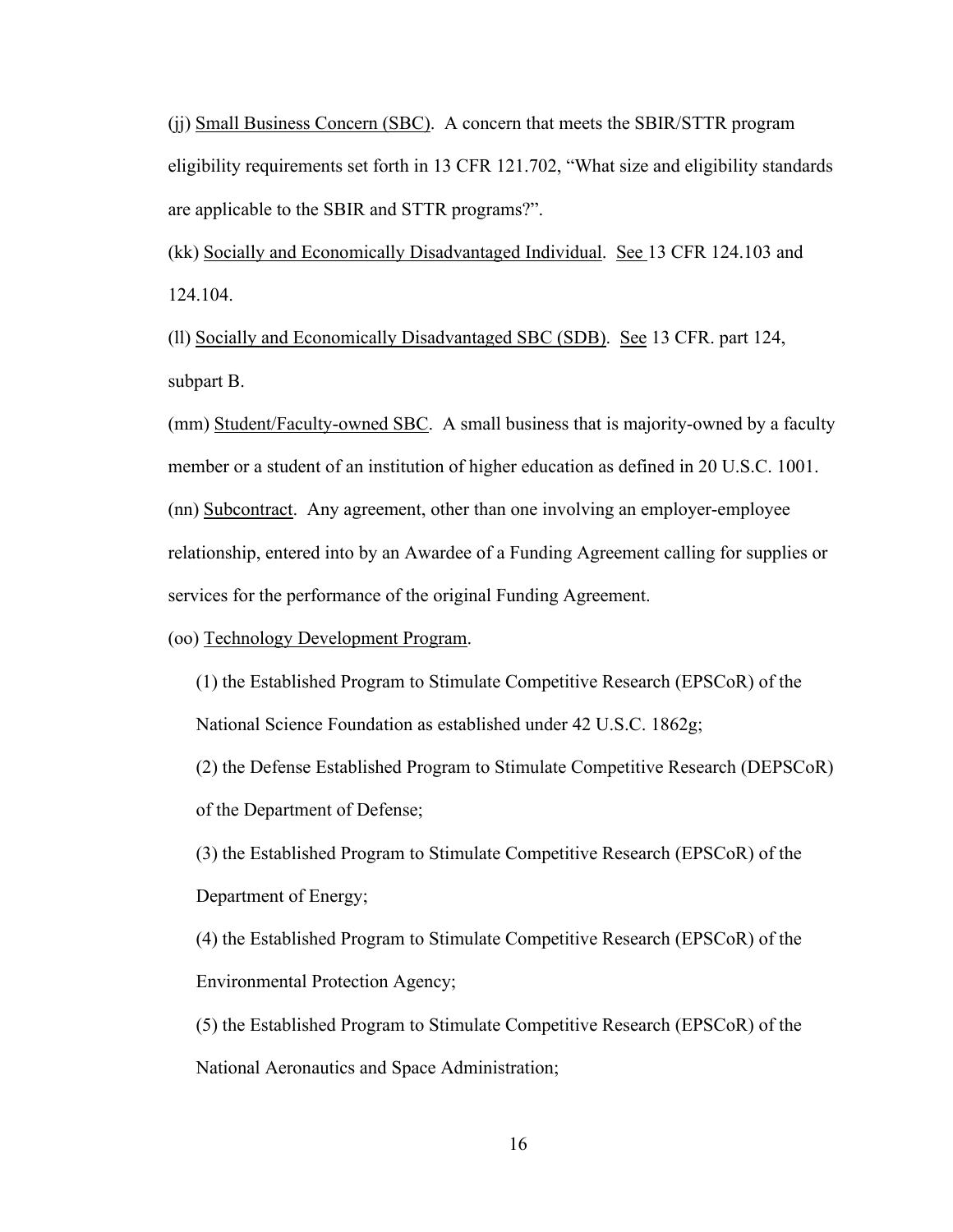(6) the Institutional Development Award (IDeA) Program of the National Institutes of Health; and

(7) the Agriculture and Food Research Initiative (AFRI) of the Department of Agriculture.

(pp) Technical Data. Recorded information, regardless of the form or method of the recording, of a scientific or technical nature (including Computer Software Documentation and Computer Databases). The term does not include Computer Software or financial, administrative, cost or pricing, or management information, or other data incidental to contract or grant administration. The term includes recorded Data of a scientific or technical nature that is included in Computer Databases.

(qq) United States. The 50 states, the territories and possessions of the Federal Government, the Commonwealth of Puerto Rico, the District of Columbia, the Republic of the Marshall Islands, the Federated States of Micronesia, and the Republic of Palau. (rr) Unlimited Rights. The Federal Government's rights to use, modify, prepare derivative works, reproduce, release, perform, display, disclose, or distribute Data in whole or in part, in any manner and for any purpose whatsoever, and to have or authorize others to do so.

(ss) Women-Owned SBC (WOSB). An SBC that is at least 51% owned by one or more women, or in the case of any publicly owned business, at least 51% of the stock is owned by women, and women control the management and daily business operations.

# <span id="page-18-0"></span>**4. Phased Structure of Programs**

The SBIR/STTR programs employ a phased process, uniform throughout the Federal Government, of soliciting proposals and awarding Funding Agreements for R/R&D,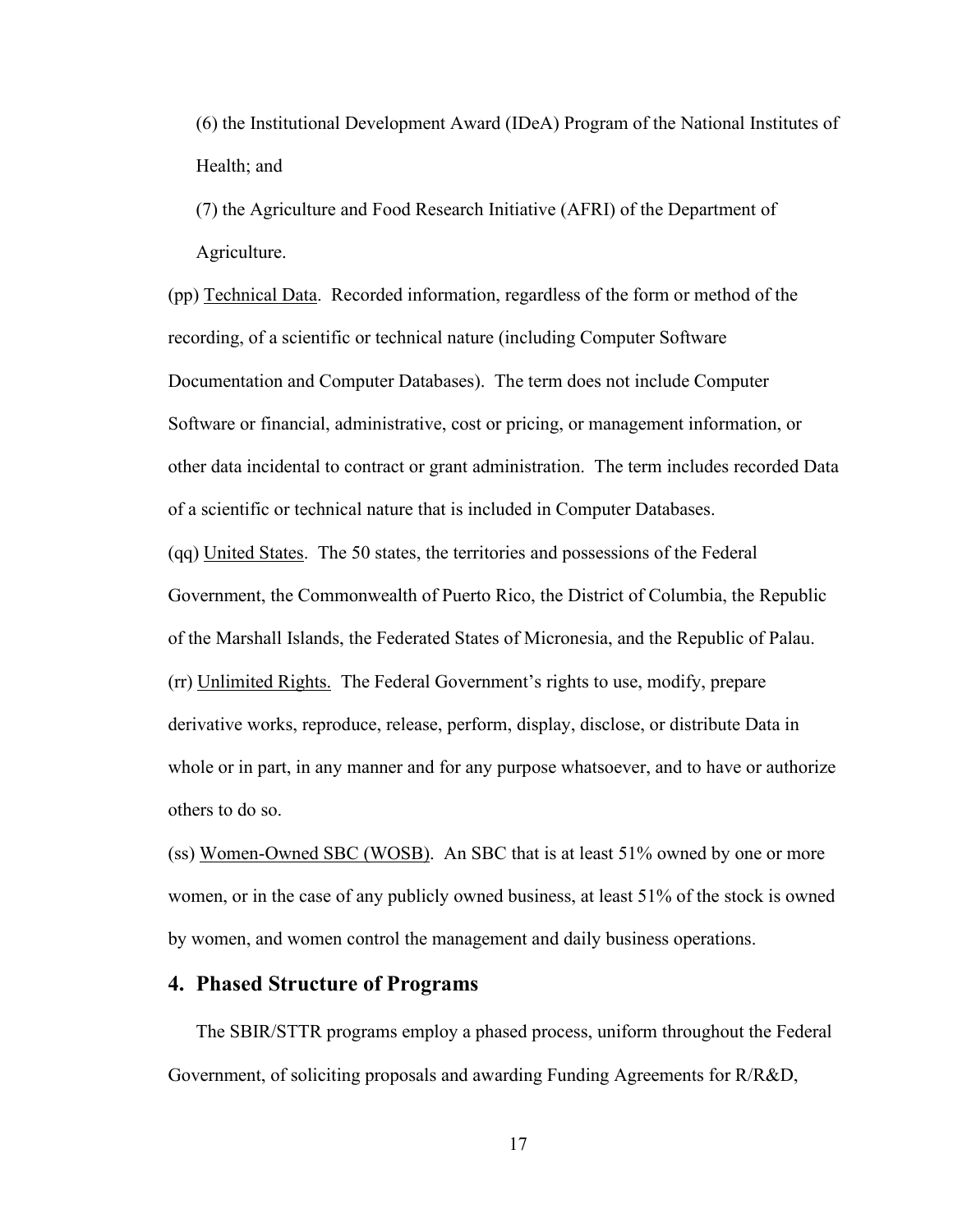production, services, or any combination, to meet stated agency needs or missions. Agencies must issue SBIR/STTR awards pursuant to competitive and merit-based selection procedures. Agencies may not use investment of venture capital or investment from hedge funds or private equity firms as a criterion for an SBIR/STTR award. Although cost sharing or matching funds cannot be required for Phase I or Phase II awards, agencies may require a small business to have matching funds for certain special awards (e.g., to reduce the gap between a Phase II and Phase III award). In order to stimulate and foster scientific and technological innovation, including increasing Commercialization of Federal R/R&D, the program must follow a uniform competitive process of the following three phases, unless an exception applies:

(a) Phase I. Phase I involves a solicitation of contract proposals or grant applications to conduct feasibility-related experimental or theoretical R/R&D related to described agency requirements. These requirements, as defined by agency topics contained in a solicitation, may be general or narrow in scope, depending on the needs of the agency. The object of this phase is to determine the scientific and technical merit and feasibility of the proposed effort and the quality of performance of the SBC with a relatively small agency investment before consideration of further Federal support in Phase II.

(1) Several different proposed solutions to a given problem may be funded.

(2) Proposals will be evaluated on a competitive basis. Agency criteria used to evaluate SBIR/STTR proposals must give consideration to the scientific and technical merit and feasibility of the proposal along with its potential for Commercialization. Considerations may also include program balance with respect to market or technological risk or critical agency requirements.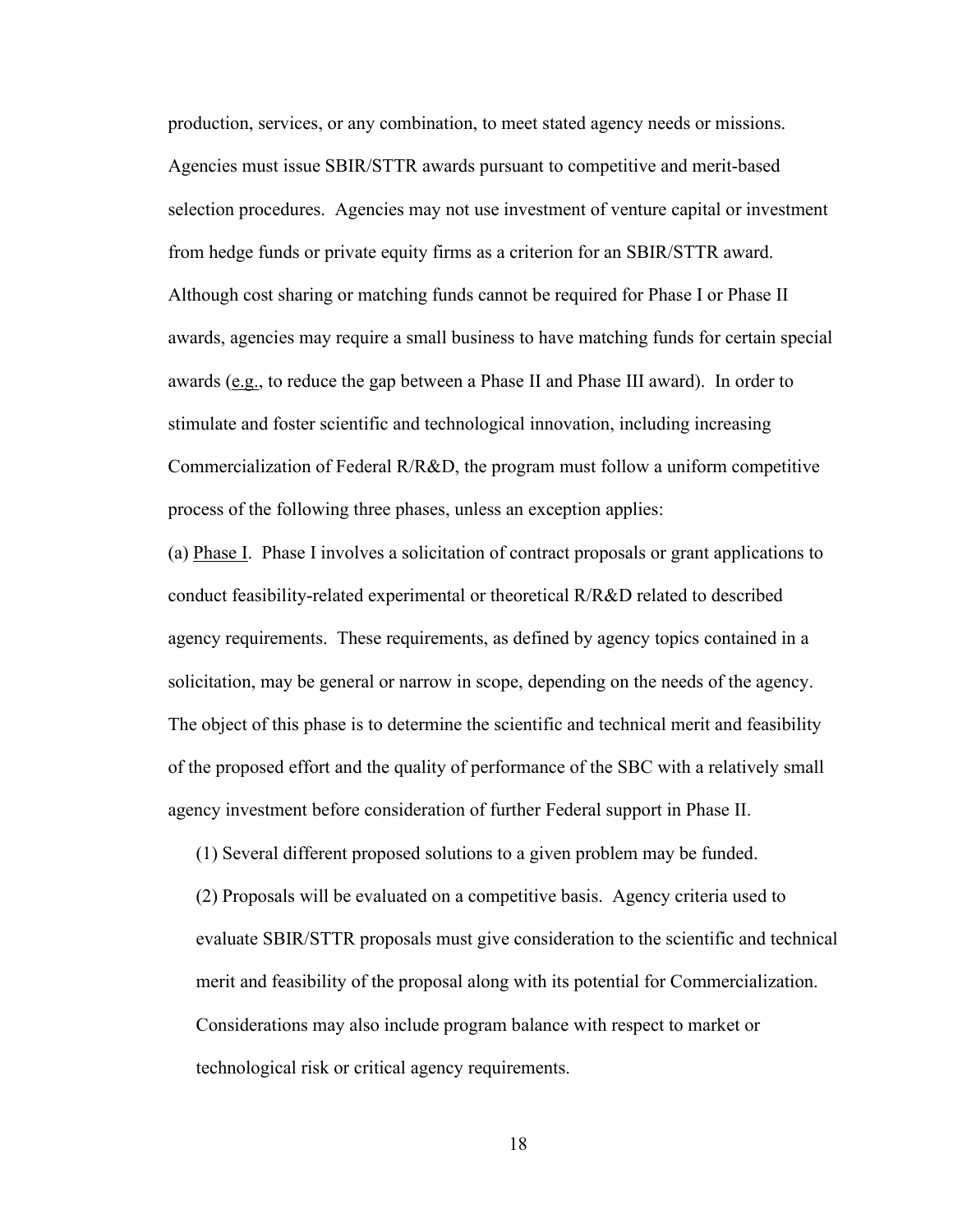(3) Agency benchmarks for progress towards Commercialization must be met to be eligible to participate in Phase I of the program. See  $\S$  6(a) of this Policy Directive for a description of this Phase I eligibility requirement.

(4) Agencies may require the submission of a Phase II proposal as a deliverable item under Phase I.

(b) Phase II.

(1) The object of Phase II is to continue the R/R&D effort from the completed Phase I. Unless an exception set forth in paragraphs (i) or (ii) below applies, only SBIR/STTR Phase I Awardees are eligible to participate in Phase II.

(i) A Federal Agency may issue an SBIR Phase II award to an STTR Phase I Awardee to further develop the work performed under the STTR Phase I award. Similarly, an agency may issue an STTR Phase II award to an SBIR Phase I Awardee to further develop the work performed under the SBIR Phase I award. The agency must base its decision upon the results of work performed under the Phase I award and the scientific and technical merit and commercial potential of the Phase II proposal. The Phase I Awardee must meet the eligibility and program requirements of the Phase II program from which it will receive the award in order to receive the Phase II award.

(ii) [SBIR only] The National Institutes of Health (NIH), Department of Defense (DoD) and the Department of Education (DoEd) may issue a Phase II SBIR award to an SBC that did not receive a Phase I SBIR or STTR award for that R/R&D. Prior to such an award, the heads of those agencies, or designees, must issue a written determination that the small business has demonstrated the scientific and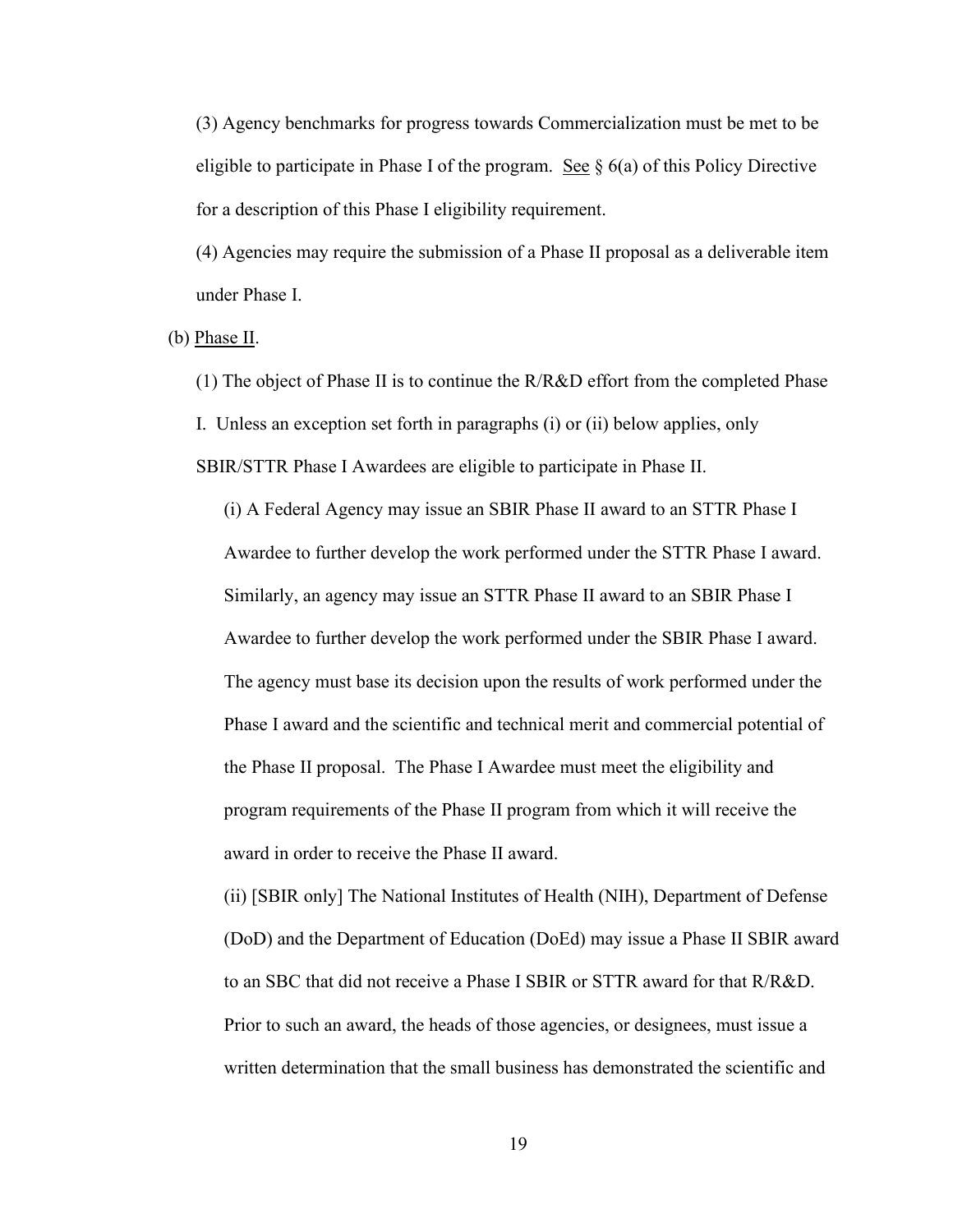technical merit and feasibility of the ideas that appear to have commercial potential. The determination must be submitted to SBA prior to issuing the Phase II award. This pilot program shall terminate on September 30, 2022, unless otherwise extended.

(iii) [SBIR only] A Federal Agency must implement a Commercialization Assistance Pilot Program, under which SBCs may apply to receive a third Phase II award to carry out further commercialization activities. Awards made under this pilot program may not exceed the limitation on size of awards and shall be disbursed during the performance of a Phase II award. The funds awarded may only be used for research and development activities that build on the Phase II work and ensure it is rapidly progressing towards commercialization. The head of each Participating Agency may be allocated not more than 5 percent of the funds allocated to the SBIR program of that agency for the purpose of making awards under this pilot program. SBA may determine a covered agency has a sufficiently similar program, and thus is not required to implement the pilot program.

(A)To be selected to receive an award under this pilot program, an SBC

shall submit to the Participating Agency implementing the program an application at such time, in such manner, and containing such information as the Participating Agency may require, including:

a. An updated Phase II commercialization plan; and

b. The source and amount of the required matching funding (B) Eligible SBCs has received:

a. A Phase II award under an SBIR program; and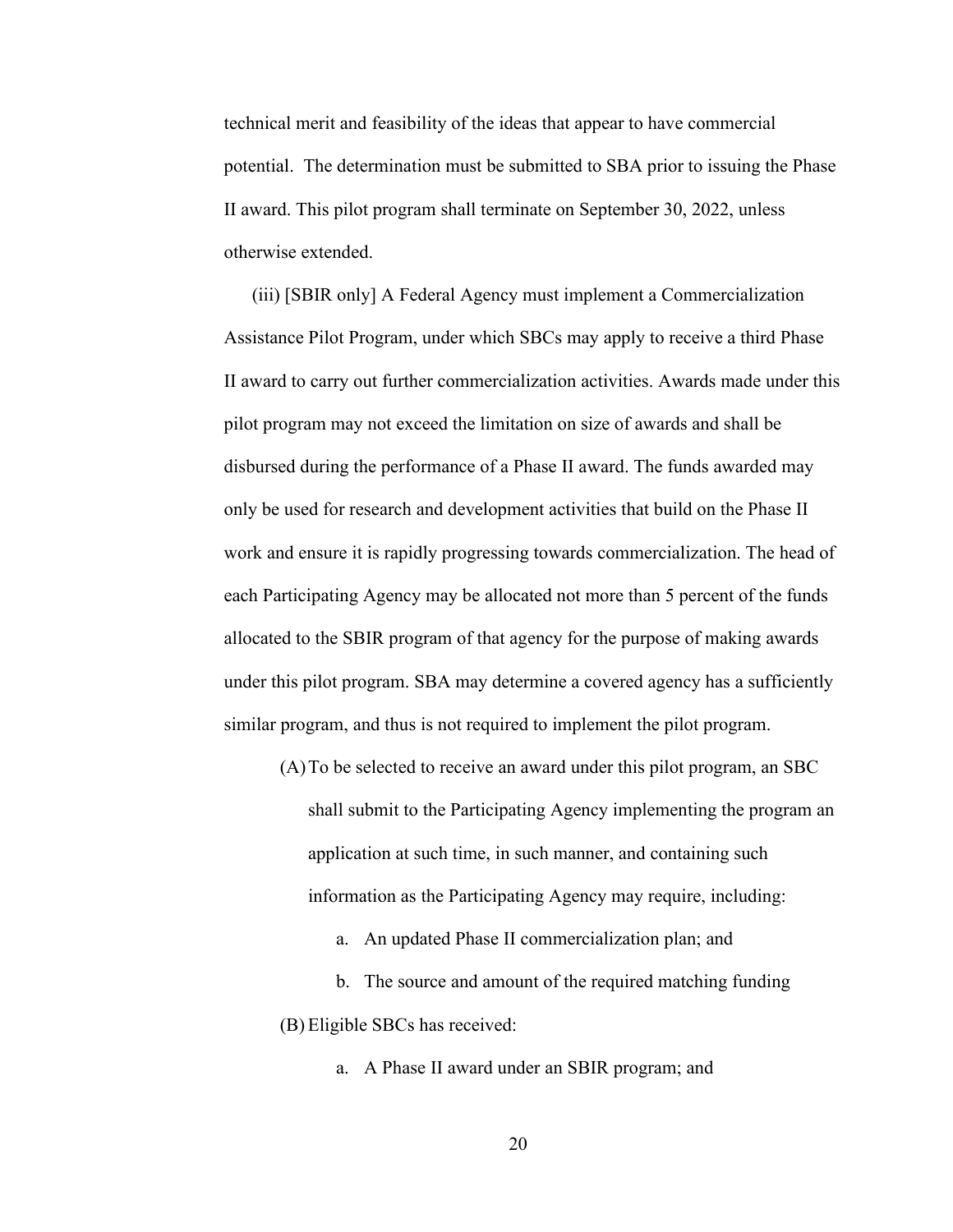- b. A Sequential Phase II ("second Phase II") from the covered agency to which the SBC is apply for a third Phase II award under this pilot program.
- (C) Matching funding from an eligible third party is required. The matching amount (excluding any fees collected by the SBC) must be equal to the amount of the award. SBCs may not use funding from ineligible sources to meet the matching requirement.
	- a. Eligible third-party investors include:
		- i. a SBC other than the eligible SBC;
		- ii. venture capital firms;
		- iii. individual investors;
		- iv. a non-SBIR federal, state, or local government;
		- v. or any combination thereof.

#### b. Ineligible sources include:

- i. The eligible SBC's internal research and development funds;
- ii. Funding in forms other than cash (such as in-kind or other tangible assets);
- iii. Funding from the owners of the eligible SBC, or the family members or affiliates of such owners; or
- iv. Funding attained through loans or other forms of debt obligations.

(D)Agencies shall consider the following when making awards under this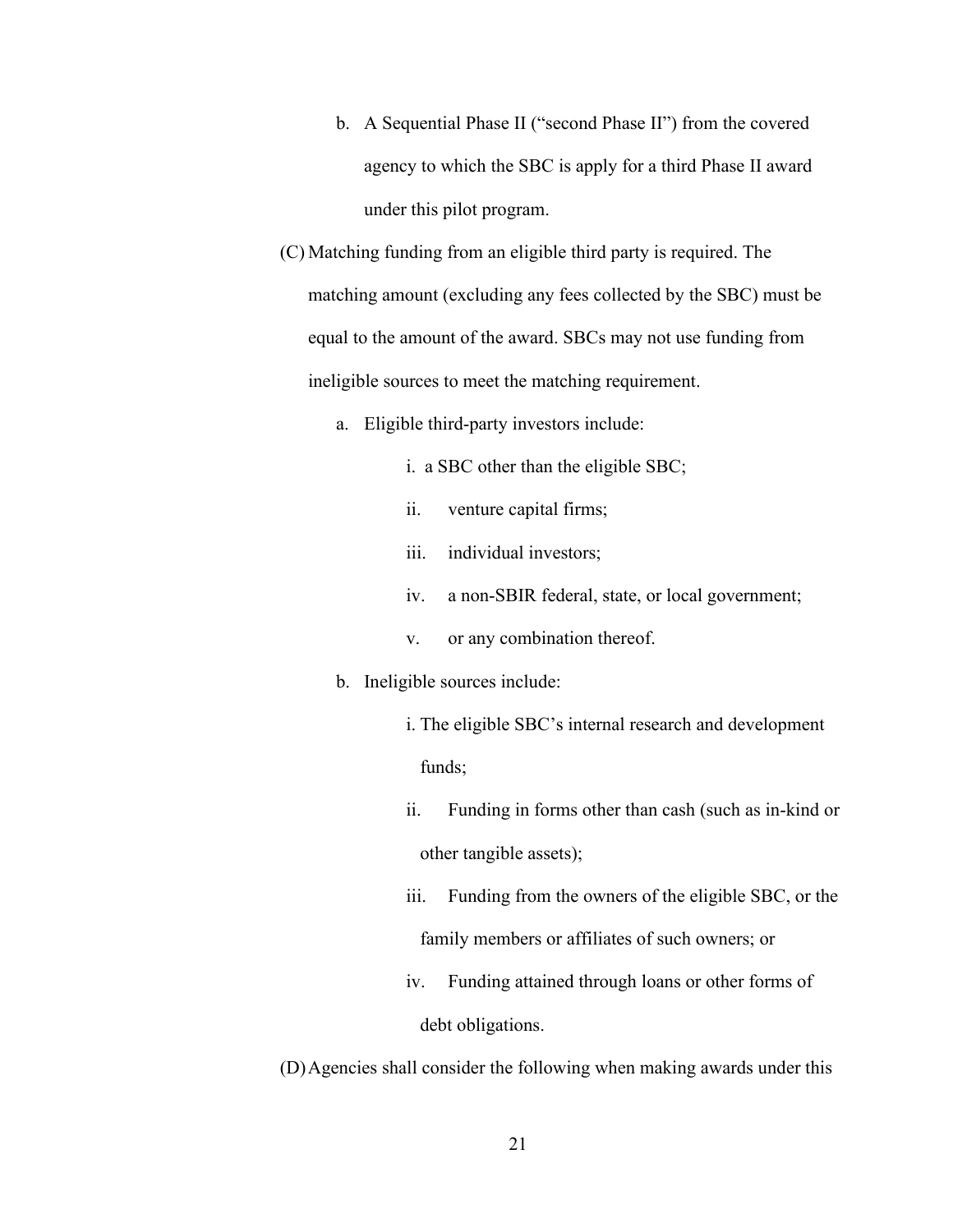pilot program:

- a. The extent to which such award could aid the eligible entity in commercializing the research funded under the eligible entity's Phase II program;
- b. Whether the updated Phase II commercialization plan provides a sound approach for establishing technical feasibility that could lead to commercialization of such research;
- c. Whether the proposed activities to be conducted under such updated Phase II commercialization plan further improve the likelihood that such research will provide societal benefits;
- d. Whether the small business concern has progressed satisfactorily in Phase II to justify receipt of a subsequent Phase II SBIR award;
- e. The expectations of the eligible third-party investor that provides matching funding; and
- f. The likelihood that the proposed activities to be conducted under such updated Phase II commercialization plan using matching funding provided by such eligible third-party investor will lead to commercial and societal benefit.
- (E) The pilot under this subsection shall terminate on September 30, 2022, unless otherwise extended.

(2) Funding must be based upon the results of work performed under a Phase I award and the scientific and technical merit, feasibility and commercial potential of the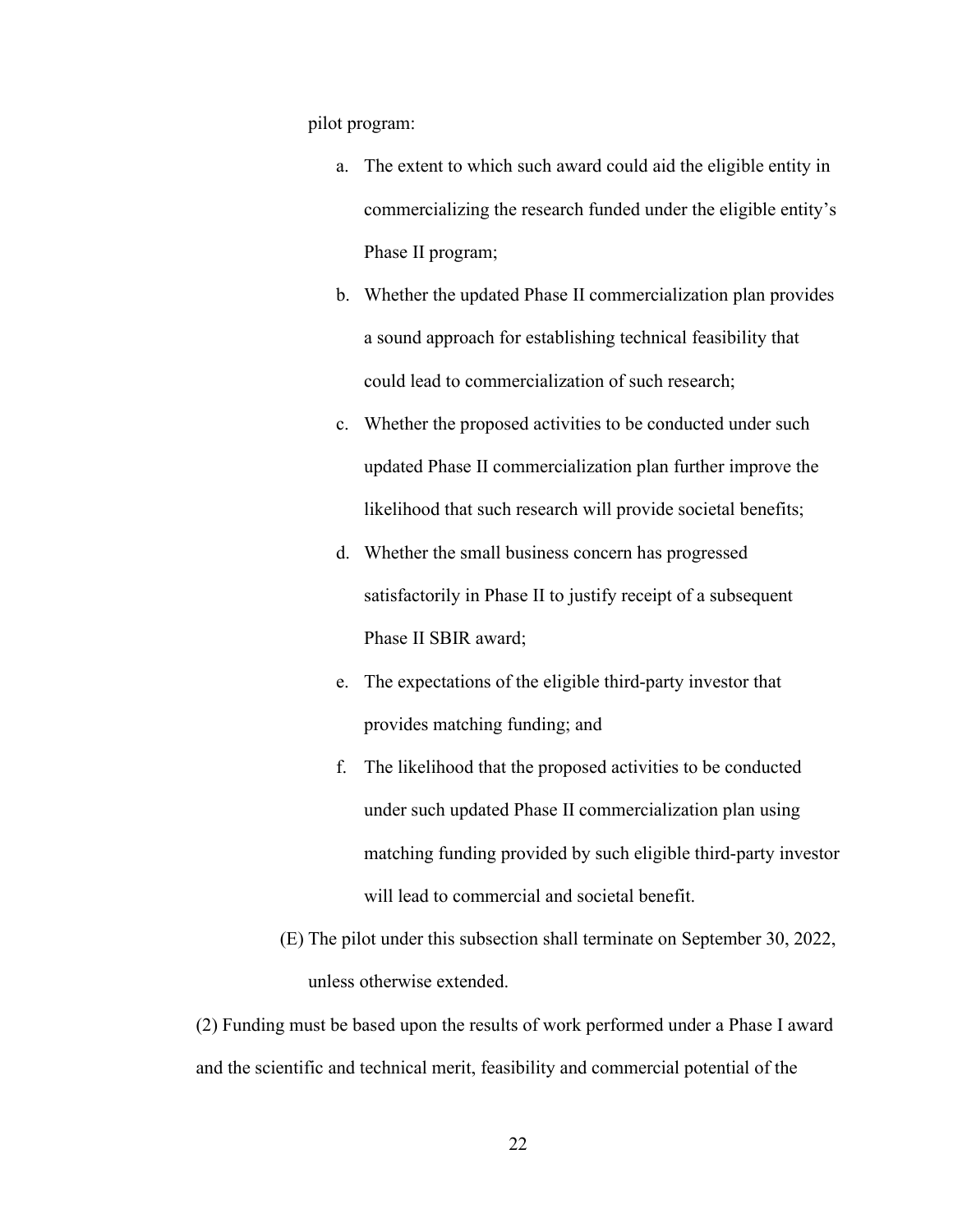Phase II proposal. Phase II awards may not necessarily complete the total research and development that may be required to satisfy commercial or Federal needs beyond the SBIR/STTR program. The Phase II Funding Agreement with the Awardee may, at the discretion of the awarding agency, establish the procedures applicable to Phase III agreements. The Government is not obligated to fund any specific Phase II proposal.

(3) The SBIR/STTR Phase II award decision process requires, among other things, consideration of a proposal's commercial potential. Commercial potential includes the potential to transition the technology to private sector applications, Government applications, or Government contractor applications. Commercial potential in a Phase II proposal may be evidenced by:

(i) the SBC's record of successfully commercializing SBIR/STTR or other research;

(ii) the existence of Phase II funding commitments from private sector or other non-SBIR/STTR funding sources;

(iii) the existence of Phase III, follow-on commitments for the subject of the research; and

(iv) other indicators of commercial potential of the idea.

(4) Agencies may not use an invitation, pre-screening, or pre-selection process for eligibility for Phase II. Agencies must note in each solicitation that all Phase I Awardees may apply for a Phase II award and provide guidance on the procedure for doing so.

(5) A Phase II Awardee may receive one additional, sequential Phase II award to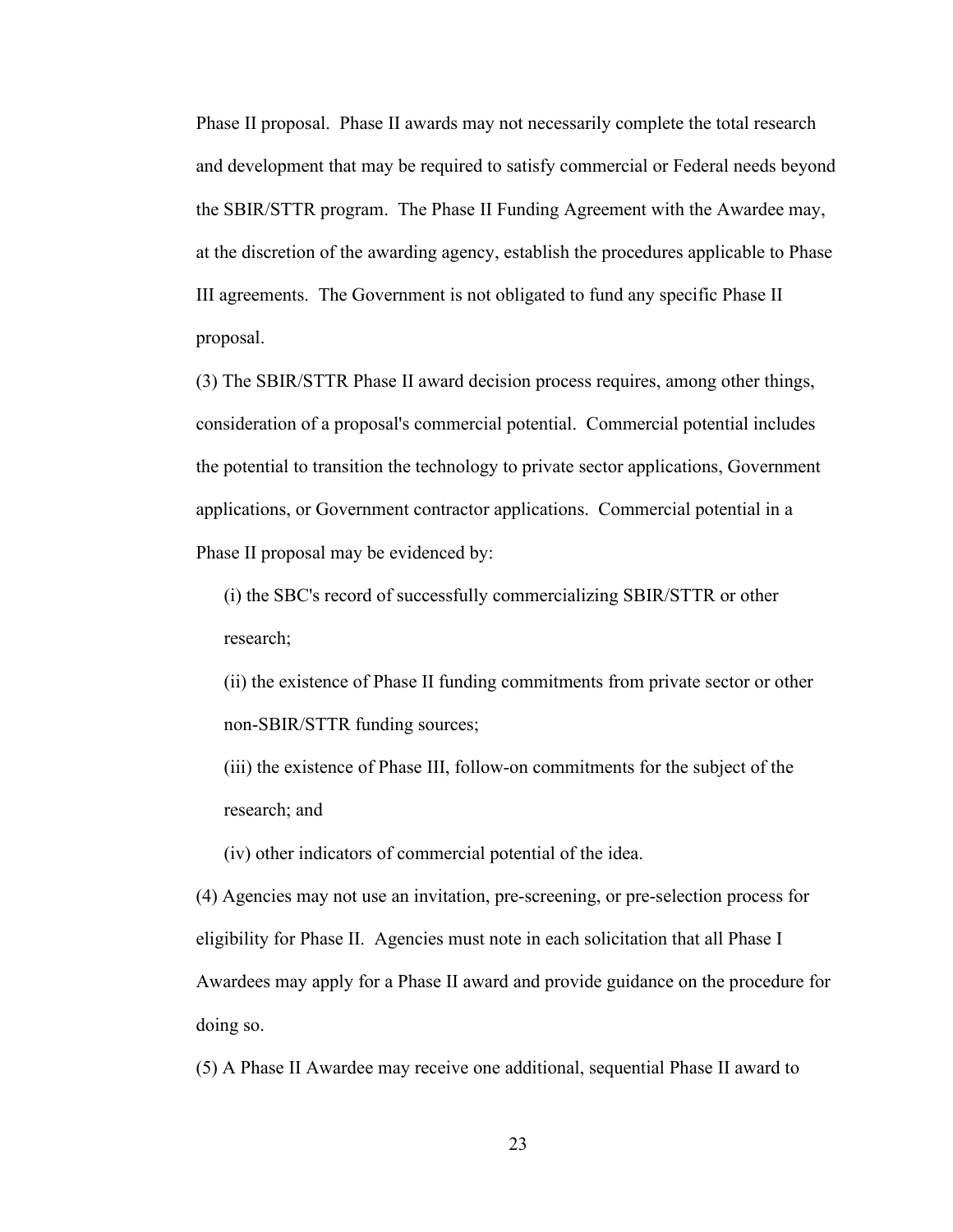continue the work of an initial Phase II award. The additional, sequential Phase II award has the same guideline amounts and limits as an initial Phase II award. (6) Agencies may offer special SBIR/STTR awards, such as Phase IIB awards, that supplement or extend Phase II awards. For example, some agencies administer Phase IIB awards that differ from the base Phase II in that they require third party matching of the SBIR/STTR funds. Each such supplemental award must be linked to a base Phase II award (the initial Phase II, or the second sequential Phase II award). Any SBIR/STTR funds used for such special or supplementary awards are aggregated with the amount of the base Phase II to determine the size of that Phase II award. Therefore, while there is no limit on the number of such special/supplementary awards, there is a limit on the total amount of SBIR/STTR funds that can be administered through them -- the amounts of these awards count towards the size of the initial Phase II or the sequential Phase II, each of which has a guideline amount of \$1 million and a limit of \$1.5 million. (Note that Phase IIB awards under the NIH SBIR program are administered as second, sequential Phase II awards, not supplemental awards. As such, they are base Phase II awards and subject to the Phase II guideline amounts and limits of \$1 million and \$1.5 million). (7) A concern that has received a Phase I award from an agency may receive a subsequent Phase II award from another agency if each agency makes a written determination that the topics of the relevant awards are the same and both agencies report the awards to the SBA including a reference to the related Phase I award and initial Phase II award if applicable.

(8) Agencies may issue Phase II awards for testing and evaluation of products,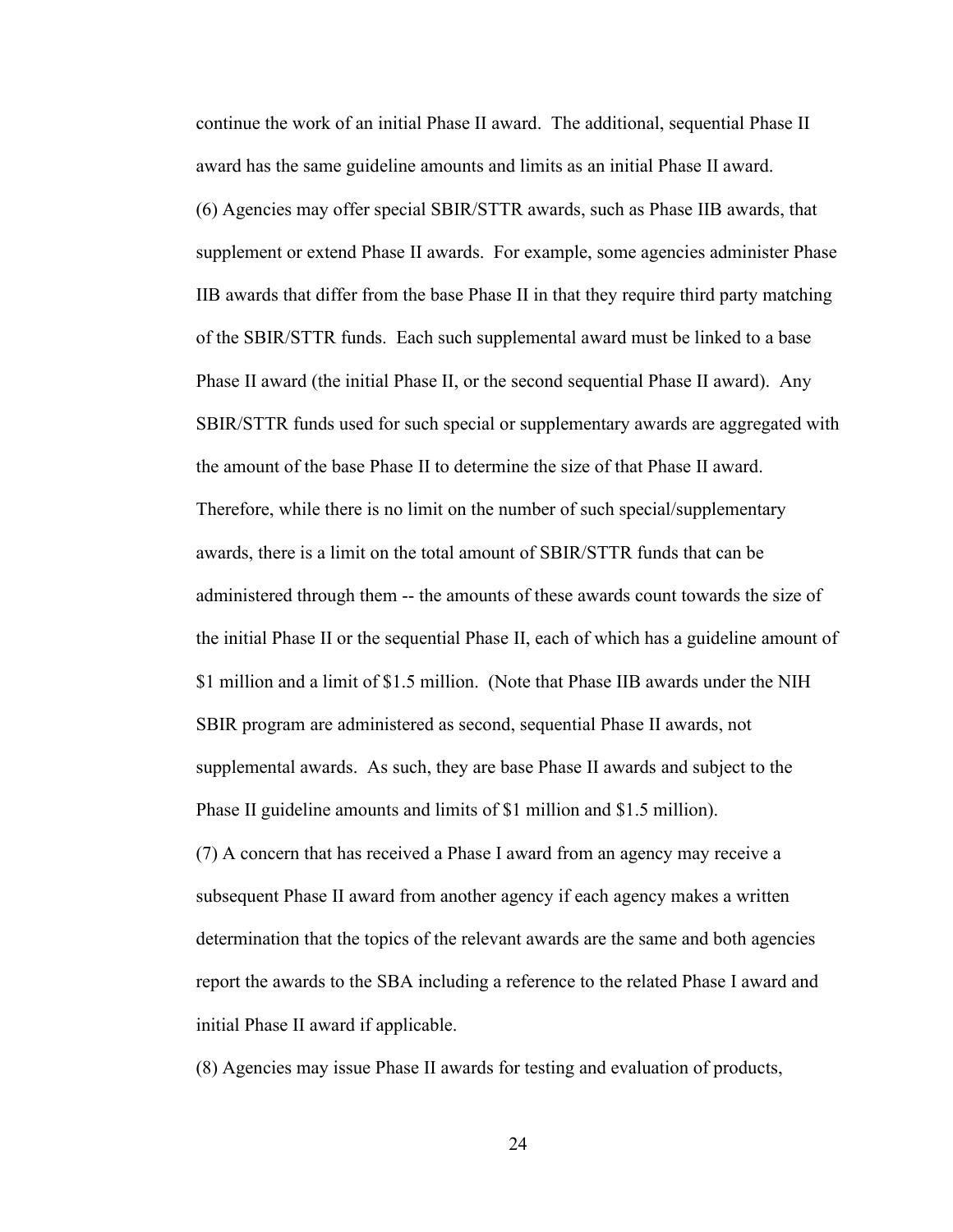services, or technologies for use in technical or weapons systems.

(c) Phase III. Phase III refers to work that derives from, extends, or completes an effort made under prior SBIR/STTR Funding Agreements, but is funded by sources other than the SBIR/STTR programs. Phase III work is typically oriented towards Commercialization of SBIR/STTR research or technology, including through further R/R&D work.

(1) Phase III work: Each of the following types of activity constitutes SBIR/STTR Phase III work:

(i) Commercial application (including R/R&D, testing and evaluation of products, services or technologies for use in technical or weapons systems) of SBIR/STTRfunded R/R&D that is financed by non-Federal sources of capital. (Note: The guidance in this Policy Directive regarding SBIR/STTR Phase III pertains to the non-SBIR/STTR federally-funded work described in (ii) and (iii) below. It does not address private agreements an SBIR/STTR firm may make in the Commercialization of its technology, except for a subcontract to a Federal contract that may be a Phase III.).

(ii) SBIR/STTR-derived products or services intended for use by the Federal Government, funded by non-SBIR/STTR sources of Federal funding.

(iii) Continuation of SBIR/STTR work, funded by non-SBIR/STTR sources of Federal funding including R/R&D.

(2) Data Rights. A Phase III award is, by its nature an SBIR/STTR award, has SBIR/STTR status, and must include SBIR/STTR Data Rights protection. If an SBIR/STTR Awardee receives a Funding Agreement (whether competed, direct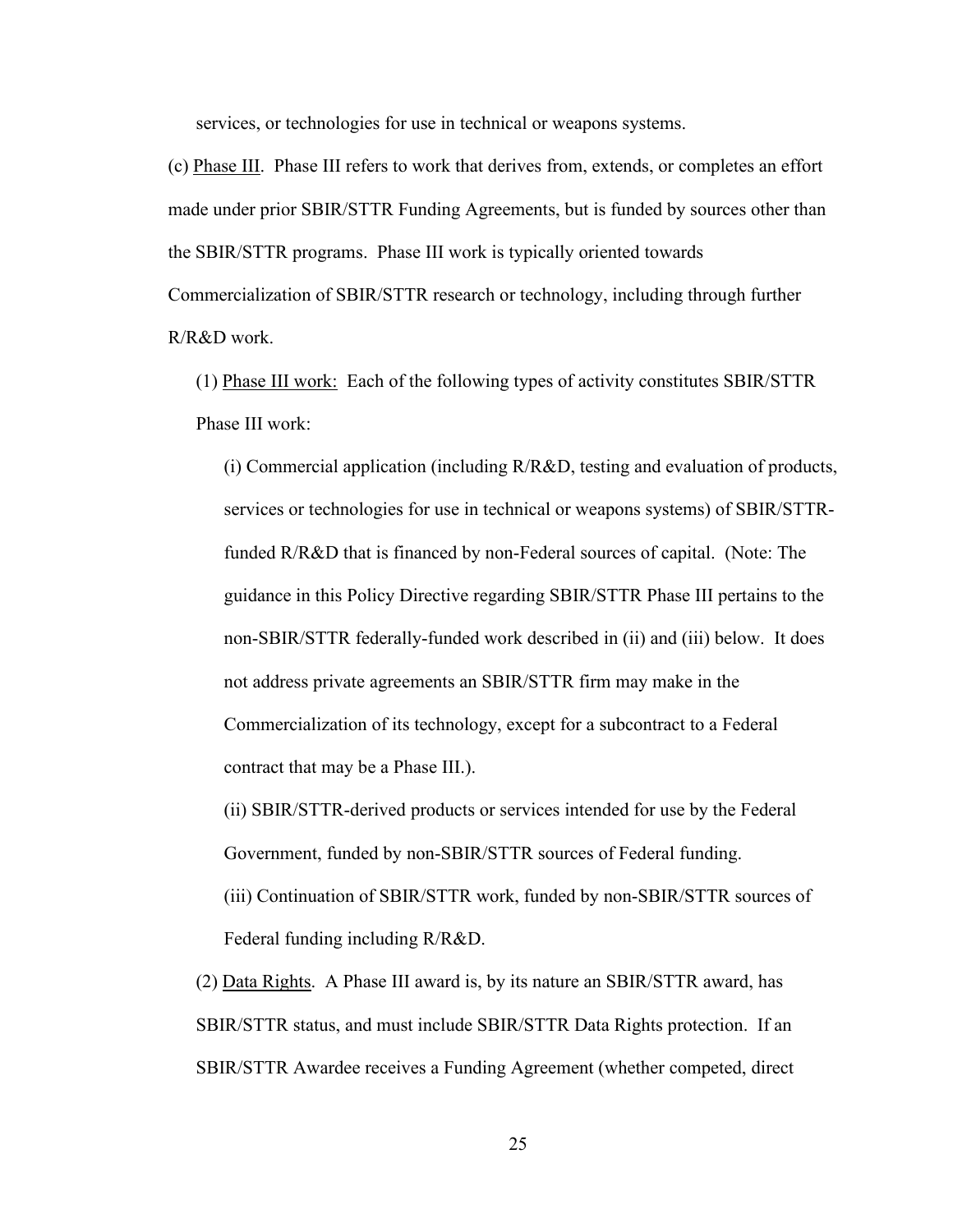award, sole sourced or a subcontract) for work that derives from, extends, or completes efforts made under prior SBIR/STTR Funding Agreements, then the Funding Agreement for the new work must have all SBIR/STTR Phase III status and SBIR/STTR Data Rights.

(3) Competition Requirement. The competitions for SBIR/STTR Phase I and Phase II awards satisfy any competition requirement of the Armed Services Procurement Act, the Federal Property and Administrative Services Act, and the Competition in Contracting Act. An agency that wishes to fund an SBIR/STTR Phase III award, which is an extension of prior Phase I and/or Phase II awards, is not required to conduct another competition for the Phase III award in order to satisfy those statutory provisions. As a result, in conducting actions relative to a Phase III SBIR/STTR award, it is sufficient to state for purposes of a Justification and Approval, if one is deemed required by the agency, that the project is an SBIR/STTR Phase III award that is derived from, extends, or completes efforts made under prior SBIR/STTR Funding Agreements and is authorized pursuant to 15 U.S.C. 638(r)(4). Further justification is not needed.

(4) Phase III work may be for products, production, services, R/R&D, or any such combination.

(5) There is no limit on the number, duration, type, or dollar value of Phase III awards made to a business concern. There is no limit on the time that may elapse between a Phase I or Phase II award and Phase III award, or between a Phase III award and any subsequent Phase III award. A Federal Agency may enter into a Phase III SBIR/STTR agreement at any time with a Phase II Awardee. Similarly, a Federal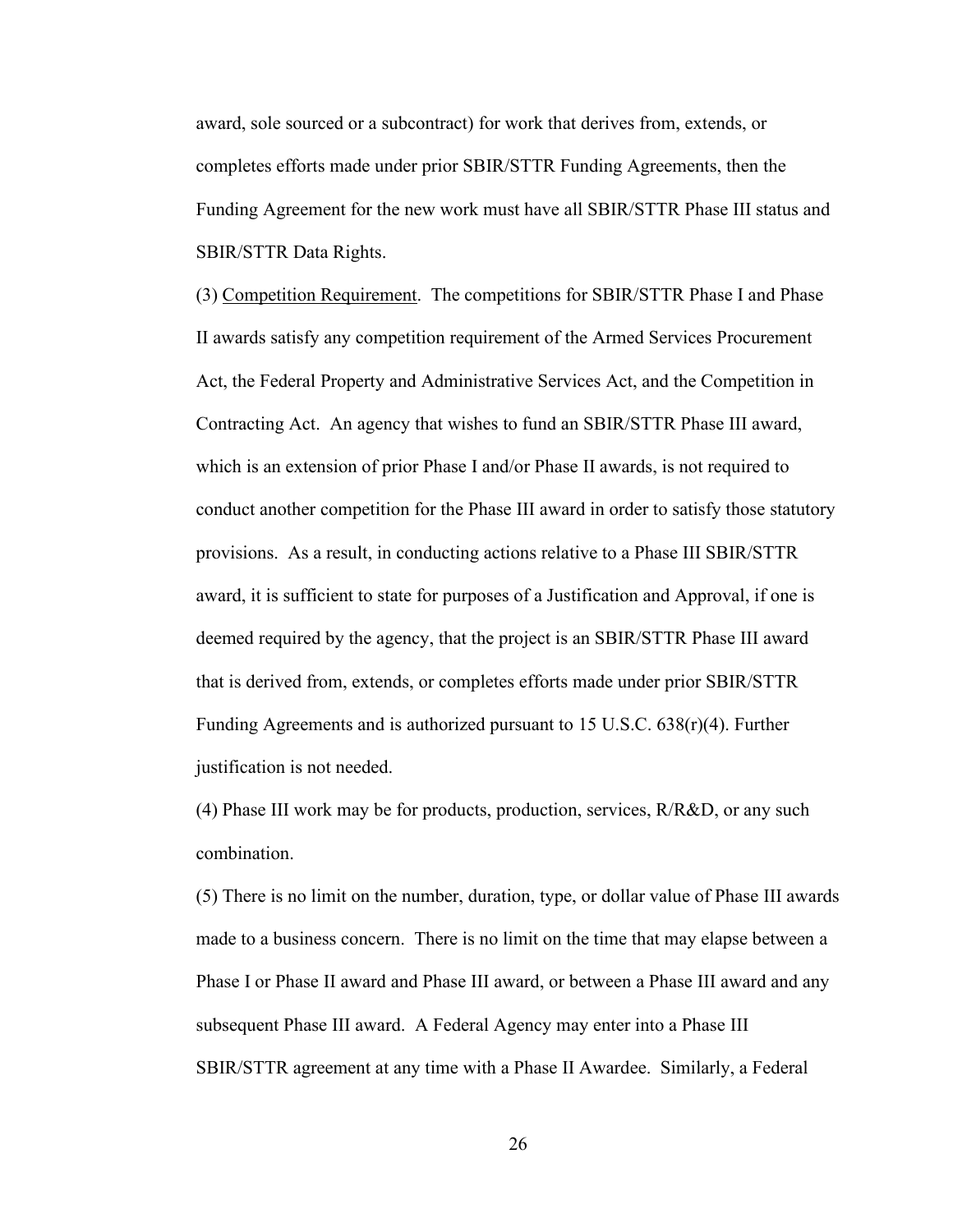Agency may enter into a Phase III SBIR/STTR agreement at any time with a Phase I Awardee. A subcontract to a Federally-funded prime contract may be a Phase III award.

(6) Size. The small business size limits for Phase I and Phase II awards do not apply to Phase III awards.

(7) Special acquisition requirement. Agencies or their Government-owned, contractor-operated (GOCO) facilities, Federally-funded research and development centers (FFRDCs), or Government prime contractors that pursue R/R&D or production of technology developed under the SBIR/STTR program shall issue Phase III awards relating to the technology, including sole source awards, to the Awardee that developed the technology under an SBIR/STTR award, to the greatest extent practicable, consistent with an Agency's mission and optimal small business participation.

(i) Implementing the requirement. In recognition of the prior merit-based competitive selection of, and subsequent commitment of agency funds to SBIR/STTR Awardees and the broad intent of the program to promote the commercial success of these small businesses, Agencies must make a good faith effort to negotiate with such Awardees regarding the performance of the new, related, work and to issue Phase III awards for the work. When implementing this requirement, the agency will evaluate the work for consistency with its documented mission requirements and must consider the practicality of pursuing the work with the Awardee through a direct follow-on award by performing market research to determine whether the firm is available, capable, and willing to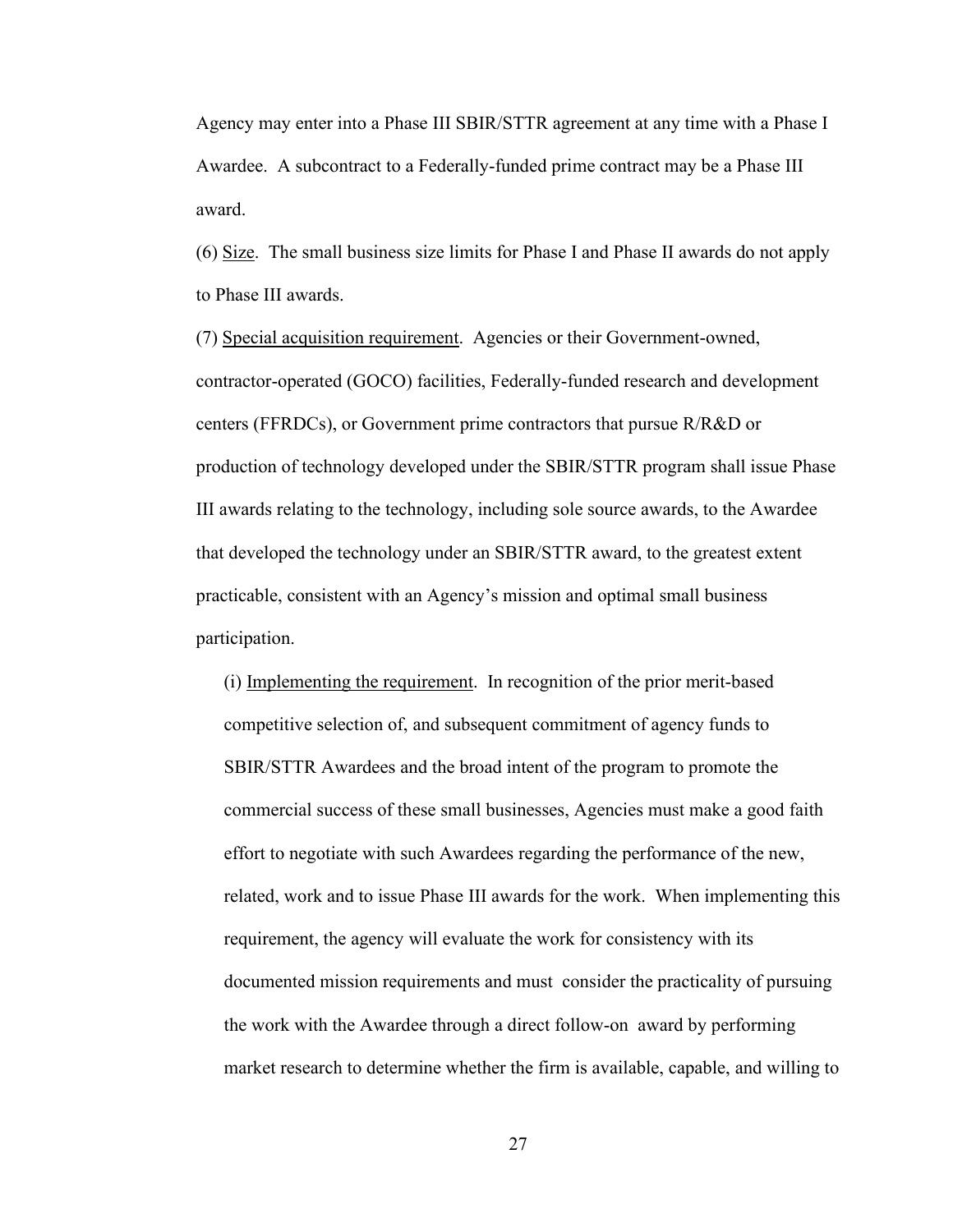perform the work. If an award is made, the Agency must identify the funding agreement as an SBIR or STTR Phase III. The Agency must act in ways consistent with the Congressional intent to support the Commercialization of an SBIR/STTR-developed technology by the SBIR/STTR Awardee, and all parties must proceed along these steps in good faith.

(ii) Sole Source Awards. If pursuing the Phase III work with the Awardee is found to be practicable, the agency must award a non-competitive contract to the firm.

(iii) Other Preference. If pursuing Phase III work with the Awardee on a sole source/non-competitive basis does not meet the requirements set forth in the above sections regarding availability, practicality and capability, the Agency must document the file and provide a copy of the decision, including the rationale, to the SBA. The agency should also use other means of affording preference for the Phase III work, especially when the request is for a large acquisition program, which may not be best suited for an SBIR/STTR Award. Examples include reference to the SBIR/STTR Awardee's brand-name as a required deliverable in the request for proposals, requiring the prime awardee to use evaluation factors favoring subcontracting to SBIR/STTR concerns, or providing other incentives to the prime contractor for utilizing SBIR/STTR Awardees as subcontractors, as referenced in 15 U.S.C.  $\S$  638(y).

(iv) Agency Notice of Intent to Award. An agency, or its GOCOs or FFRDCs, that intends to pursue Phase III work (which includes R/R&D, production, services, or any combination thereof of a technology developed under an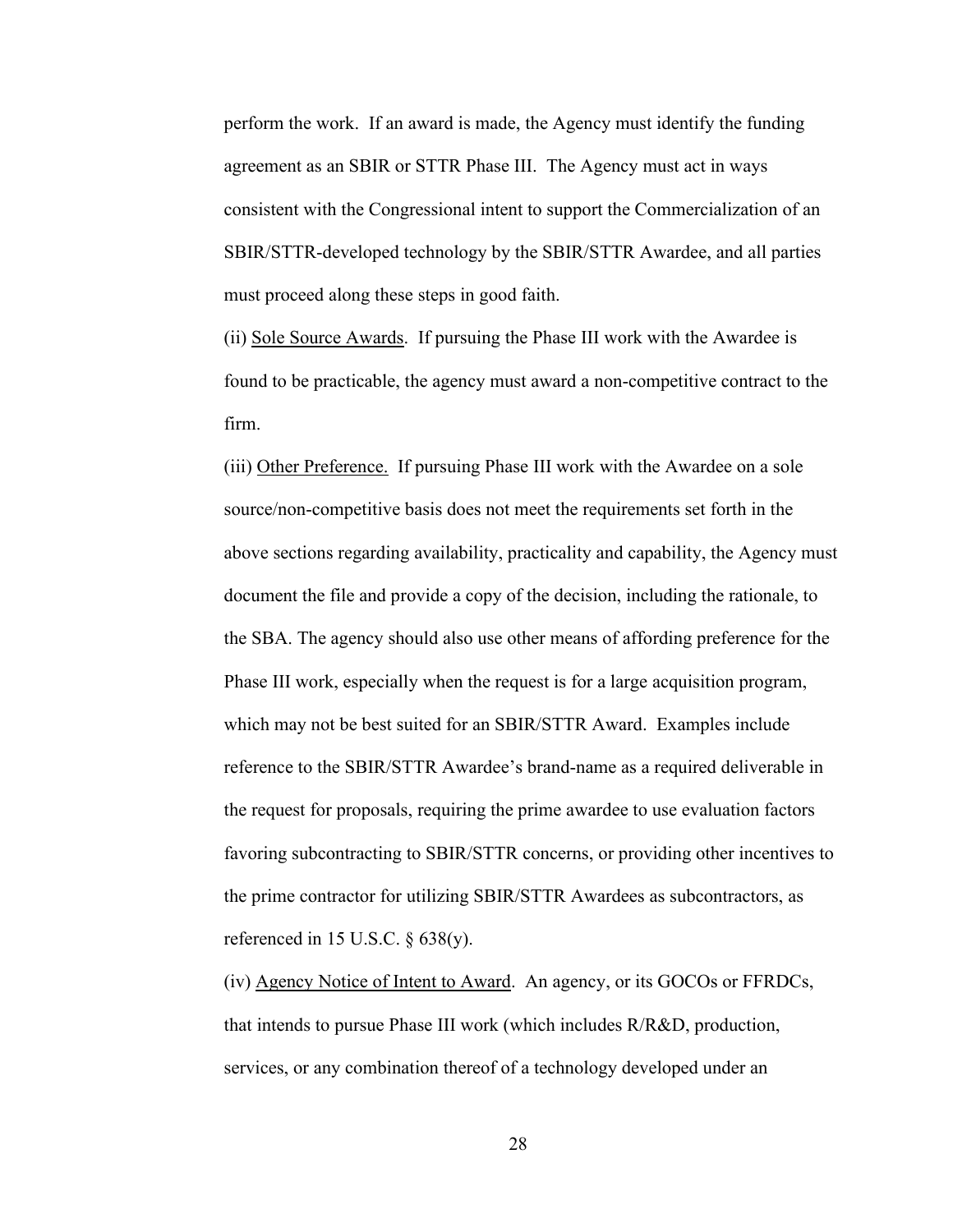SBIR/STTR award), with an entity other than the Phase I or Phase II SBIR/STTR Awardee, must notify SBA in writing prior to such an award. This notification must include, at a minimum:

(A) The steps the agency has taken to fulfill the special acquisition requirement (e.g., a good faith effort to make the award to the SBIR/STTR Awardee).

(B) The reasons why a follow-on Funding Agreement with the SBIR/STTR Awardee is not practicable (e.g., SBIR/STTR Awardee was not willing or interested in the work, not capable of doing the work or functioning as a prime and subcontracting the work, or no longer in business).

(C) The identity of the entity with which the agency intends to make an award to perform the research, development, or production; the type of Funding Agreement to be used; and the amounts of the agreement.

(v) SBA Notice of Intent to Appeal. SBA may appeal a decision by an agency (or its GOCOs or FFRDCs) to pursue Phase III work with a business concern other than the SBIR/STTR Awardee that developed the technology to the head of the contracting activity.

(A) If SBA receives an agency's notice of intent to make an award under (iv) above, SBA may file a notice of intent to appeal with the Funding Agreement officer no later than 5 business days after receiving the agency's notice of intent to make award.

(B) If an agency is pursuing work that SBA has determined is Phase III work and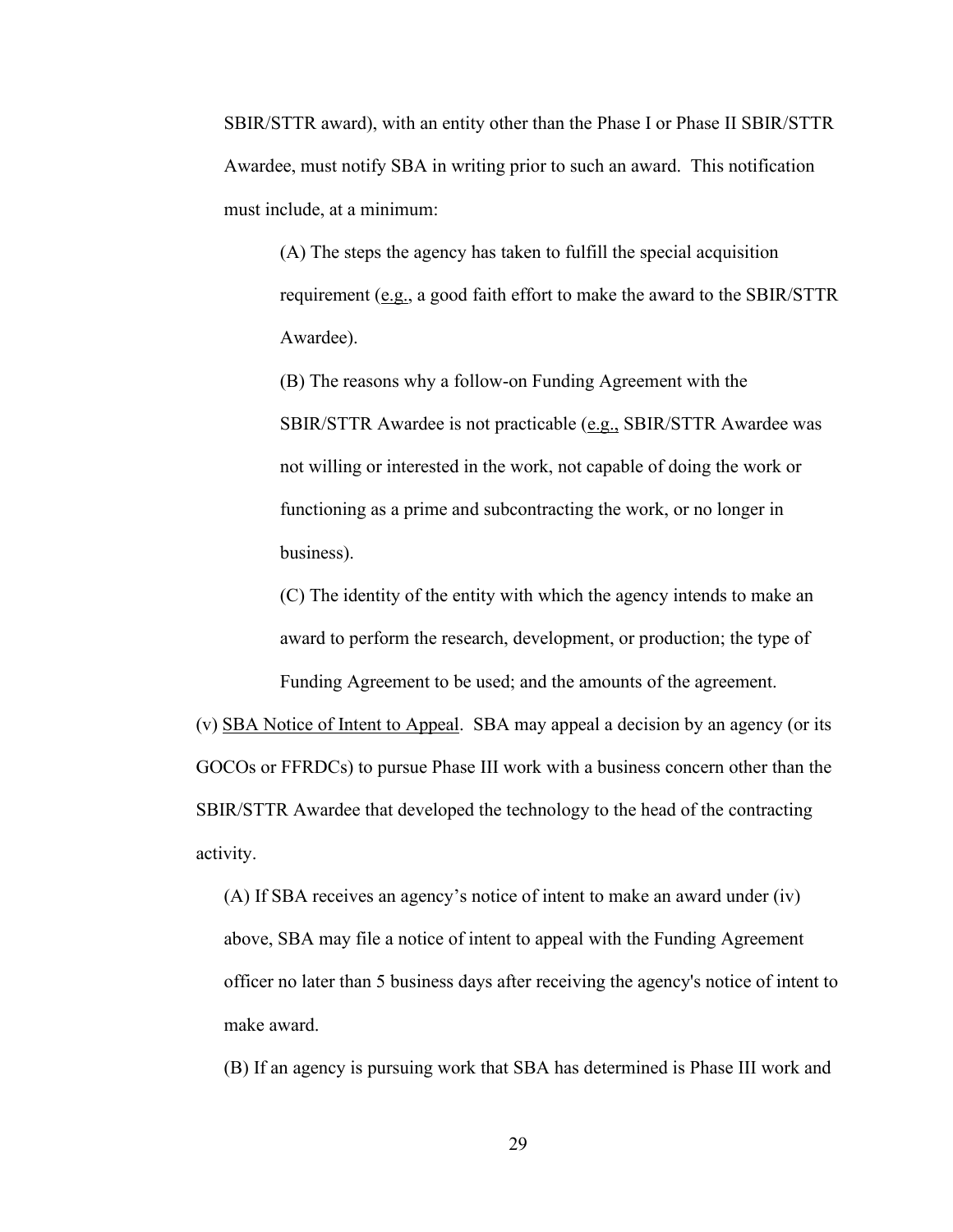has not complied with either of the reporting requirements above, SBA may notify the agency at any time of its intent to appeal the decision to proceed with the work. SBA makes such determinations based on all information it receives, including information presented directly to SBA by an SBIR/STTR Awardee.

(vi) Suspension of Work. Upon receipt of SBA's notice of intent to appeal, the Funding Agreement officer must suspend further action on the funding agreement until the head of the contracting activity issues a written decision on the appeal. The Funding Agreement officer may proceed with award only if he or she determines in writing that the award must be made to protect the public interest. The Funding Agreement officer must include a statement of the facts justifying such a determination and provide a copy of its determination to SBA.

(vii) SBA Appeal. Within 10 business days of SBA's notice of intent to appeal, SBA may file a formal appeal with the head of the agency. SBA's appeal will state with specificity SBA's conclusion that the agency's obligation to make a Phase III award "to the greatest extent practicable" has not been fulfilled.

(viii) Agency Decision. Within 30 business days of receiving SBA's appeal, the head of the agency's contracting or grant-making activity must render a written decision setting forth the basis of his or her determination. During this period, the agency should consult with SBA and review any case-specific information SBA believes to be pertinent.

(ix) SBA Case Report to Congress. SBA notifies Congress of all instances in which an agency pursued Phase III R/R&D, or production of a technology developed under an SBIR/STTR award, with a business or entity other than the SBIR/STTR Awardee.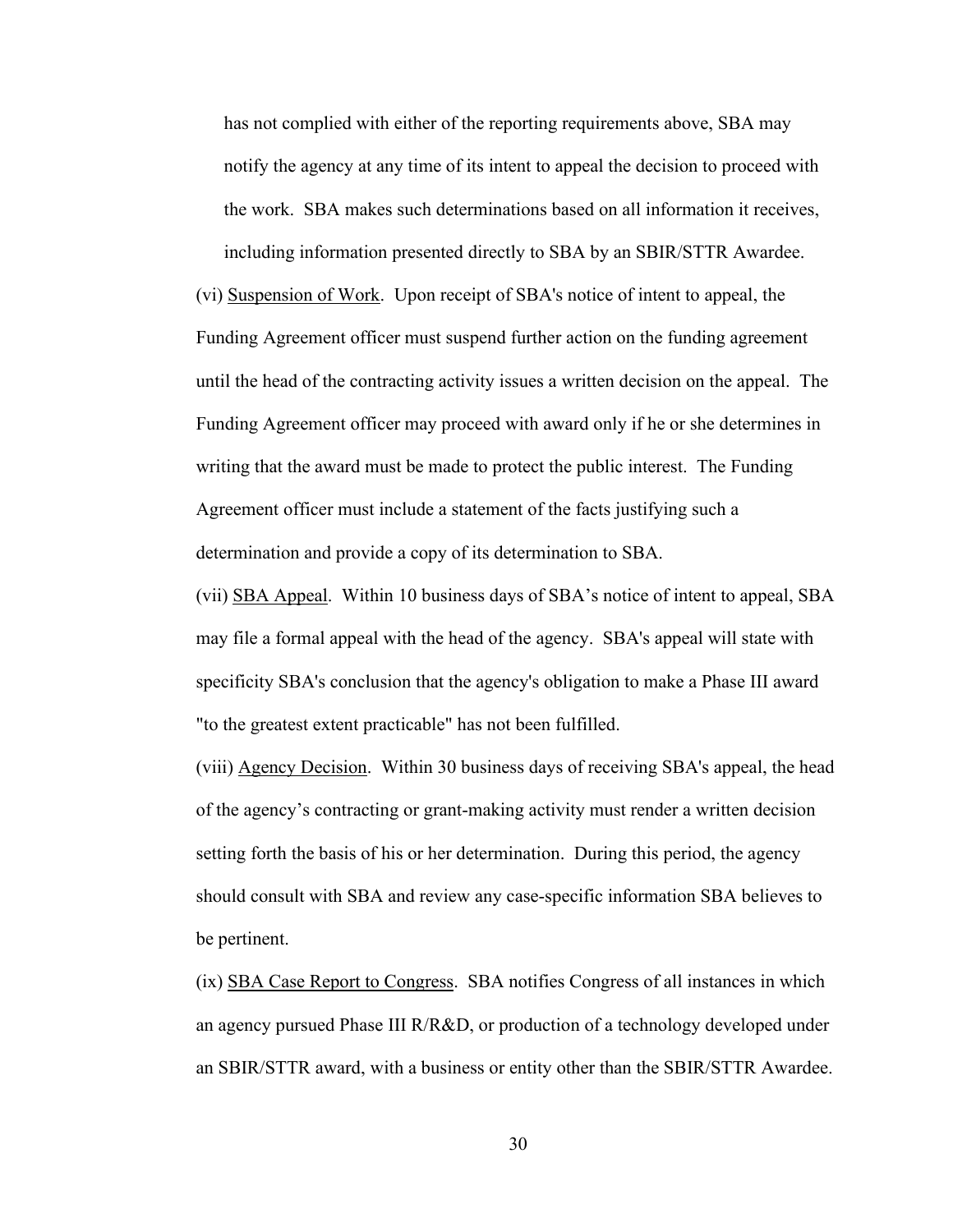SBA will notify Congress of such instances, of any agency determination or decision justifying an award to other than the Phase III SBIR/STTR Awardee, and of any SBA appeals of agency decisions under this section.

#### <span id="page-32-0"></span>**5. Program Solicitation Process**

(a) Topics/Subtopics. At least annually, each agency must issue a Program Solicitation that sets forth a substantial number of R/R&D topics and subtopic areas consistent with stated agency needs or missions. Agencies may decide to issue joint solicitations. Both the list of topics and the description of the topics and subtopics must be sufficiently comprehensive to provide a wide range of opportunities for SBCs to participate in the agency R/R&D programs. Topics and subtopics must emphasize the need for proposals with advanced concepts to meet specific agency R/R&D needs. Each topic and subtopic must describe the needs in sufficient detail to assist in providing on-target responses, but cannot involve detailed specifications to prescribed solutions of the problems. (b) Master Schedule. The Act requires issuance of SBIR/STTR Phase I Program Solicitations in accordance with a Master Schedule coordinated between SBA and the SBIR/STTR Participating Agency. The SBA office responsible for coordination is: Office of Innovation, U.S. Small Business Administration, 409 Third Street, SW, Washington, DC 20416. Phone: (202) 205-6450. Fax: (202) 205-7754. E-mail:

technology@sba.gov. Website: www.SBIR.gov.

(c) Coordination of Agency Schedules. For maximum participation by interested SBCs, it is important that the planning, scheduling and coordination of agency Program Solicitation release dates be completed as early as practicable to coincide with the commencement of the fiscal year on October 1. Bunching of agency Program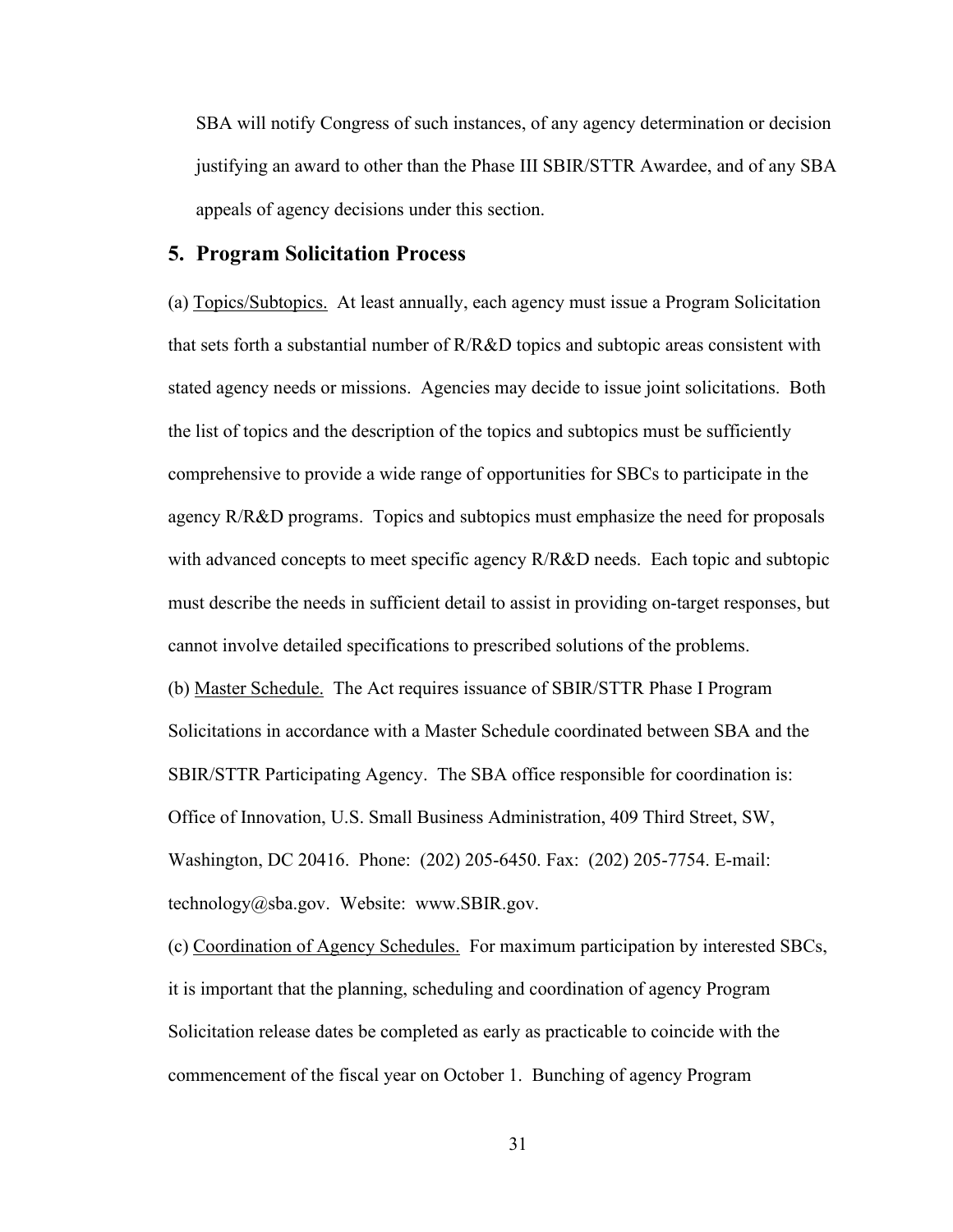Solicitation release and closing dates may prohibit SBCs from preparation and timely submission of proposals for more than one SBIR/STTR project. SBA's coordination of agency schedules minimizes the bunching of proposed release and closing dates. SBIR/STTR Agencies may elect to publish multiple Program Solicitations within a given fiscal year to facilitate in-house agency proposal review and evaluation scheduling. (d) Posting of Master Schedule. SBA posts a Master Schedule of release dates of Program Solicitations with links to the Participating Agency websites. For more information see  $\S$  10(c) of this Policy Directive.

#### (e) Simplified, Standardized, and Timely SBIR/STTR Program Solicitations

(1) The Act requires simplified, standardized and timely SBIR/STTR solicitations and for agencies to use a "uniform process" minimizing the regulatory burden for SBCs. Therefore, the instructions in Appendix I to this Policy Directive purposely depart from normal Government solicitation format and requirements. Furthermore, while all of Appendix I is applicable for Phase I and Phase II procurements, only §5(d) of Appendix I is applicable for Phase III procurements.

(2) Agencies must update www.SBIR.gov with information on each solicitation and modification no later than 5 days after the date of release of the solicitation or modification to the public. This must include any update to the website link for the Program Solicitation.

(3) SBA does not intend that the SBIR/STTR Program Solicitation replace or be used as a substitute for unsolicited proposals for R/R&D awards to SBCs. In addition, the SBIR/STTR Program Solicitation procedures do not prohibit other agency R/R&D actions with SBCs that are carried on in accordance with applicable statutory or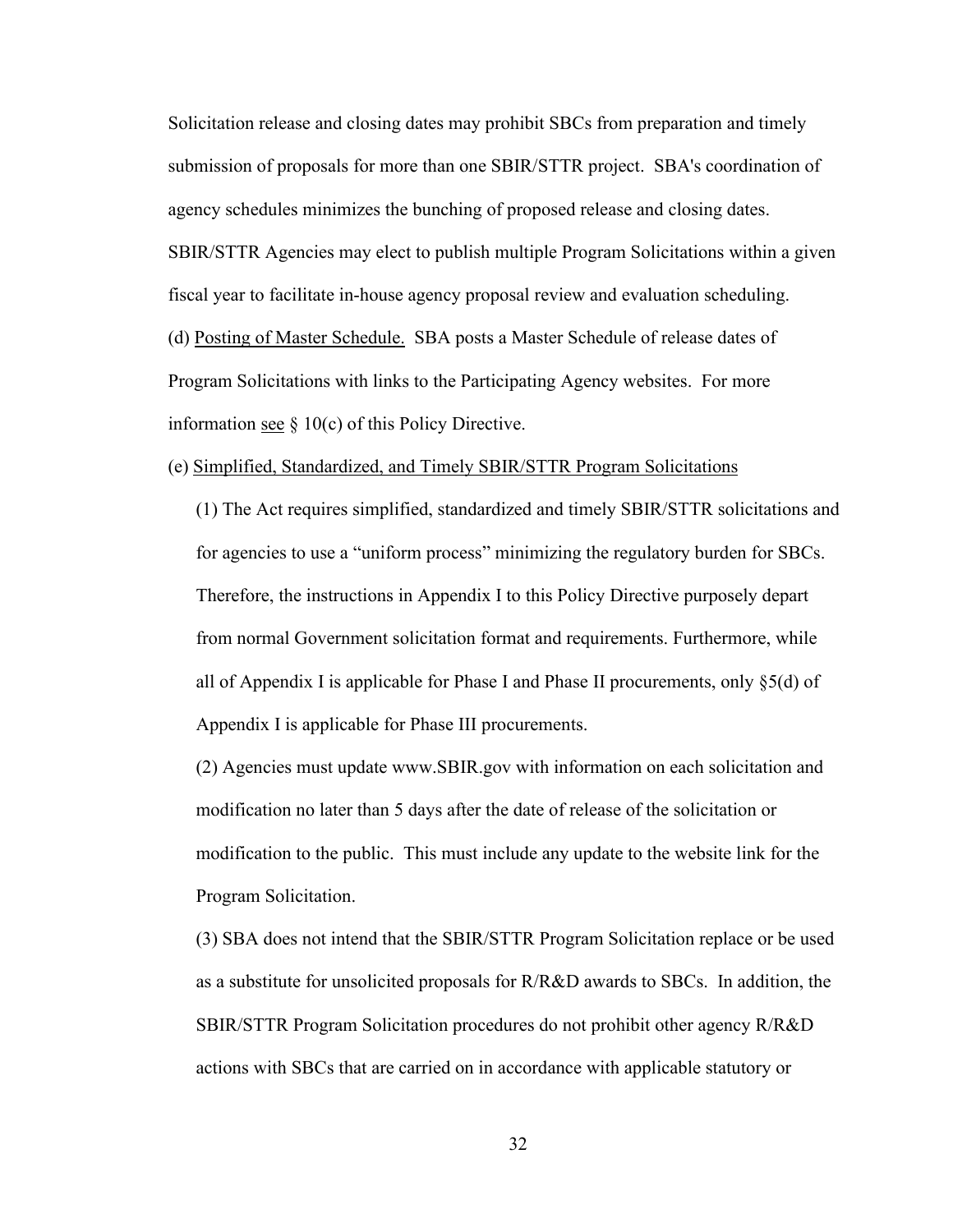regulatory authorizations.

### <span id="page-34-0"></span>**6. Eligibility and Application (Proposal) Requirements**

#### (a) Eligibility Requirements

(1) Certification. To receive SBIR/STTR funds, each Awardee of a Phase I or Phase II award must qualify as an SBC at the time of award and at any other time set forth in SBA's regulations at 13 CFR 121.701-121.705. Each Phase I and Phase II Awardee must submit a certification stating that it meets the size, ownership and other requirements of the SBIR or STTR program at the time of award, and at any other time set forth in SBA's regulations at 13 CFR 121.701-121.705. SBA's size regulations for the SBIR/STTR program require that an Awardee be directly owned and controlled by individuals or SBCs; however, SBA is clarifying that an SBC directly owned and controlled by an Indian Tribe or by another SBC that is directly owned and controlled by an Indian Tribe may also be eligible to participate in the SBIR/STTR programs.

(2) Performance of Work Requirements. For SBIR Phase I, a minimum of two-thirds of the research or analytical effort must be performed by the Awardee. For SBIR Phase II, a minimum of one-half of the research or analytical effort must be performed by the Awardee. Occasionally, deviations from these SBIR requirements may occur, and must be approved in writing by the Funding Agreement officer after consultation with the agency SBIR/STTR program manager/coordinator. For STTR Phase I and Phase II, not less than 40 percent of the R/R&D work must be performed by the SBC, and not less than 30 percent of the R/R&D work must be performed by a partnering Research Institution. Deviations from these STTR requirements are not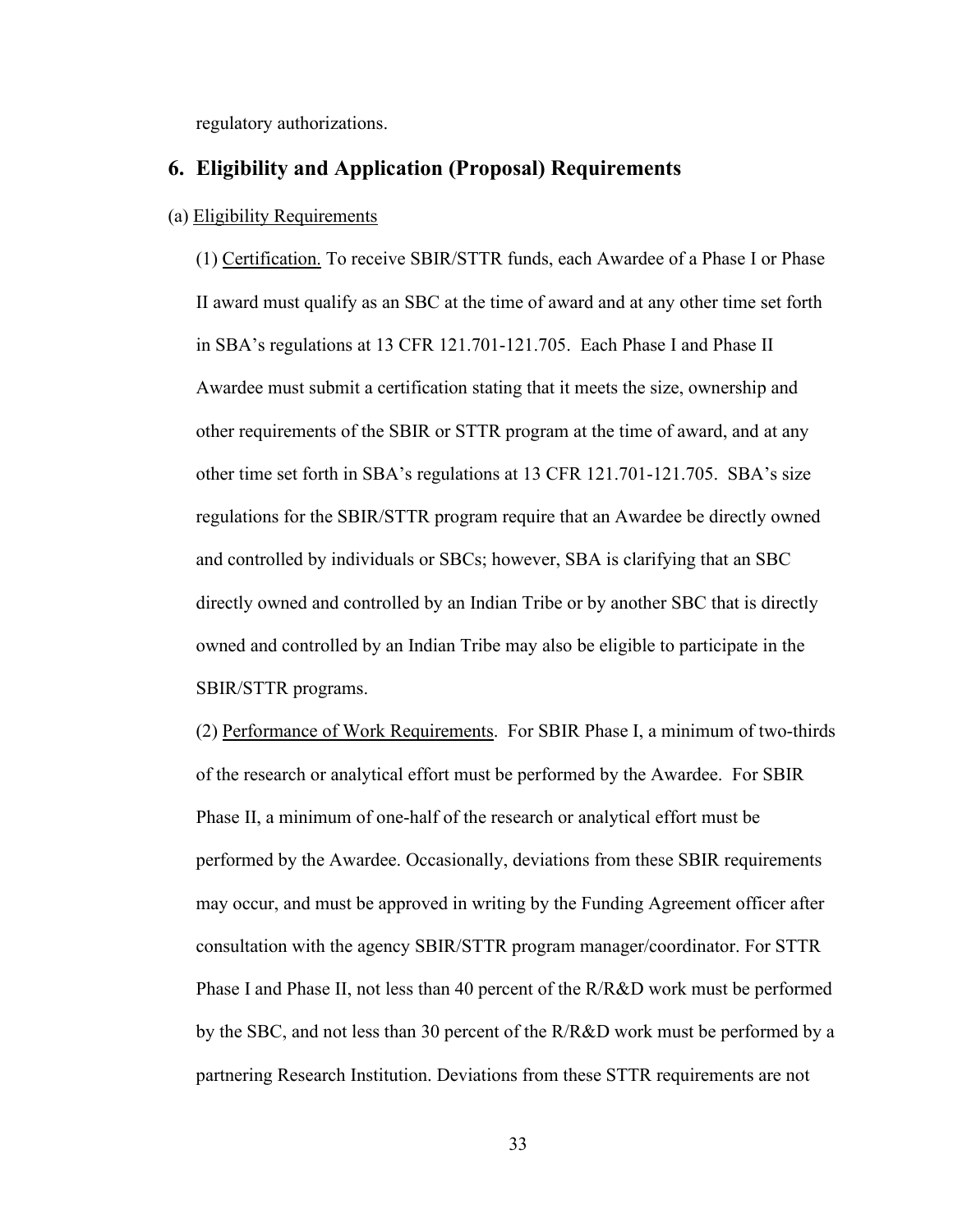allowed, as the performance of work requirements are specified in statute at 15 USC 638(e). An agency can measure this research or analytical effort using the total award dollars or labor hours, and must explain to the small business in the solicitation how it will be measured.

(3) Employment of the Principal Investigator/Project Manager. For both Phase I and Phase II, the primary employment of the Principal Investigator/Project Manager must be with the SBC (or the Research Institution – STTR only) at the time of award and during the conduct of the proposed project. Primary employment means that more than one-half of the Principal Investigator/Project Manager's employment time is spent in the employ of the SBC (or Research Institution – STTR only). This precludes full-time employment with another organization. Occasionally, deviations from this requirement may occur, and must be approved in writing by the Funding Agreement officer after consultation with the agency SBIR/STTR program manager/coordinator. Further, an SBC may replace the Principal Investigator/Project Manager on an SBIR/STTR Phase I or Phase II award, subject to approval in writing by the Funding Agreement officer. For purposes of the SBIR/STTR programs, personnel obtained through a Professional Employer Organization or other similar personnel leasing company may be considered employees of the Awardee. This is consistent with SBA's size regulations, 13 CFR 121.106, "How Does SBA Calculate Number of Employees?".

(4) Location of the work. For both Phase I and Phase II, the R/R&D work must be performed in the United States. However, based on a rare and unique circumstance, agencies may approve a particular portion of the R/R&D work to be performed or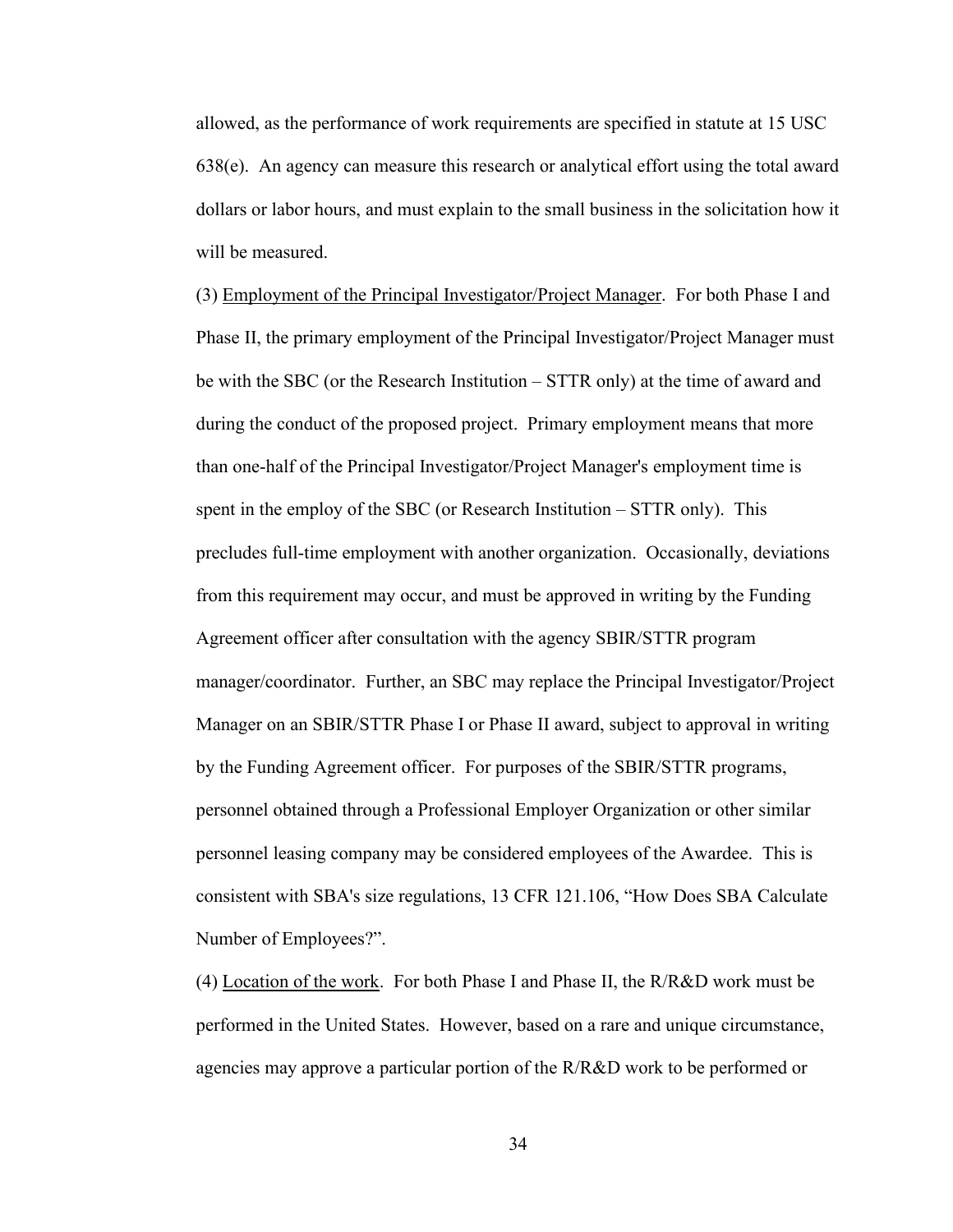obtained in a country outside of the United States, for example, if a supply or material or other item or project requirement is not available in the United States. The Funding Agreement officer must approve each such specific condition in writing. (5) Novated/Successor in Interested/Revised Funding Agreements. An SBIR/STTR Awardee may include, and SBIR/STTR work may be performed by, those identified via a "novated" or "successor in interest" or similarly-revised Funding Agreement. For example, a phase III Awardee may have either received a prior Phase I or Phase II award or been novated a Phase I or Phase II award (or received a revised Phase I or Phase II award if a grant or cooperative grant) or be a successor-in-interest entity. In addition, an SBIR/STTR Awardee may include those that have merely reorganized with the same key staff (e.g., reorganized from a partnership to an LLC), regardless of whether they have been assigned a different tax identification number. In cases where there is a novation or similarly revised Funding Agreement, agencies may require the original Awardee to relinquish its rights and interests in an SBIR/STTR project in favor of another Applicant as a condition for that Applicant's eligibility to participate in the programs for that project.

(6) Majority-Owned by Multiple VCOCs, Hedge Funds or Private Equity Firms [SBIR Only]. NIH, Department of Energy (DOE), and NSF may each award not more than 25% of the agency's SBIR funds to SBCs that are owned in majority part by multiple venture capital operating companies, hedge funds, or private equity firms through competitive, merit-based procedures that are open to all eligible SBCs. Any other SBIR Participating Agency may award not more than 15% of the agency's SBIR funds to such SBCs. SBIR agencies may or may not choose to utilize this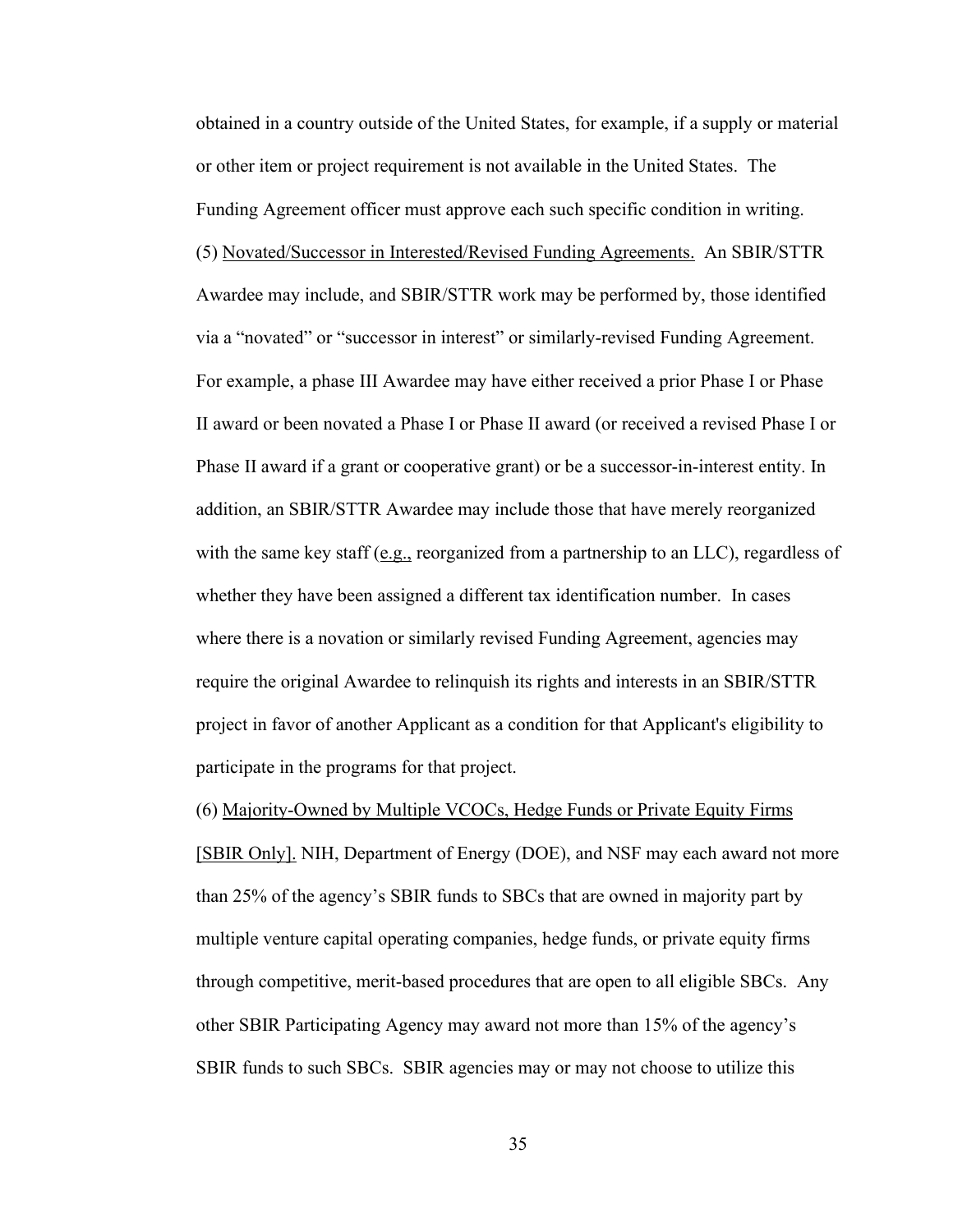funding option. A table listing the agencies that are currently using this authority can be found at www.SBIR.gov. This authority is set forth in 13 CFR 121.701-121.705.

(i) Before permitting participation in the SBIR program by SBCs that are owned in majority part by multiple venture capital operating companies, hedge funds, or private equity firms, the SBIR agency must submit a written determination to SBA, the Senate Committee on Small Business and Entrepreneurship, the House Committee on Small Business and the House Committee on Science, Space, and Technology at least 30 calendar days before it begins making awards to such SBCs. The determination must be made by the head of the Federal Agency or designee and explain how awards to such SBCs in the SBIR program will:

(A) induce additional venture capital, hedge fund, or private equity firm funding of small business innovations;

- (B) substantially contribute to the mission of the Federal Agency;
- (C) address a demonstrated need for public research; and
- (D) otherwise fulfill the capital needs of SBCs for additional financing for SBIR projects.

(ii) The SBC that is majority-owned by multiple venture capital operating companies, hedge funds, or private equity firms must register with SBA in the Company Registry Database, at www.SBIR.gov, prior to the date it submits an application for an SBIR award.

(iii) The SBC that is majority-owned by multiple venture capital operating companies, hedge funds, or private equity firms must submit a certification with its proposal stating, among other things, that it has registered with SBA.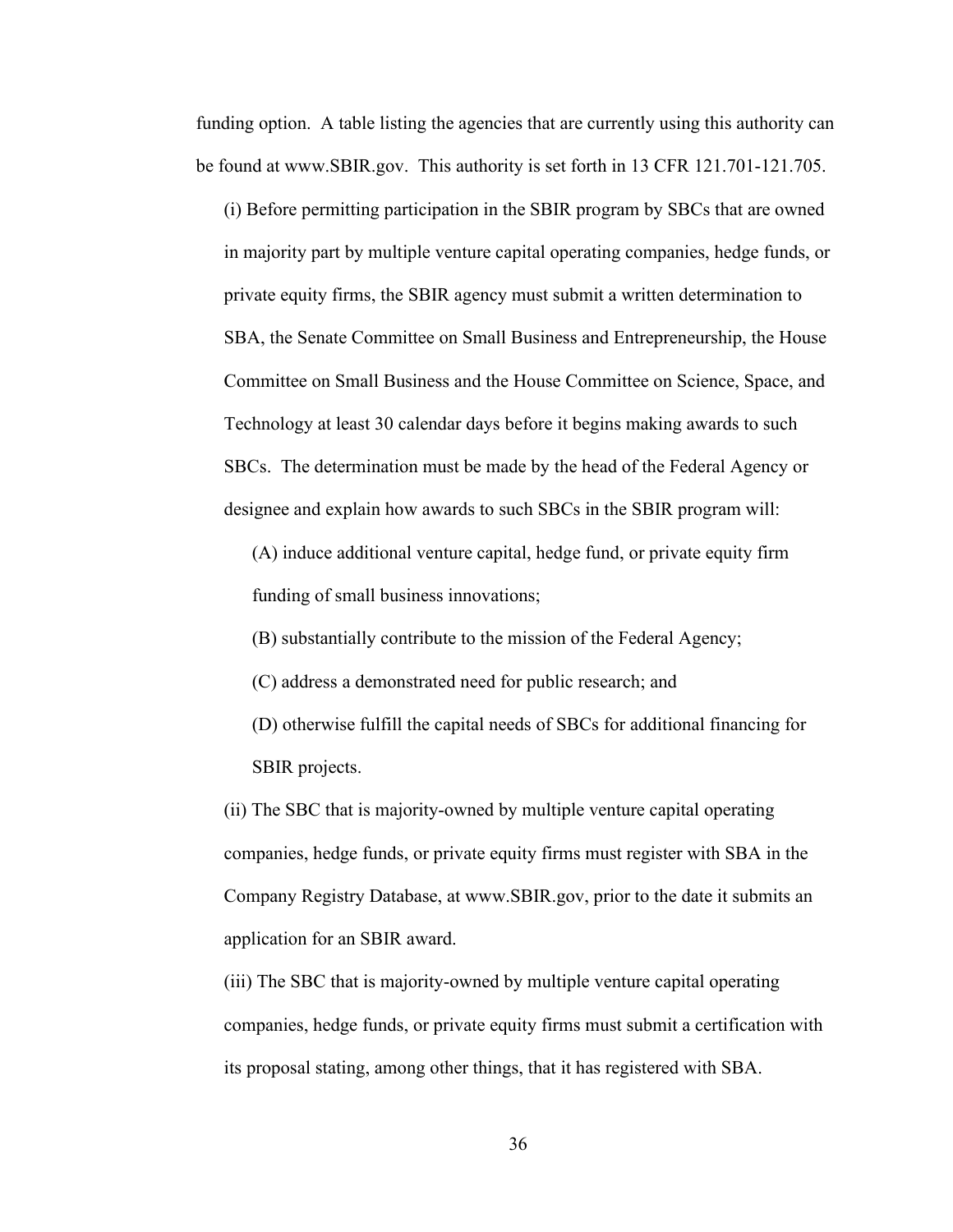(iv) Any agency that makes an award under this paragraph during a fiscal year shall collect and submit to SBA data relating to the number and dollar amount of Phase I awards, Phase II awards, and any other category of awards by the Federal Agency under the SBIR program during that fiscal year. See § 10 of this Policy Directive for the specific reporting requirements.

(v) If an agency awards more than the percentage of the funds authorized under § 6(a)(6) of this Policy Directive, the agency shall transfer from its non-SBIR and non-STTR R/R&D funds to the agency's SBIR funds any amount that is in excess of the authorized amount. The agency must transfer the funds not later than 180 days after the date on which the Federal Agency made the award that exceeded the authorized amount.

(vi) If a Federal Agency makes an award under a solicitation more than 9 months after the date on which the period for submitting applications under the solicitation ends, a Covered Small Business Concern is eligible to receive the award, without regard to whether it meets the eligibility requirements of the program for a SBC that is majority-owned by multiple venture capital operating companies, hedge funds, or private equity firms, if the Covered Small Business Concern meets all other requirements for such an award. In addition, the agency must transfer from its non-SBIR and non-STTR R/R&D funds to the agency's SBIR funds any amount that is so awarded to a Covered Small Business Concern. The funds must be transferred not later than 90 days after the date on which the Federal Agency makes the award.

(7) Agency Benchmarks for Progress Towards Commercialization.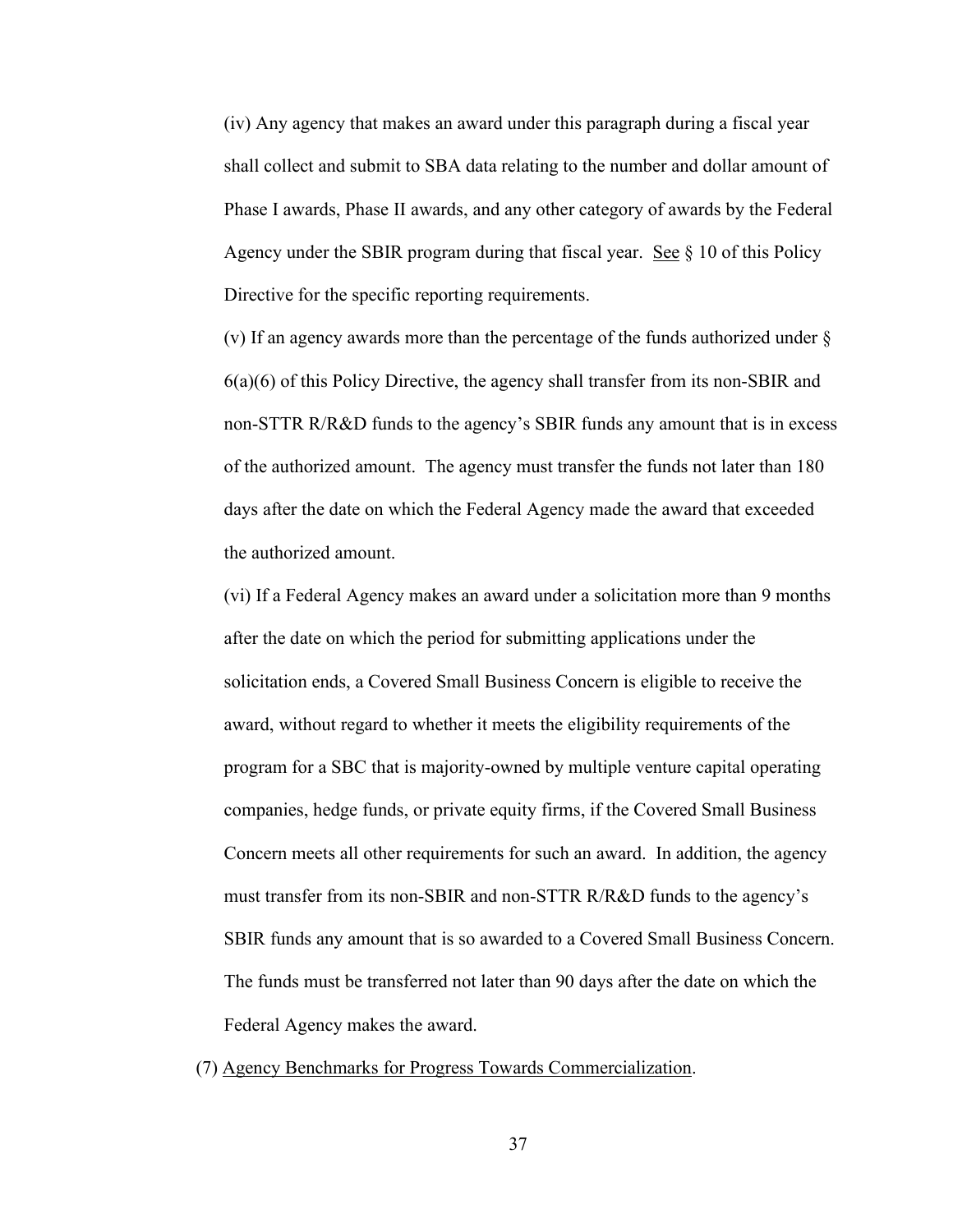(i) Before making a new Phase I award to an Awardee that has won multiple prior SBIR/STTR awards, each agency must establish benchmarks for progress towards Commercialization and determine whether an Applicant meets those benchmarks. Agencies must apply two SBA-approved performance standards (benchmarks) addressing an Awardee's progress towards Commercialization: a Phase II Transition Rate that sets a minimum required rate of progress from Phase I to Phase II over a specified period, and a Commercialization Rate Benchmark that sets the minimum Commercialization results an Awardee must have realized from its prior SBIR/STTR awards over a specified period.

(ii) If an Awardee fails to meet either of the benchmarks, that Awardee is not eligible to submit a proposal for a new Phase I award (and any new Phase II award issued pursuant to paragraph  $4(b)(1)(ii)$  for a period of one year from the time of the determination.

(iii) For each benchmark, agencies establish a threshold number of prior awards an Awardee must have won for the benchmark requirement to be applied. (iv) Using information received from the agencies and from SBIR/STTR Awardees, SBA identifies the companies that have won more than the threshold number of awards and calculates the Phase II Transition Rates and Commercialization Rates for those companies. The results of this assessment are used by each agency to determine if a company fails to meet a benchmark rate and is therefore not eligible to submit a proposal for a new Phase I award. Agencies must notify SBA of any applications denied because of failure to meet the benchmarks. The assessment results and eligibility determinations are not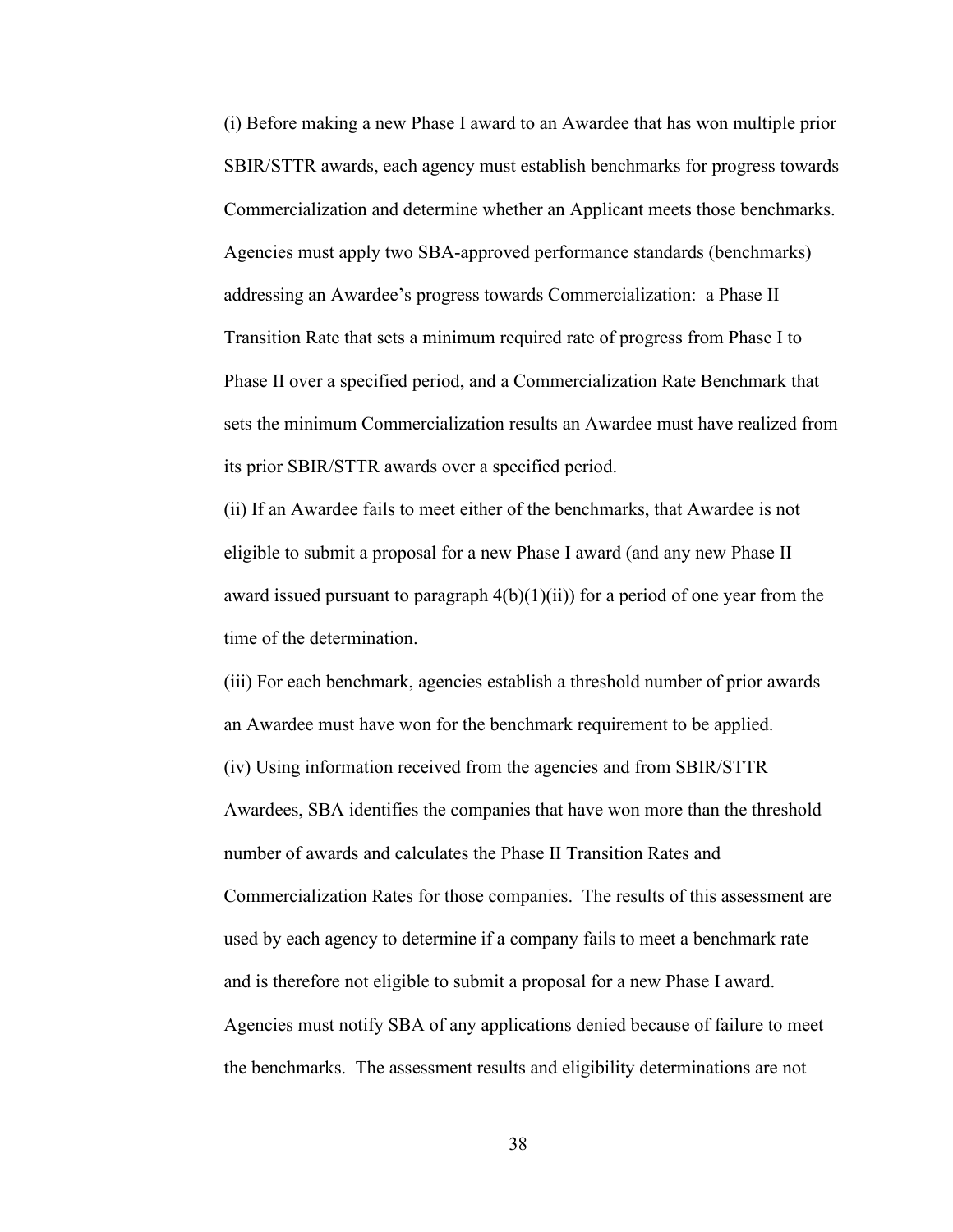made public. Participating Agencies and SBA officials view the results through secure user accounts on www.SBIR.gov. Each participating company can view the results of the last benchmark assessment once it has created a Small Business User account on www.SBIR.gov. If an Awardee believes its assessment was made in error, it may provide SBA with the pertinent award information and request a reassessment.

(v) Current details of these requirements and the implementation processes used by the agencies are posted on www.SBIR.gov under the "Performance Benchmark Requirements" tab. Changes to these benchmarks requirements and procedures become effective when posted on www.SBIR.gov. Agencies must submit any changes to the benchmarks to SBA for prior approval. If approved, SBA will publish the benchmarks and allow for public comment at least 60 days before becoming effective.

#### (b) Proposal (Application) Requirements.

(1) Registration and Certifications for Proposal and Award.

(i) Each Applicant must register in SBA's Company Registry Database at www.SBIR.gov (see Appendix I) and submit a .pdf document of the registration and any required certifications with its application if the information cannot be transmitted automatically to the SBIR/STTR Agencies from www.SBIR.gov. Applicants must have updated their information on the Company Registry no more than 6 months prior to the date of a proposal submission.

(ii) Agencies may request the SBIR/STTR Applicant to submit a certification at the time of submission of the application, which requires the Applicant to state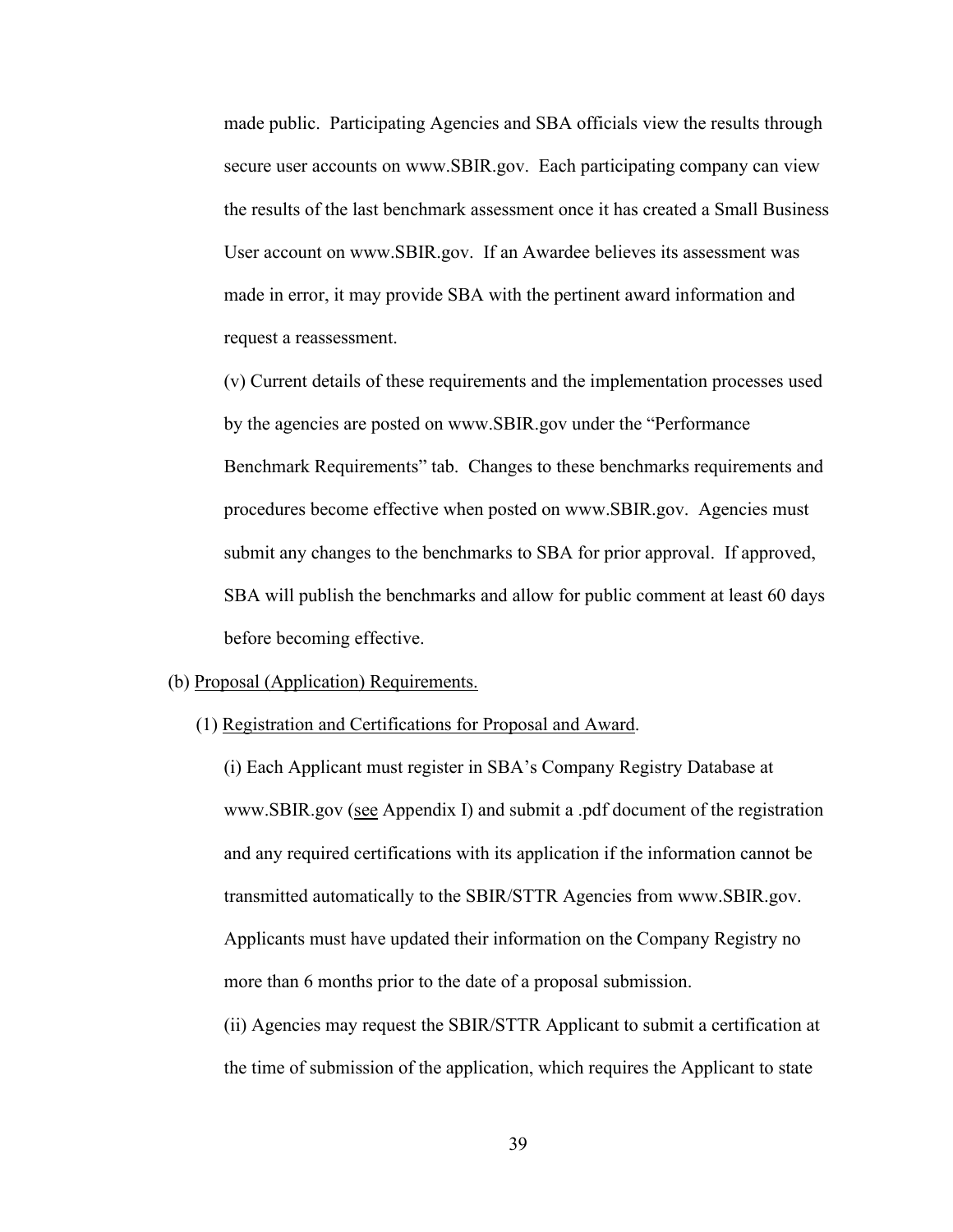that it intends to meet the size, ownership and other requirements of the SBIR/STTR program at the time of award of the Funding Agreement, if selected for award. See Appendix I for the required text of the certification.

(iii) [SBIR Only] For those agencies using the authority under  $\S$  6(a)(6) of this Policy Directive, each Phase I and Phase II Applicant that is majority-owned by multiple venture capital operating companies, hedge funds, or private equity firms is required to submit a specific certification with its SBIR application to the SBIR agency (see Appendix I for the required text of the certification).

(2) Commercialization Plan. A succinct commercialization plan must be included with each proposal for an SBIR/STTR Phase II award. Elements of a commercialization plan will include the following, as applicable:

(i) Company information. Focused objectives/core competencies; specialization area(s); products with significant sales; and history of previous Federal and non-Federal funding, regulatory experience, and subsequent Commercialization.

(ii) Customer and Competition. Clear description of key technology objectives, current competition, and advantages compared to competing products or services; description of hurdles to acceptance of the innovation.

(iii) Market. Milestones, target dates, analyses of market size, and estimated market share after first year sales and after 5 years; explanation of plan to obtain market share.

(iv) Intellectual Property. Patent status, technology lead, trade secrets or other demonstration of a plan to achieve sufficient protection to realize the commercialization stage and attain at least a temporal competitive advantage.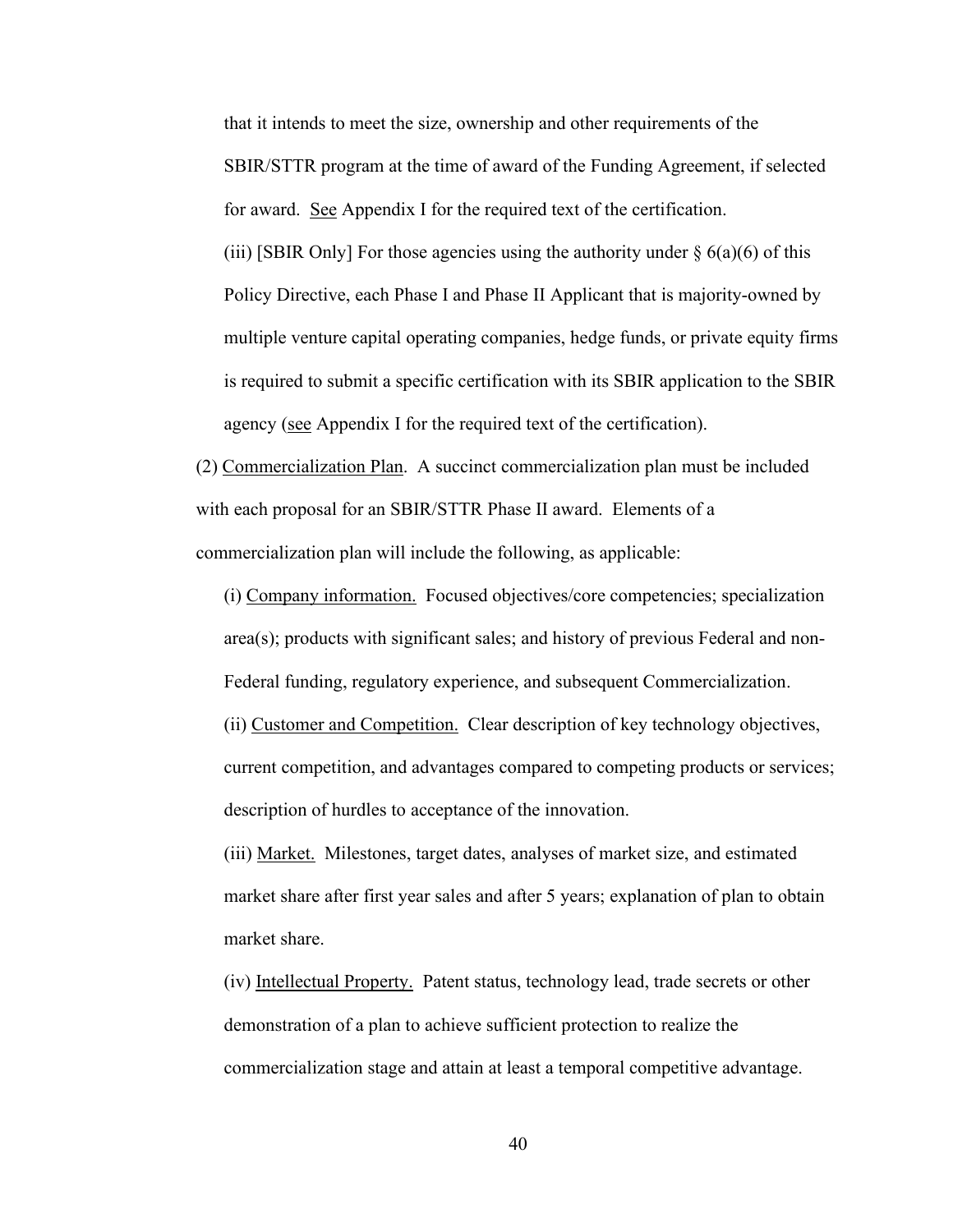(v) Financing. Plans for securing necessary funding in Phase III.

(vi) Assistance and mentoring. Plans for securing needed technical or business assistance through mentoring, partnering, or through arrangements with State assistance programs, SBDCs, Federally-funded research laboratories,

Manufacturing Extension Partnership centers, or other assistance providers.

(3) Data Collection. Each Phase I and II Applicant is required to provide information on www.SBIR.gov (see Appendix II as posted on www.SBIR.gov). Each SBC applying for a Phase II award is required to update its Commercialization information on www.SBIR.gov for all of its prior Phase II awards (see Appendix II as posted on www.SBIR.gov).

## **7. Program Funding Process**

Because the Act requires a "simplified, standardized funding process," specific attention must be given to the following areas of SBIR/STTR program administration:

(a) Timely Receipt of Proposals. Program Solicitations must establish proposal submission dates for Phase I and may establish proposal submission dates for Phase II. However, agencies may also negotiate mutually acceptable Phase II proposal submission dates with individual Phase I Awardees.

(b) Review of Proposals. SBA encourages participating agencies to use their routine review processes for SBIR/STTR proposals whether internal or external evaluation is used. A more limited review process may be used for Phase I due to the larger number of proposals anticipated. Where appropriate, "peer" reviews external to the agency are authorized by the Act. SBA cautions participating agencies that all review procedures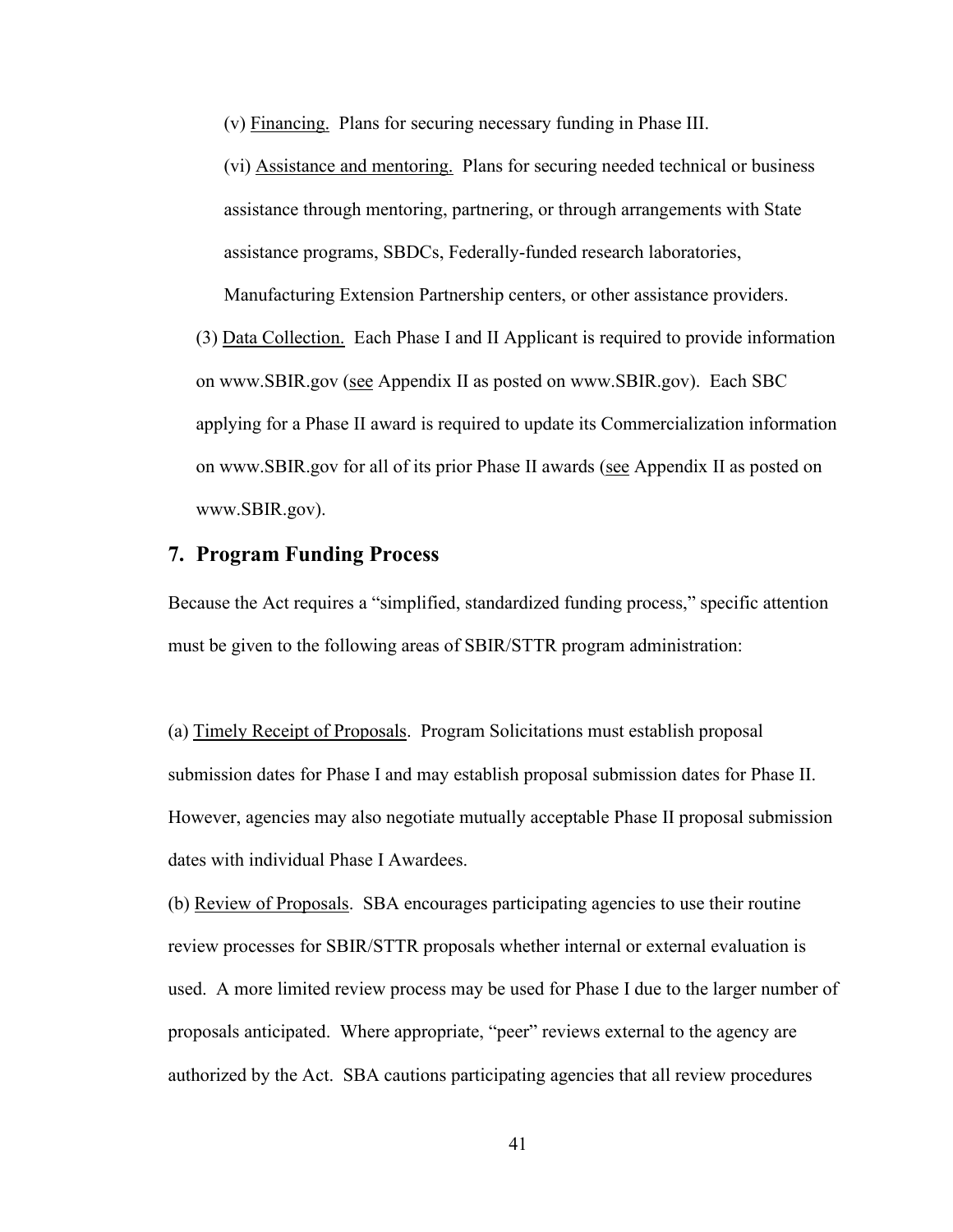must be designed to minimize any possible conflict of interest as it pertains to Applicant proprietary Data. The standardized SBIR/STTR solicitation advises potential Applicants that proposals may be subject to an established external review process and that the Applicant may include company designated proprietary information in its proposal.

(c) Selection of Awardees.

(1) Time Period for Decision on Proposals.

(i) NIH and NSF must issue a notice to an Applicant for each proposal submitted stating whether it was recommended or not for award no more than one year after the closing date of the solicitation. NIH and NSF agencies should issue the award no more than 15 months after the closing date of the solicitation. Pursuant to paragraph (iii) below, NIH and NSF are encouraged to reduce these timeframes. (ii) All other Participating Agencies must issue a notice to an Applicant for each proposal submitted stating whether it was recommended or not for award no more than 90 calendar days after the closing date of the solicitation. Agencies should issue the award no more than 180 calendar days after the closing date of the solicitation.

(iii) Agencies are encouraged to develop programs or measures to reduce the time periods between the close of a Phase I solicitation/receipt of a Phase II application and notification to the Applicant as well as the time to the issuance of the Phase I and Phase II awards. As appropriate, agencies should adopt accelerated proposal, evaluation, and selection procedures designed to address the gap in funding these competitive awards to meet or reduce the timeframes set forth above. With respect to Phase II awards, SBA recognizes that Phase II arrangements between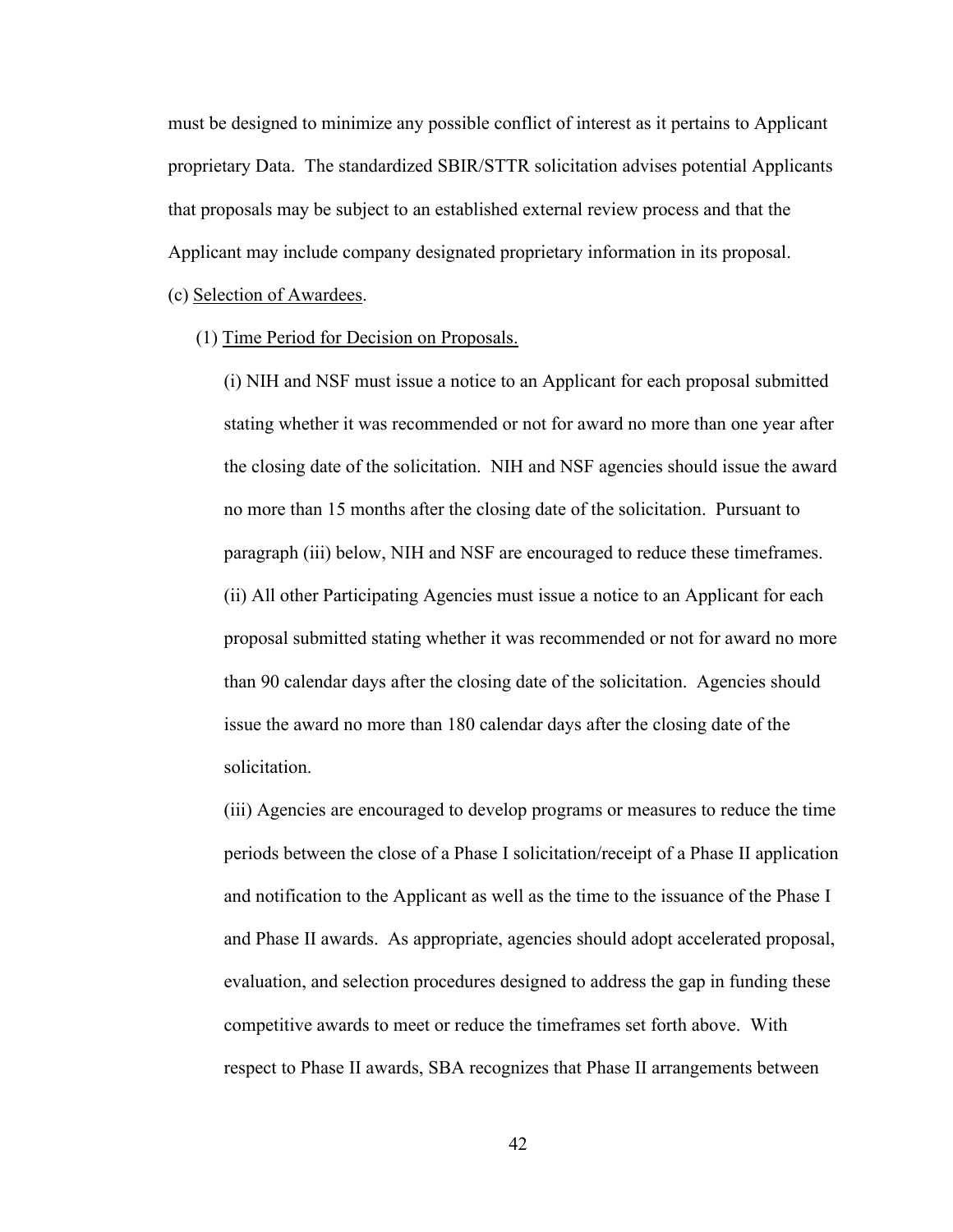the agency and Applicant may require more detailed negotiation to establish terms acceptable to both parties; however, agencies must not sacrifice the R/R&D momentum created under Phase I by engaging in unnecessarily protracted Phase II proceedings.

(iv) Request for Waiver.

(A) If the agency determines that it requires additional time between the solicitation closing date and the notification of recommendation for award, it must submit a written request for an extension to SBA. The written request must specify the number of additional calendar days needed to issue the notice for a specific Applicant and the reasons for the extension. If an agency believes it will not meet the timeframes for an entire solicitation, the request for an extension must state how many awards will not meet the statutory timeframes, as well as the number of additional calendar days needed to issue the notice and the reasons for the extension. The written request must be submitted to SBA at least 10 business days prior to when the agency must issue its notice to the Applicant. Agencies must send their written request to: Office of Innovation, U.S. Small Business Administration, 409 Third Street, SW, Washington, DC 20416. Phone: (202) 205-6450. Fax: (202) 205-7754. E-mail: technology@sba.gov.

(B) SBA will respond to the request for an extension within 5 business days, as practicable. SBA may authorize an agency to issue the notice up to 90 calendar days after the timeframes set forth in paragraphs  $(c)(1)(i)$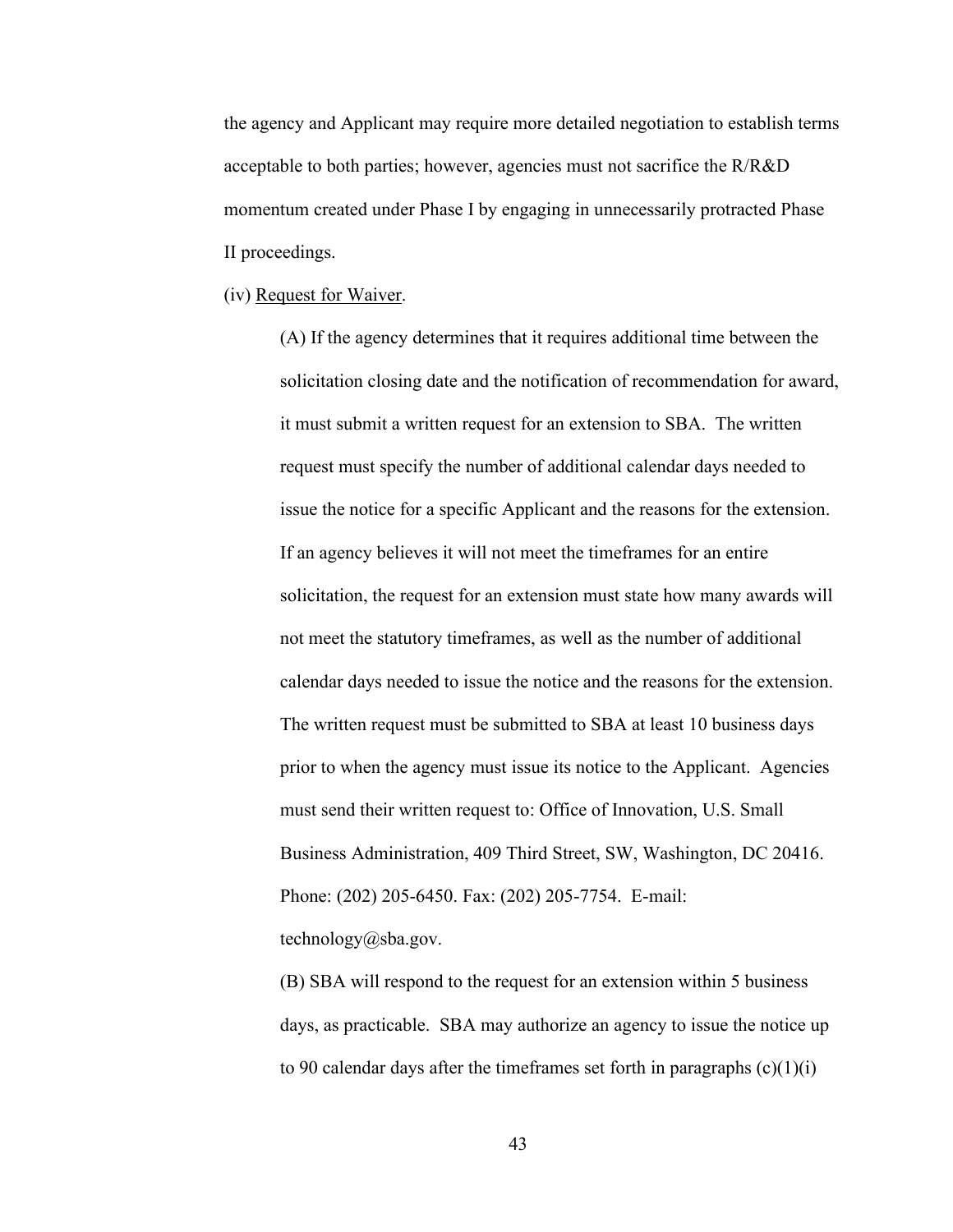and (ii).

(C) Even if SBA grants an extension of time, the SBIR/STTR Participating Agency is required to develop programs or measures to reduce the time periods between the close of a Phase I solicitation/receipt of a Phase II application and notification to the Applicant as well as the time to the issuance of the Phase I and Phase II awards as set forth in paragraph  $(c)(1)(iii)$  above.

(D) If an SBIR/STTR Participating Agency does not receive an extension of time, it may still proceed with the award to the small business and must complete the requirements in (C) above.

### (2) Standardized Solicitation.

(i) The standardized SBIR/STTR Program Solicitation must advise Phase I Applicants that additional information may be requested by the awarding agency to evidence Awardee responsibility for project completion and advise Applicants of the proposal evaluation criteria for Phase I and Phase II.

(ii) The SBIR/STTR Agency will provide information to each Phase I Awardee considered for a Phase II award regarding Phase II proposal submissions, reviews, and selections.

(d) Essentially Equivalent Work. SBIR/STTR Applicants often submit duplicate or similar proposals to more than one soliciting agency when the announcement or solicitation appears to involve similar topics or requirements. However, Essentially Equivalent Work must not be funded in the SBIR/STTR or other Federal Agency programs, unless an exception to this rule applies. Agencies must verify with the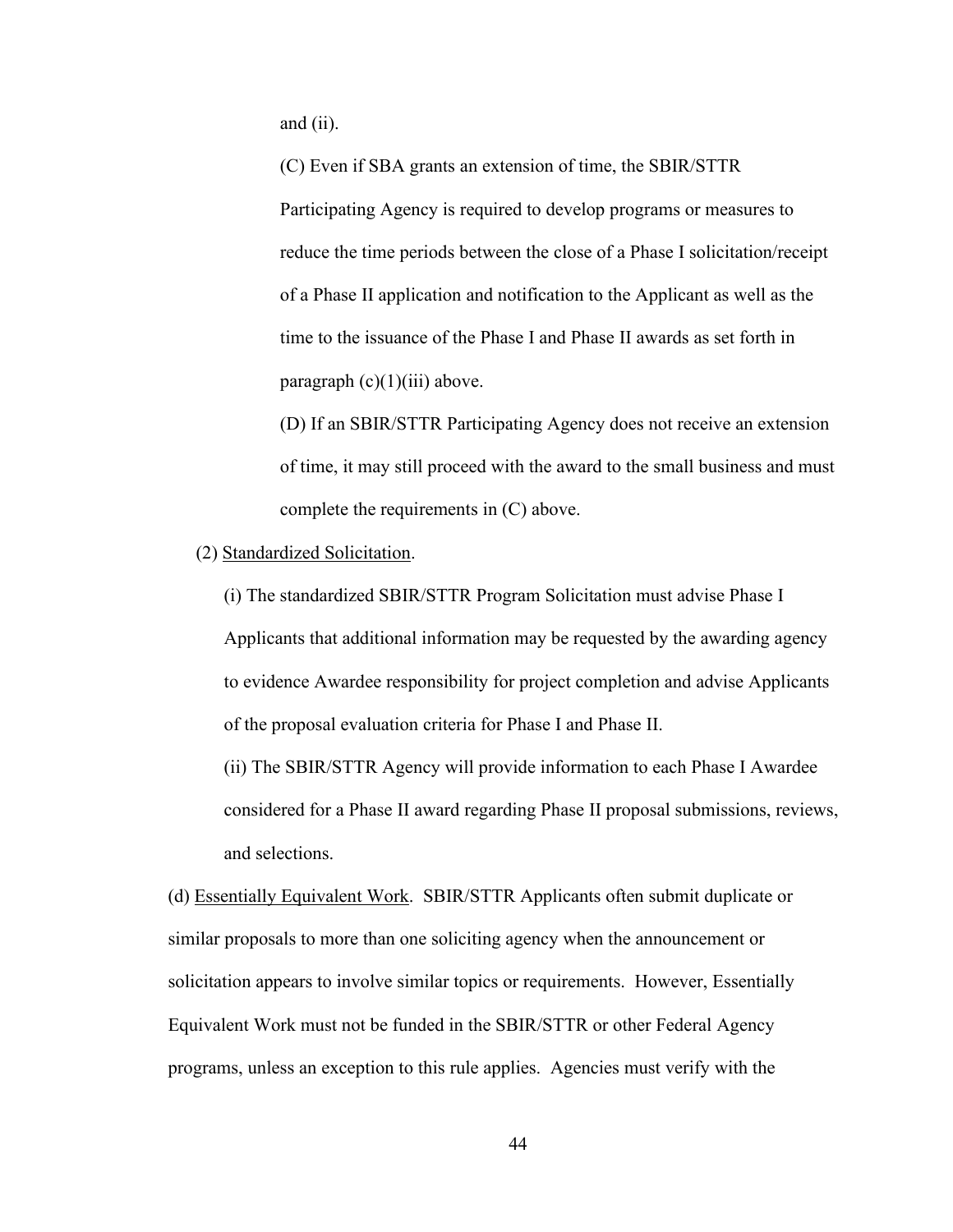Applicant that this is the case by requiring them to certify at the time of award and during the life cycle of the award that they do not have Essentially Equivalent Work funded by the same or another Federal Agency.

(e) Cost Sharing. Cost sharing can serve the mutual interests of the Participating Agencies and certain program Awardees by assuring the efficient use of available resources. Cost sharing on SBIR/STTR projects cannot be required of Applicants for Phase I and Phase II, although it may be encouraged for any phase award. However, cost sharing cannot be an evaluation factor in the review of Phase I proposals. The standardized SBIR/STTR Program Solicitation (Appendix I) will provide information to prospective program Applicants concerning cost sharing.

### (f) Payment Schedules and Cost Principles.

(1) SBIR/STTR Awardees may be paid under an applicable, authorized progress payment procedure or in accordance with a negotiated/definitized price and payment schedule. Advance payments are optional and may be made under appropriate law. In all cases, agencies must make payment to recipients under SBIR/STTR Funding Agreements in full, subject to audit, on or before the last day of the 12-month period beginning on the date of completion of the Funding Agreement requirements. (2) All SBIR/STTR Funding Agreements must use, as appropriate, current cost principles and procedures authorized for use by the Participating Agencies. By the time of award, agencies must have informed each Awardee of the applicable Federal regulations and procedures that refer to the costs that, generally, are allowable under Funding Agreements.

(3) Agencies must, to the extent possible, shorten the amount of time between the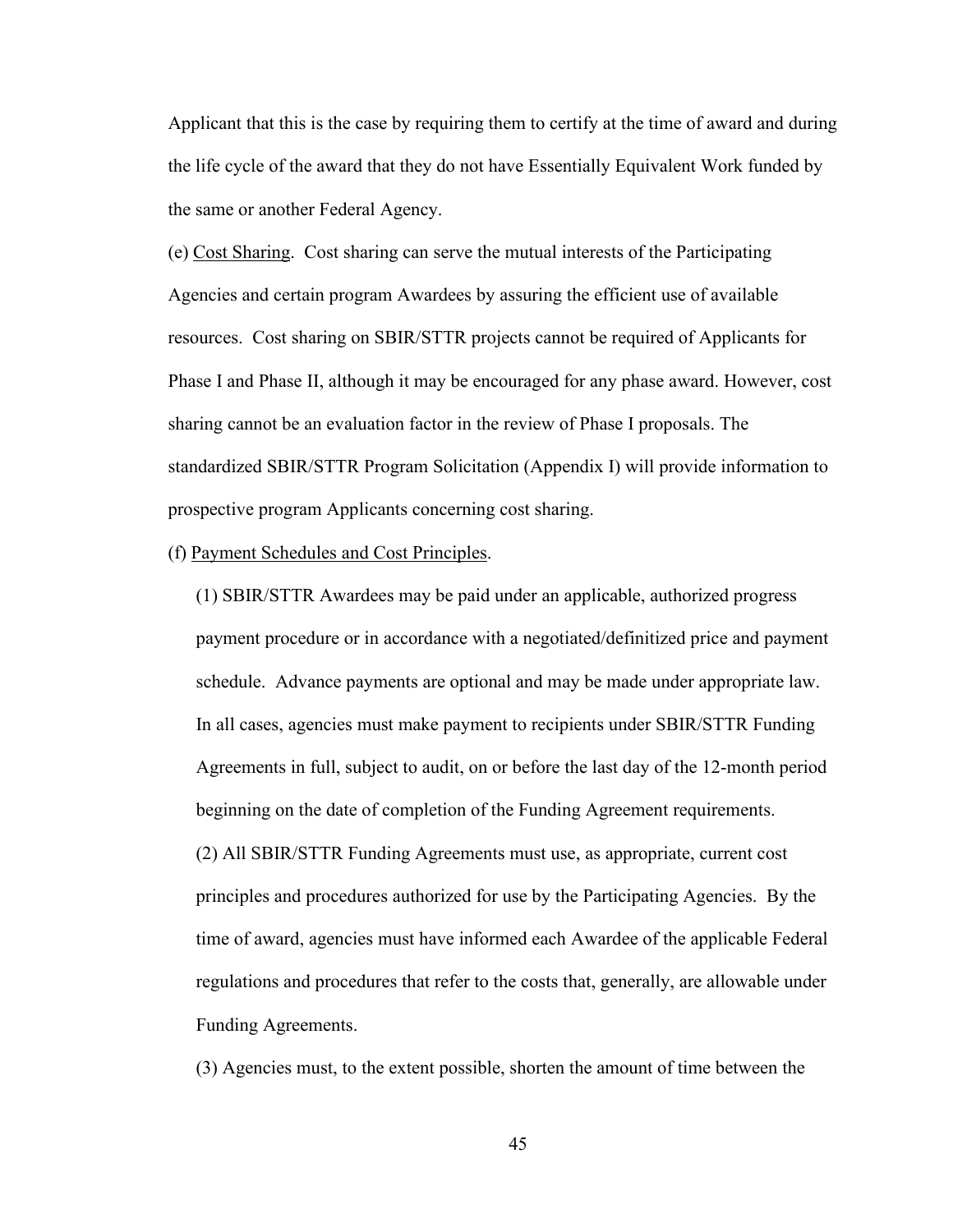notice of an award under the SBIR/STTR program and the subsequent release of funding with respect to the award.

(i) Pilot Program to Accelerate Department of Defense SBIR and STTR Awards

(A) The Under Secretary of Defense for Research and Engineering, acting through the Director of Defense Procurement and Acquisition Policy of the Department of Defense, shall establish a pilot program to reduce the time for awards under the SBIR and STTR programs of the Department of Defense, under which the Department of Defense shall—

(i) develop simplified and standardized procedures and model contracts throughout the Department of Defense for Phase I, Phase II, and Phase III SBIR awards;

(ii) for Phase I SBIR and STTR awards, reduce the amount of time between solicitation closure and award;

(iii) for Phase II SBIR and STTR awards, reduce the amount of time between the end of a Phase I award and the start of the Phase II award; (iv) for Phase II SBIR and STTR awards that skip Phase I, reduce the amount of time between solicitation closure and award;

(v) for sequential Phase II SBIR and STTR awards, reduce the amount of time between Phase II awards; and

- (vi) reduce the award times described in clauses (ii), (iii), (iv), and (v) to be as close to 90 days as possible.
- (B) In carrying out the pilot program under subparagraph (A), the Director of Defense Procurement and Acquisition Policy of the Department of Defense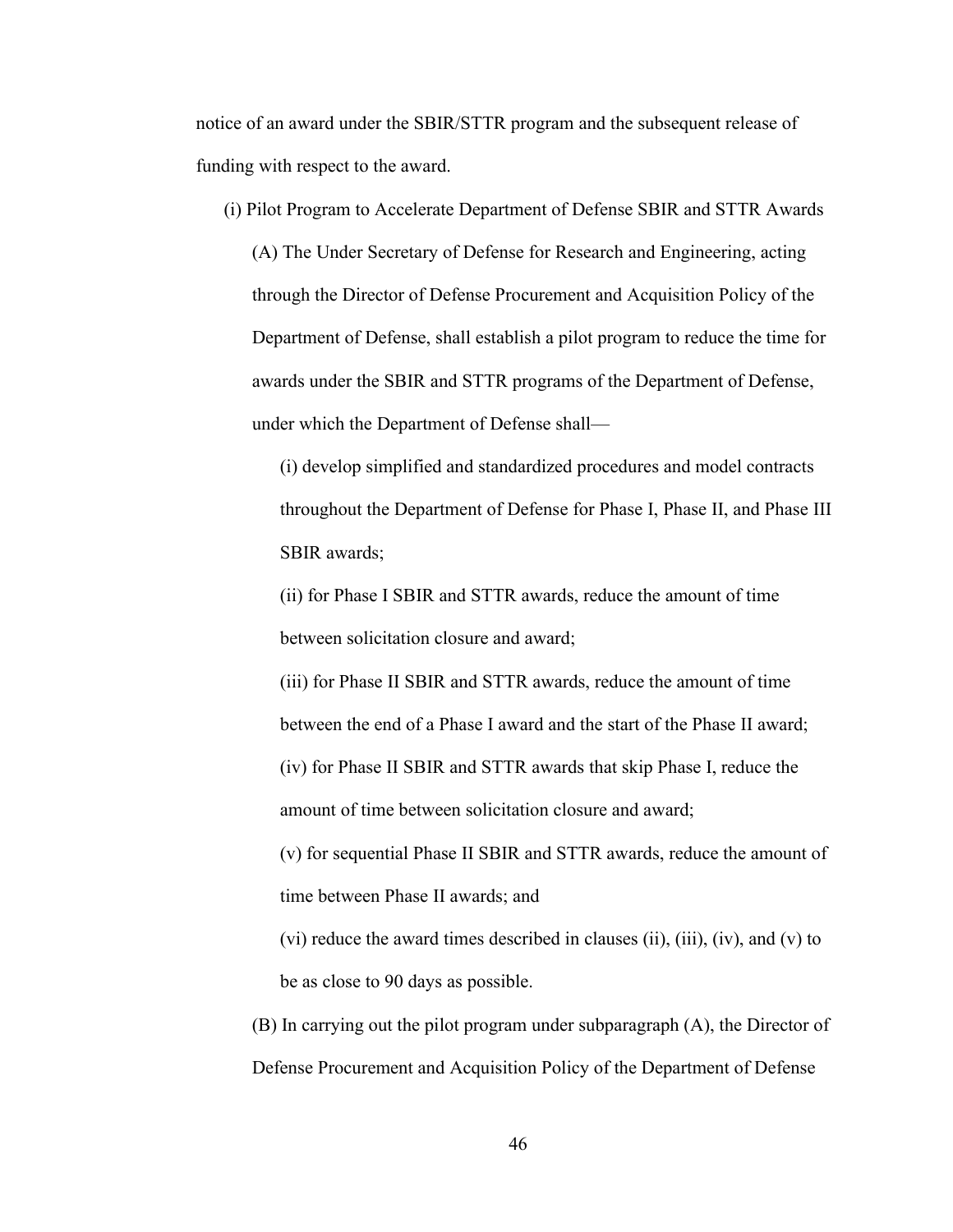shall consult with the Director of the Office of Small Business Programs of the Department of Defense.

(C) The pilot program under subparagraph (A) shall terminate on September 30, 2022.

(g) Funding Agreement Types and Fee or Profit. Statutory requirements for uniformity and standardization require consistency in application of SBIR/STTR program provisions among SBIR/STTR Agencies. However, consistency must allow for flexibility by the various agencies in their missions and needs as well as the wide variance in funds required to be devoted to SBIR/STTR programs in the agencies. The following instructions meet all of these requirements:

(1) Funding Agreement. The type of Funding Agreement (contract, grant, or cooperative agreement) is determined by the awarding agency, but must be consistent with 31 U.S.C. 6301-6308. Contracting agencies may issue SBIR/STTR awards as fixed price contracts (including firm fixed price, fixed price incentive or fixed price level of effort contracts) or cost type contracts, consistent with the FAR and agency supplemental acquisition regulations. In some cases, small businesses seek progress payments, which may be appropriate under fixed-price R&D contracts and are a form of contract financing for firm-fixed-price contracts. However, for certain agencies, in order to qualify for progress payments or an incentive type contract, the small business's accounting system would have to be audited, which can delay award, unless the contractor has an already approved accounting system. Therefore, SBIR/STTR Agencies should consider using partial payments methods or on a deliverable item basis or consider other available options to work with the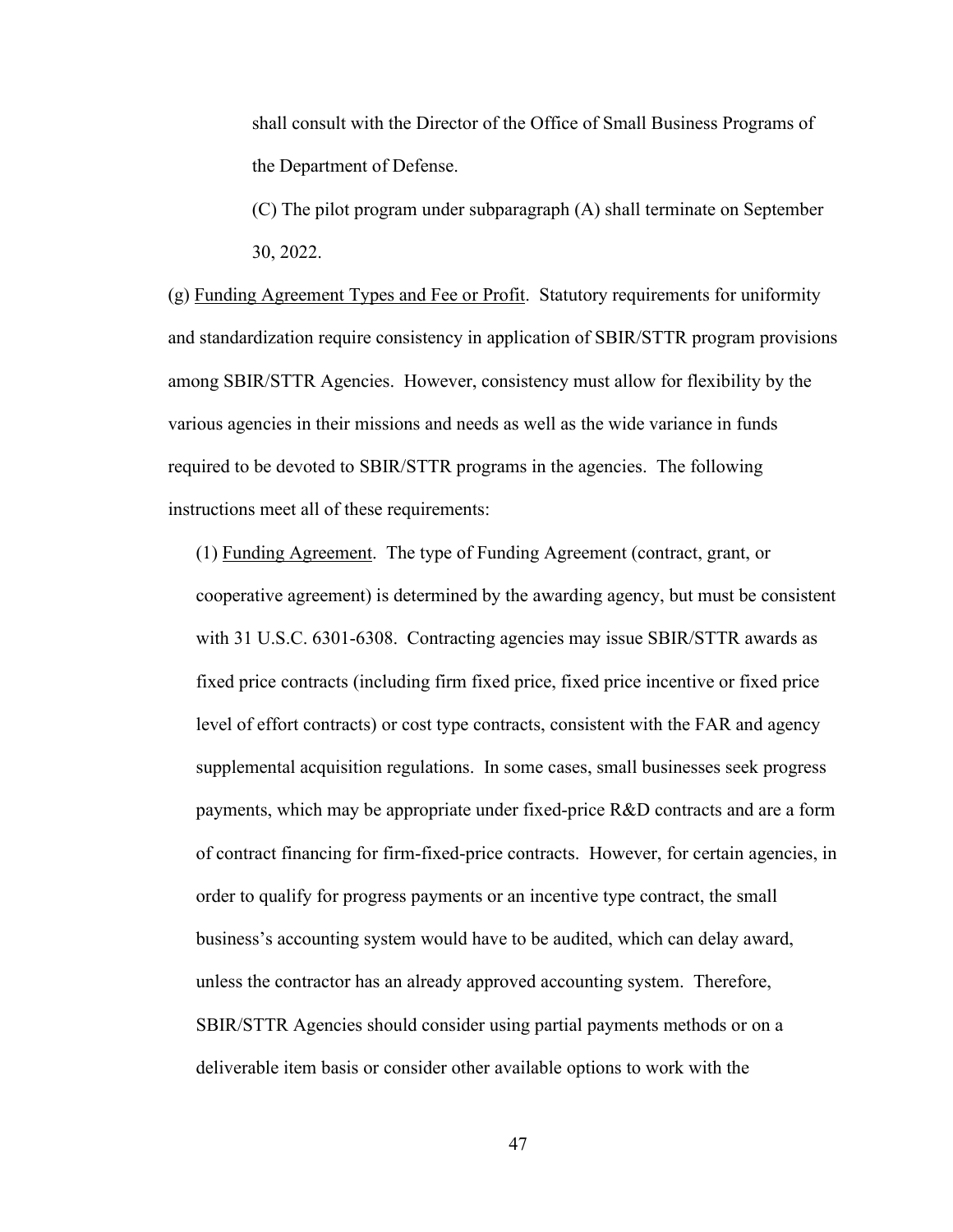SBIR/STTR Awardee.

(2) Fee or Profit. Except as expressly excluded or limited by statute, awarding agencies must provide for a reasonable fee or profit on SBIR/STTR Funding Agreements, consistent with normal profit margins provided to profit-making firms for R/R&D work.

#### (h) Periods of Performance and Extensions.

(1) In keeping with the legislative intent to make a large number of relatively small awards, modification of Funding Agreements to increase the dollar amount should be kept to a minimum, except for options in original Phase I or II awards.

(2) Phase I. Period of performance normally should not exceed 6 months for SBIR or 1 year for STTR. However, agencies may provide a longer performance period where appropriate for a particular project.

(3) Phase II. Period of performance under Phase II is a subject of negotiation between the Awardee and the issuing Participating Agency. The duration of Phase II normally should not exceed 2 years. However, agencies may provide a longer performance period where appropriate for a particular project.

#### (i) Dollar Value of Awards.

(1) Generally, a Phase I award (including modifications) may not exceed \$150,000 and a Phase II award (including modifications) may not exceed \$1,000,000. Agencies may issue an award that exceeds these award guideline amounts by no more than 50%.

(2) SBA reviews these amounts every year for the effects of inflation and posts these inflation effects and any resulting adjustments on www.SBIR.gov. Adjusted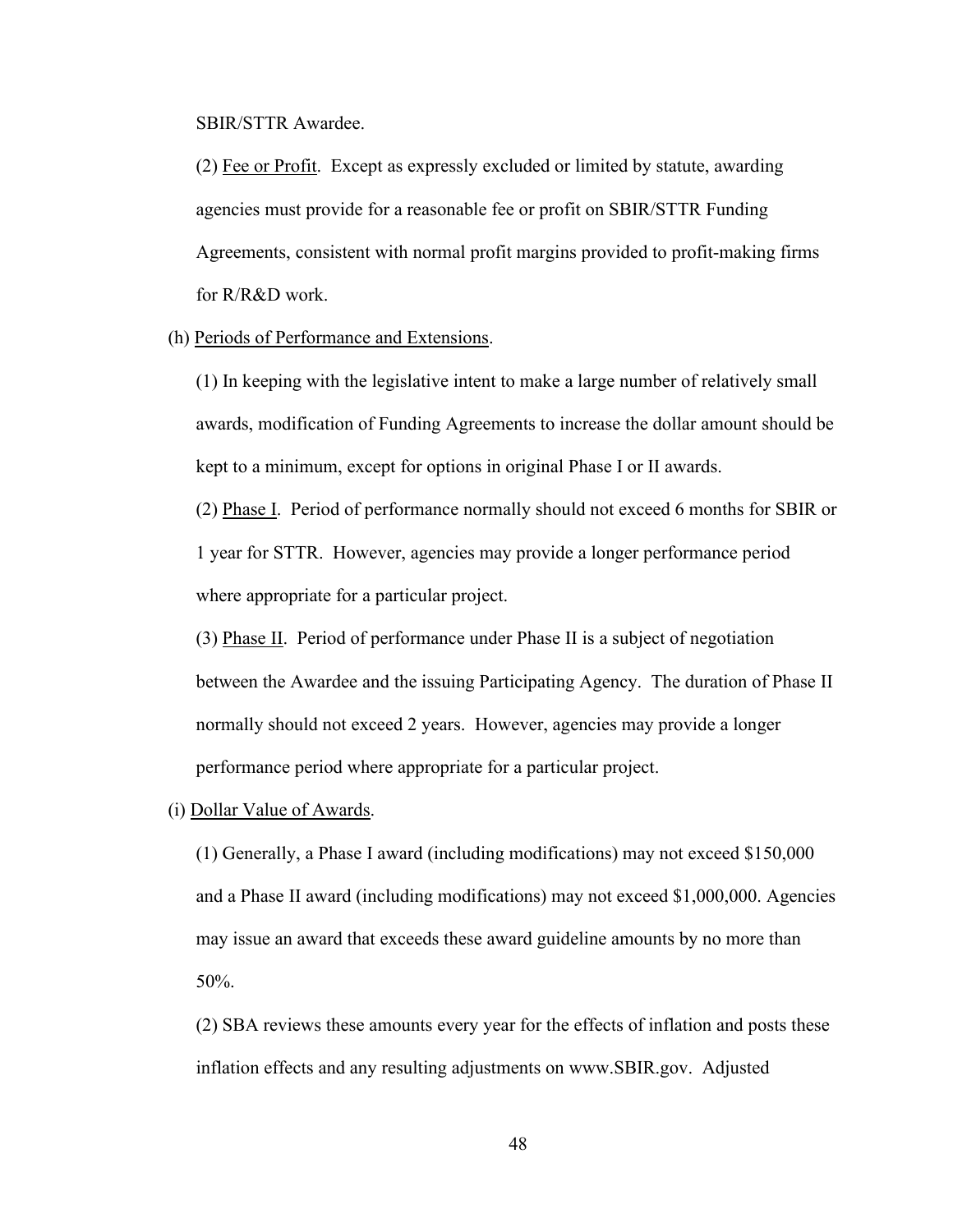guidelines are effective for all solicitations issued on or after the date of the adjustment, and may be used by agencies to amend the solicitation and other program literature. Agencies have the discretion to issue awards for less than the guidelines. (3) There is no dollar limit associated with Phase III SBIR/STTR awards.

(4) Agencies may request a waiver to exceed the award guideline amounts established in paragraph  $(i)(1)$  by more than 50% for a specific topic. Agencies must submit this request for a waiver to SBA prior to release of the solicitation, contract award, or modification to the award for the topic. The request for a waiver must explain and provide evidence that the limitations on award size will interfere with the ability of the agency to fulfill its research mission through the SBIR or STTR program; that the agency will minimize, to the maximum extent practicable, the number of awards that exceed the guideline amounts by more than 50%; and that research costs for the topic area differ significantly from those in other areas. After review of the agency's justification, SBA may grant the waiver for the agency to exceed the award guidelines by more than 50% for a specific topic. SBA will issue a decision on the request within 10 business days. The waiver will be in effect for one fiscal year. (5) Agencies must maintain information on all awards exceeding the guidelines set forth in paragraph  $(i)(1)$ , including the amount of the award, a justification for exceeding the guidelines for each award, the identity and location of the Awardee, whether the Awardee has received any venture capital, hedge fund, or private equity firm investment, and whether the Awardee is majority-owned by multiple VCOCs, hedge funds, or private equity firms.

(6) The award guidelines do not prevent an agency from funding SBIR/STTR projects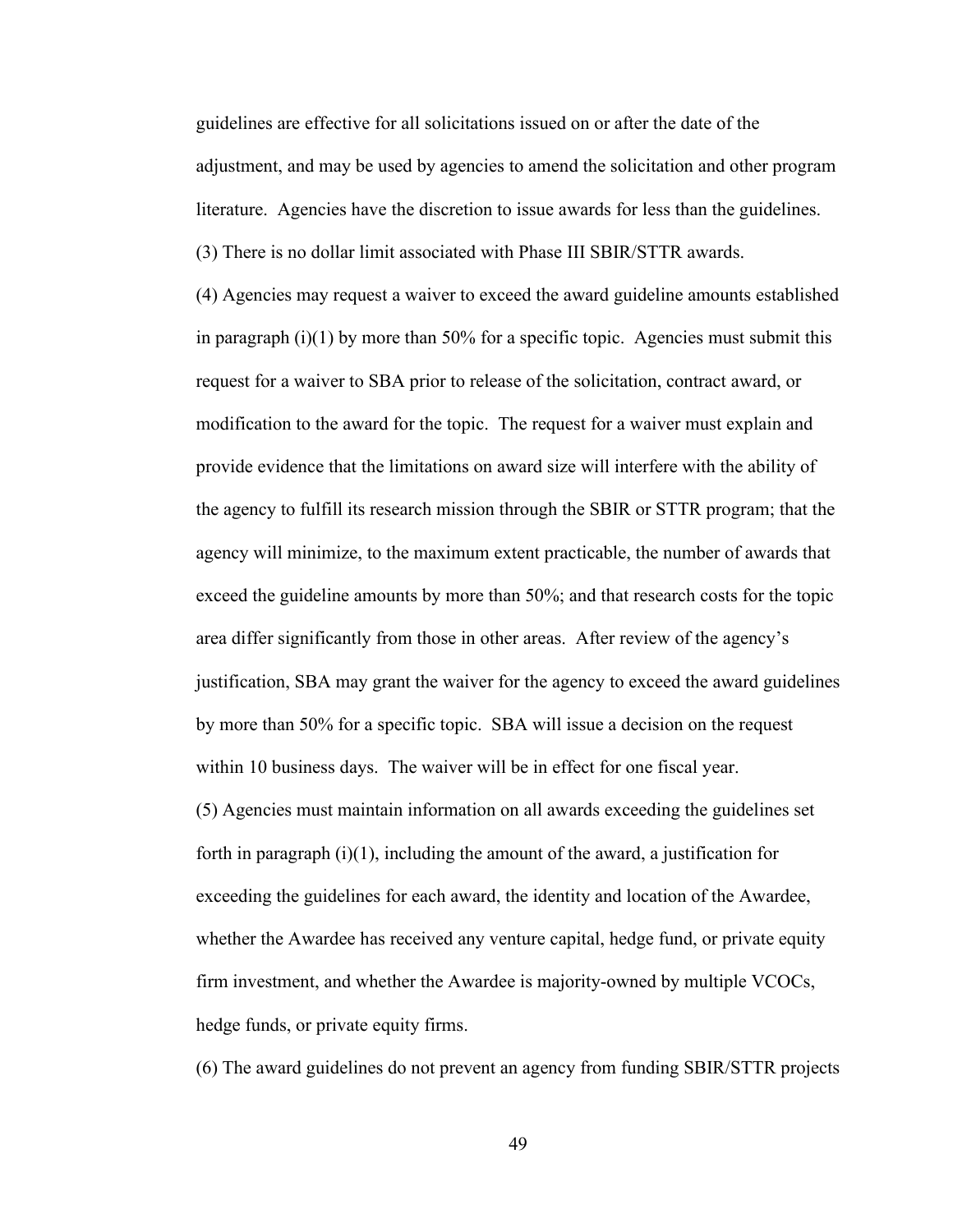from other (non-SBIR/STTR) agency funds. Non-SBIR/STTR funds used on

SBIR/STTR efforts do not count toward the award guidelines set forth in  $(i)(1)$ . (j) National Security Exemption. The Act provides for exemptions related to the simplified standardized funding process "if national security or intelligence functions clearly would be jeopardized." This exemption should not be interpreted as a blanket exemption or prohibition of SBIR/STTR participation related to the acquisition of effort on national security or intelligence functions except as specifically defined under §  $9(e)(2)$  of the Act, 15 U.S.C. 638(e)(2). Agency technology managers directing R/R&D projects under the SBIR and STTR programs, where the project subject matter may be affected by this exemption, must first make a determination on which, if any, of the standardized proceedings clearly place national security and intelligence functions in jeopardy, and then proceed with an acceptable modified process to complete the SBIR/STTR action. SBA's SBIR/STTR program monitoring activities, except where prohibited by security considerations, must include a review of nonconforming SBIR/STTR actions justified under this public law provision.

(k) Management of the STTR Project [STTR only]. The SBC, and not its partnering Research Institution(s), is to provide satisfactory evidence that it will exercise management direction and control of the performance of the STTR Funding Agreement. Regardless of the proportion of the work or funding allocated to each of the performers under the Funding Agreement, the SBC is to be the primary party with overall responsibility for performance of the project. All agreements between the SBC and the Research Institution cooperating in the STTR Funding Agreement, or any business plans reflecting agreements and responsibilities between the parties during performance of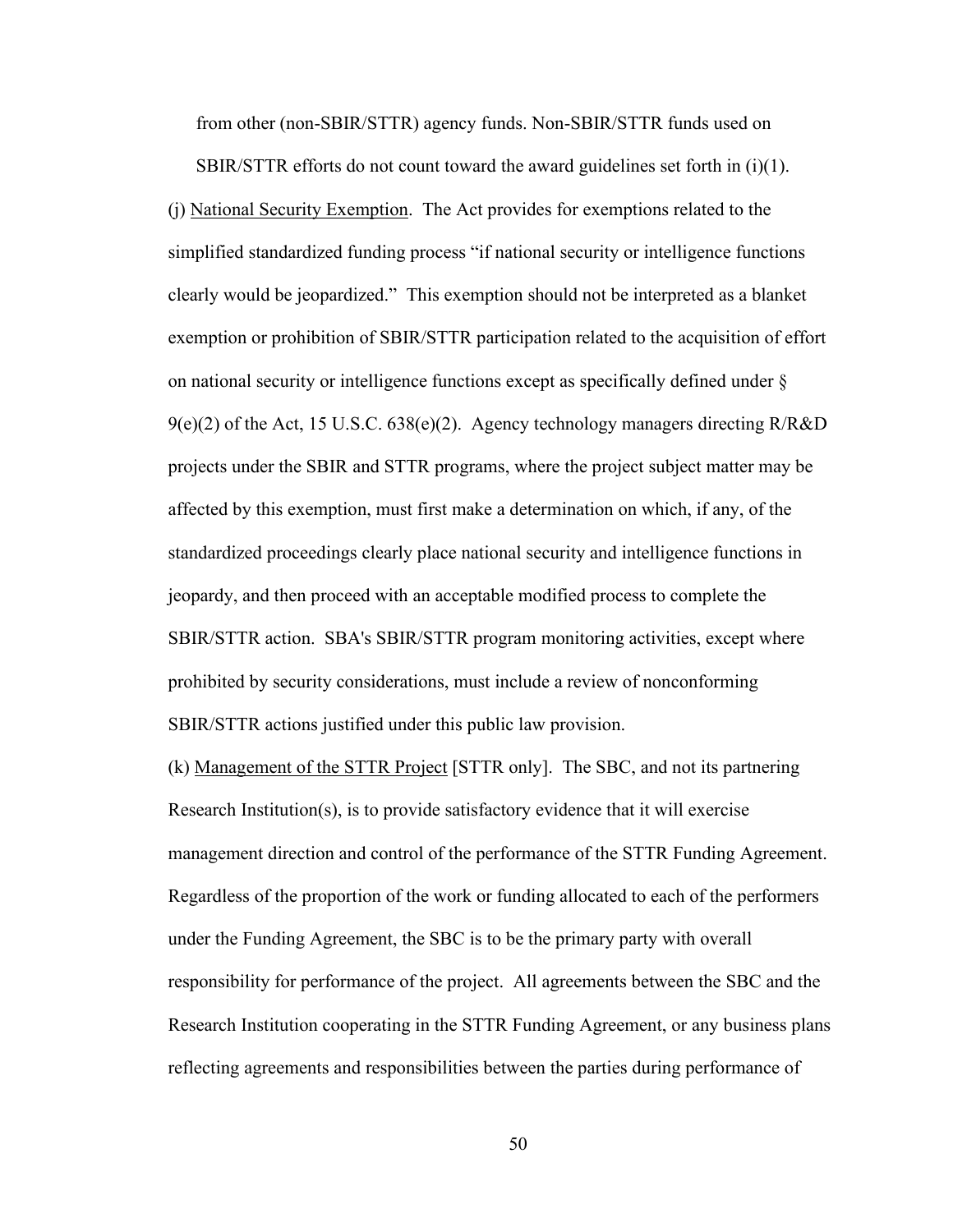STTR Phase I or Phase II Funding Agreement, or for the Commercialization of the resulting technology, should reflect the controlling position of the SBC.

## **8. Terms of Agreement Under SBIR/STTR Awards**

(a) Proprietary Information Contained in Proposals. The standardized SBIR/STTR Program Solicitation shall include provisions requiring the confidential treatment of any proprietary information, unless disclosure is otherwise required by law. The solicitation will require that all proprietary information be identified clearly and marked with a prescribed legend. Agencies may elect to require SBCs to limit proprietary information to that essential to the proposal and to have such information submitted on a separate page or pages keyed to the text. The Government, except solely for proposal review purposes, shall not use or disclose, or authorize any other person or entity to use or disclose, all proprietary information, regardless of type, submitted in a contract proposal or grant application for a Funding Agreement under the SBIR/STTR programs.

## (b) Rights in Data Developed under an SBIR/STTR Funding Agreement.

(1) General. The Act provides for retention by an SBC Awardee of the rights to Data generated by the concern in the performance of an SBIR/STTR award. These data rights provide an incentive for SBCs to participate in Federally-funded research projects and contribute to the ability of small business Awardees to commercialize the technology developed under the program. The central purpose of SBIR/STTR Data Rights is to provide the Federal Government with the degree of access to an Awardee's SBIR/STTR Data needed to evaluate the work and effectively utilize the results and at the same time ensure that the Federal Government or other concerns cannot use SBIR/STTR Data in ways (e.g., for commercial purposes or to produce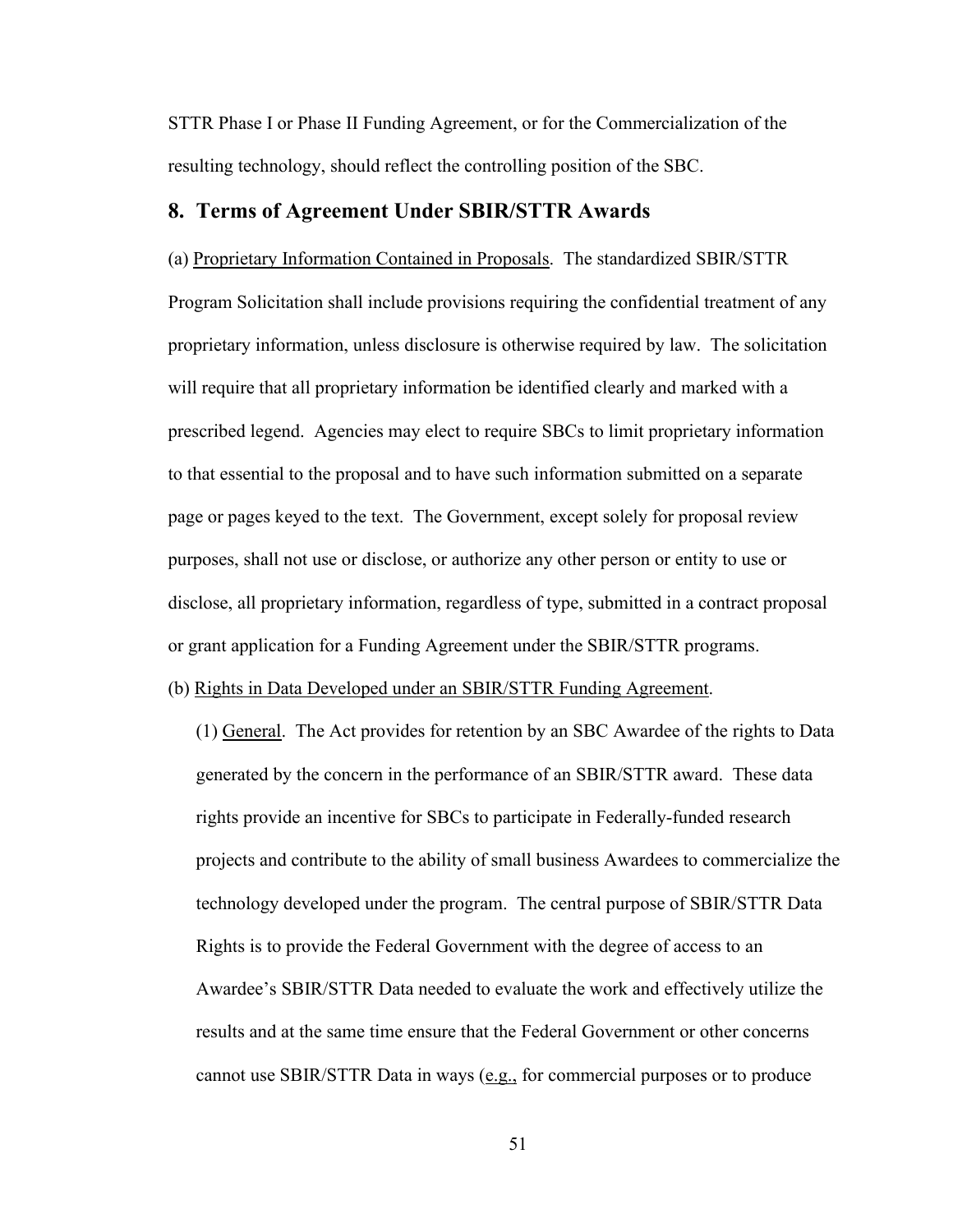future technical procurement specifications) that would inappropriately diminish the rights or associated economic opportunities of the small business that developed the Data. The SBIR/STTR Data Rights provisions and definitions provided in this Policy Directive are designed to ensure that, for properly marked SBIR/STTR Data, during the SBIR/STTR Protection Period, the Federal Government provides effective protection of the Data that is comparable to and at least as strong as the protection the Federal Government gives to delivered proprietary Data that is developed exclusively at private expense.

(2) Application of SBIR/STTR Data Rights. SBIR/STTR Participating Agencies must ensure that Awardees of an SBIR/STTR Funding Agreement retain appropriate proprietary rights for all SBIR/STTR Data generated in the performance of the award. In general, this results in the Government receiving SBIR/STTR Data Rights in all SBIR/STTR Data during the SBIR/STTR Protection Period, except for certain types of Data that are not subject to such data rights restrictions due to the nature of the data (e.g., Form, Fit, and Function Data or OMIT Data). SBIR/STTR Data Rights apply to all SBIR/STTR awards, including subcontracts or subgrants to such awards, that fall within the statutory definition of Phase I, II, or III of the SBIR/STTR programs, as described in § 4 of this Policy Directive. The scope and extent of the SBIR/STTR Data Rights applicable to Federally-funded Phase III awards are identical to the SBIR/STTR Data Rights applicable to Phases I and II SBIR/STTR awards. SBIR/STTR Data Rights provide license rights to the Federal Government. SBIR/STTR Data Rights restrict the Federal Government's use and release of properly marked SBIR/STTR Data only during the SBIR/STTR Protection Period;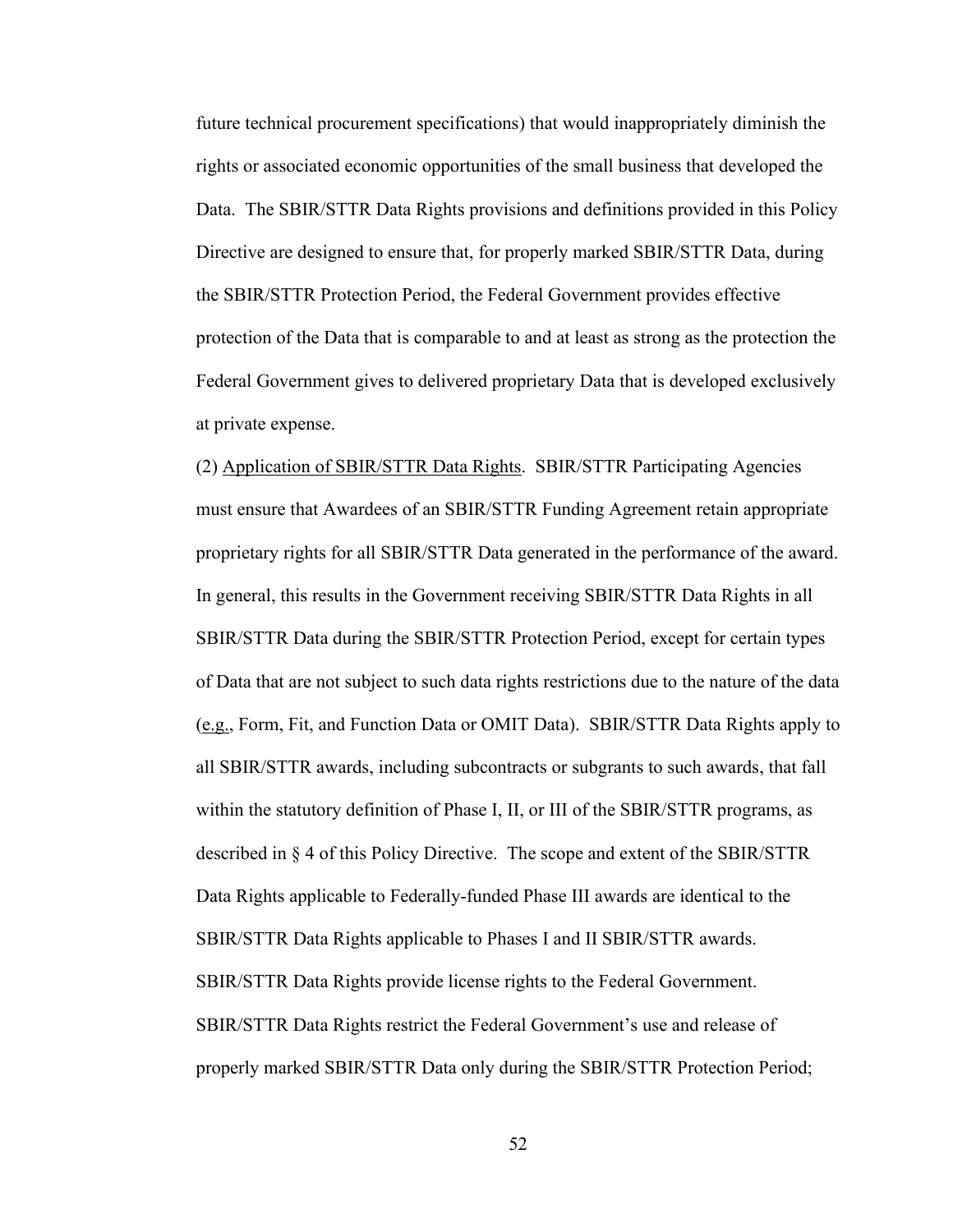after the protection period, the Federal Government has a royalty-free license to use, and to authorize others to use on its behalf, these data for Government Purposes, and is relieved of disclosure prohibitions related to such Government Purposes, and assumes no liability for unauthorized use of these data by third parties. There is one exception to the rule that all Federal agencies receive Government Purpose rights in SBIR/STTR Data after the protection period. This exception is limited to the U.S. Department of Energy (DOE), whose statutory authorities, it has argued, mandates that it release and disclose all Government funded SBIR/STTR Data after the protection period. These authorities are the Atomic Energy Act of 1954, Public Law 83-703, 42 U.S.C. 2013(b); Energy Reorganization Act of 1974 (ERA), Public Law 93-438, 42 U.S.C. 5813(7); and the Department of Energy Organization Act of 1977 (DEOA), 42 USC 7112(5). Based on these authorities, DOE receives Unlimited Rights in SBIR/STTR Data upon expiration of the SBIR/STTR Protection Period, and this exception is limited to DOE. The Federal Government receives Unlimited Rights in Form, Fit, and Function Data, OMIT Data, and all unmarked SBIR/STTR Data.

(3) SBIR/STTR Data Rights - Main Elements:

(i) An SBC retains title and ownership of all SBIR/STTR Data it develops or generates in the performance of an SBIR/STTR award. The SBC retains all rights in SBIR/STTR Data that are not granted to the Government in accordance with this Policy Directive. These rights of the SBC do not expire.

(ii) The Government receives SBIR/STTR Data Rights during the SBIR/STTR Protection Period on all appropriately marked SBIR/STTR Data. These rights enable the Federal Government to use SBIR/STTR Data in limited ways within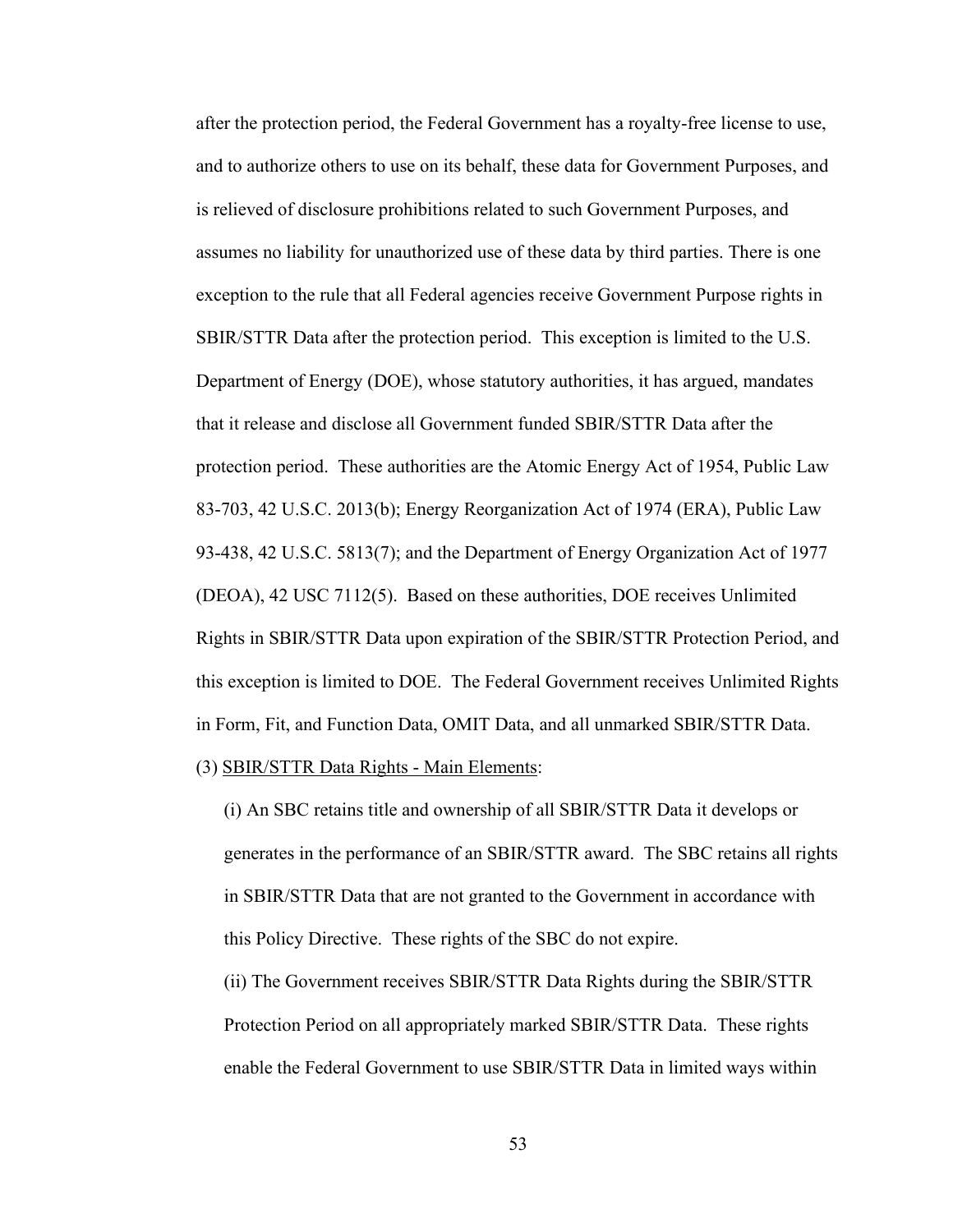the Government, such as for project evaluation purposes, but are intended to prohibit uses and disclosures of the SBIR/STTR Data that may undermine the SBC's future Commercialization of the associated technology. The Government receives Unlimited Rights in Form, Fit, and Function Data, OMIT Data, and all unmarked SBIR/STTR Data.

(iii) After the SBIR/STTR Protection Period has expired, the Federal Government may use, and authorize others to use on its behalf, for Government Purposes, SBIR/STTR Data that was subject to SBIR/STTR Data Rights during the SBIR/STTR Protection Period. However, SBIR/STTR Data developed under awards issued by DOE are subject to Unlimited Rights after the SBIR/STTR Protection Period has expired.

(4) SBIR/STTR Protection Period. The SBIR/STTR Protection Period begins with award of an SBIR/STTR Funding Agreement and ends twenty years, or longer at the discretion of the Participating Agency, from the date of award of an SBIR/STTR Funding Agreement (either Phase I, Phase II, or Federally-funded SBIR/STTR Phase III) unless subsequent to the award, the agency and the SBC negotiate for some other protection period for the SBIR/STTR Data.

(5) Marking Requirements, and Requirements for Omitted or Incorrect Markings. To receive the protections accorded to SBIR/STTR Data pursuant to SBIR/STTR Data Rights, any SBIR/STTR Data that is delivered must be marked with the appropriate SBIR/STTR Data Rights legend or notice, in accordance with agency procedures. The Government assumes no liability for the access, use, modification, reproduction, release, performance, display, disclosure, or distribution of SBIR/STTR Data without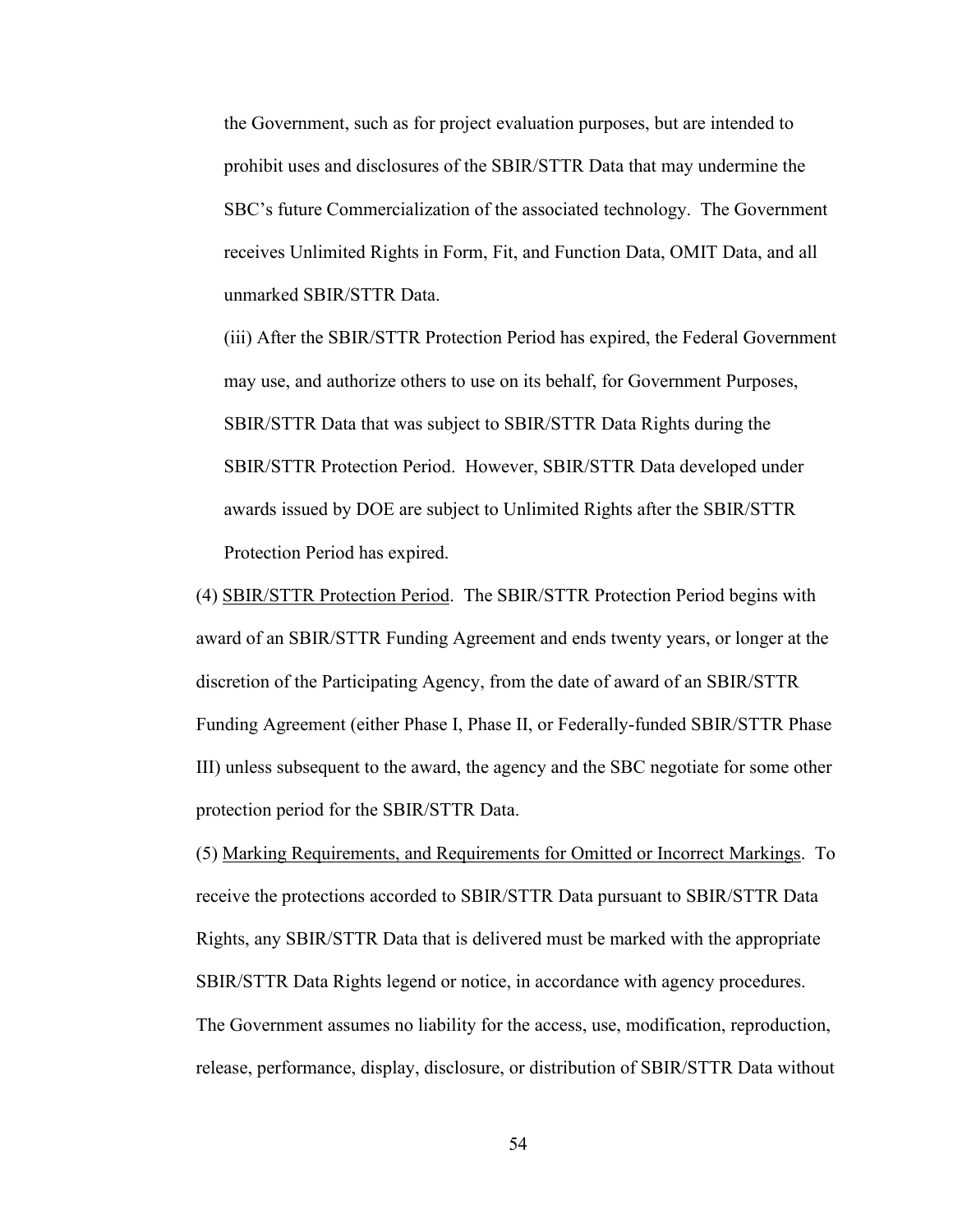markings. If SBIR/STTR Data is delivered without the required legend or notice, the SBIR/STTR Awardee may, within 6 months of such delivery (or a longer period approved by the agency for good cause shown), request to have an omitted SBIR/STTR Data legend or notice, as applicable, placed on qualifying Data. If SBIR/STTR Data is delivered with an incorrect or nonconforming legend or notice, the agency may correct or permit correction at the Awardee's expense of such incorrect or nonconforming notice(s).

### (6) Negotiated Rights.

(i) Specially Negotiated Licenses Authorized Only After Award. An agency must not, in any way, make issuance of an SBIR/STTR award conditional upon the Awardee negotiating or consenting to negotiate a specially negotiated license or other agreement regarding SBIR/STTR Data. The negotiation of any such specially negotiated license agreements shall be permitted only after award. (ii) Following issuance of an SBIR/STTR award, the Awardee may enter into a written agreement with the awarding agency to modify the license rights that would otherwise be granted to the agency during the SBIR/STTR Protection Period. However, any such agreement must be entered into voluntarily and by mutual agreement of the SBIR/STTR Awardee and agency, and not a condition for additional work under the Funding Agreement or the exercise of options. Such a bilateral data rights agreement must be entered into only after the subject SBIR/STTR award (which award must include an appropriate SBIR/STTR Data Rights clause) has been signed. Any such specially negotiated license must be in writing under a separate agreement after the SBIR/STTR Funding Agreement is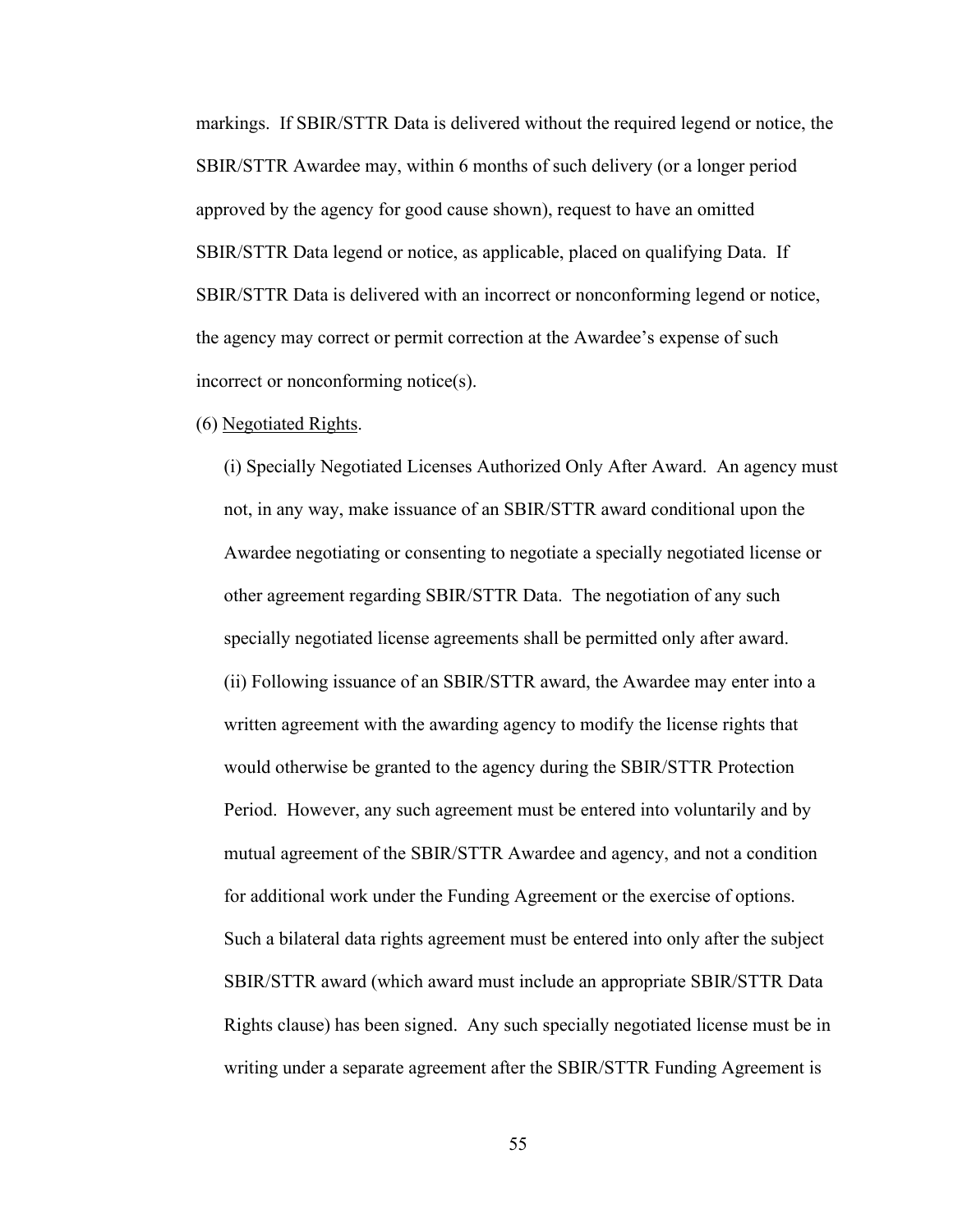signed. A decision by the Awardee to relinquish, transfer, or modify in any way its rights in SBIR/STTR Data must be made without pressure or coercion by the agency or any other party. Any provision in a competitive non-SBIR or SBIR solicitation that would have the effect of diminishing SBIR/STTR Data Rights shall have no effect on the provision of SBIR/STTR Data Rights in a resulting Phase I, Phase II, or Phase III award.

(7) SBIR/STTR Data Rights Clause. To ensure that SBIR/STTR Awardees receive the applicable data rights, all SBIR and STTR solicitations and resulting Funding Agreements must fully implement all of the policies, procedures, and requirements set forth in this Policy Directive in appropriate provisions and clauses incorporated into the SBIR/STTR solicitations and awards. Paragraph (5)(d)(3) of Appendix I: Instructions for Preparation of SBIR/STTR Program Solicitations provides a sample SBIR/STTR Data Rights clause containing the key elements that must be reflected in the clause used in Federal Agency solicitations. SBA will report to the Congress any attempt or action by an agency, that it is aware of, to condition an SBIR or STTR award on the negotiation of lesser data rights or to exclude the appropriate data rights clause from the award.

(c) Non-disclosure Agreement for Releases Outside the Government. In accordance with the Government's SBIR/STTR Data Rights, the Government must enter into an appropriate non-disclosure agreement (NDA) with any non-Governmental entity that is authorized to receive SBIR/STTR Data (that is subject to SBIR/STTR Data Rights) during the SBIR/STTR Protection Period, except as otherwise permitted by the Awardee asserting the SBIR/STTR Data Rights. The NDA must contain terms and conditions to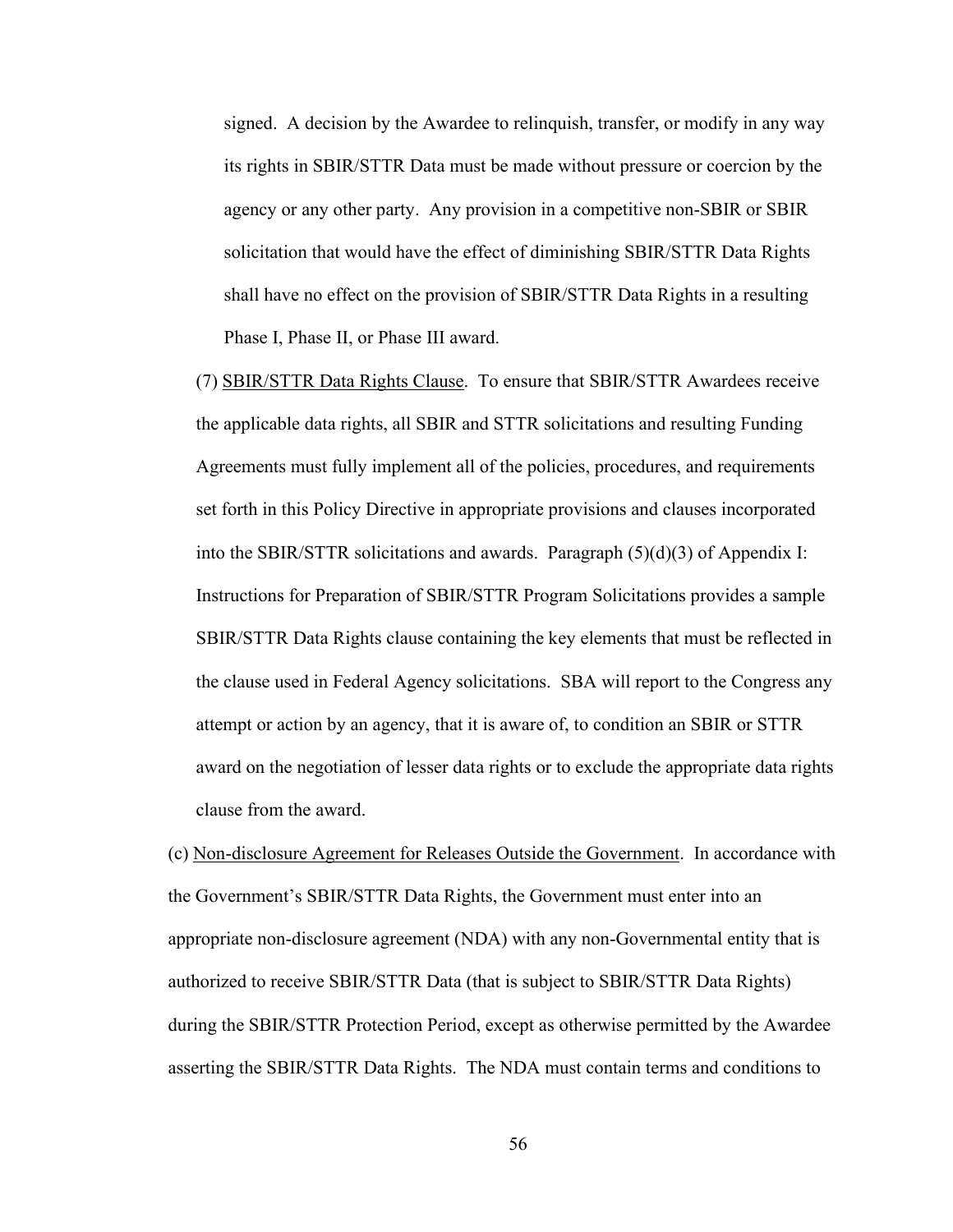ensure that the non-governmental entity:

(1) Understands, acknowledges, and agrees that its use, modification, reproduction, release, display, disclosure, and distribution of the SBIR/STTR Data is permitted only for the specific activities authorized by the NDA (which must be authorized by SBIR/STTR Data Rights, or otherwise authorized by the SBIR/STTR Awardee); (2) Is prohibited from further using, modifying, reproducing, releasing, displaying, disclosing, or distributing the Data unless it receives the written permission of the Federal Government (when authorized by the SBIR/STTR Awardee) or the written permission of the SBIR/STTR Awardee;

(3) Agrees to destroy (or return to the Federal Government at the request of the Government), all SBIR/STTR Data, and all copies in its possession, at or before the time specified in the agreement, and to notify the procuring agency that all copies have been destroyed (or returned as requested by the Government);

(4) Is prohibited from using the data for a commercial purpose unless it receives the written permission of the Federal Government (when authorized by the SBIR/STTR Awardee) or the written permission of the SBIR/STTR Awardee itself; and (5) Ensures that its employees, subcontractors, and other entities that are authorized to receive SBIR/STTR Data are bound by use and non-disclosure restrictions consistent with the NDA prior to being provided access to such SBIR/STTR Data.

(d) [STTR only] Allocation of Intellectual Property Rights in STTR Award.

(1) An SBC, before receiving an STTR award, must negotiate a written agreement between the SBC and the partnering Research Institution, allocating Intellectual Property rights and rights, if any, to carry out follow-on research, development, or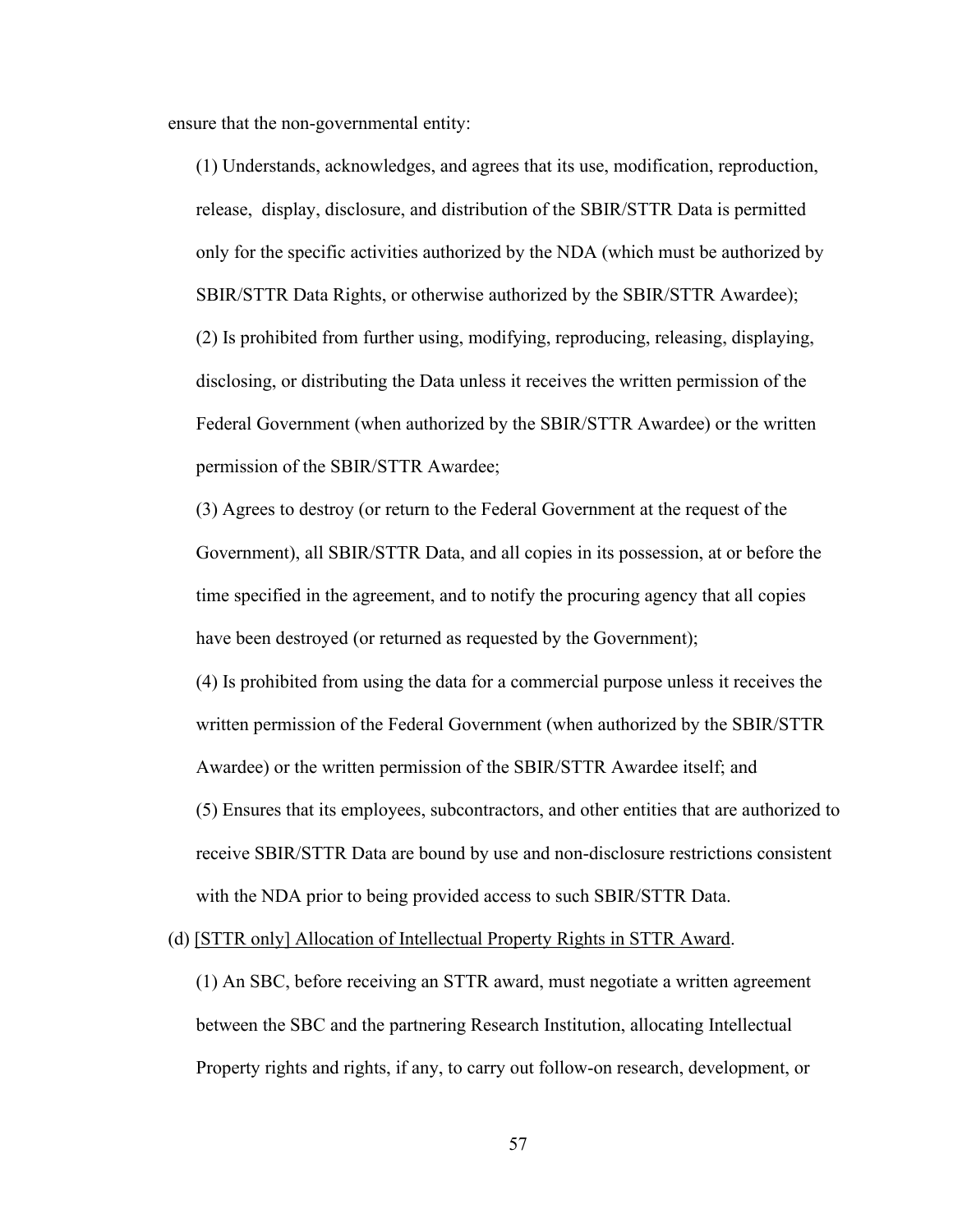Commercialization. The SBC must submit this agreement to the awarding agency with the proposal. The SBC must certify in all proposals that the agreement is satisfactory to the SBC.

(2) The awarding agency may accept an existing agreement between the two parties if the SBC certifies its satisfaction with the agreement, and such agreement does not conflict with the interests of the Government. SBA will provide a model agreement to be adopted by the agencies and used as guidance by the SBC in the development of an agreement with the Research Institution. The model agreement will direct the parties to, at a minimum:

(i) State specifically the degree of responsibility, and ownership of any product, process, or other invention or Innovation resulting from the cooperative research. The degree of responsibility shall include responsibility for expenses and liability, and the degree of ownership shall also include the specific rights to revenues and profits.

(ii) State which party may obtain United States or foreign patents or otherwise protect any inventions resulting from the cooperative research.

(iii) State which party has the right to any continuation of research, including non-STTR follow-on awards.

(3) The Government will not normally be a party to any agreement between the SBC and the Research Institution. Nothing in the agreement is to conflict with any provisions setting forth the respective rights of the United States and the SBC with respect to Intellectual Property rights and with respect to any right to carry out follow-on research.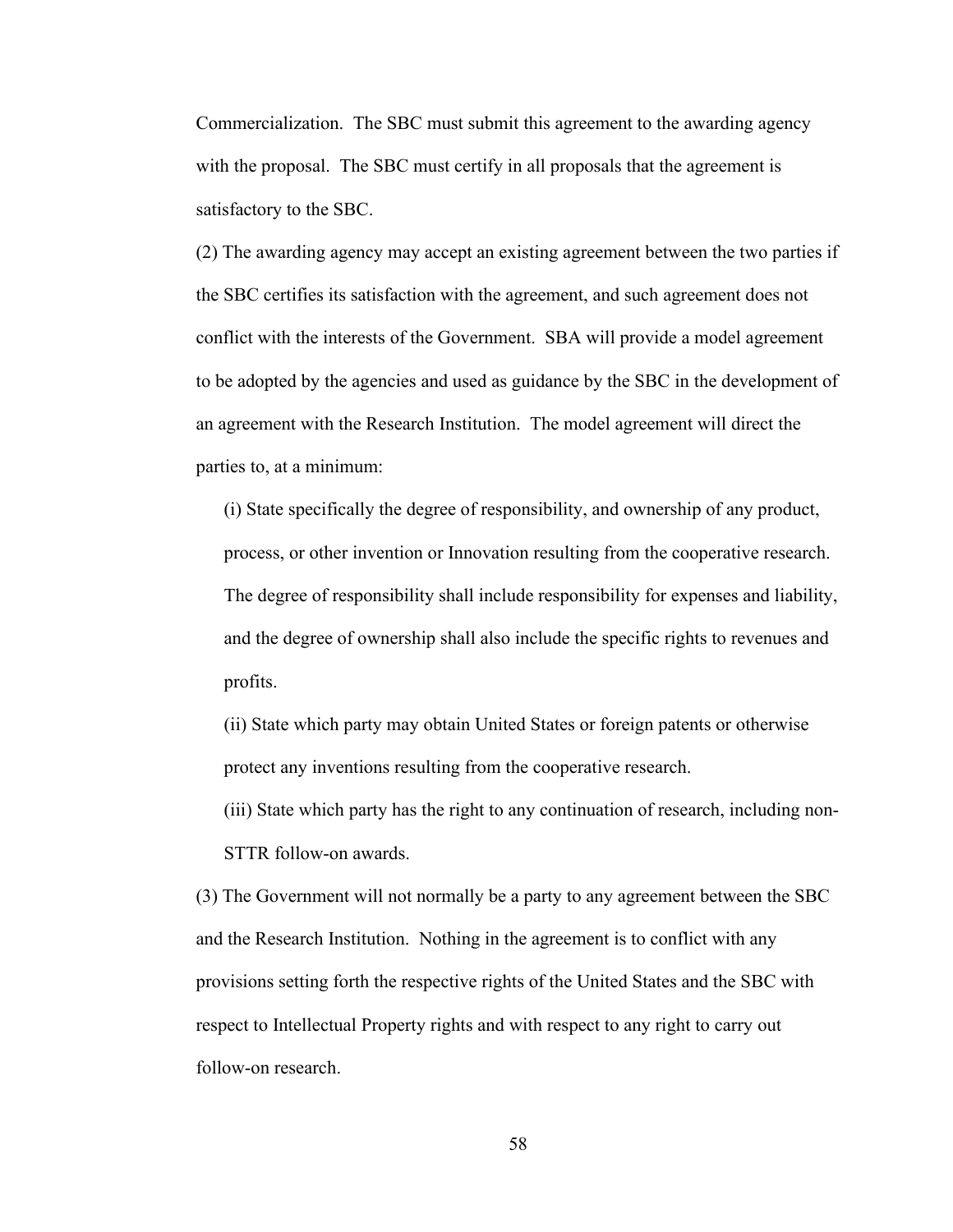(e) Title Transfer of Agency-Provided Property. Under the Act, the Federal Government may transfer title to property provided by the SBIR/STTR Participating Agency to the Awardee or acquired by the Awardee for the purpose of fulfilling the contract where such transfer would be more cost effective than recovery of the property.

(f) Continued Use of Government Equipment. Agencies must allow an SBIR/STTR Awardee participating in an SBIR/STTR Phase III award continued use, as a directed bailment, of any property transferred by the agency to the Phase II Awardee or acquired by the Awardee for the purpose of fulfilling the contract. The Phase II Awardee may use the property for a period of not less than 2 years, beginning on the initial date of the concern's participation in the third phase of the SBIR/STTR program.

(g) Grant Authority. The Act does not, in and of itself, convey grant authority. Each agency must secure grant authority in accordance with its normal procedures.

(h) Conflicts of Interest. SBA cautions Participating Agencies that awards made to SBCs owned by or employing current or previous Federal Government employees may create conflicts of interest in violation of FAR part 3 and the Ethics in Government Act of 1978, as amended. Each Participating Agency should refer to the standards of conduct review procedures currently in effect for its agency to ensure that such conflicts of interest do not arise.

(i) American-Made Equipment and Products. Congress intends that the Awardee of a Funding Agreement under the SBIR/STTR program should, when purchasing any equipment or a product with funds provided through the Funding Agreement, purchase only American-made equipment and products, to the extent possible, in keeping with the overall purposes of this program. Each SBIR/STTR Agency must provide to each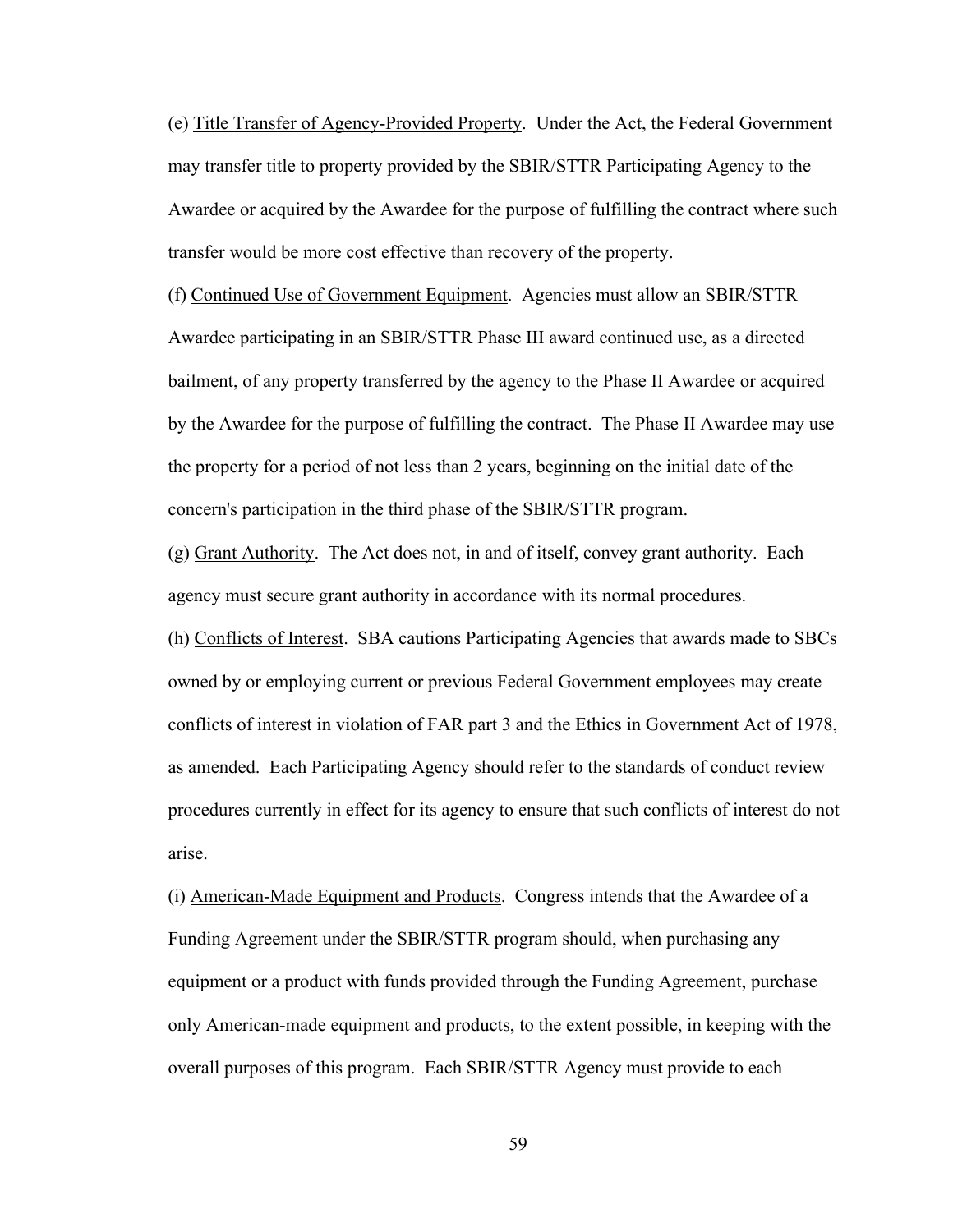Awardee a notice of this requirement.

(j) Certifications After Award and During Funding Agreement Life Cycle.

(1) A Phase I Funding Agreement must state that the Awardee shall submit a new certification as to whether it is in compliance with specific SBIR/STTR program requirements at the time of final payment or disbursement.

(2) A Phase II Funding Agreement must state that the Awardee shall submit a new certification as to whether it is in compliance with specific SBIR/STTR program requirements prior to receiving more than 50% of the total award amount and prior to final payment or disbursement.

(3) Agencies may also require additional certifications at other points in time during the life cycle of the Funding Agreement, such as at the time of each payment or disbursement.

(k) Updating www.SBIR.gov. Agencies must require each Phase II Awardee to update the Commercialization information on the award through the company's account on www.SBIR.gov upon completion of the last deliverable under the Funding Agreement. In addition, the Awardee is requested to voluntarily update the Commercialization information on that award annually thereafter for a minimum period of 5 years. (l) Prototypes. Participating Agencies must handle all Prototypes developed under an SBIR/STTR award with caution during the SBIR/STTR Protection Period to prevent any use or disclosure of these items that has the potential to reveal the innovative aspects of the technology in ways that may harm the Awardee's ability to commercialize the technology. In particular, reverse engineering of Prototypes may reveal, to a Government or non-Government entity, the SBIR/STTR Data that is applied or embodied in the item.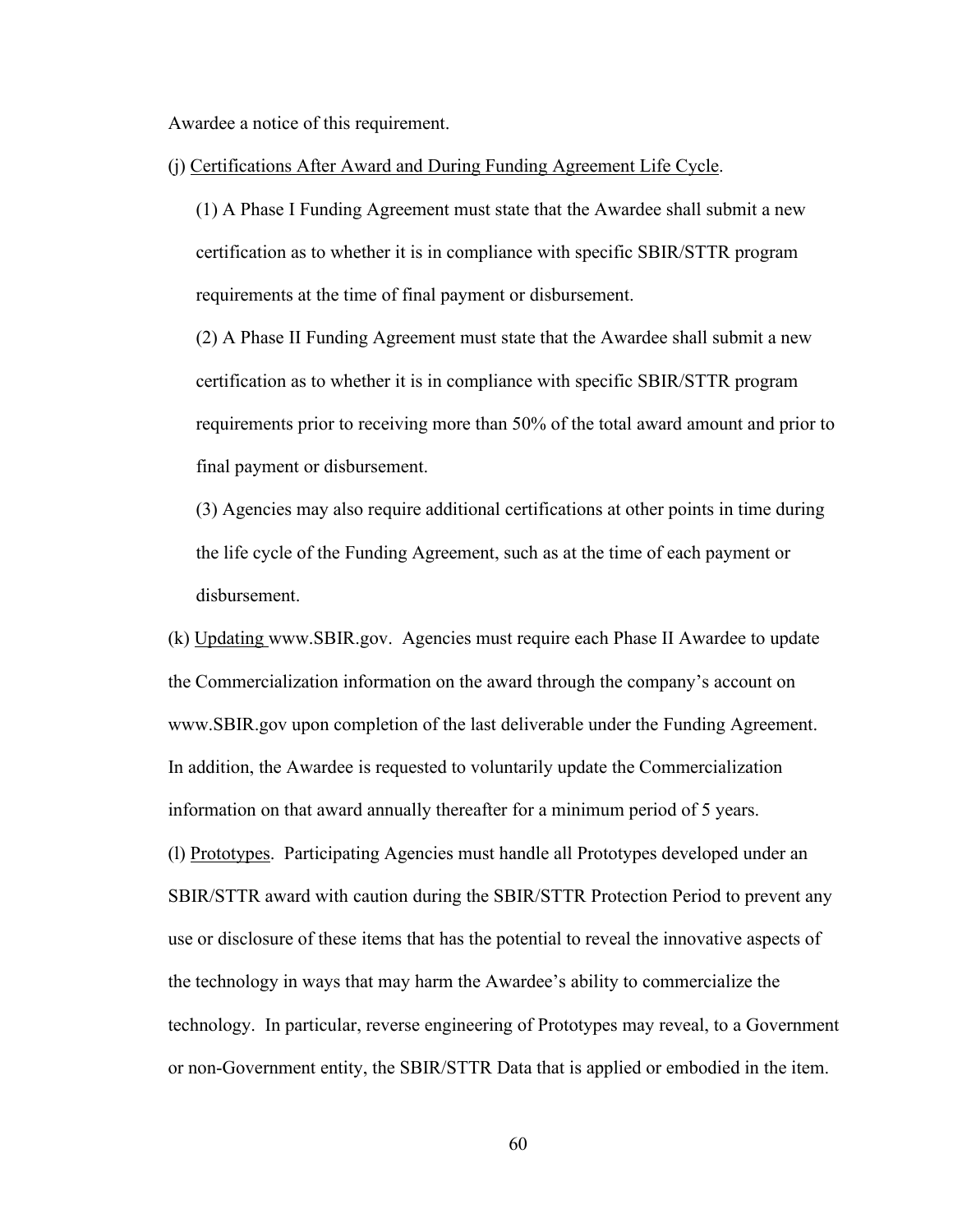While a Prototype may not itself be considered SBIR/STTR Data because it is not "recorded information," SBA cautions agencies that it is a violation of the purpose and intent of the Act to release or use a Prototype during the SBIR/STTR Protection Period in a way that harms the Awardee's ability to take advantage of the economic opportunities of its SBIR/STTR Data. SBA notes that the Defense Federal Acquisition Regulations Supplement (DFARS) Restricted Rights license granted to the Government for Computer Software prohibits non-Governmental entities from reverse-engineering, disassembly, or decompiling Computer Software (including computer software embedded within hardware), except in extremely limited circumstances.

# **9. Responsibilities of SBIR/STTR Agencies and Departments**

(a) General Responsibilities. Each agency participating in the SBIR/STTR program must:

(1) Unilaterally determine the categories of projects to be included in its SBIR/STTR program, giving consideration to maintaining a portfolio balance between exploratory projects of high technological risk and those with greater likelihood of success. Further, to the extent permitted by the law, and in a manner consistent with the mission of that agency and the purpose of the SBIR/STTR program, each Federal agency must:

(i) give priority in the SBIR/STTR program to manufacturing-related research and development in accordance with Executive Order 13329. In addition, agencies must develop an Action Plan for implementing Executive Order 13329, which identifies activities used to give priority in the SBIR/STTR program to manufacturing-related research and development. These activities should include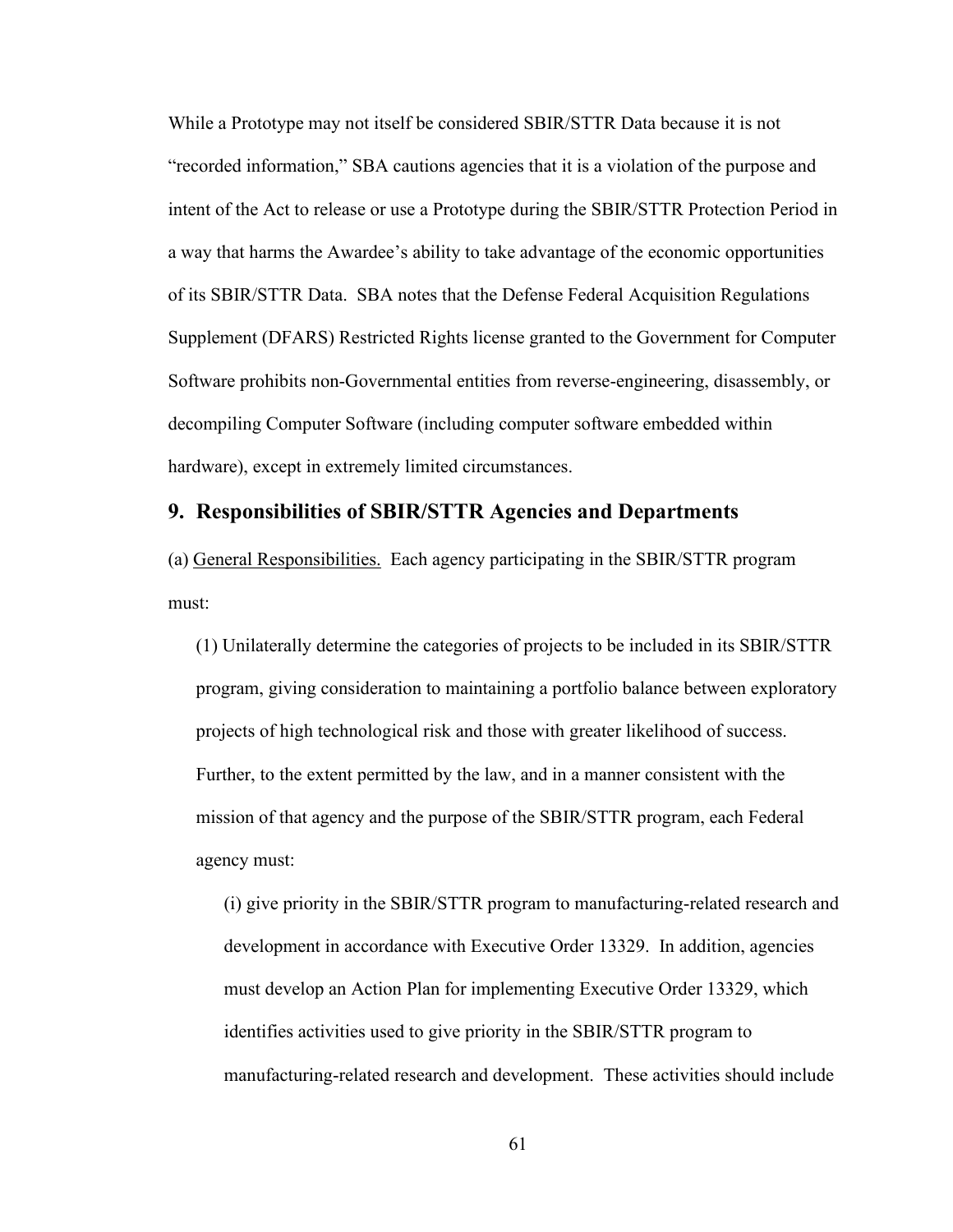the provision of information on the Executive Order on the agency's SBIR/STTR program website.

(ii) give priority to SBCs that participate in or conduct energy efficiency or renewable energy system research and development projects.

(iii) give consideration to topics that further one or more critical technologies as identified by the National Critical Technologies panel (or its successor) in reports required under 42 U.S.C. 6683, or the Secretary of Defense in accordance with 10 U.S.C. 2522.

(2) Release SBIR/STTR solicitations in accordance with the SBA master schedule.

(3) Unilaterally receive and evaluate proposals resulting from Program Solicitations, select Awardees, issue Funding Agreements, and inform each Awardee under such agreement, to the extent possible, of the expenses of the Awardee that will be allowable under the Funding Agreement.

(4) Require a succinct Commercialization plan with each proposal submitted for a Phase II award.

(5) Collect and maintain information from Applicants and Awardees and provide it to SBA to develop and maintain the database, as identified in  $\S 11(c)$  of this Policy Directive.

(6) Administer its own SBIR/STTR Funding Agreements or delegate such administration to another agency. Such administrative services include the use of assisted acquisition service providers under the terms and conditions of a properly executed Interagency Agreement.

(7) Include provisions in each SBIR/STTR Funding Agreement setting forth the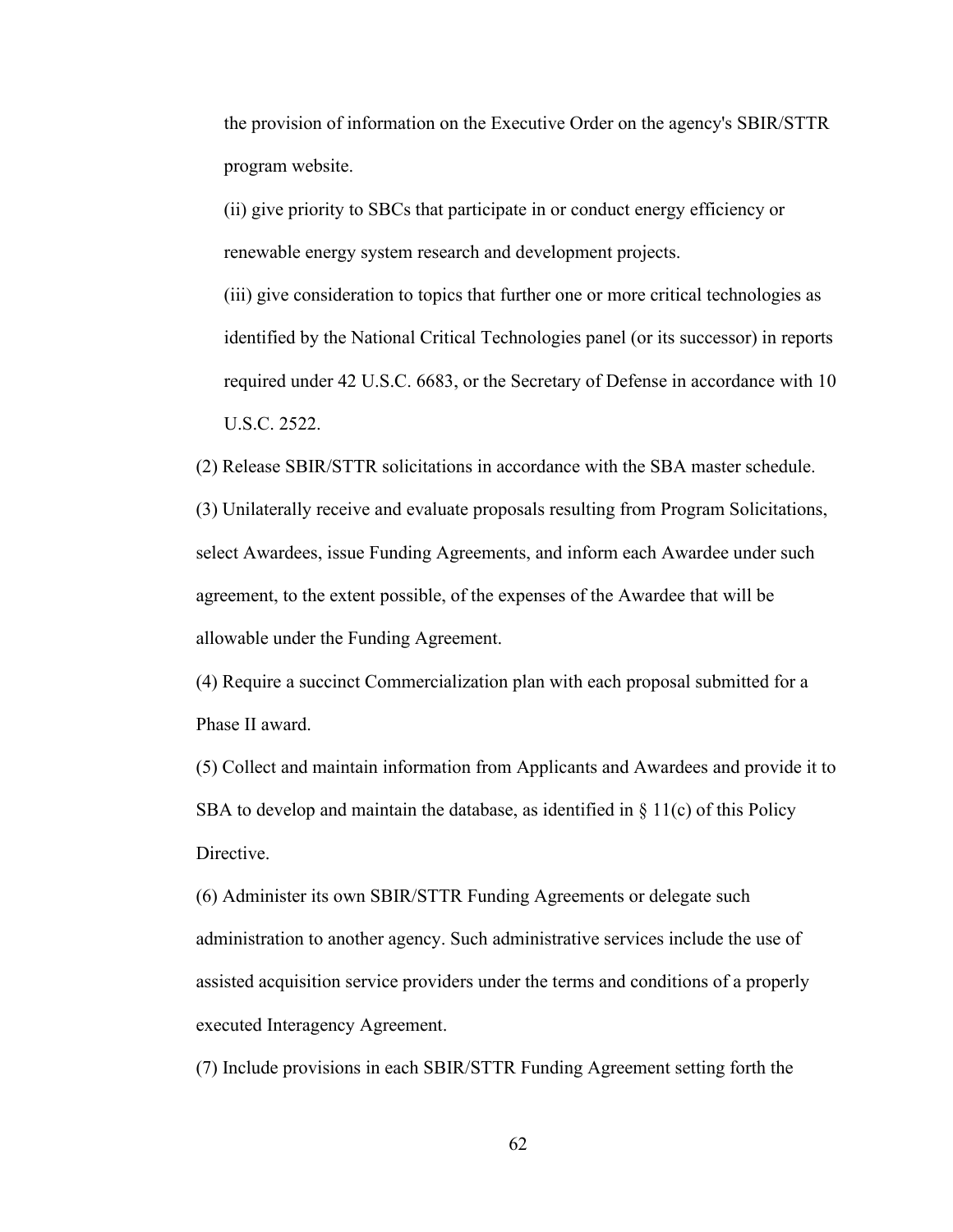respective rights of the United States and the Awardee with respect to Intellectual Property rights and with respect to any right to carry out follow-on research.

(8) Ensure that the rights in Data developed under each Federally-funded SBIR/STTR Phase I, Phase II, and Phase III award are protected properly.

(9) Make payments to Awardees of SBIR/STTR Funding Agreements on the basis of progress toward or completion of the Funding Agreement requirements and in all cases make payment to Awardees under such agreements in full, subject to audit, on or before the last day of the 12-month period beginning on the date of completion of such requirements.

(10) Provide an annual report on the SBIR/STTR program to SBA, as well as other information concerning the SBIR/STTR program. See §10 of this Policy Directive for further information on the agency's reporting requirements, including the frequency for specific reporting requirements.

 $(11)$  Include in its annual performance plan required by 31 U.S.C. 1115(a) and (b) a section on its SBIR/STTR program, and submit such section to the Senate Committee on Small Business and Entrepreneurship and to the House Committees on Science, Space and Technology and Small Business.

(12) Establish the agency's benchmarks for progress towards Commercialization and include the information necessary to implement the benchmarks in each solicitation. See  $\S$  6(a)(7) of the directive for further information.

(b) Discretionary Technical and Business Assistance to SBIR/STTR Awardees.

(1) Agencies may enter into agreements with 1 or more vendors to provide technical and business assistance to SBIR/STTR Awardees, which may include access to a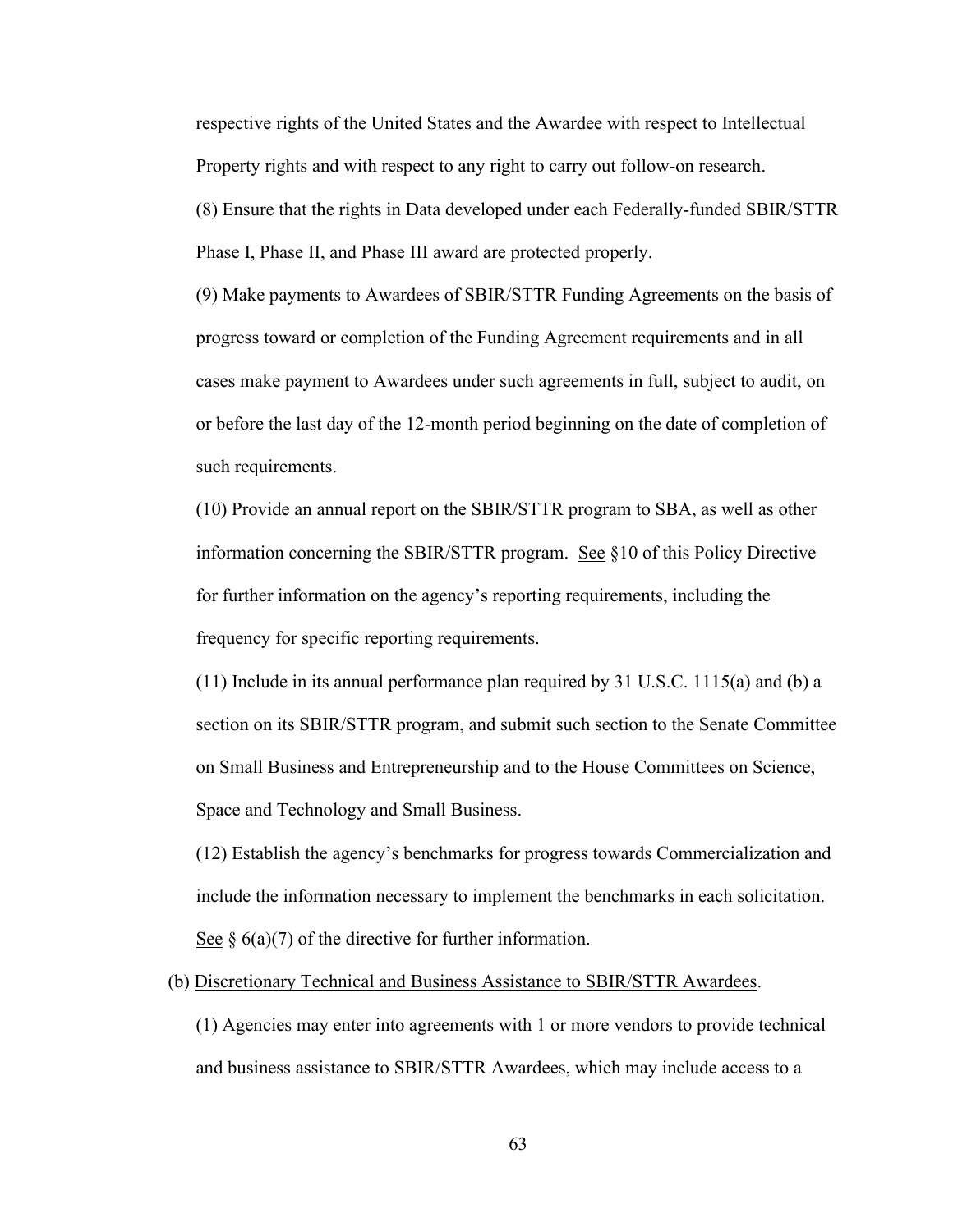network of scientists and engineers engaged in a wide range of technologies, assistance with product sales, intellectual property protections, market research, market validation, and development of regulatory plans and manufacturing plans, or access to technical and business literature available through on-line databases. For a term not to exceed 5 years, each agency may select 1 or more vendors from which small business concerns may obtain assistance. Such selection must be based on competitive and merit-based criteria.

(i) The purpose of this technical and business assistance is to assist SBIR/STTR Awardees in:

(A) making better technical decisions on SBIR/STTR projects;

(B) solving technical problems that arise during SBIR/STTR projects;

(C) minimizing technical risks associated with SBIR/STTR projects; and

(D) commercializing the SBIR/STTR product or process, including intellectual property protections.

(ii) An agency may not enter into a contract with the vendor if the contract amount provided for technical assistance is based upon the total number of Phase I or Phase II awards, but may enter into a contract with the vendor based upon the total amount of awards for which assistance is provided.

(2) Each agency may provide up to \$6,500 of SBIR/STTR funds for the technical and business assistance described above in (b)(1) per year for each Phase I award, which shall be in addition to the amount of the award. Each agency may provide up to \$50,000 of SBIR/STTR funds for technical and business assistance described above in (b)(1) per project for Phase II awards. The amount of technical and business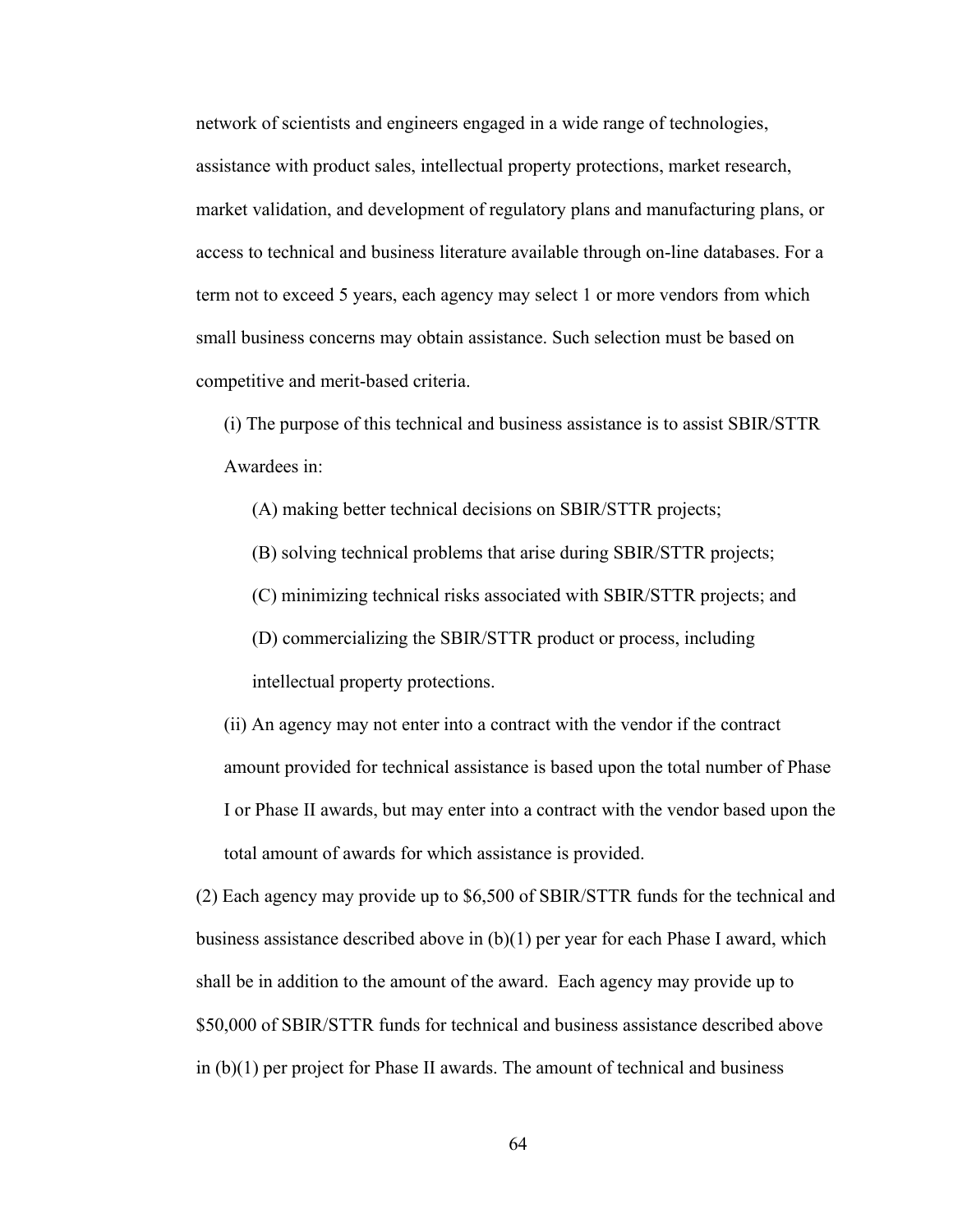assistance for Phase II awards, as determined appropriate by the head of the Federal agency, may be included as part of the recipient's award or be in addition to the amount of the recipient's award. The agency may not use SBIR/STTR funds for technical and business assistance unless a vendor provides the services to the SBIR/STTR Awardee.

(3) A small business concern may, by contract or otherwise, select 1 or more vendors to assist the small business concern in meeting the goals listed in paragraph (1). An SBIR/STTR Applicant may acquire the technical assistance services set forth in (b)(1)(i) above itself rather than through a vendor selected by the Federal Agency. The Applicant must request the authority to select its own technical and business assistance provider from the Federal Agency and demonstrate in its SBIR/STTR application that the individual or entity selected can provide the specific technical and business services needed. If the Awardee demonstrates this requirement sufficiently, the agency shall permit the Awardee to acquire such technical and business assistance itself, in an amount up to \$6,500 per year for Phase I awards and up to \$50,000 per award for Phase II awards, as an allowable cost of the SBIR/STTR award. The amount of technical and business assistance for Phase I awards shall be in addition to the amount of the award. Phase II awards, as determined appropriate by the head of the Federal agency, may be included as part of the recipient's award or be in addition to the amount of the recipient's award. The applicant may also seek business-related services aimed at improving the commercialization success of a small business concern from an entity, such as a public or private organization or an agency of or other entity established or funded by a State that facilitates or accelerates the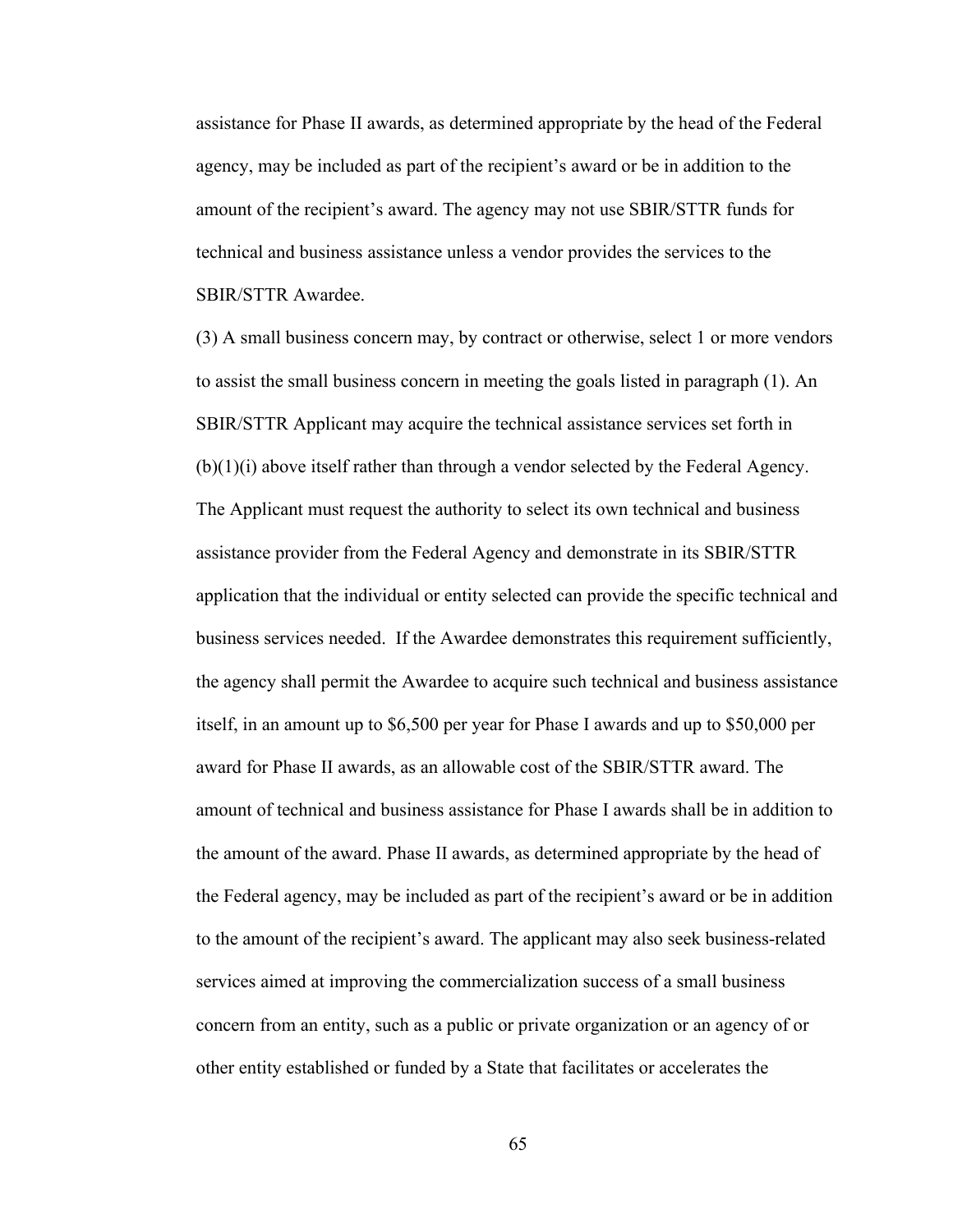commercialization of technologies or assists in the creation and growth of private enterprises that are commercializing technology.

(4) SBA must establish a limit on the value of business and technical assistance services received or purchased by SBCs awarded multiple Phase II awards in a fiscal year. SBA will seek public comment to gather input on the appropriate limit and will provide guidance on www.SBIR.gov.

(5) A small business concern that receives technical or business assistance from a vendor during a fiscal year shall submit to the Federal agency contracting with the vendor a description of the technical or business assistance provided and the benefits and results of the technical or business assistance provided. The information required shall be collected by a Federal agency as part of a report required to be submitted by small business concerns engaged in SBIR or STTR projects of the Federal agency for which the requirement was in effect on August 13, 2018.

(6) Not later than the end of fiscal year 2019, the Administrator of the Small Business Administration shall –

(A) Conduct a survey of vendors providing technical or business assistance under section  $9(q)$  of the Small Business Act (15 U.S.C. 638 $(q)$ ), and small business concerns receiving the technical or business assistance; and

(B) Submit to the Committee on Small Business and Entrepreneurship of the Senate and the Committee on Small Business of the House of Representatives a report reviewing the efficacy of the provision of the technical or business assistance.

(c) Timelines for Awards. Agencies must publish the information relating to timelines for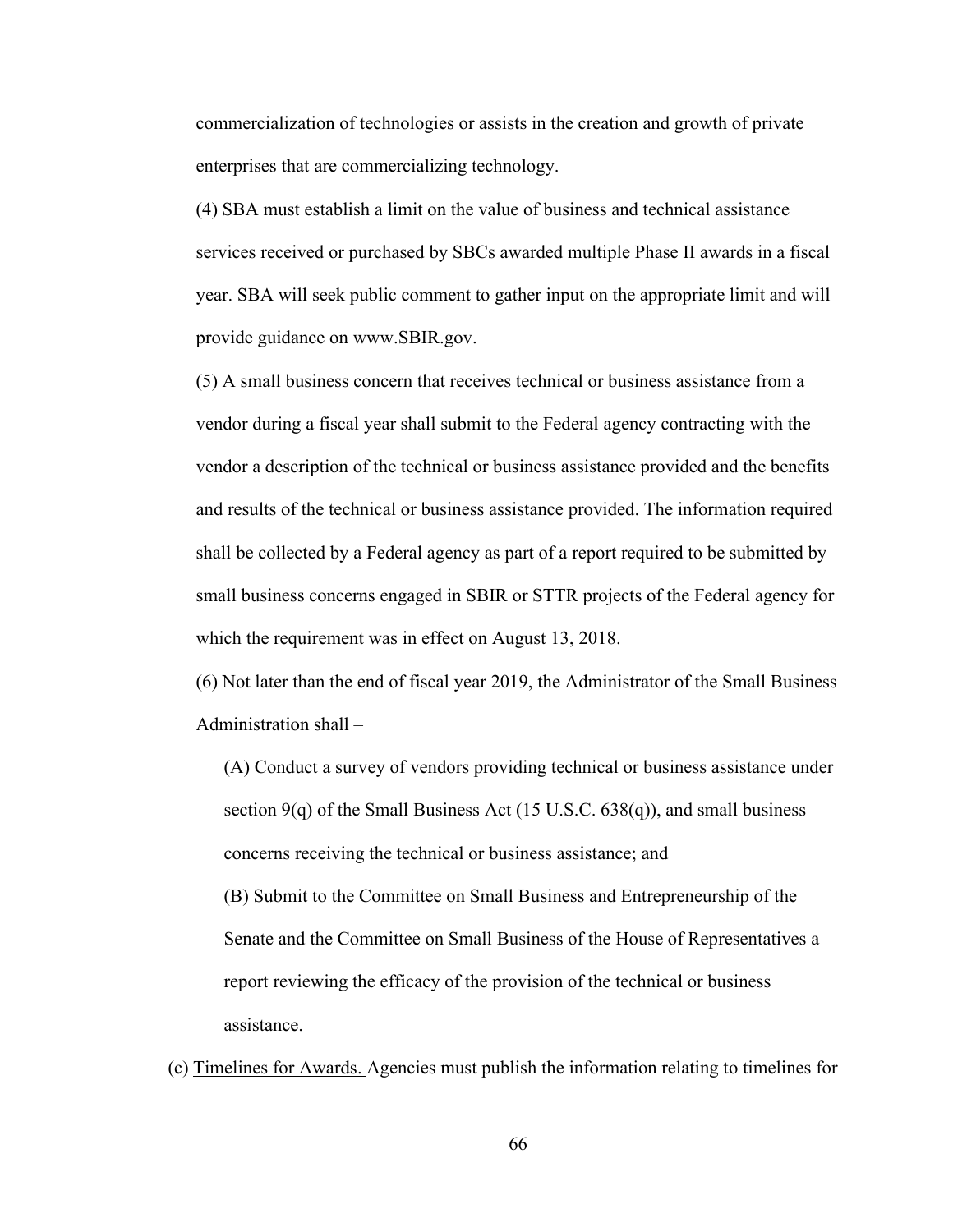awards of Phase I and Phase II Funding Agreements and performance start dates of the Funding Agreements that are reported to SBA in the agency's Annual Report (see  $\S$  10(a) of this Policy Directive). SBA will also publish this information on www.SBIR.gov. (d) Interagency actions.

(1) Joint funding. An SBIR/STTR project may be financed by more than one Federal Agency. Joint funding is not required but can be an effective arrangement for some projects.

(2) Phase II awards. An SBIR/STTR Phase II award may be issued by a Federal Agency other than the one that made the Phase I award. Prior to award, the head of the Federal Agency for the Phase I and Phase II awards, or designee, must issue a written determination that the topics of the awards are the same. Both agencies must submit the report to SBA.

(3) Participation by WOSBs and SDBs in the SBIR/STTR Program. In order to meet statutory requirements for greater inclusion, SBA and the Participating Agencies must conduct outreach efforts to find and place innovative WOSBs and SDBs in the SBIR/STTR program. These SBCs will be required to compete for SBIR/STTR awards on the same basis as all other SBCs. However, SBIR/STTR Agencies are encouraged to work independently and cooperatively with SBA to develop methods to encourage qualified WOSBs and SDBs to participate in the SBIR/STTR program. (4) Interagency Assisted Acquisitions. A Participating Agency may obtain assistance, as needed to meet its mission, by entering into a properly executed Interagency Agreement with another Federal Agency for the provision of acquisition services to award and administer funding agreements.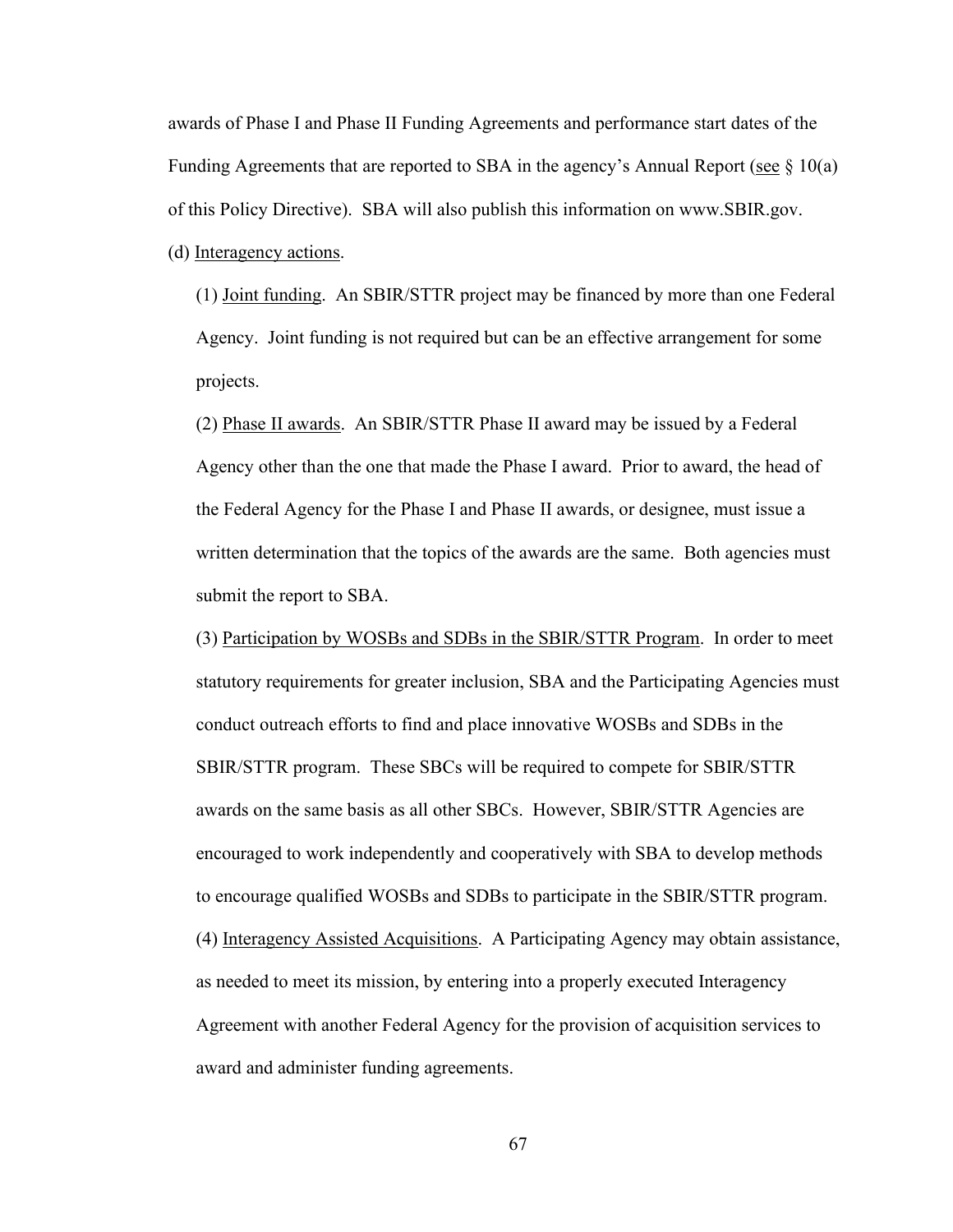#### (e) Limitation on use of funds.

(1) Each SBIR/STTR Agency must expend the required minimum percent of its extramural budget on awards to SBCs. Agencies may not make available for the purposes of meeting the minimum percent an amount of its extramural budget for basic research that exceeds the minimum percent required for that year. Funding Agreements with SBCs for R/R&D that result from competitive or single source selections other than an SBIR/STTR program must not be considered to meet any portion of the required minimum percent.

(2) An agency must not use any of its SBIR/STTR budget for the purpose of funding administrative costs of the program, including costs associated with program operations, employee salaries, and other associated expenses, unless the exception in paragraph (3) below or  $\S 12(b)(4)(ii)$  of this Policy Directive applies.

(3) Funding of Administrative, Oversight, and Contract Processing Costs. Upon establishment by SBA of the agency-specific performance criteria, SBA shall allow an SBIR Participating Agency to use no more than 3% of its SBIR budget for one or more specific activities, which may be prioritized by the Federal SBIR/STTR Interagency Policy Committee. The purpose of this program is to assist with the substantial expansion in commercialization activities, prevention of fraud/waste/abuse, expansion of reporting requirements by agencies and other agency activities required for the SBIR program. Funding under this program is not intended to and must not replace current agency administrative funding in support of SBIR/STTR activities. Rather, funding under this program is intended to supplement such funds. The authority for this program shall terminate on September 30, 2022,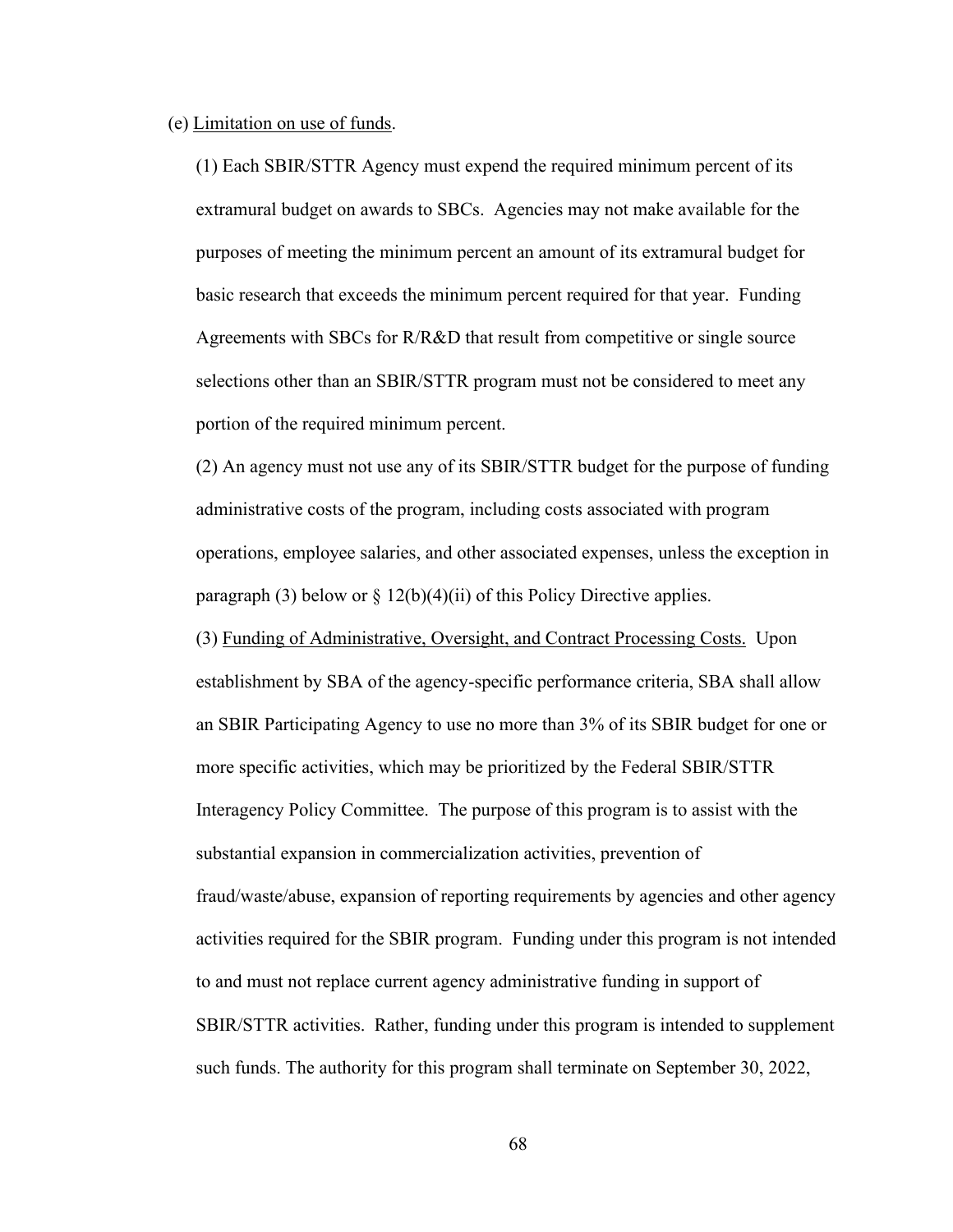unless otherwise extended.

- (i) A Federal Agency may use this money to fund the following specific activities:
	- (A) SBIR and STTR program administration, which includes:

(I) internal oversight and quality control, such as verification of reports and invoices and cost reviews, and waste/fraud/abuse prevention (including targeted reviews of SBIR/STTR Awardees that an agency determines are at risk for waste/fraud/abuse);

(II) carrying out any activities associated with the participation by small businesses that are majority-owned by multiple venture capital operating companies, hedge funds or private equity firms;

(III) contract processing costs relating to the SBIR or STTR program of that agency, which includes supplementing the current workforce to assist solely with SBIR or STTR Funding Agreements;

(IV) funding of additional personnel to work solely on the SBIR/STTR program of that agency, which includes assistance with application reviews; and

(V) funding for simplified and standardized program proposal, selection, contracting, compliance, and audit procedures for the SBIR/STTR program, including the reduction of paperwork and data collection. (VI) funding for improvements that increase commonality across data systems, reduce redundancy, and improve data oversight and accuracy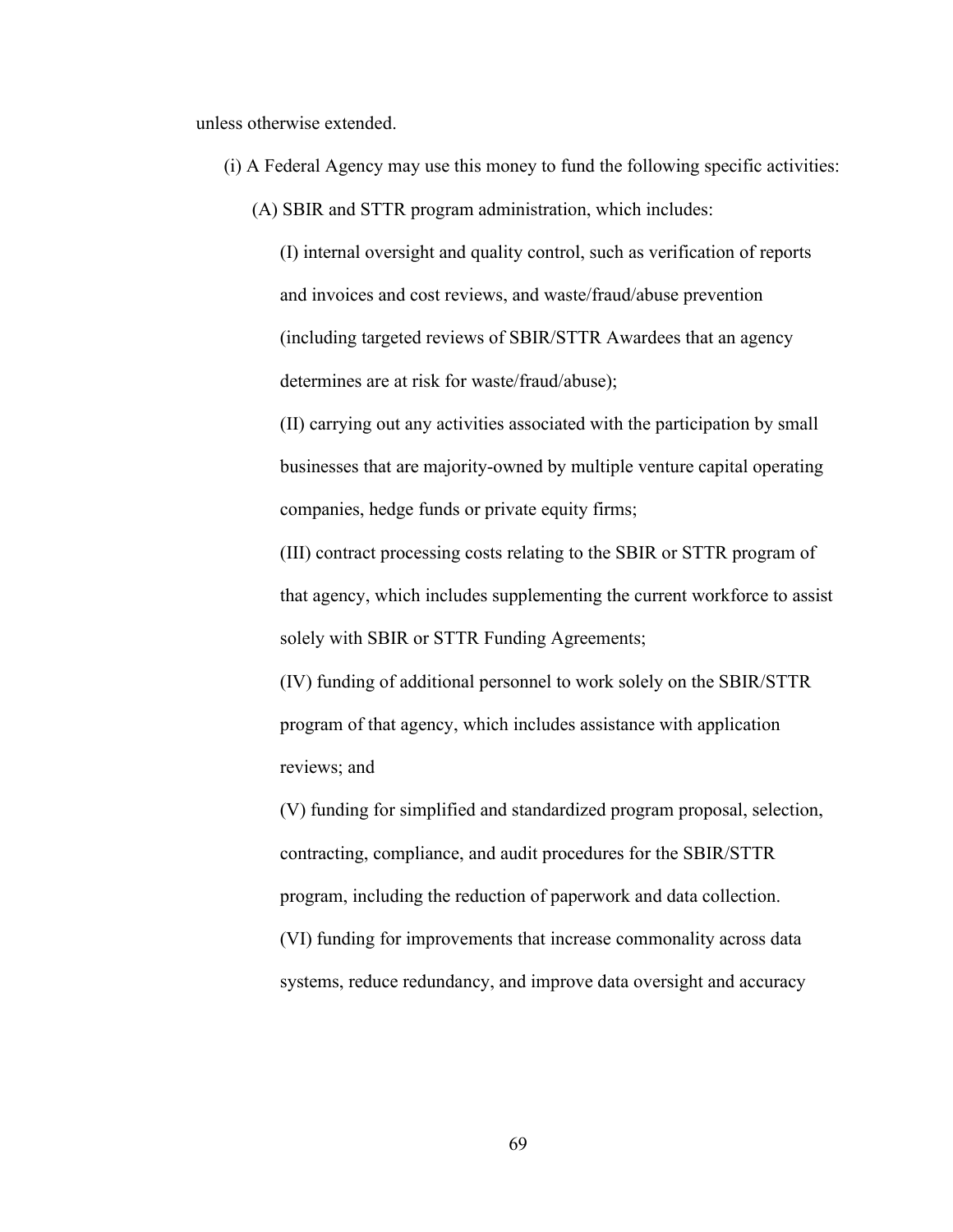(B) SBIR or STTR program-related outreach and related technical assistance initiatives not in effect prior to commencement of this pilot, except significant expansion or improvement of these initiatives, including:

(I) technical assistance site visits;

(II) personnel interviews;

(III) national conferences;

(C) Commercialization initiatives not in effect prior to commencement of this pilot, except significant expansion or improvement of these initiatives. (D) For DoD and the military departments, carrying out the Commercialization Readiness Program set forth in § 12(b) of this Policy Directive, with emphasis on supporting new initiatives that address barriers in bringing SBIR/STTR technologies to the marketplace, including Intellectual Property issues, sales cycle access issues, accelerated technology development issues, and other issues.

(ii) Agencies must use this money to attempt to increase participation by SDBs and WOSBs in the SBIR/STTR program, and small businesses in states with a historically low level of SBIR/STTR awards. The agency may submit a written request to SBA to waive this requirement. The request must explain why the waiver is necessary, demonstrate a sufficient need for the waiver, and explain that the outreach objectives of the agency are being met and that there has been increased participation by small businesses in states with a historically low level of SBIR/STTR awards.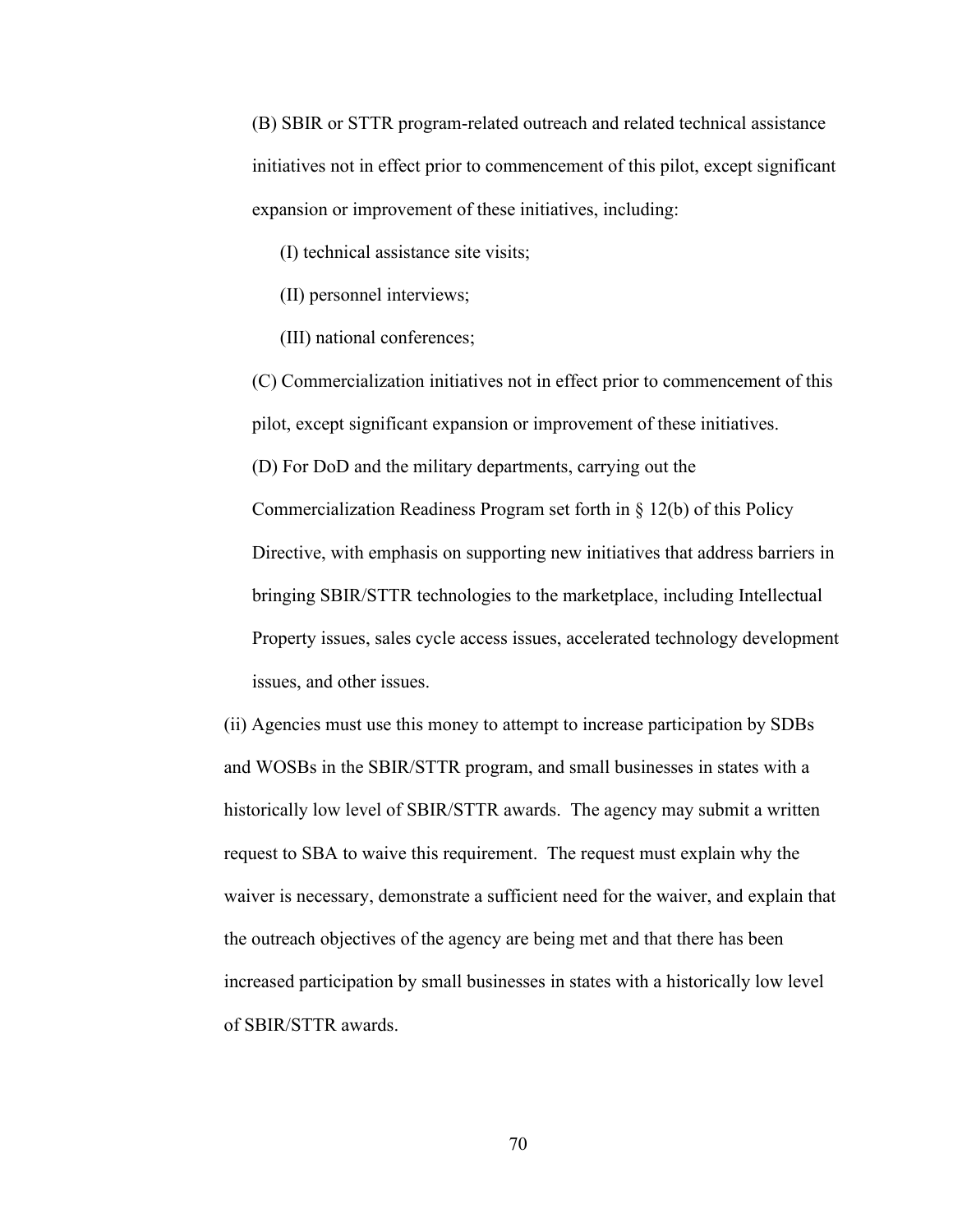(iii) SBA will establish performance criteria each fiscal year by which use of these funds will be evaluated for that fiscal year. The performance criteria will be metrics that measure the performance areas required by statute against the goals set by the agencies in their work plans. The performance criteria will be based upon the work plans submitted by each agency for a given fiscal year and will be agency-specific. SBA will work with the SBIR/STTR Agencies in creating a simplified template for agencies to use when making their work plans. (iv) Each agency must submit its work plan to SBA at least 30 calendar days prior to the start of each fiscal year for which the pilot program is in operation. Agency work plans must include the following: a prioritized list of initiatives to be supported; the estimated percentage of administrative funds to be allocated to each initiative or the estimated amounts to be spent on each initiative; milestones for implementing the initiatives; the expected results to be achieved; and the assessment metrics for each initiative. The work plan must identify initiatives that are above and beyond current practice and which enhance the agency's SBIR/STTR program.

(v) SBA will evaluate the work plan and provide initial comments within 15 calendar days of receipt of the plan. SBA's objective in evaluating the work plan is to ensure that, overall, it provides for improvements to the SBIR/STTR program of that particular agency. If SBA does not provide initial comments within 30 calendar days of receipt of the plan, the work plan is deemed to be approved. If SBA does submit initial comments within 30 calendar days, agencies must amend or supplement their work plan and resubmit to SBA. Once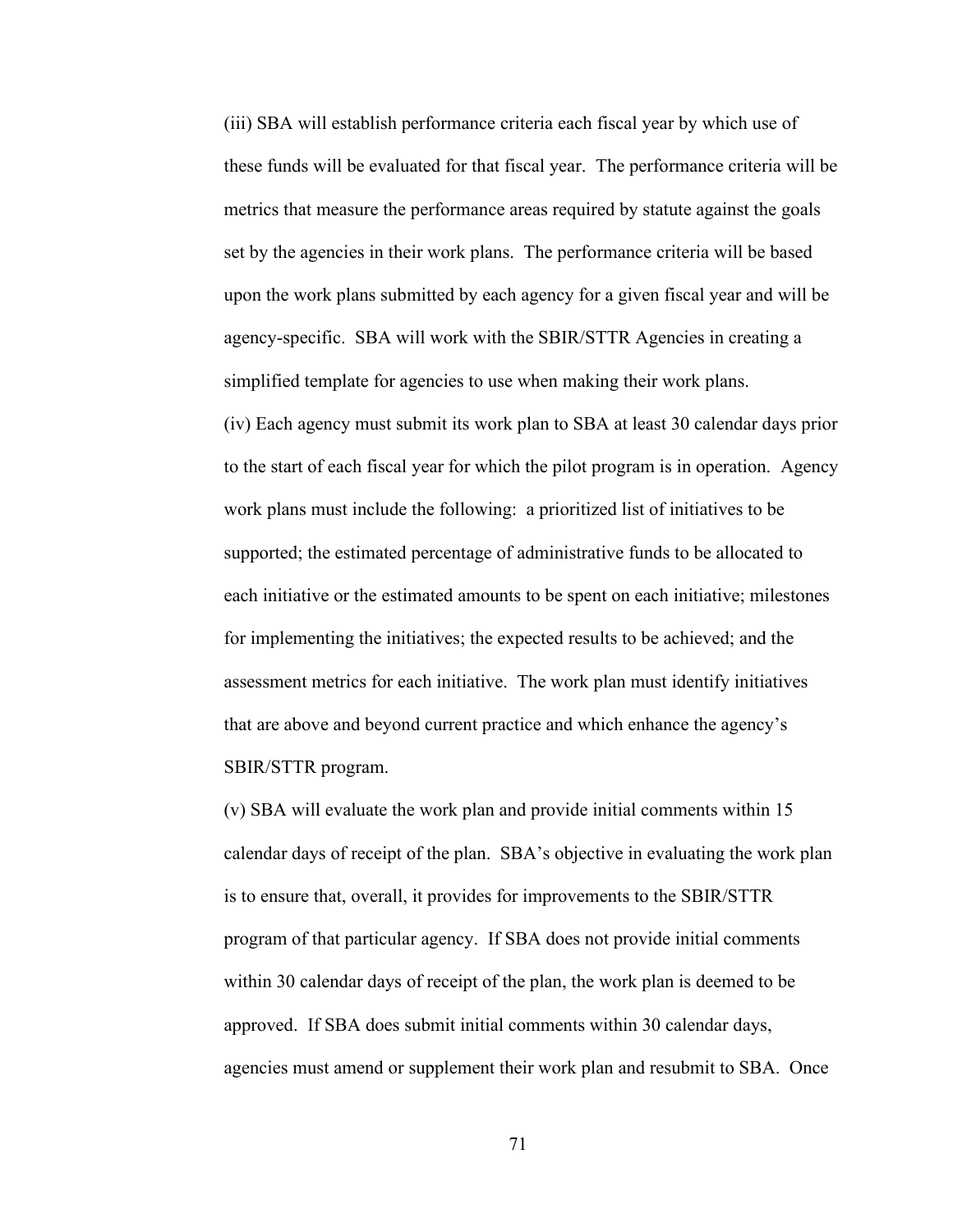SBA establishes the agency-specific performance criteria to measure the benefits of the use of these funds under the work plan, the agency may begin using the SBIR funds for the purposes set forth in the work plan. Agencies can adjust their work plans and spending throughout the fiscal year as needed, but must notify SBA of material changes in the plan.

(vi) Agencies must coordinate any activities in the work plan that relate to fraud, waste, and abuse prevention, targeted reviews of Awardees, and implementation of oversight control and quality control measures (including verification of reports and invoices and cost reviews) with the agency's Office of Inspector General (OIG). If the agency allocates more than \$50,000,000 to its SBIR program for a fiscal year, the agency may share this funding with its OIG when the OIG performs the activities.

(vii) Agencies shall report to the Administrator of the SBA on use of funds under this authority as part of the SBIR/STTR Annual Report. See  $\S$  10 generally and  $\S$ 10(i) of this Policy Directive.

(4) An agency must not issue an SBIR/STTR Funding Agreement that includes a provision for subcontracting any portion of that agreement back to the issuing agency, to any other Federal Government agency, or to other units of the Federal Government, except as provided in paragraph (e)(5) below. SBA may issue a caseby-case waiver to this provision after review of an agency's written justification that includes the following information: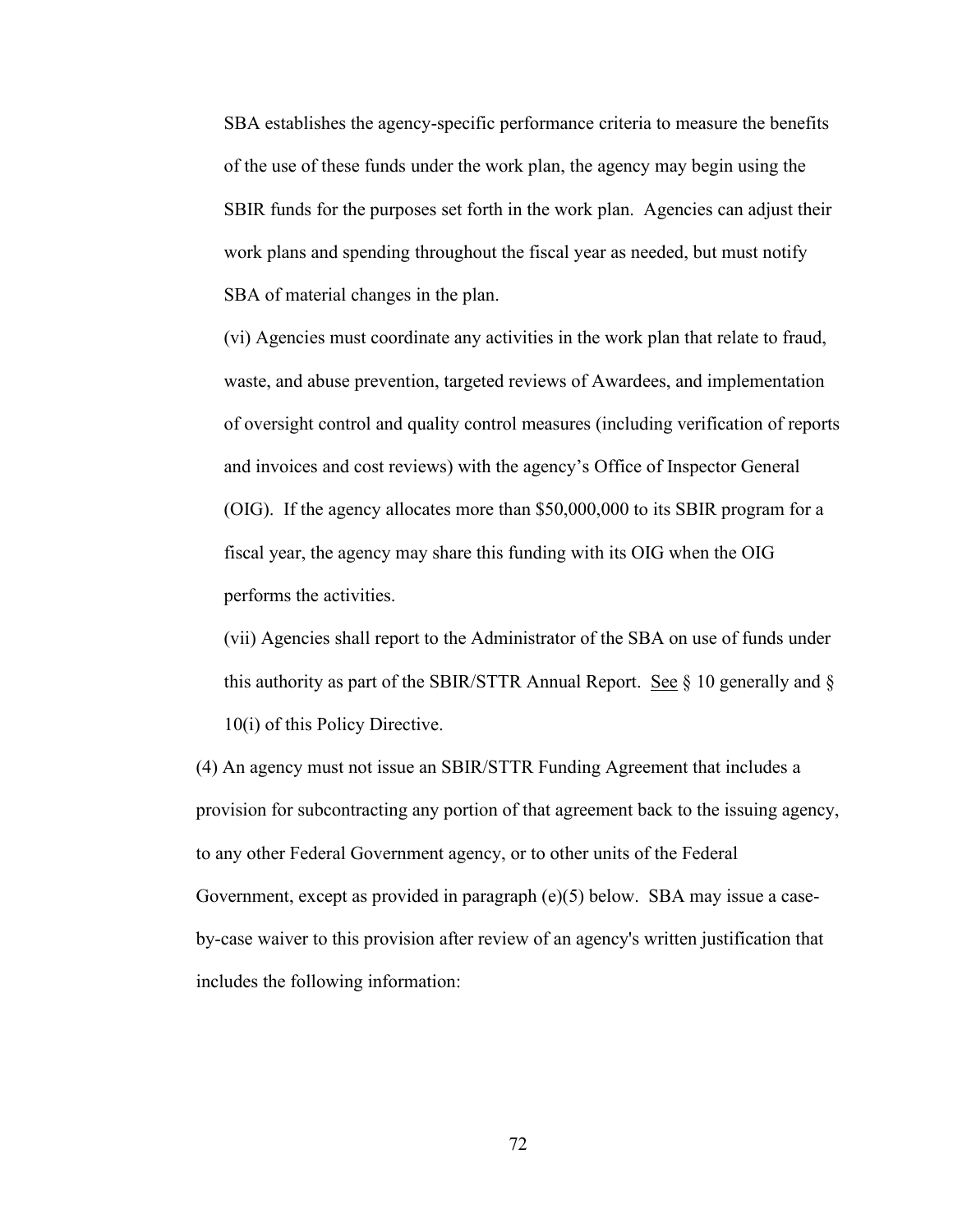(i) An explanation of why the SBIR/STTR research project requires the use of the Federal facility or personnel, including data that verifies the absence of non-Federal facilities or personnel capable of supporting the research effort. (ii) Why the Federal Agency will not and cannot fund the use of the Federal facility or personnel for the SBIR/STTR project with non-SBIR/STTR money. (iii) The concurrence of the SBC's chief business official to use the Federal facility or personnel.

(5) An agency may issue an SBIR/STTR Funding Agreement to an SBC that intends to enter into an agreement with a Federal Laboratory to perform portions of the award or has entered into a cooperative research and development agreement (see 15 U.S.C. 3710a(d)) with a Federal Laboratory, only if there is compliance with the following.

(i) The agency may not require that the SBC enter into an agreement with any Federal Laboratory to perform any portion of an SBIR/STTR award, as a condition for an SBIR/STTR award.

(ii) The agency may not issue an SBIR/STTR award or approve an agreement between an SBIR/STTR Awardee and a Federal Laboratory if the SBC will not meet the minimum performance of work requirements set forth in  $\S$  6(a)(4) of this Policy Directive.

(iii) The agency may not issue an SBIR/STTR award or approve an agreement between an SBIR/STTR Awardee and a Federal Laboratory that violates any SBIR/STTR requirement set forth in statute or this Policy Directive, including any SBIR/STTR Data Rights protections.

(iv) The Federal Agency and Federal Laboratory may not require any SBIR/STTR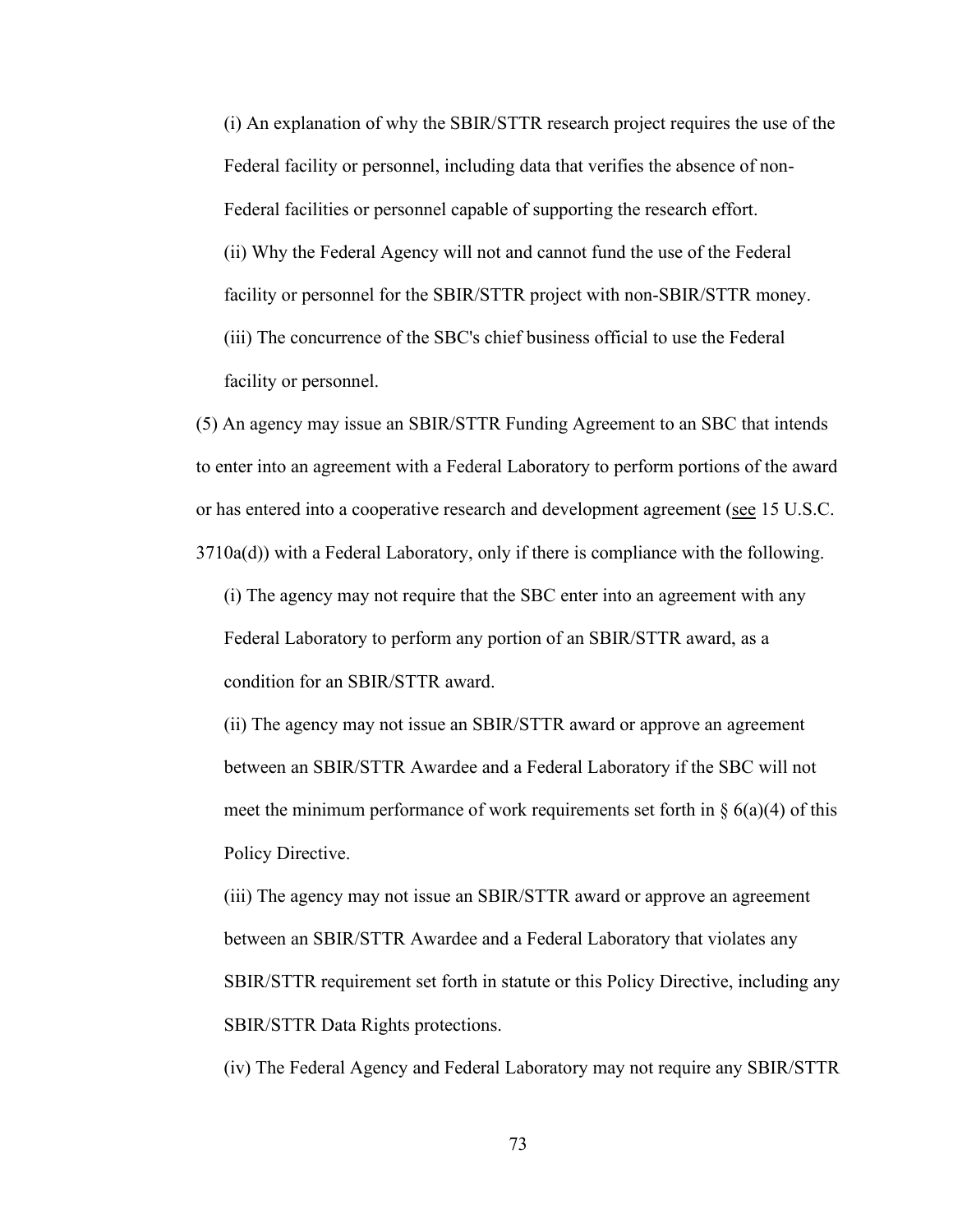Awardee that has an agreement with the Federal Laboratory to perform portions of the activities under the SBIR/STTR award to provide advance payment to the Federal Laboratory in an amount greater than the amount necessary to pay for 30 days of such activities.

(6) No agency, at its own discretion, may unilaterally cease participation in the SBIR/STTR program. R/R&D agency budgets may cause fluctuations and trends that must be reviewed in light of SBIR/STTR program purposes. An agency may be considered by SBA for a phased withdrawal from participation in the SBIR/STTR program over a period of time sufficient in duration to minimize any adverse impact on SBCs. However, the SBA decision concerning such a withdrawal will be made on a case-by-case basis and will depend on significant changes to extramural R/R&D 3 year forecasts as found in the annual Budget of the United States Government and NSF National Center for Science Engineering Statistics (NCSES) breakdowns of total R/R&D obligations as published in the Survey of Federal Funds for Research and Development. Any withdrawal of an SBIR/STTR agency from the SBIR/STTR program will be accomplished in a standardized and orderly manner in compliance with these statutorily mandated procedures.

(7) Any Federal agency which has an extramural R/R&D budget in excess of \$100,000,000 based on 3-year forecasts as found in the annual Budget of the United States Government and NSF NCSES Survey of Federal Funds for Research and Development should start participation in the SBIR program. Any Federal agency which has an extramural R/R&D budget in excess of \$1,000,000,000 based on 3-year forecasts as found in the annual Budget of the United States Government and NSF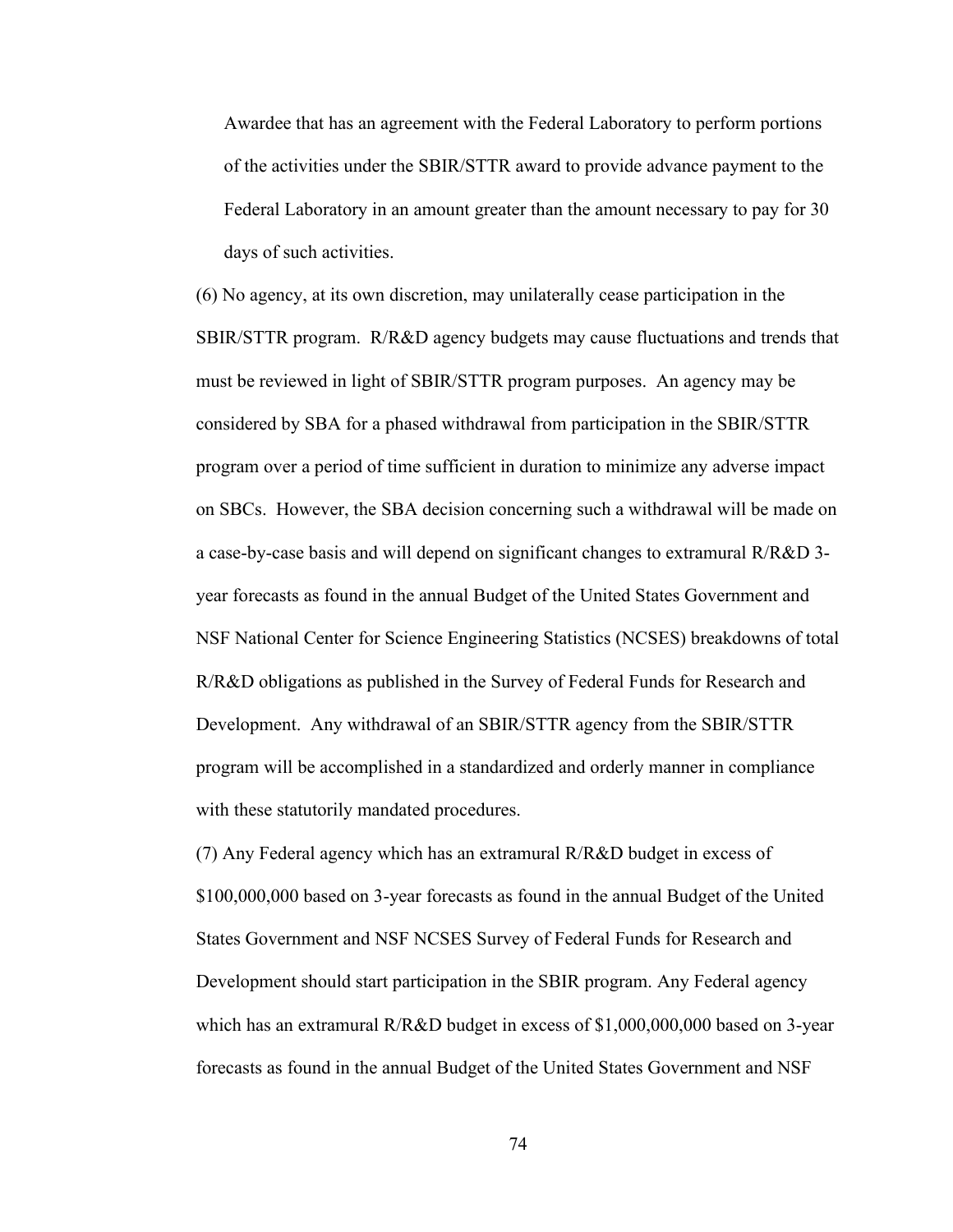NCSES Survey of Federal Funds for Research and Development should start participation in the STTR program. SBA will monitor the NCSES Survey of Federal Funds for Research and Development and notify a Federal agency if it appears to be required to begin participation in the SBIR and/or STTR program, but it is the responsibility of Federal agencies to implement the institution of its agency's SBIR and/or STTR program. Federal agencies not otherwise required to participate in the SBIR/STTR program may participate on a voluntary basis. Federal agencies seeking to participate in the SBIR/STTR program must first submit their written requests to SBA. Voluntary participation requires the written approval of SBA.

#### (f) Preventing Fraud, Waste, and Abuse.

(1) Agencies shall evaluate risks of fraud, waste, and abuse in each application, monitor and administer SBIR/STTR awards, and create and implement policies and procedures to prevent fraud, waste and abuse in the SBIR/STTR program. To capitalize on OIG expertise in this area, agencies must consult with their OIG when creating such policies and procedures. Fraud includes any false representation about a material fact or any intentional deception designed to deprive the United States unlawfully of something of value or to secure from the United States a benefit, privilege, allowance, or consideration to which an individual or business is not entitled. Waste includes extravagant, careless, or needless expenditure of Government funds, or the consumption of Government property, that results from deficient practices, systems, controls, or decisions. Abuse includes any intentional or improper use of Government resources, such as misuse of rank, position, or authority or resources. Examples of fraud, waste, and abuse relating to the SBIR/STTR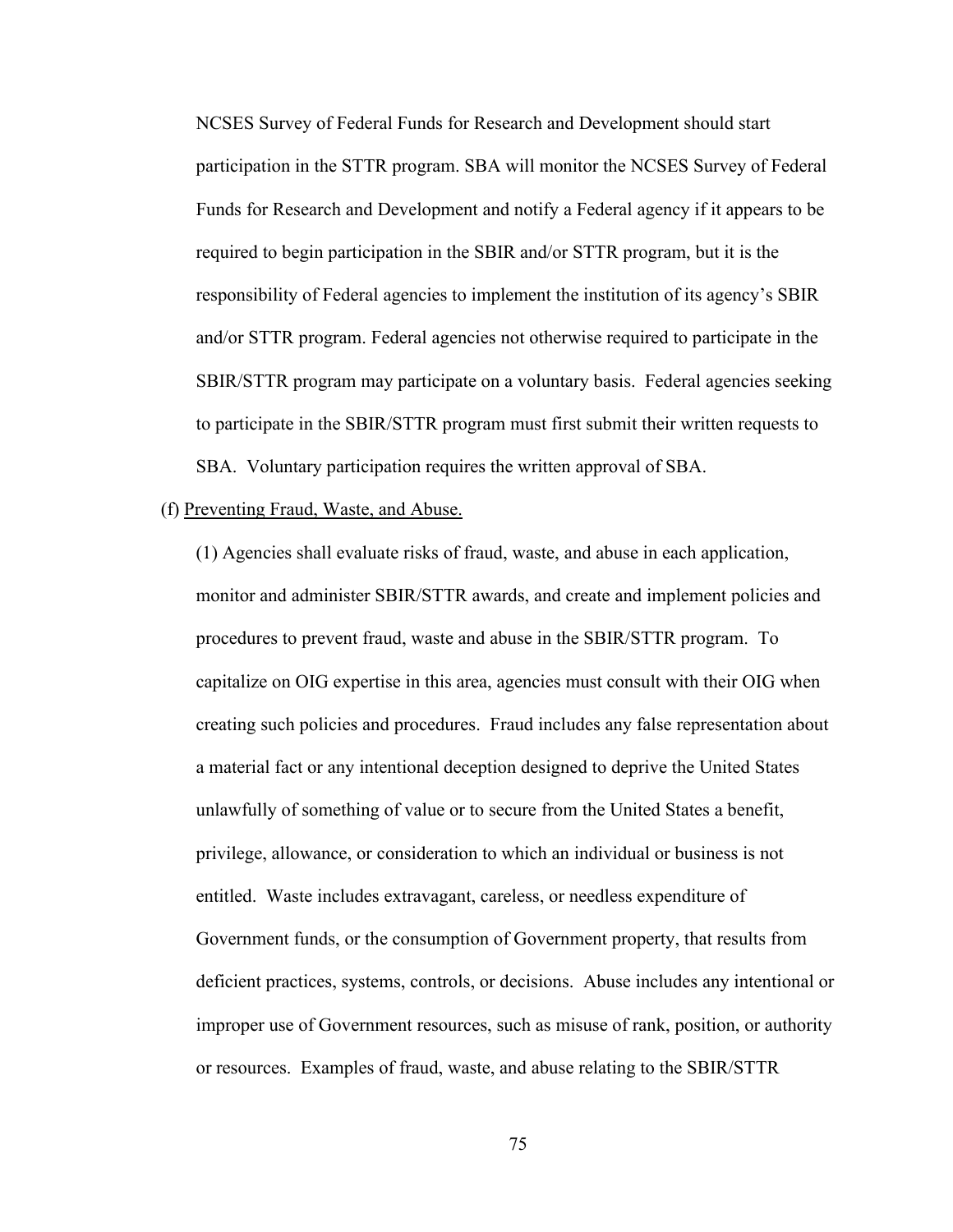program include, but are not limited to:

(i) misrepresentations or material, factual omissions to obtain, or otherwise receive funding under, an SBIR/STTR award;

(ii) misrepresentations of the use of funds expended, work done, results achieved, or compliance with program requirements under an SBIR/STTR award; (iii) misuse or conversion of SBIR/STTR award funds, including any use of award funds while not in full compliance with SBIR/STTR program requirements, or failure to pay taxes due on misused or converted SBIR/STTR award funds;

(iv) fabrication, falsification, or plagiarism in applying for, carrying out, or reporting results from an SBIR/STTR award;

(v) failure to comply with applicable federal costs principles governing an award;

(vi) extravagant, careless, or needless spending;

(vii) self-dealing, such as making a sub-award to an entity in which the PI has a financial interest;

(viii) acceptance by agency personnel of bribes or gifts in exchange for grant or contract awards or other conflicts of interest that prevent the Government from getting the best value; and

(ix) lack of monitoring, or follow-up if questions arise, by agency personnel to ensure that Awardee meets all required eligibility requirements, provides all required certifications, performs in accordance with the terms and conditions of the award, and performs all work proposed in the application.

(2) At a minimum, agencies must: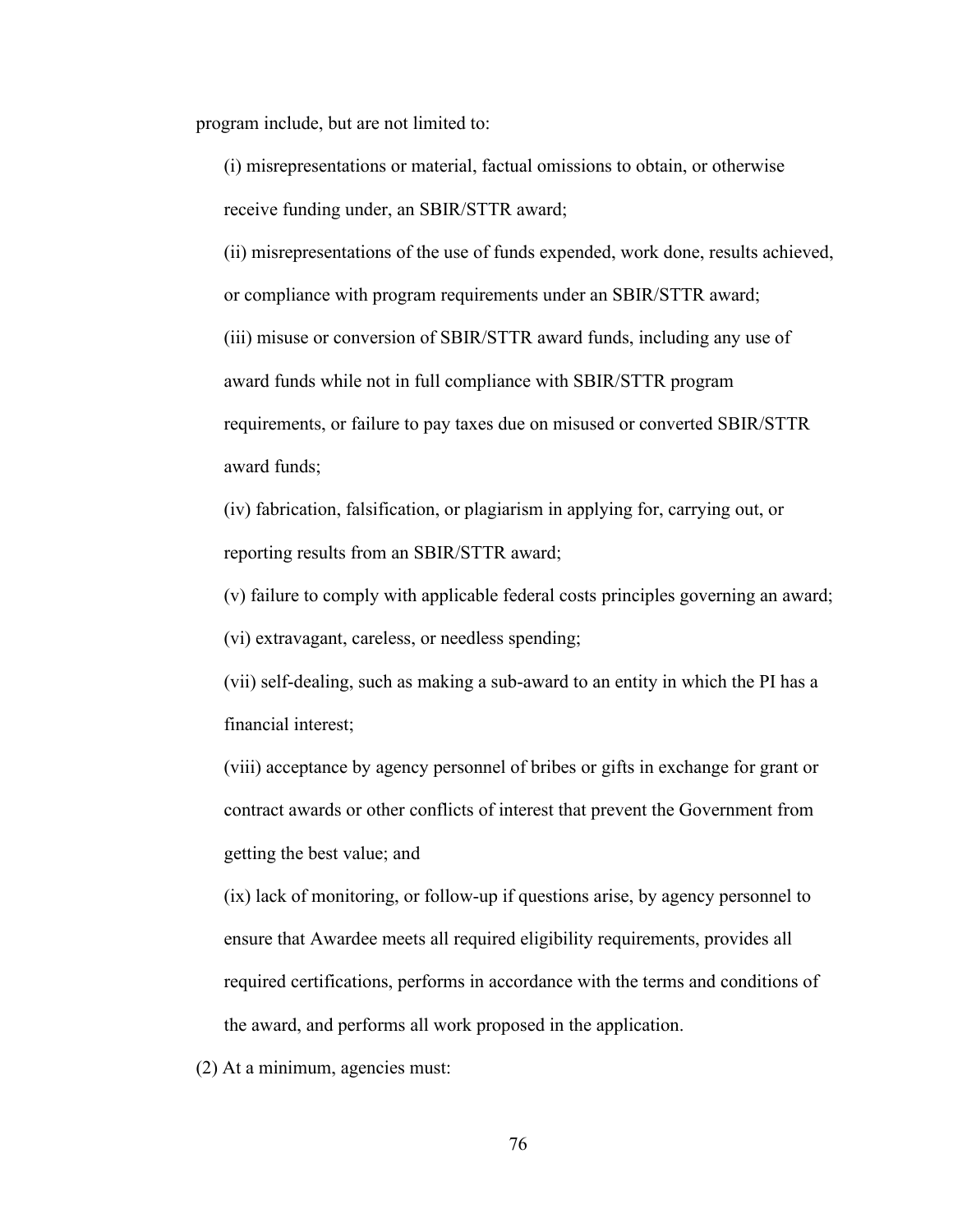(i) Require certifications from the SBIR/STTR Awardee at the time of award, as well as after award and during the Funding Agreement life cycle (see  $\S$  8(i) and Appendix I for more information);

(ii) Include on their respective SBIR/STTR web page and in each solicitation, information explaining how an individual can report fraud, waste and abuse as provided by the agency's OIG ( $e.g.,$  include the fraud hotline number or webbased reporting method for the agency's OIG);

(iii) Designate at least one individual in the agency to, at a minimum, serve as the liaison for the SBIR/STTR program, the OIG and the agency's Suspension and Debarment Official (SDO) and ensure that inquiries regarding fraud, waste and abuse are referred to the OIG and, if applicable, the SDO.

(iv) Include on their respective SBIR/STTR web page information concerning successful prosecutions of fraud, waste and abuse in the SBIR or STTR programs. (v) Establish a written policy requiring all personnel involved with the SBIR/STTR program to notify the OIG if anyone suspects fraud, waste, and/or abuse and ensure the policy is communicated to all SBIR/STTR personnel. (vi) Create or ensure there is an adequate system to enforce accountability (through suspension and debarment, fraud referrals or other efforts to deter wrongdoing and promote integrity) by developing separate standardized templates for a referral made to the OIG for fraud, waste and abuse or the SDO for other matters, and a process for tracking such referrals.

(vii) Ensure compliance with the eligibility requirements of the program and the terms of the SBIR/STTR Funding Agreement.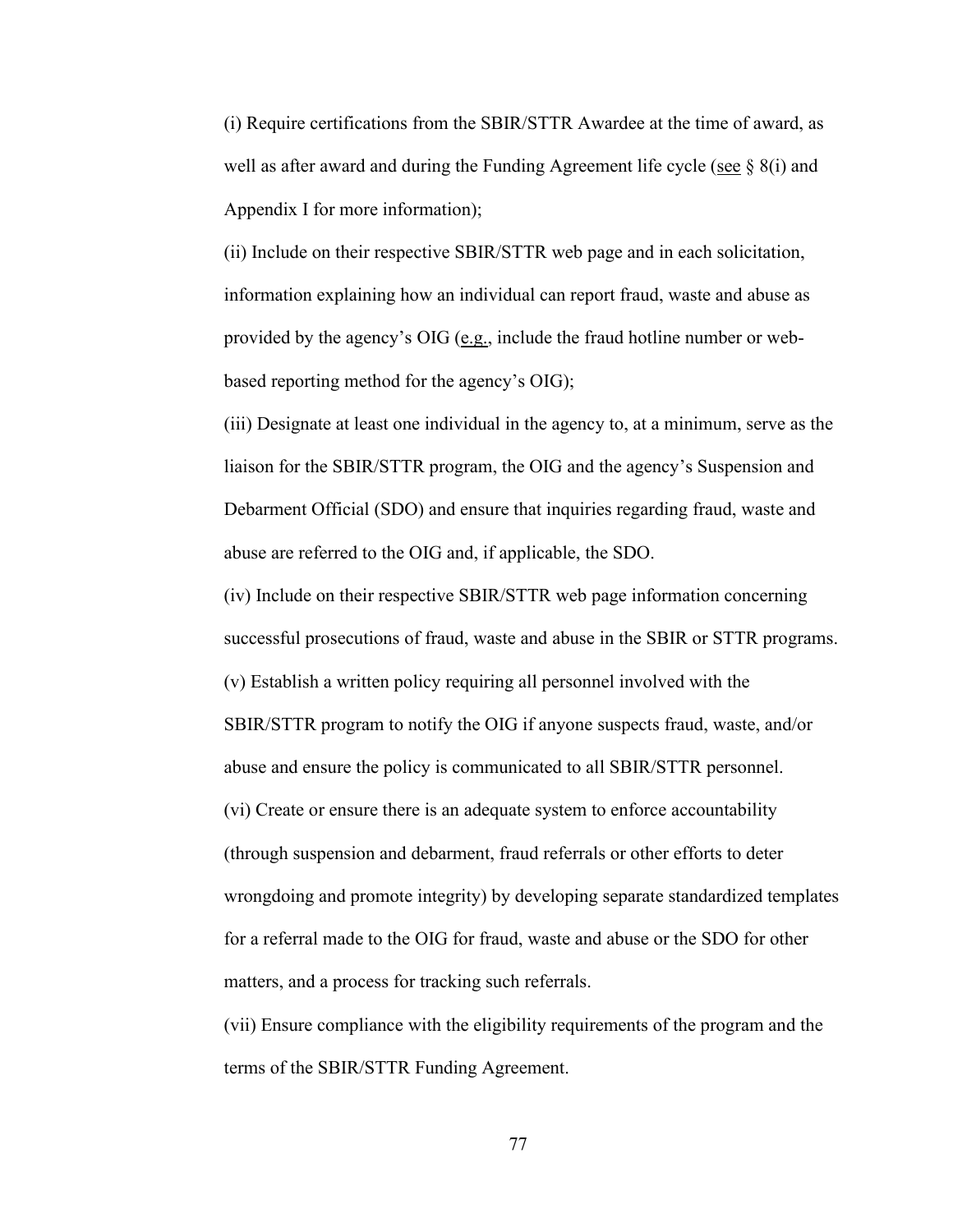(viii) Work with the agency's OIG with regard to its efforts to establish fraud detection indicators, coordinate the sharing of information between Federal Agencies, and improve education and training to SBIR/STTR program officials, Applicants and Awardees;

(ix) Develop policies and procedures to avoid funding Essentially Equivalent Work already funded by the same or another agency, which could include: searching www.SBIR.gov prior to award for the Applicant (if a Joint Venture, search for each party to the Joint Venture), Key Individuals of the Applicant, and similar abstracts; using plagiarism or other software; checking the SBC's certification prior to award and funding and documenting the Funding Agreement file that such certification evidenced the SBC has not already received funding for Essentially Equivalent Work; reviewing other agencies' policies and procedures for best practices; and reviewing other R&D programs for policies and procedures and best practices related to this issue; and

(x) Consider enhanced reporting requirements during the Funding Agreement. (g) Interagency Policy Committee. The Director of the Office of Science and Technology Policy (OSTP) will establish an Interagency SBIR/STTR Policy Committee, which will include representatives from Federal Agencies with an SBIR or an STTR program and SBA. The Interagency SBIR/STTR Policy Committee shall review the following issues (but may review additional issues) and make policy recommendations on ways to improve program effectiveness and efficiency:

(1) The www.SBIR.gov databases described in section 9(k) of the Act (15 U.S.C.  $638(k)$ ;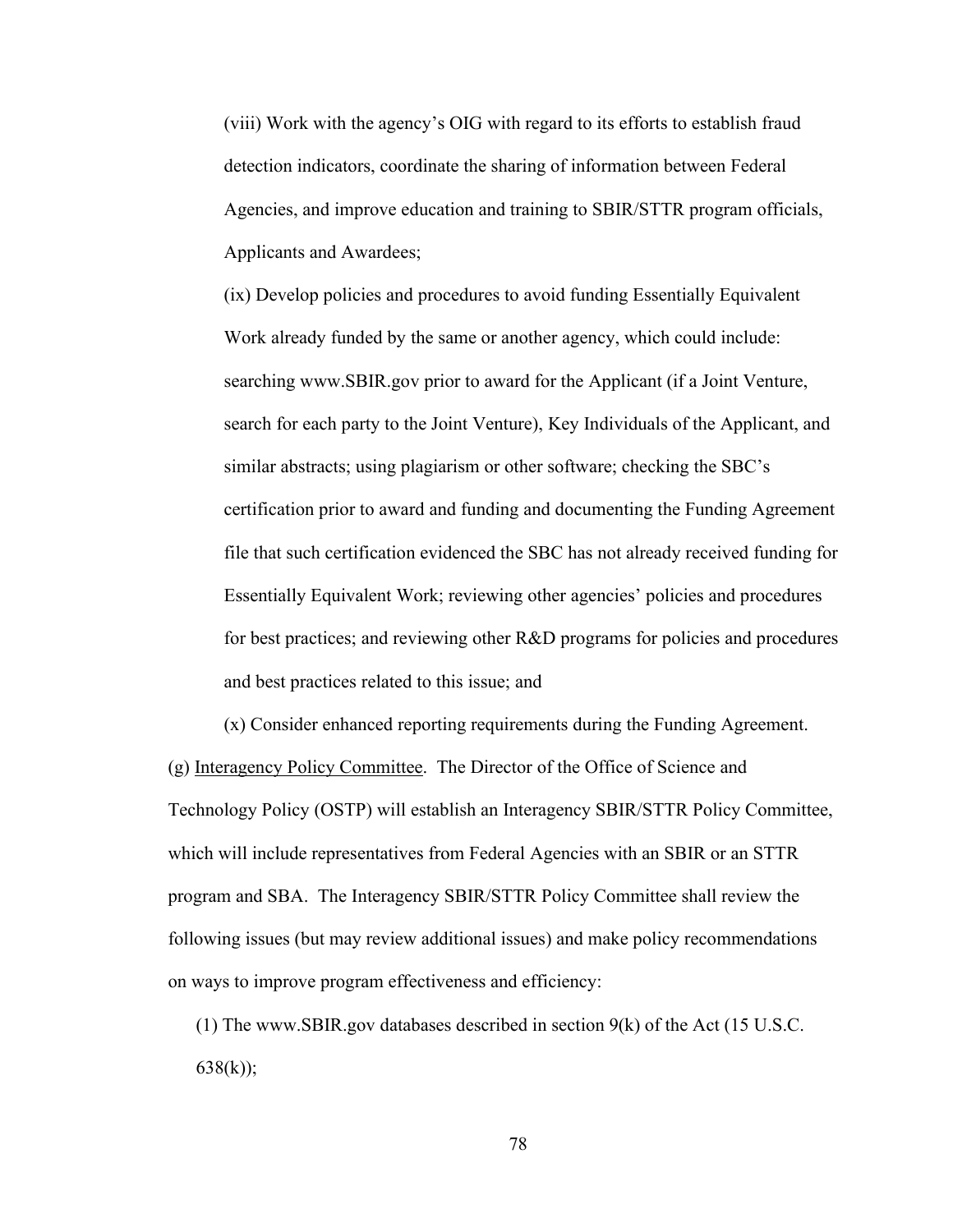(2) Federal Agency flexibility in establishing Phase I and II award sizes, including appropriate criteria for exercising such flexibility;

(3) Commercialization assistance best practices of Federal Agencies with significant potential to be employed by other agencies and the appropriate steps to achieve that leverage, as well as proposals for new initiatives to address funding gaps that business concerns face after Phase II but before Commercialization.

(4) The need for a standard evaluation framework to enable systematic assessment of SBIR and STTR, including through improved tracking of awards and outcomes and development of performance measures for the SBIR program and STTR program of each Federal Agency.

(5) Identification and sharing of best practices and the leveraging of resources in support of increasing the participation of small businesses underrepresented in the SBIR and STTR programs, including outreach and technical assistance activities for Applicants, Awardees, and others.

(h) National Academy of Science Report. The National Academy of Sciences (NAS) will conduct a study and issue reports on the SBIR and STTR programs.

(1) Prior to and during the period of study, and to ensure that the concerns of small business are appropriately considered, NAS shall consult with and consider the views of SBA's Office of Investment and Innovation and the Office of Advocacy and other interested parties, including entities, organizations, and individuals actively engaged in enhancing or developing the technological capabilities of SBCs.

(2) The head of each agency with a budget of more than \$50,000,000 for its SBIR program for fiscal year 1999 shall, in consultation with SBA, and not later than 6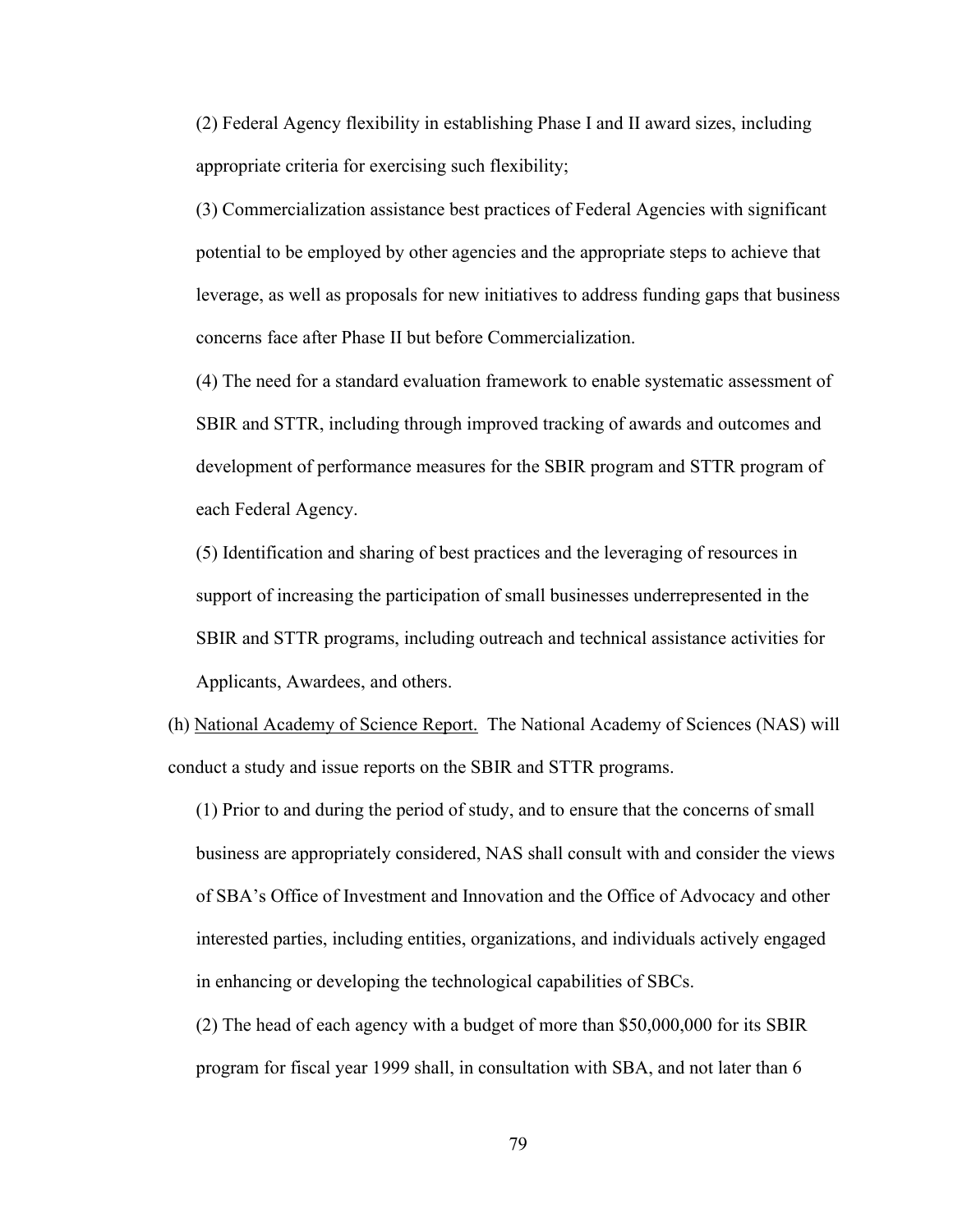months after December 31, 2011, cooperatively enter into an agreement with NAS regarding the content and performance of the study. SBA and the agencies will work with the Interagency Policy Committee in determining the parameters of the study, including the specific areas of focus and priorities for the broad topics required by statute. The agreement with NAS must set forth these parameters, specific areas of focus and priorities, and comprehensively address the scope and content of the work to be performed. This agreement must also require the NAS to ensure there is participation by and consultation with, the small business community, the SBA, and other interested parties as described in paragraph (h)(1).

(3) NAS shall transmit to SBA, heads of agencies entering into an agreement under this section, the Committee on Science, Space and Technology, the Committee on Small Business of the House of Representatives, and to the Committee on Small Business of the Senate a copy of the report, which includes the results and recommendations, not later than 4 years after December 31, 2011, and every subsequent four years.

# **10. Reporting Requirements – for Participating Agencies, Applicants, and Awardees**

(a) General. The Act requires agencies to collect meaningful information from SBCs and ensure that reporting requirements are streamlined to minimize the burden on small businesses.

(1) SBA is required to collect data from Participating Agencies and report to the Congress information regarding applications by and awards to SBCs by each Federal Agency participating in the SBIR/STTR program. Participating Agencies report data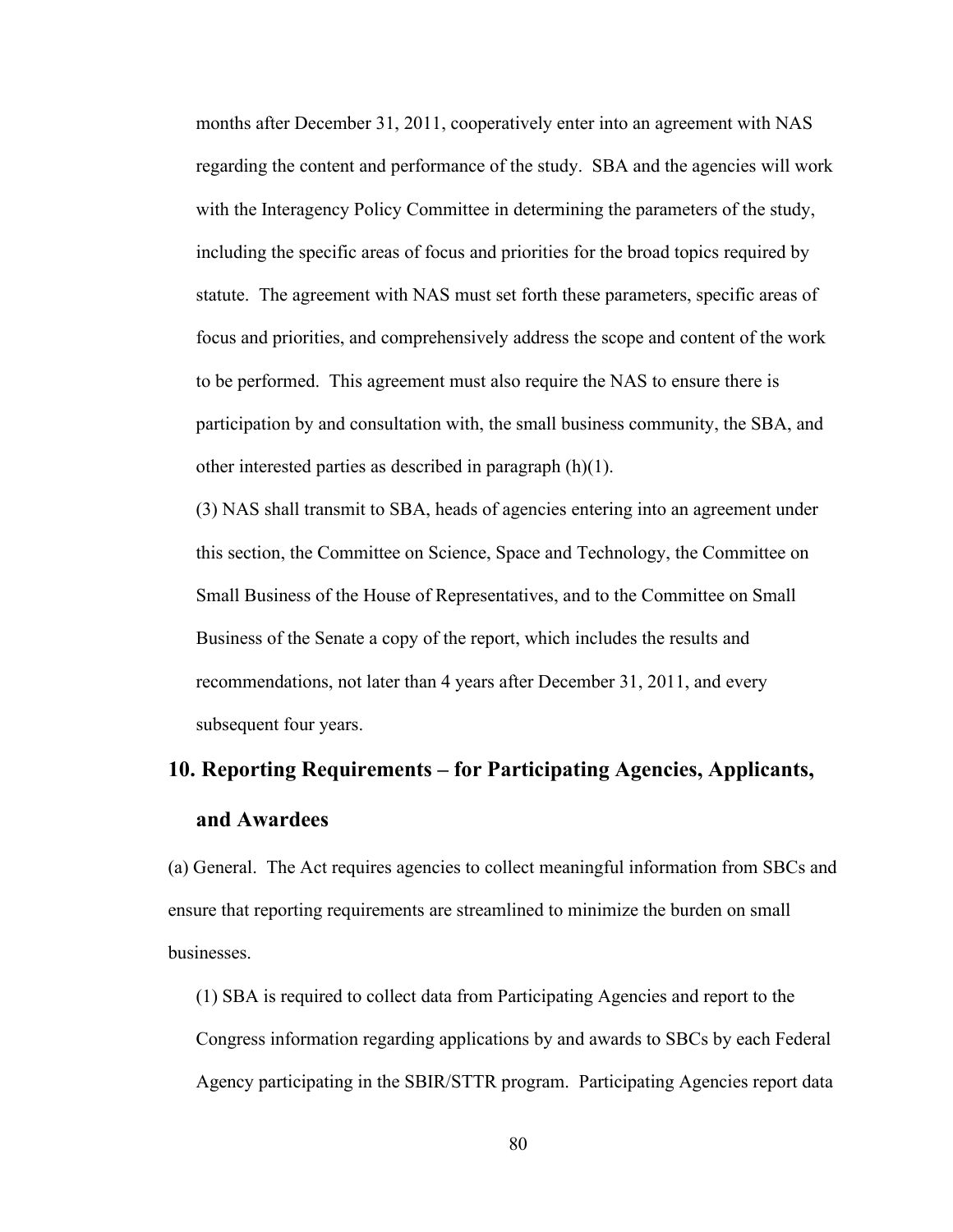using standardized templates that are provided, maintained, and updated by SBA on www.SBIR.gov.

(2) The Act requires a "simplified, standardized and timely annual report" from each Federal Agency participating in the SBIR/STTR program (see § 3 of the Policy Directive for the definition of Federal Agency), which is submitted to SBA. In addition, agencies are required to report certain items periodically throughout the year to SBA. Agencies may identify certain information, such as award data information, by the various components of each agency. SBA collects agency reports through the www.SBIR.gov portal. If the www.SBIR.gov databases are unavailable, then the report must be emailed to technology@sba.gov.

(3) To meet these requirements, the SBIR/STTR program has the following key principles:

(i) Make updating data available electronically;

(ii) Centralize and share certain data through secure interfaces to which only authorized Government personnel have access;

(iii) Have small business enter the data only once, if possible; and

(iv) Provide standardized procedures.

(b) Summary of SBIR/STTR Databases.

(1) The Act requires that SBA coordinate the implementation of electronic databases at the SBIR/STTR Agencies, including the technical ability of the agencies to share the data. In addition, the Act requires the reporting of various data elements, which are clustered together in the following subsections:

(i) Solicitations Database (to include the Master Schedule);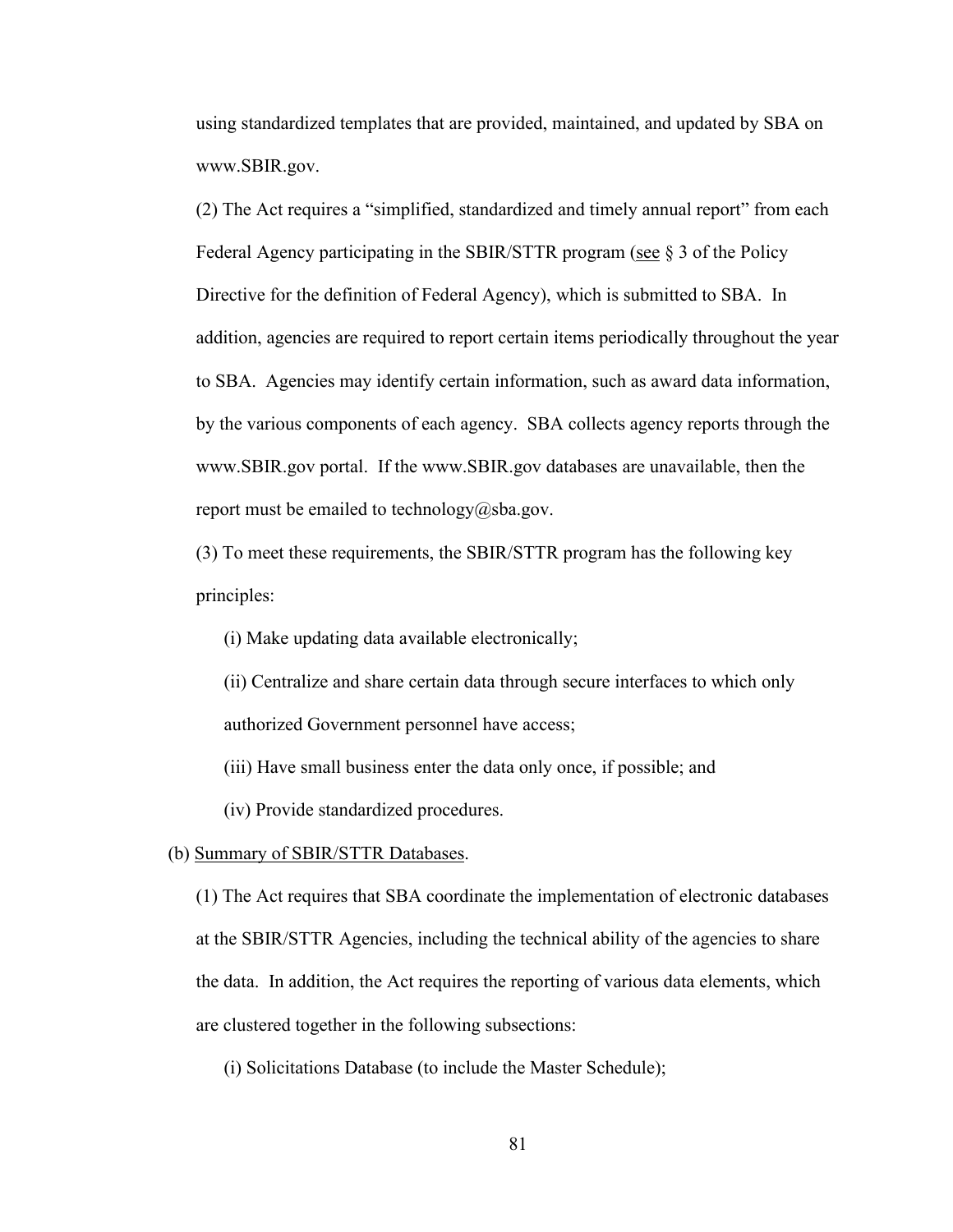(ii) www.SBIR.gov, which includes the following databases:

- (A) Company Registry Database;
- (B) Application Information Database;
- (C) Award Information Database;
- (D) Commercialization Database;
- (E) Annual Report Database; and
- (F) Other Reporting Requirements Database.

(2) The subsections below describe the data reporting requirements, including reporting mechanisms, the frequency of data collection and reporting, and whether this information is shared publicly or is protected and only available to authorized personnel. The table below summarizes the data collection requirements for each database; however, there may be some divergences at the individual data field level. Refer to Appendix II (as posted on www.SBIR.gov) for the detailed reporting requirements at the data field level. SBA notes that in fiscal year 2012, SBA began a phased implementation of this data collection.

| <b>Database</b>            | <b>Reporting</b><br><b>Mechanism</b>                                          | <b>Collection/Reporting</b><br>Frequency                                  | <b>Public/Government</b> |
|----------------------------|-------------------------------------------------------------------------------|---------------------------------------------------------------------------|--------------------------|
| Solicitations              | Agency XML or<br>manual upload to<br>http://www.SBIR.gov                      | Within 5 business days of<br>solicitation open date                       | Public.                  |
| Company Registry           | SBC reports data to<br>www.SBIR.gov;<br>Agency receives .pdf<br>from company. | Register or reconfirm at<br>time of application.                          | Government only.         |
| Application<br>Information | Agency provides XML<br>or manual upload to<br>www.SBIR.gov                    | Quarterly                                                                 | Government only.         |
| Award<br>Information       | Agency provides XML<br>or manual upload to<br>www.SBIR.gov.                   | Quarterly                                                                 | Public.                  |
| Commercialization          | Agencies + companies<br>report to<br>www.SBIR.gov.                            | Agencies update in real<br>time; SBC updates prior<br>to subsequent award | Government only.         |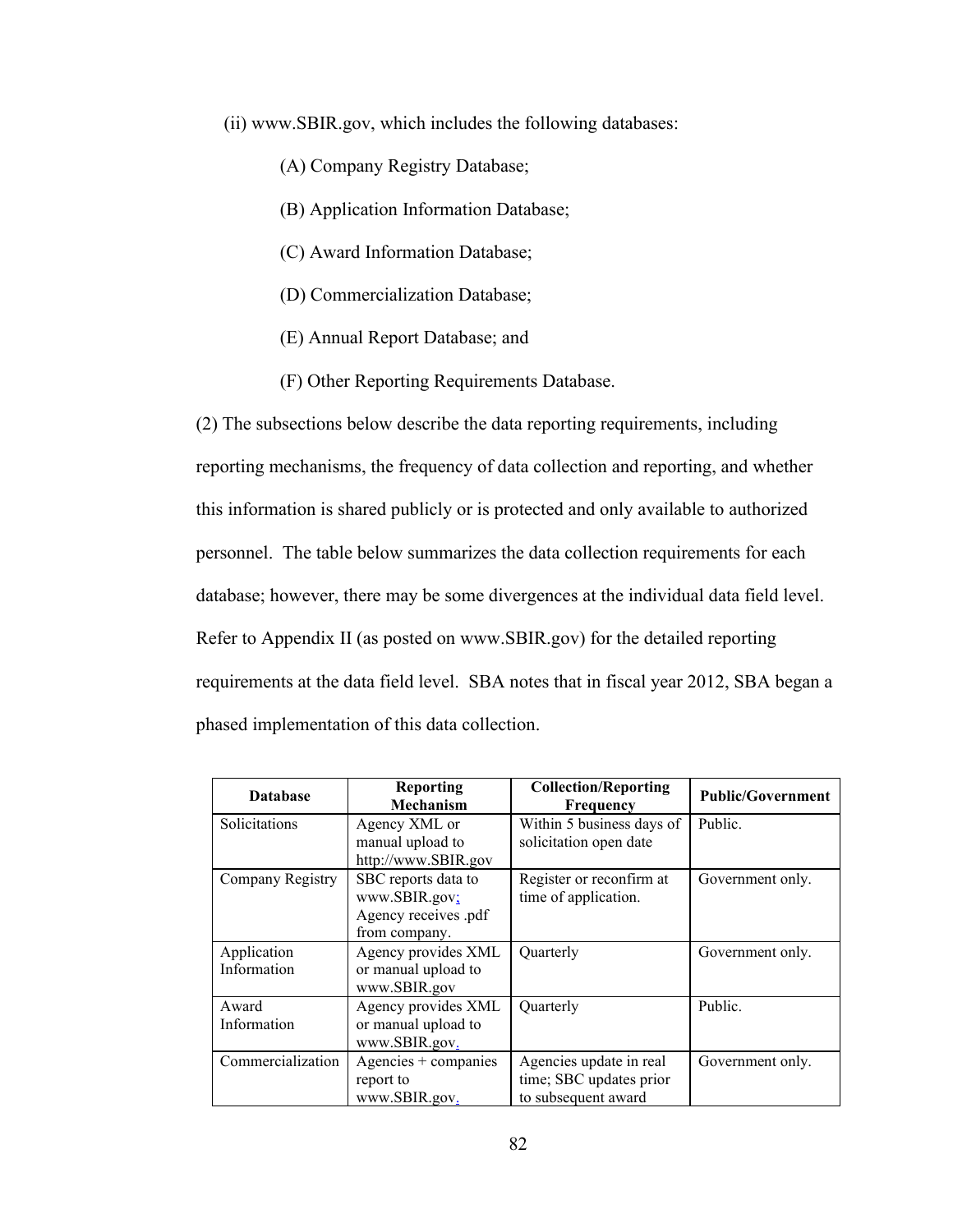|               |                                                    | application and<br>voluntarily thereafter. |                                                                                                                       |
|---------------|----------------------------------------------------|--------------------------------------------|-----------------------------------------------------------------------------------------------------------------------|
| Annual Report | Agency XML or<br>manual upload to<br>www.SBIR.gov. | Annually                                   | Government only.<br>Summary SBA<br>Annual Report based<br>on Agency-<br>submitted Annual<br>Report data is<br>Public. |
| Other Reports | As set forth in the<br>directive                   | As set forth in the<br>directive           | Public.                                                                                                               |

(3) SBIR/STTR Awardees will have user names and passwords assigned in order to access their respective awards information in the system.Award and Commercialization data maintained in the database can be changed only by the Awardee, SBA, or the awarding SBIR/STTR Participating Agency.

(c) Master Schedule and the Solicitations Database.

(1) SBA posts an electronic Master Schedule of release dates of Program Solicitations with links to Internet websites of agency solicitations on www.SBIR.gov.

(i) On or before August 1, each agency representative must notify SBA in writing or by e-mail of its proposed Program Solicitation release and proposal due dates for the next fiscal year. SBA and the agency representatives will coordinate the resolution of any conflicting agency solicitation dates by the second week of August. In all cases, SBA will make final decisions. Agencies must notify SBA in writing of any subsequent changes in the solicitation release and close dates. (ii) For those agencies that use both general topic and more specific subtopic designations in their SBIR/STTR solicitations, the topic data should accurately describe the research solicited.

(iii) Agencies must post on their Internet websites the following information regarding each Program Solicitation: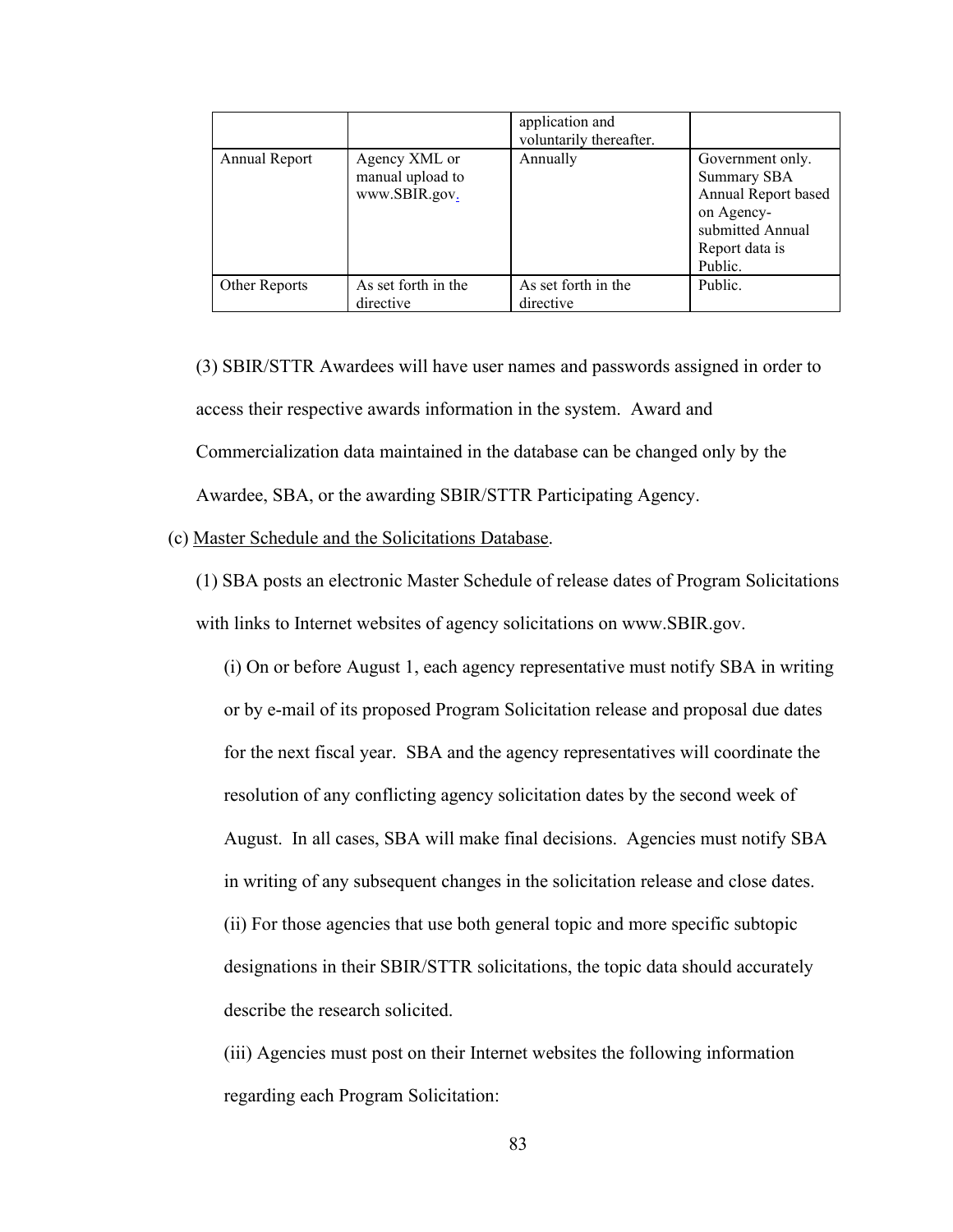(A) list of topics upon which R/R&D proposals will be sought;

(B) agency address, phone number, or email address from which SBIR/STTR Program Solicitations can be requested or obtained, especially through electronic means;

(C) names, addresses, and phone numbers of agency contact points where SBIR/STTR-related inquiries may be directed;

(D) release date(s) of Program Solicitation(s);

(E) closing date(s) for receipt of proposals; and

(F) estimated number and average dollar amounts of Phase I awards to be made under the solicitation.

(2) SBA will manage a searchable public database that contains all solicitation and topic information from all SBIR/STTR Agencies. Agencies are required to update the Solicitations Database, (available at www.SBIR.gov), within 5 business days of a solicitation's open date for applications and/or submissions for SBCs. Refer to Appendix II (as posted on www.SBIR.gov) for detailed reporting requirements. The main data requirements include:

(i) type of solicitation – SBIR/STTR;

- (ii) Phase  $-$  I or II;
- (iii) topic description;
- (iv) sub-topic description;
- (v) website for further information; and

(vi) applicable contact information per topic or sub-topic, where applicable and allowed by law.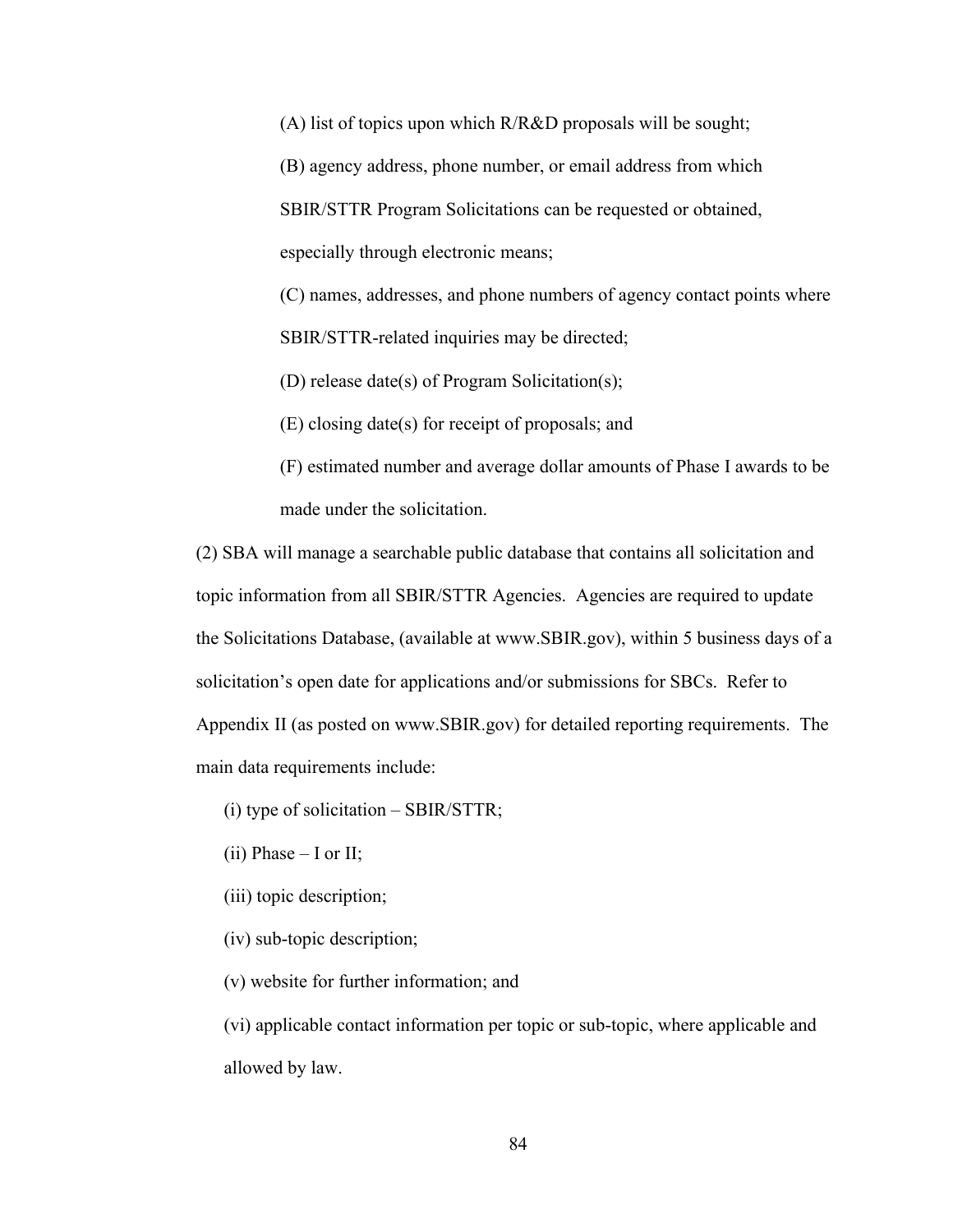#### (d) Company Registry Database.

(1) SBA maintains and manages a company registry to track ownership and affiliation requirements for all companies applying to the SBIR/STTR program, including those that are majority-owned by multiple VCOCs, private equity firms, or hedge funds. (2) Each SBC applying for a Phase I or Phase II award must register on www.SBIR.gov prior to submitting an application. The SBC will report and/or update ownership information to SBA prior to each SBIR/STTR application submission. The SBC can view the ownership and affiliation requirements of the program on the registry site.

(3) Data collected in the Company Registry Database will not be shared publicly. Refer to Appendix II (as posted on www.SBIR.gov) for details on specific fields shared publicly.

(4) The SBC will save its information from the registration in a .pdf document and will append this document to the application submitted to a given agency unless the information can be transmitted automatically to SBIR/STTR Agencies.

(5) Refer to www.SBIR.gov for details on the required reporting fields. The main data requirements include:

(i) basic identifying information for the SBC;

(ii) the number of employees for the SBC;

(iii) whether the SBC has venture capital, hedge fund or private equity firm investment and if so, include:

(A) the percentage of ownership of the Awardee held by the VCOC, hedge fund or private equity firm;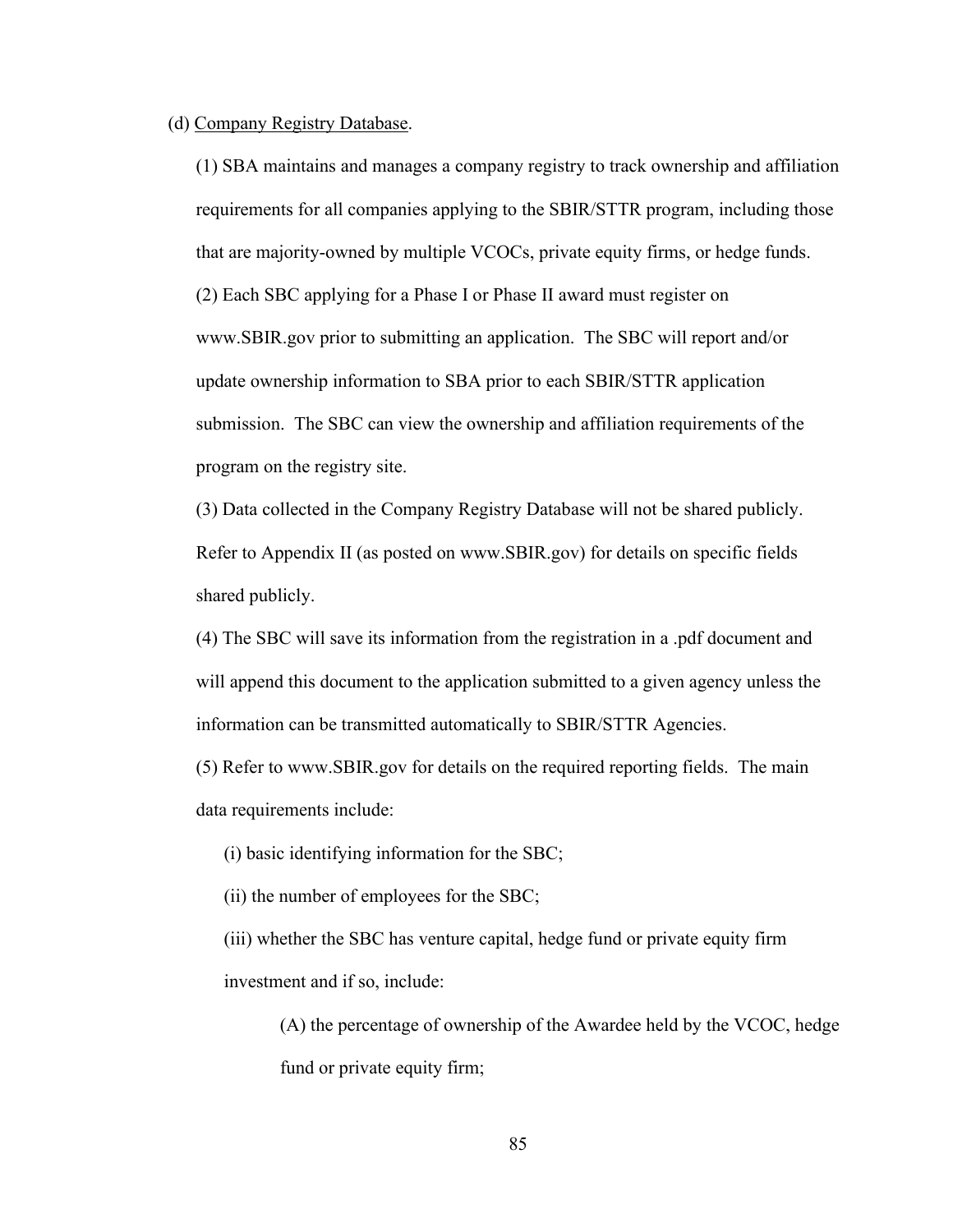(B) the registration by the SBC of whether or not it is majority-owned by VCOCs, hedge funds, or private equity firms. Please note that this may be auto-populated through the individual calculations of investments in the SBC already submitted.

(iv) information on the Affiliates of the SBC, including:

(A) the names of all Affiliates of the SBC;

(B) the number of employees of the Affiliates;

#### (e) Application Information Database.

(1) SBA will manage an Application Information Database on information on applications to the SBIR/STTR program across agencies.

(2) Each agency must upload application data to the Application Information

Database at www.SBIR.gov at least quarterly.

(3) The data in the Application Information Database is only viewable to authorized Government officials and not shared publicly.

(4) Refer to www.SBIR.gov for detailed reporting requirements. The main data requirements for each Phase I and Phase II application include:

(i) name, size, and location of the Applicant, and the identifying number assigned;

(ii) an abstract and specific aims of the project;

(iii) name, title, contact information, and position in the small business of each Key Individual that will carry out the project;

(iv) percentage of effort each Key Individual identified will contribute to the project;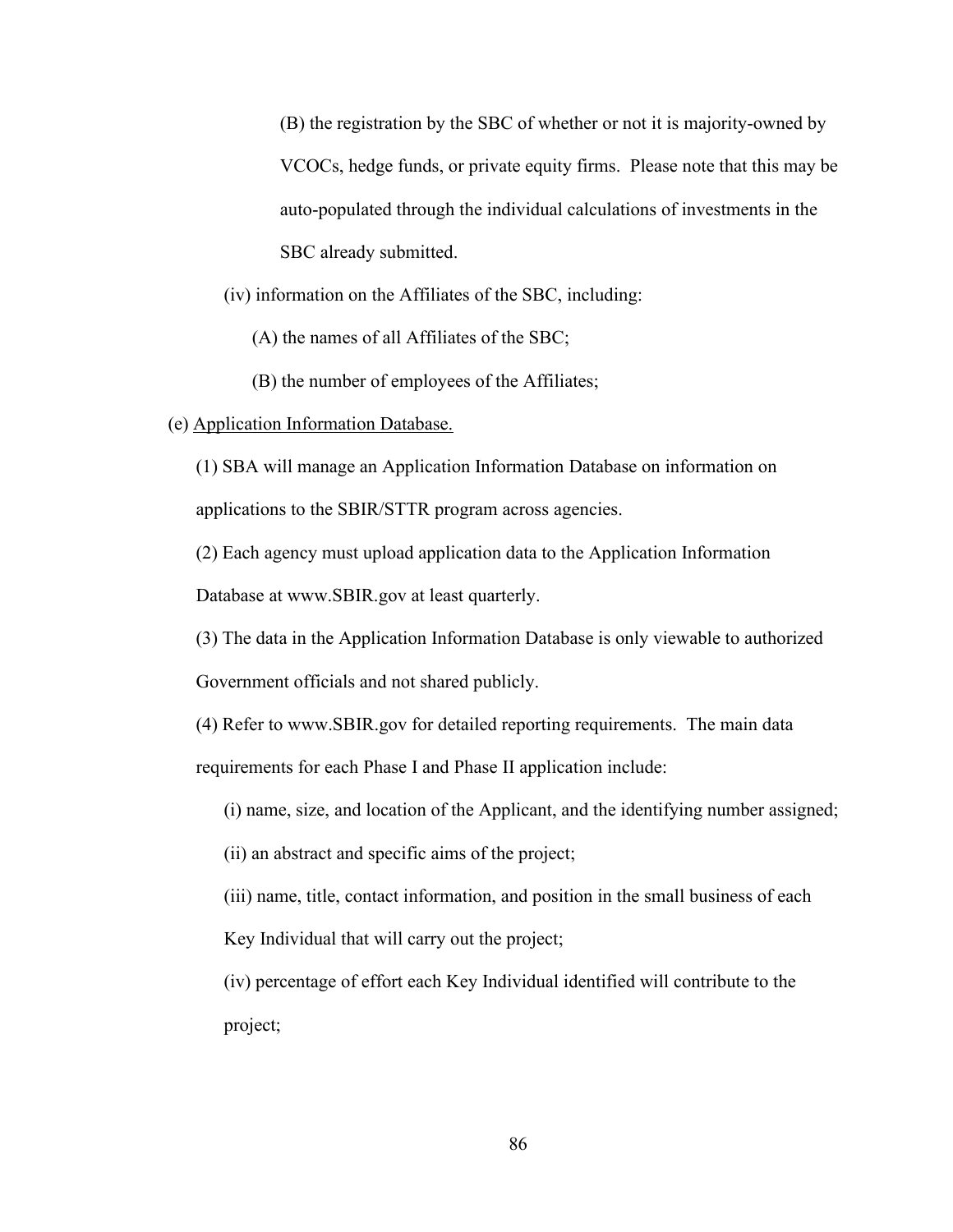(v) Federal agency to which the application is made and contact information for the person responsible for reviewing applications and making awards under the program.

(5) The Application Information Database connects and cross-checks information with the Company Registry and Government personnel can see connected data.

## (f) Award Information Database.

(1) SBA manages a database on awards made within the SBIR/STTR program across agencies.

(2) Each agency must update the Award Information Database quarterly, if not more frequently.

(3) Most of the data available on the Award Information Database is viewable and searchable by the public on www.SBIR.gov.

(4) Refer to www.SBIR.gov for detailed reporting requirements. The data requirements for each Phase I and Phase II award include:

(i) information similar to the Application Information Database – if not already collected;

(ii) the name, size, and location of, and the identifying number assigned;

(iii) an abstract and specific aims of the project;

(iv) the name, title, contact information, and position in the small business of each Key Individual that will carry out the project;

(v) the percentage of effort each identified Key Individual will contribute to the project;

(vi) the Federal agency making the award;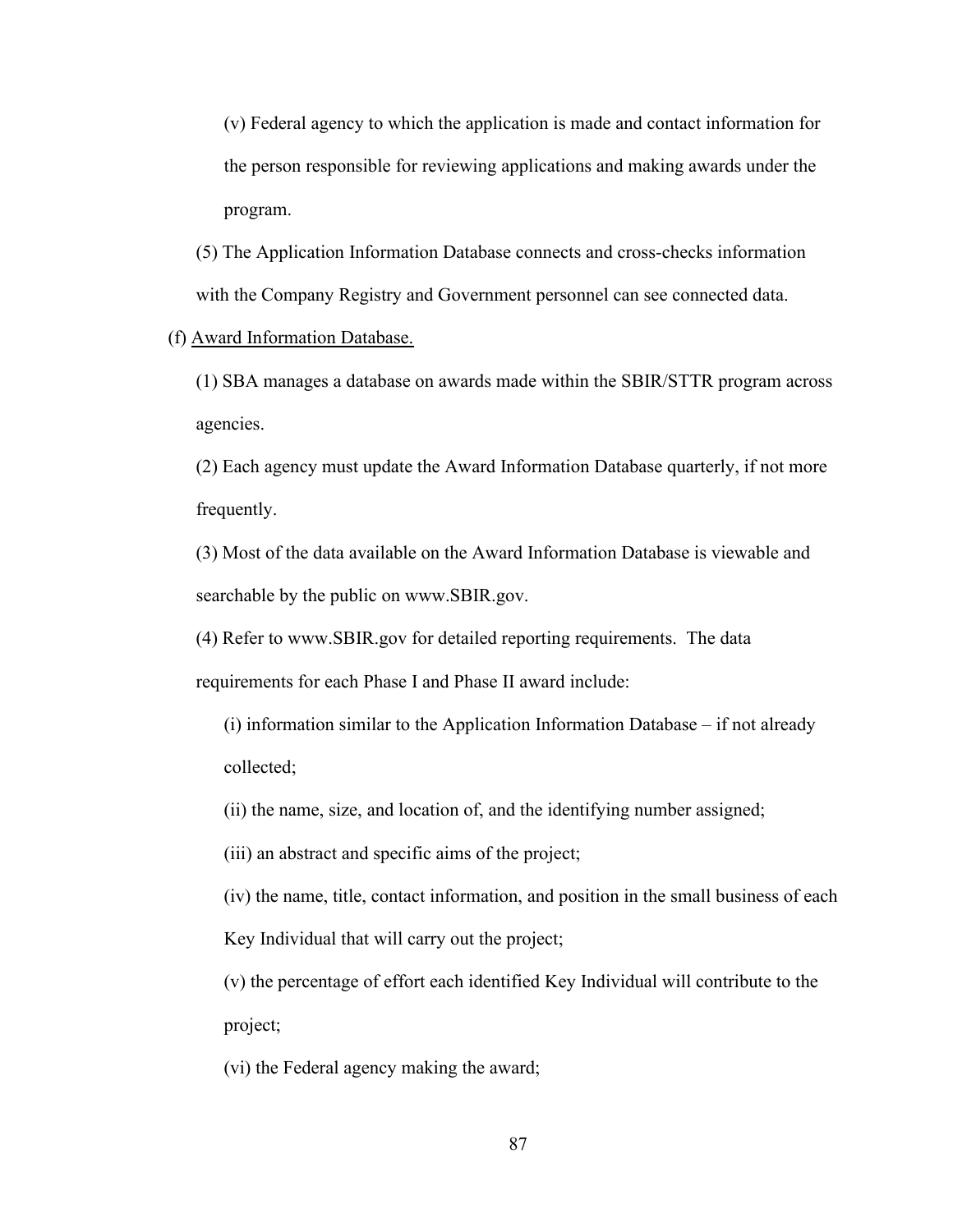(vii) award amount;

(viii) Principal Investigator/Project Manager identifying information – including name, email address, and demographic information;

(ix) detailed information on location of company;

(x) whether the Awardee:

(A) has venture capital, hedge fund or private equity firm investment and if so, the amount of such investment received by SBC as of date of award and amount of additional capital Awardee has invested in SBIR/STTR technology;

(B) is a WOSB or has a woman as a Principal Investigator/Project Manager;

(C) is an SDB or has a Socially and Economically Disadvantaged Individual as a Principal Investigator/Project Manager;

(D) is owned by a faculty member or a student of an institution of higher education as defined in 20 U.S.C. 1001); and

(E) has received the award as a result of the Commercialization Readiness Pilot Program for Civilian Agencies set forth in §12(c) of this Policy Directive.

(xi) an identification of any business concern or subsidiary established for the commercial application of a product or service for which an SBIR or STTR award is made.

(5) The Award Information Database connects and cross-checks information with the Company Registry and Application Information Database, and Government personnel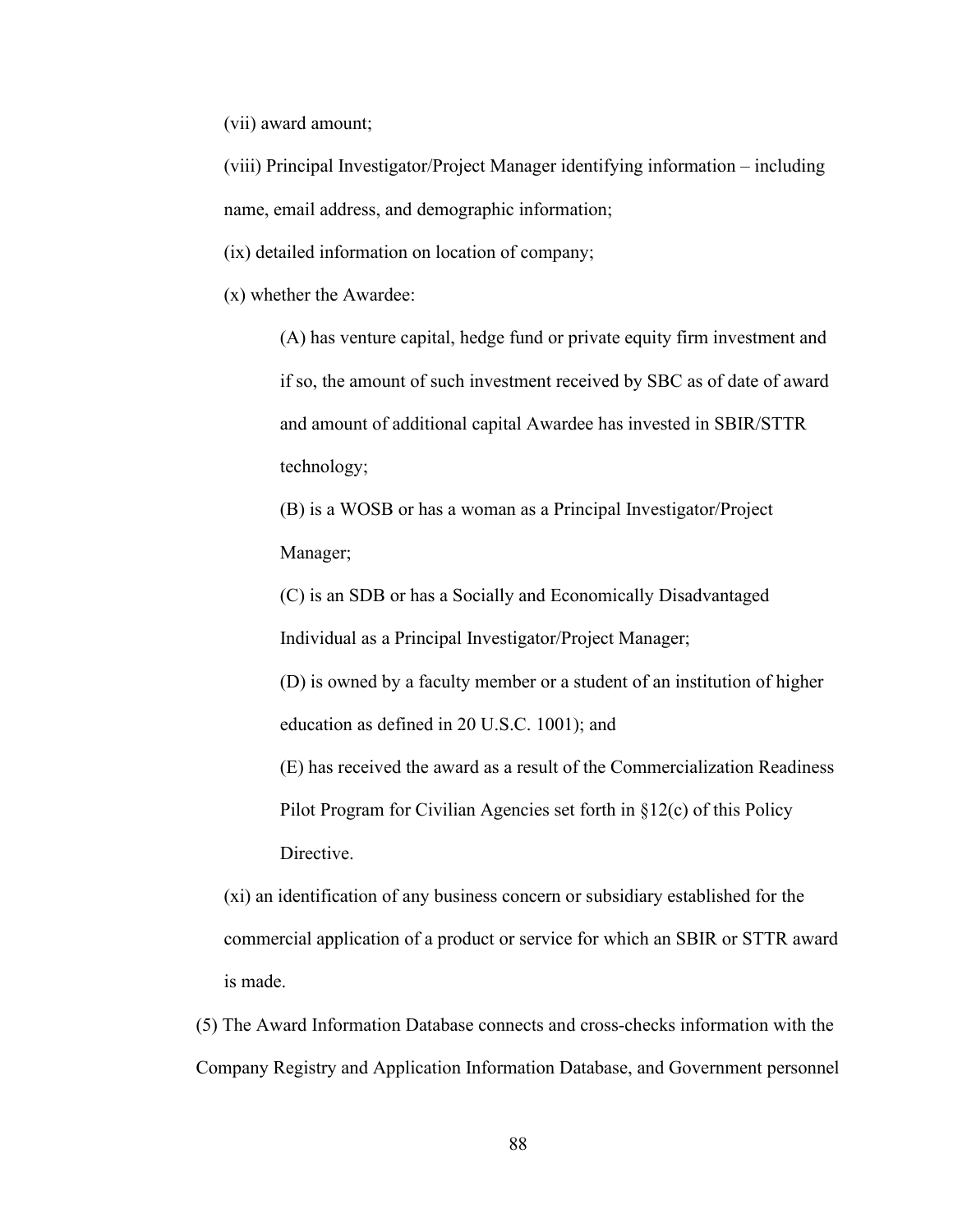can see connected data.

### (g) Commercialization Database.

(1) The Commercialization Database stores information reported by Awardees on the commercial activity resulting from their past SBIR/STTR awards.

(2) Commercialization data is inputted to this database in two ways: Awardees enter their Commercialization data directly into the Commercialization Database on www.SBIR.gov, and agencies can upload to the database at www.SBIR.gov Commercialization data they have collected from Awardees.

(3) The Commercialization Database is currently maintained by SBA.

(4) Awardees are required to update this information on their prior Phase II awards in

the Commercialization Database when submitting an application for an SBIR/STTR

Phase II award and upon completion of the last deliverable for that award.

(5) Commercialization data at the company level will not be shared publicly.

Aggregated data that maintains the confidentiality of companies may be reported in compliance with the statute.

(6) Refer to www.SBIR.gov for the specific Commercialization data reporting fields. The main data requirements include for every Phase II award:

- (i) any business concern or subsidiary established for the commercial application of a product or service for which an SBIR/STTR award is made;
- (ii) total revenue resulting from the sale of new products or services, or licensing agreements resulting from the research conducted under each Phase II award;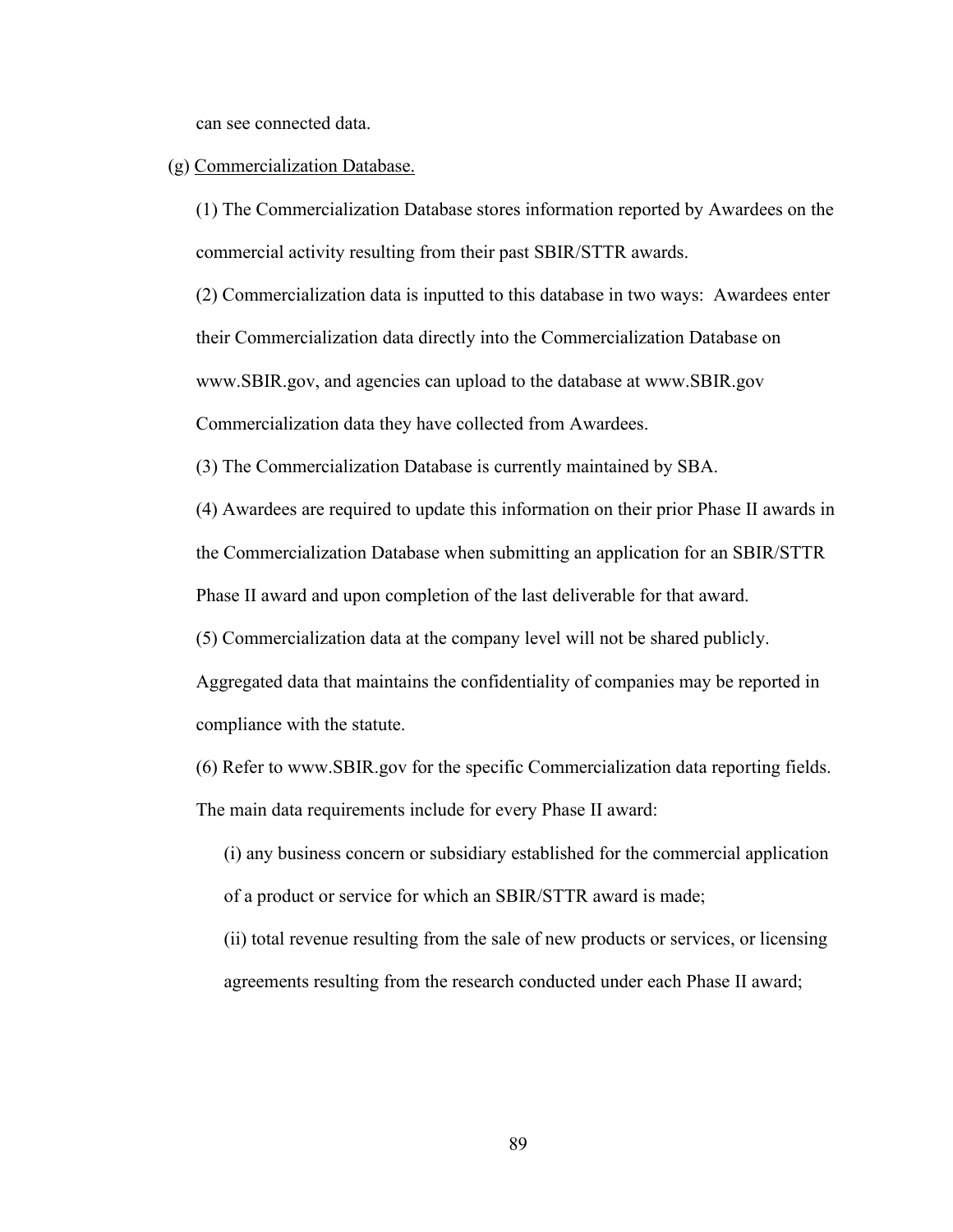(iii) additional investment received from any source, other than Phase I or Phase II awards, to further the research and development conducted under each Phase II award;

(iv) any contract with the Federal Government marked as an SBIR/STTR Phase III award; and

(v) any narrative information that a Phase II Awardee voluntarily submits to further describe the Commercialization efforts of its awards and related research. (7) The SBC may apportion sales or additional investment information relating to more than one Phase II award among those awards, if it notes the apportionment for each award. Companies are requested to update their records in this database on a voluntary basis for at least 5 years following the completion of award.

(8) Awardees will update their information and add project Commercialization and sales data using their user names and passwords. SBA and SBIR/STTR Participating Agencies will coordinate data collection to ensure that small businesses will not need to report the same data more than once.

(9) Note that the Award Information and Commercialization Databases will contain the data necessary for agencies to determine whether an Applicant meets the agency's benchmarks for progress towards Commercialization.

(h) Participating Agency Annual Report to SBA.

(1) Participating Agencies must submit their report to SBA on an annual basis and will report for the period ending September 30 of each fiscal year. The report is due to SBA no later than March 15 of each year. For example, the report for FY 2017 (October 1, 2016 – September 30, 2017) must be submitted to SBA by March 15,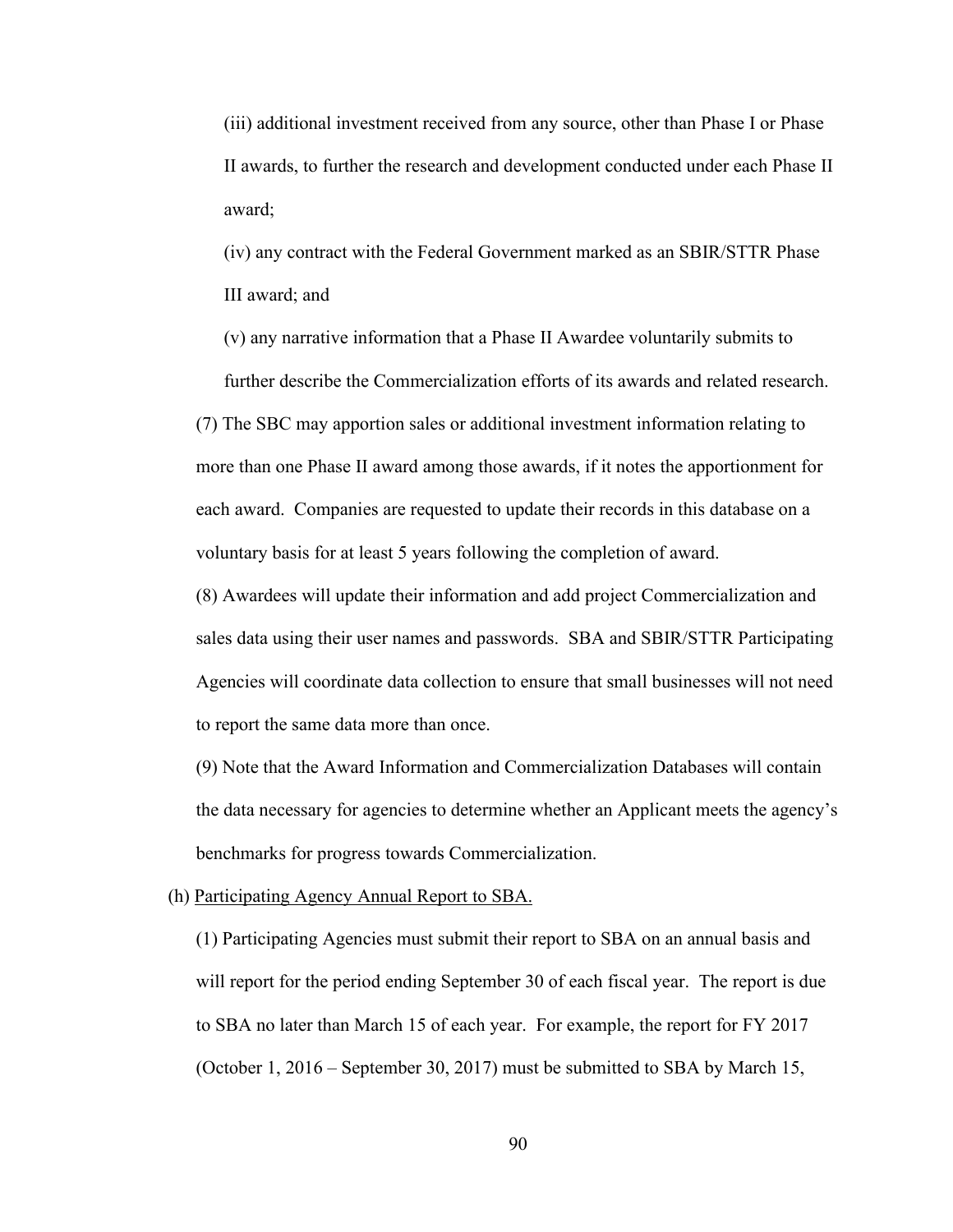2018.

(2) SBA provides the Annual Report form to agencies through www.SBIR.gov. SBA reserves the right to modify the fields of the Annual Report data form beyond those identified in this directive.

(3) A number of the fields of the Annual Report template are pre-populated by SBA with data from the SBIR/STTR program database. SBA works with the agencies to resolve any data inconsistencies.

(4) The annual report includes the following:

(i) SBIR/STTR program dollars obligated through program Funding Agreements for Phase I, Phase II, and other uses of program funds, during the reporting fiscal year.

(ii) Number of topics and subtopics contained in each Program Solicitation.

(iii) Number of proposals received by the agency for each topic and subtopic in each Program Solicitation.

(iv) Agency total extramural R/R&D obligations for the reporting fiscal year including an explanation of its calculation and how it differs, if at all, from the amount reported to the NSF NCSES Survey of Federal Funds for Research and Development pursuant to the annual Budget of the United States Government. (v) The minimum dollar amount the agency is required to obligate per fiscal year for the SBIR and STTR programs. This amount is calculated by applying the statutory per centum to the agency's total extramural R/R&D obligations made during the fiscal year (adjusted for the appropriate exclusions); and if the minimum amount was not met, the agency must provide the reasons why and an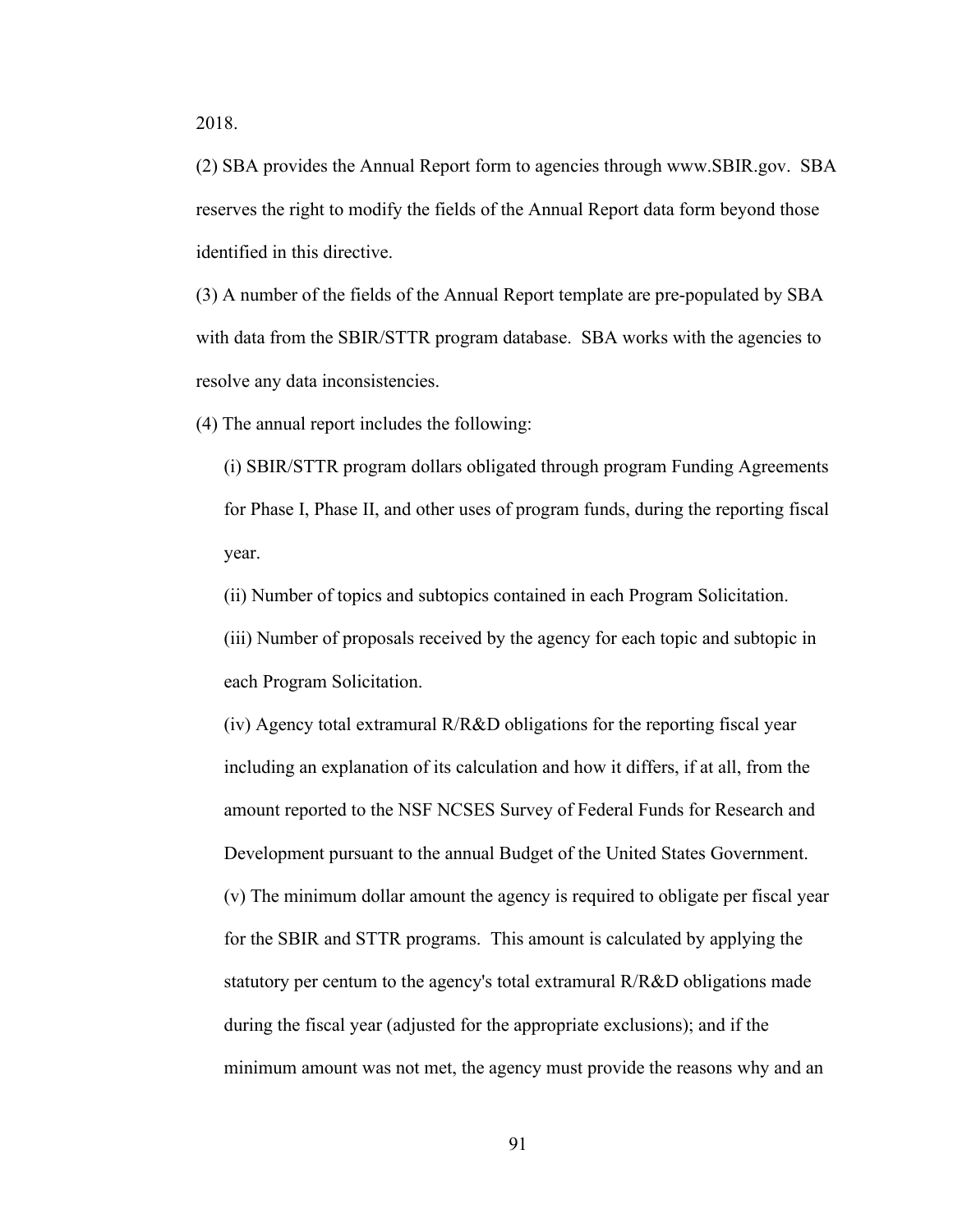explanation of how the agency plans to meet the requirement in the future. Agencies may provide an explanation of the specific budgeting process their agency uses to allocate funds for the SBIR/STTR programs and describe any issues they may see with the compliance determination procedure. Agencies may also indicate obligations made in the reporting year using prior fiscal years of appropriation within available funding obligation periods.

(vi) For all Applicants and Awardees in the applicable fiscal year – where applicable, the name and address, solicitation topic and subtopic, solicitation number, project title, total dollar amount of Funding Agreement, and applicable demographic information. The agency is not required to re-submit Applicant and Awardee information in the annual report that it has already reported to SBA through www.SBIR.gov as required.

(vii) Justification for the award of any Funding Agreement exceeding the award guidelines set forth in  $\S 7(i)$  of this Policy Directive, the amount of each award exceeding the guidelines, the identity and location of the Awardee, whether the Awardee has received any venture capital, hedge fund, or private equity firm investment, and whether the Awardee is majority-owned by a venture capital operating company, hedge fund or private equity firm.

(viii) Justification for awards made under a topic or subtopic where the agency received only one proposal. Agencies must also provide the Awardee's name and address, the topic or subtopic, and the dollar amount of award. Awardee information must be collected quarterly in any case, but updated in the agency's annual reports.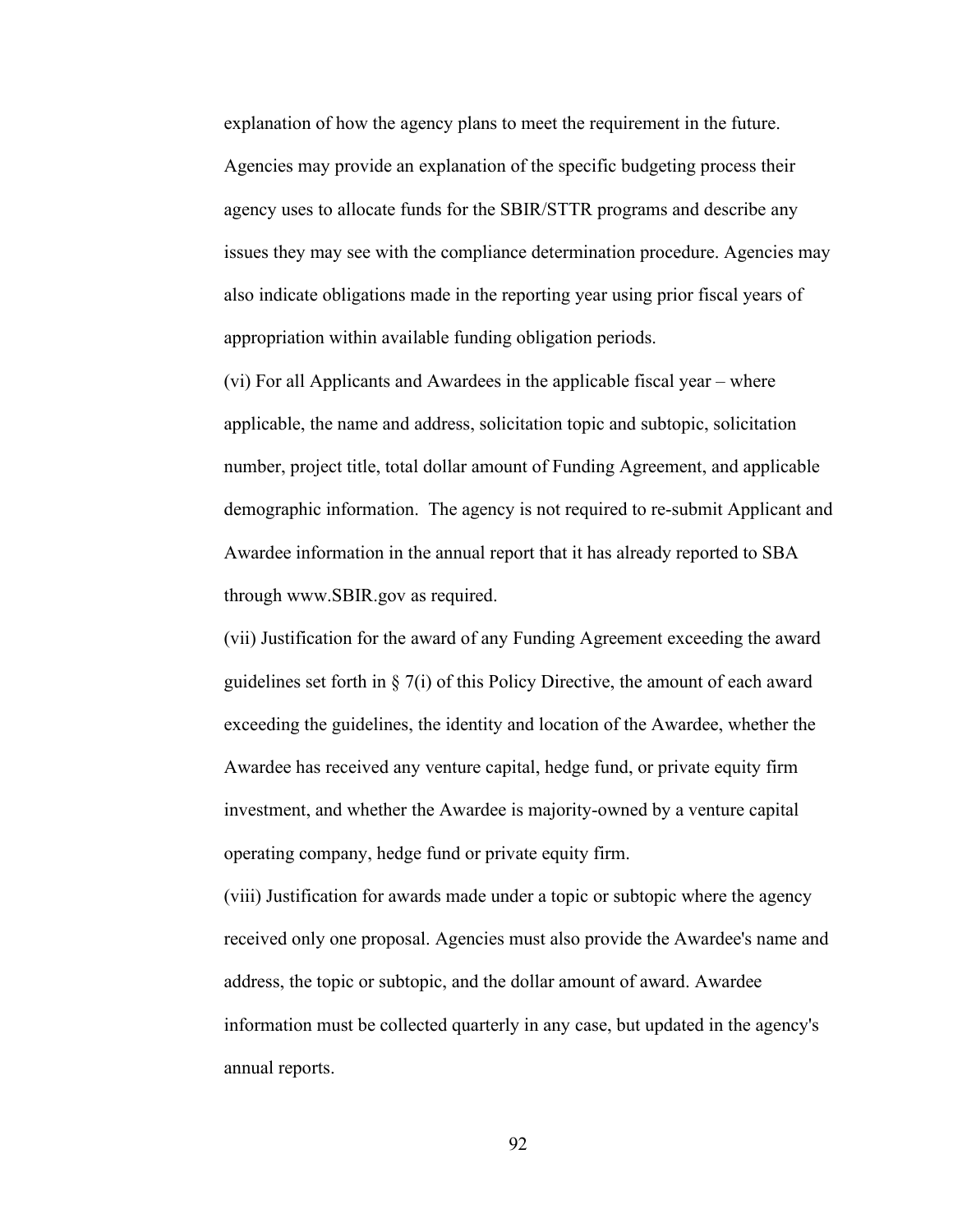(ix) All instances where the Phase II Awardee did not receive a Phase I award. (x) All instances in which an agency pursued R/R&D, services, production, or any combination thereof of a technology developed under an SBIR/STTR award with an entity other than that Awardee. See  $\S$  10(i)(5) of this Policy Directive for minimum reporting requirements.

(xi) The number and dollar value of each SBIR/STTR and non-SBIR/STTR award (includes grants, contracts and cooperative agreements as well as any award issued under the Commercialization Programs) over \$10,000 and compare the number and amount of SBIR/STTR awards with awards to other than SBCs. (xii) Information relating to the pilot to allow for funding of administrative, oversight, and contract processing costs, including the money spent on each activity and any other information required in the approved work plan to measure the benefits of using these funds for the specific activities – especially, as it pertains to the goals outlined in the work plan. See  $\S$  9(e)(3) of this Policy Directive concerning the Pilot to Allow for Funding of Administrative, Oversight, and Contract Processing Costs.

(xiii) Outreach. A description and the extent to which the agency is increasing outreach and awards to SDBs and WOSBs.

(xiv) VCOC-owned. General information about the implementation of and compliance with the allocation of funds for Awardees that are majority-owned by multiple VCOCs, hedge funds or private equity firms.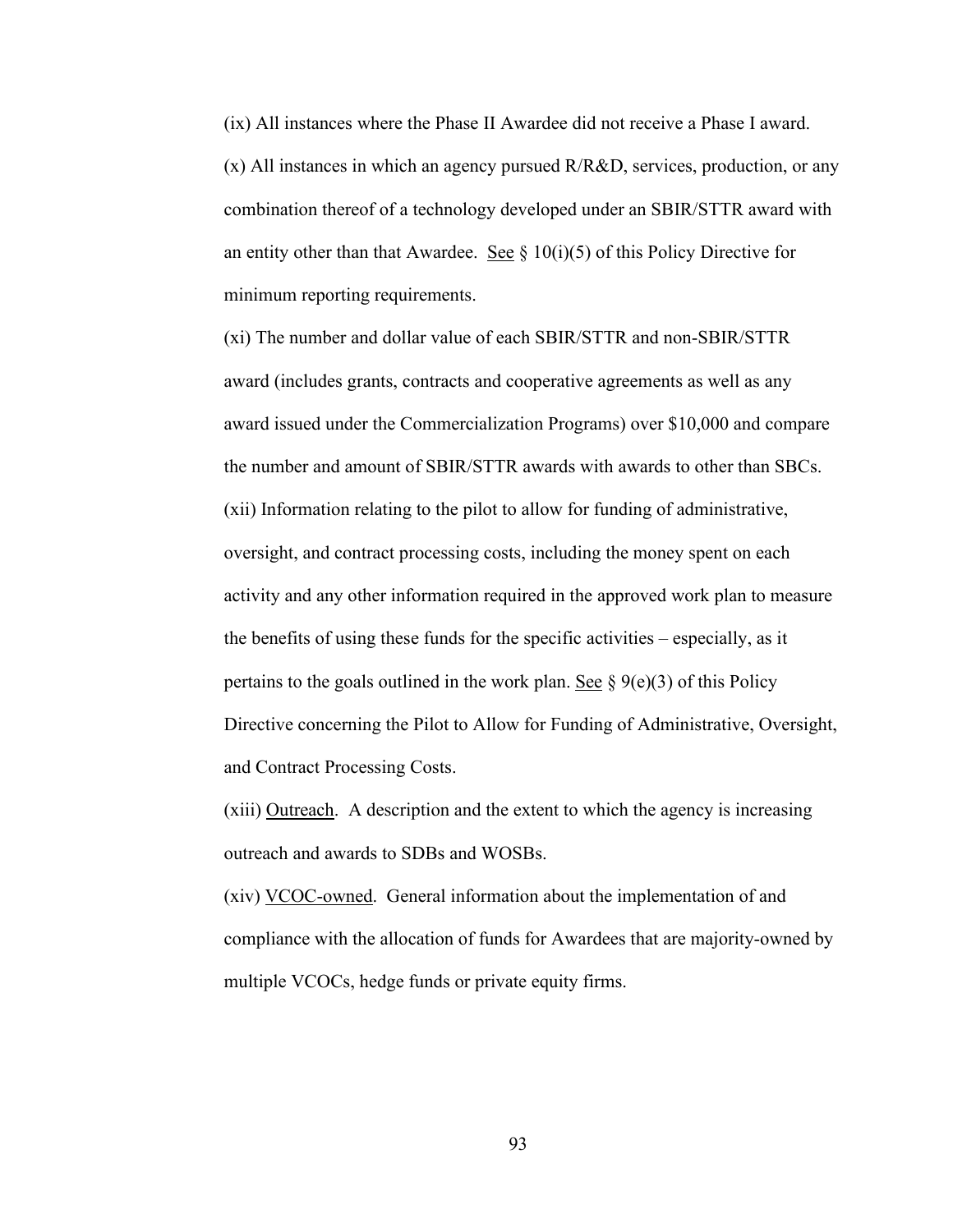(xv) Phase III appeals. Descriptive information on any appeals filed on Phase III awards pursuant to  $\S_4(c)(7)$  of this Policy Directive and notices of noncompliance with the SBIR/STTR Policy Directive filed by SBA. (xvi) Phase III awards. Information relating to each Phase III award made by that agency either as a prime or subcontract, including the name of the business receiving the Phase III award, the dollar amount, and the awarding agency or prime contractor.

(xvii) Commercialization Programs. An accounting of funds, initiatives, and outcomes under the commercialization programs set forth in  $\S$  12(b) and (c) of this Policy Directive.

(xviii) Manufacturing. Information relating to the agency's enhancement of manufacturing activities, if the agency awards more than \$50,000,000 under the SBIR and STTR programs combined in a fiscal year. The report must include:

(A) a description of efforts undertaken by the agency to enhance U.S. manufacturing activities;

(B) a comprehensive description of the actions undertaken each year by the agency in carrying out the SBIR or STTR programs to support Executive Order 13329 (relating to manufacturing);

(C) an assessment of the effectiveness of the actions taken at enhancing the R/R&D of U.S. manufacturing technologies and processes;

(D) a description of efforts by vendors selected to provide discretionary technical assistance to help SBIR and STTR business concerns manufacture in the U.S.; and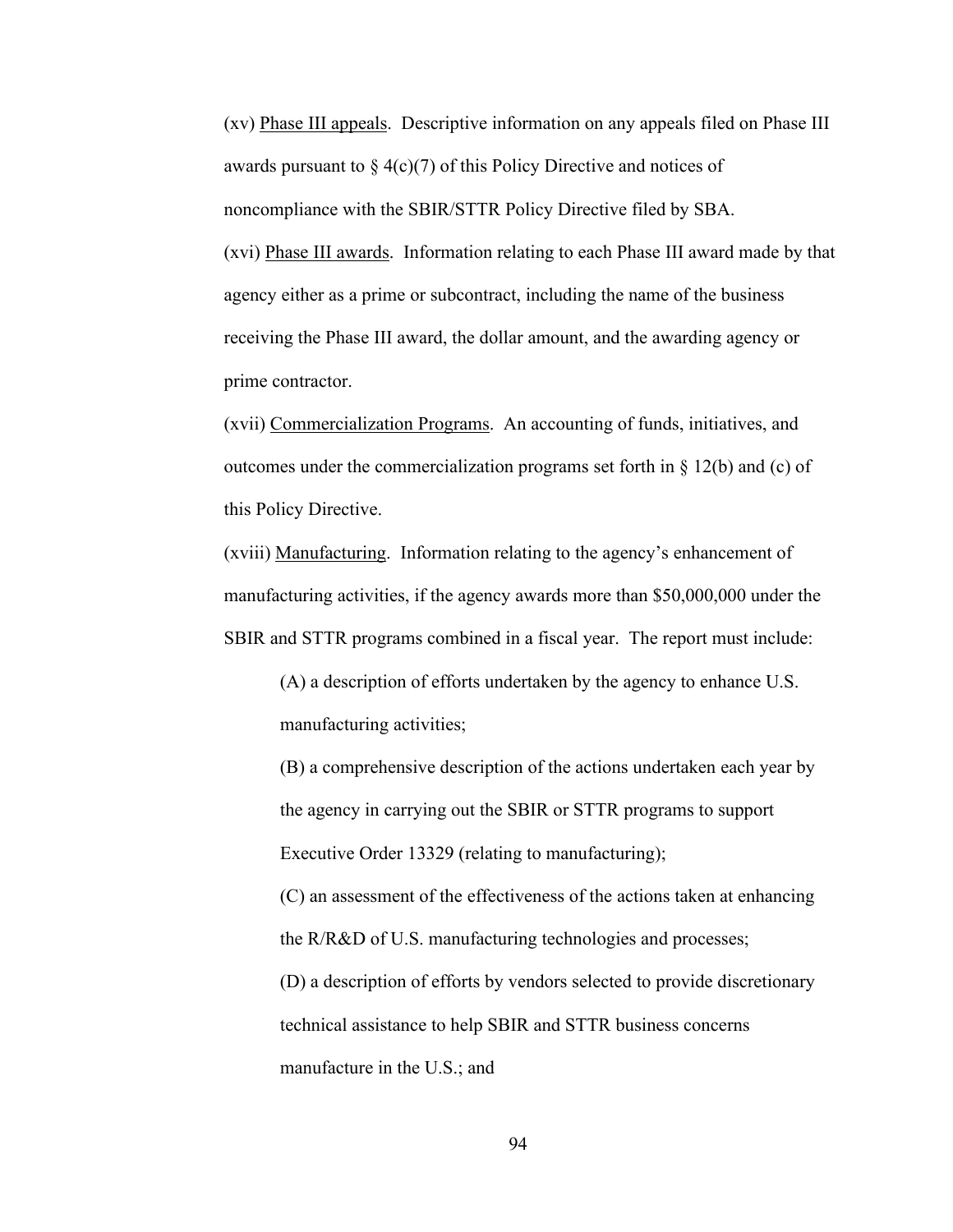(E) recommendations from the agency's SBIR/STTR program managers/coordinators of additional actions to increase manufacturing activities in the U.S.

(xix) Performance Areas and Metrics. As part of agency work plans submitted pursuant to  $\S$  9(e) of this Policy Directive, SBA works with the agencies to establish the performance criteria and metrics used to measure agency performance. The Act establishes broad performance areas for the program, including Commercialization, streamlining, outreach, etc. Agencies must report their progress, using the SBA-approved performance criteria, at the end of each fiscal year as part of the annual report. The metrics and performance areas will evolve over time and can be found at www.SBIR.gov.

#### (i) Other Reporting Requirements.

(1) SBA will set forth a list of reports that agencies are required by statute to submit, in a table format, which will be available at www.SBIR.gov.

(2) SBA's SBIR/STTR program database will include a list of any individual or SBC that has received an SBIR/STTR award and that has been convicted of a fraud-related crime involving SBIR/STTR funds or found civilly liable for a fraud-related violation involving SBIR/STTR funds, of which SBA has been made aware.

(3) Program Funding Compliance. Agencies must submit to SBA's Administrator, not later than 4 months after the date of enactment of its annual Appropriations Act, a report on the agency's plan to meet the program funding requirement for the current fiscal year. SBA provides detailed guidance regarding this report on www.SBIR.gov. The report must include the following main elements: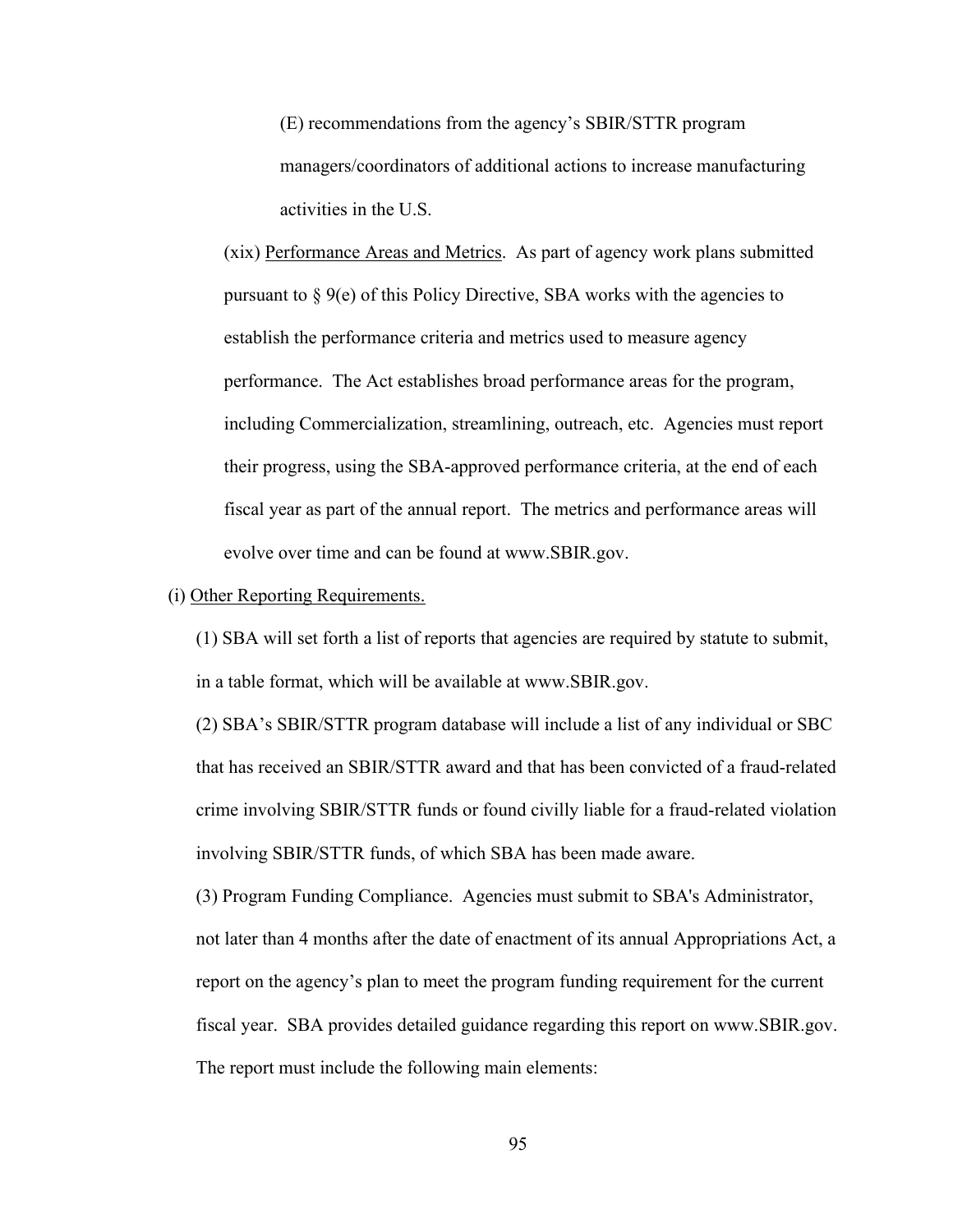(A) an explanation of the calculation of total extramural R/R&D including an itemization of each research program excluded from the calculation including the dollar amount and a brief explanation of why it is excluded,

(B) a review of the agency's compliance with the funding requirement in the prior fiscal year to determine if the program funding process enabled the agency to meet the requirement, and

(C) a funding plan showing how the agency is budgeting its funds for the SBIR/STTR programs during the current fiscal year so as to meet or exceed the year's expected minimum obligations requirement for the program.

(4) Agencies must provide notice to SBA of any case or controversy before any Federal judicial or administrative tribunal concerning the SBIR/STTR program of the Federal agency. This does not include agency level protests of awards unless and until the protest is before a Federal court or administrative body. The agency must provide notice to SBA within 15 business days of the agency's written notification of the case or controversy.

(5) Agencies must provide notice of all instances in which an agency pursued research, development, production, or any such combination of a technology developed by an SBC using an award made under the SBIR/STTR program of that agency, where the agency determined that it was not practicable to enter into a follow-on non-SBIR/STTR Funding Agreement with that concern. The agency must provide notice to SBA within 15 business days of the agency's award. The report must include, at a minimum: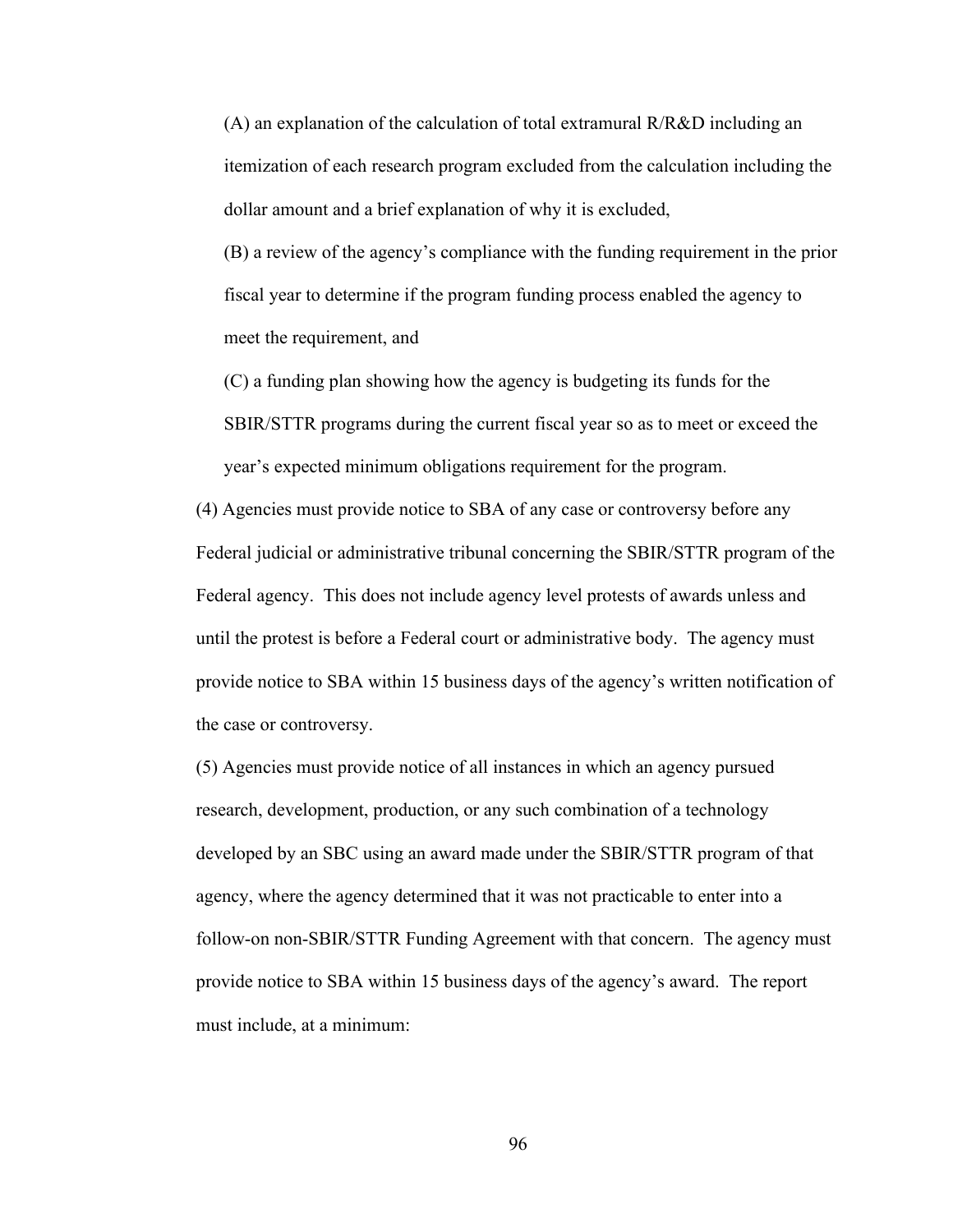(i) the reasons why the follow-on Funding Agreement with the concern was not practicable;

(ii) the identity of the entity with which the agency contracted to perform the research, development, or production; and

(iii) a description of the type of Funding Agreement under which the research, development, or production was obtained.

(6) Participating Agencies must provide information supporting the agency's achievement of the Interagency Policy Committee's policy recommendations on ways to improve program effectiveness and efficiency. This includes qualitative and quantitative data as appropriate, which would measure the agency's progress. The agency must provide this information to SBA at the end of each fiscal year. (7) Participating Agencies must provide an annual report to SBA, Senate Committee on Small Business and Entrepreneurship, House Committee on Small Business, and the House Committee on Science, Space, and Technology on SBIR and STTR programs and the benefits of these programs to the United States. Prior to preparing the report, the agency shall develop metrics to evaluate the effectiveness and benefit to the United States of the SBIR and STTR programs. The metrics must be sciencebased and statistically driven, reflect the mission of the agency, and include factors relating to the economic impact of the programs. The report must describe in detail the agency's annual evaluation of the programs using these metrics. The final report must be posted online so it can be made available to the public.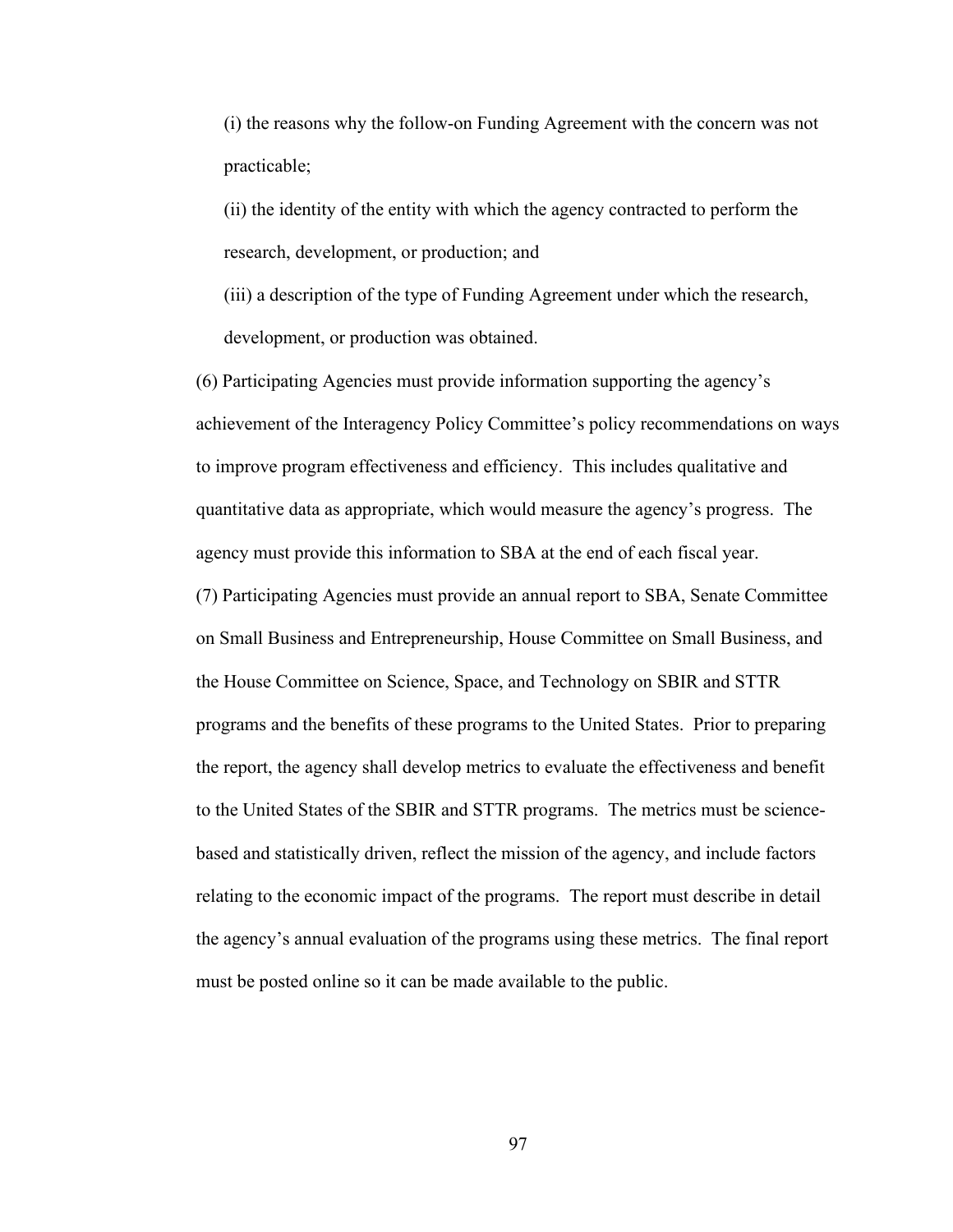(8) NIH, DoD and the DoEd must provide the written determination to SBA any time it issues a Phase II award to an SBC that did not receive a Phase I award for that R/R&D. The determination must be submitted prior to award.

(9) SBA will compile data and report to Congress on the Federal and State Technology (FAST) Partnership Program, described in § 12 of this Policy Directive. If required by the FAST grant, the grantees will report a comprehensive list of the companies that received assistance under FAST, whether those companies received SBIR or STTR awards, and any information regarding mentors and Mentoring Networks, as required in the FAST Partnership Program.

#### (j) Further Clarification on Availability of SBC Information

(1) Unless stated otherwise, the information contained in the Company Registry Database, the Application Information Database, and the Commercialization Database is solely available to authorized Government officials, with the approval of SBA. This includes Congress, the Government Accountability Office (GAO), the SBIR/STTR Participating Agencies, Office of Management and Budget (OMB), OSTP, OFPP, and other authorized persons who are subject to an NDA with the Federal Government covering the use of the databases. These databases are used for the purposes of evaluating and determining eligibility for the SBIR/STTR program, in accordance with Policy Directives issued by SBA. Pursuant to  $15 \text{ U.S.C. } 638 \text{(k)} \text{(4)}$ , certain information provided to those databases is privileged and confidential and not subject to disclosure pursuant to 5 U.S.C. 552 (Government Organization and Employees); nor must it be considered to be publication for purposes of 35 U.S.C. 102 (a) or (b).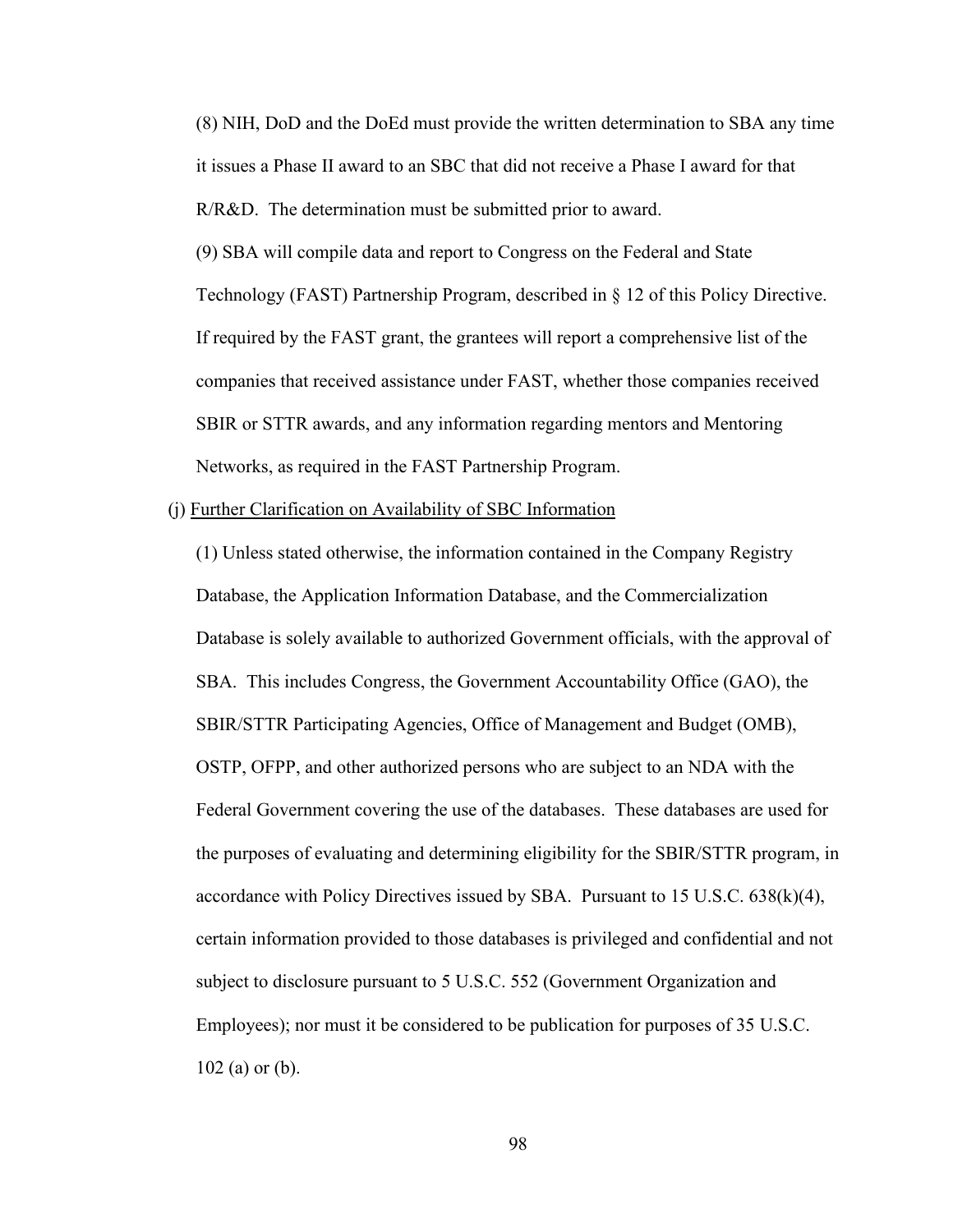(2) Most of the information in the Award Information and Annual Reports Databases will be available to the public. Any information that will identify the confidential business information of a given SBC will not be disclosed to the public. Those databases are available at www.SBIR.gov and offer a vast array of user-friendly capabilities that are accessible by the public at no charge. The Award Information Database allows for the online submission of SBIR/STTR awards data from all SBIR/STTR Agencies. It also allows any end-user to perform keyword searches and create formatted reports of SBIR/STTR awards information, and for potential research partners to view research and development efforts that are ongoing in the SBIR and the STTR programs, increasing the investment opportunities of the SBIR/STTR SBCs in the high tech arena.

(k) Waivers.

(1) Participating Agencies must request an extension for additional time between the solicitation closing date and notification of recommendation for award. SBA will respond to the request for an extension within 5 business days, as practicable. See  $\S$ 7(c)(1) of this Policy Directive for further information.

(2) Participating Agencies must request a waiver to exceed the award guidelines for Phase I and Phase II awards by more than 50% for a specific topic. See  $\S 7(i)(4)$  of this Policy Directive for further information.

(3) Participating Agencies must request a waiver to not use their SBIR funds, as part of the pilot allowing for the use of such funds for certain SBIR-related costs, to increase participation by SDBs and WOSBs in the SBIR/STTR program, and small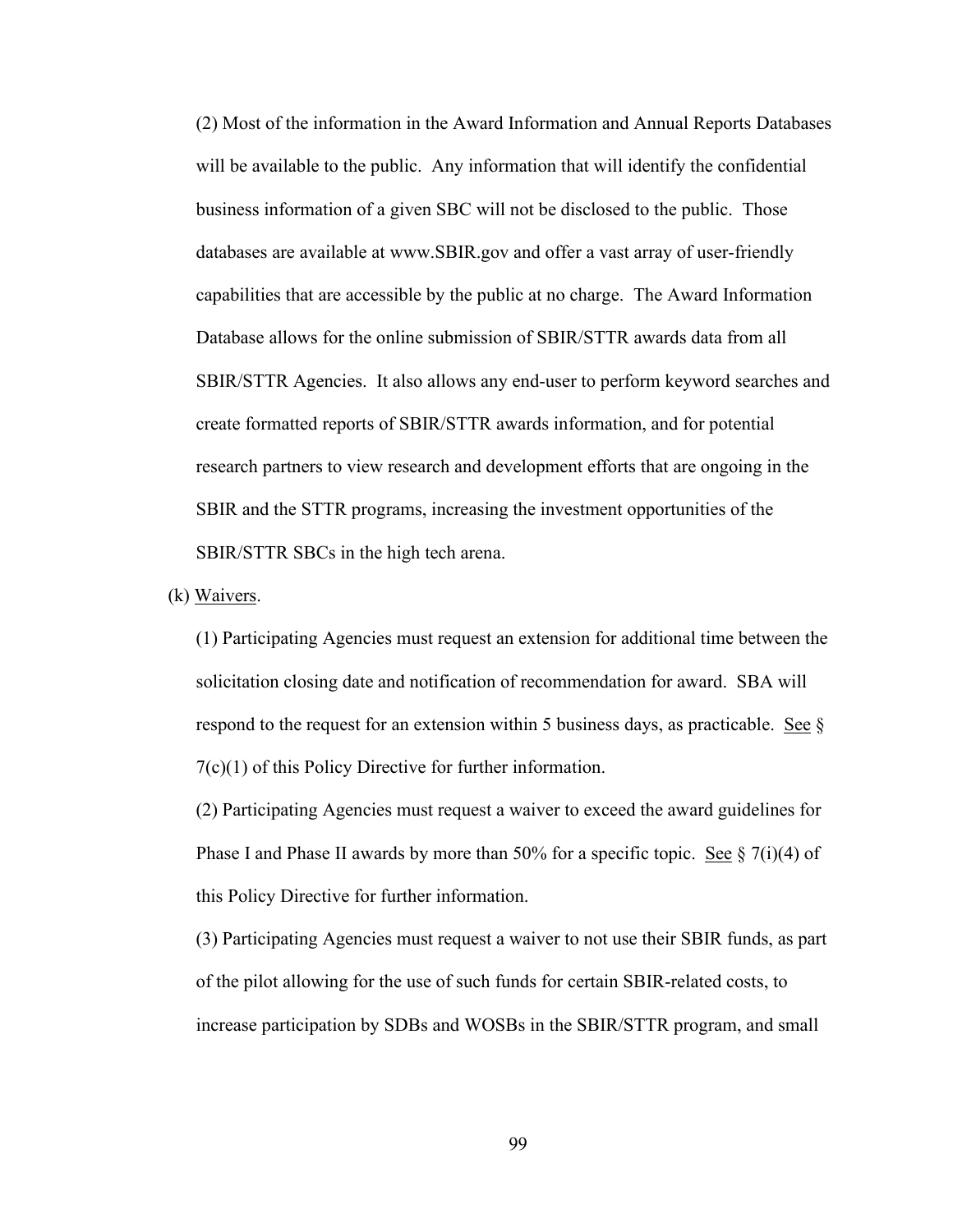businesses in states with a historically low level of SBIR/STTR awards. See §  $9(e)(3)(ii)$  of this Policy Directive for further information.

(4) Participating Agencies must request a waiver to issue a Funding Agreement that includes a provision for subcontracting a portion of that agreement back to the issuing agency if there is no exception to this requirement in the directive. See  $\S$  9(e)(4) of this Policy Directive for further information.

## **11. Responsibilities of SBA**

(a)  $Policy.$ 

(1) SBA establishes policy and procedures for the program by publishing and updating the SBIR/STTR Policy Directive and promulgating regulations. Policy clarification of any part or provision of the directive or regulations may be provided by SBA.

(2) It is essential that SBIR/STTR Agencies do not promulgate any policy, rule, regulation, or interpretation that is inconsistent with the Act, this Policy Directive, or SBA's regulations relating to the SBIR/STTR program. SBA's monitoring activity will include review of policies, rules, regulations, interpretations, and procedures generated to facilitate intra- and interagency SBIR/STTR program implementation. (3) Waivers providing limited exceptions to certain policies can be found at  $\S 10(k)$  of this Policy Directive.

(b) Outreach. SBA conducts outreach to achieve a number of objectives including: (1) Educating the public about the SBIR/STTR programs via conferences, seminars, and presentations;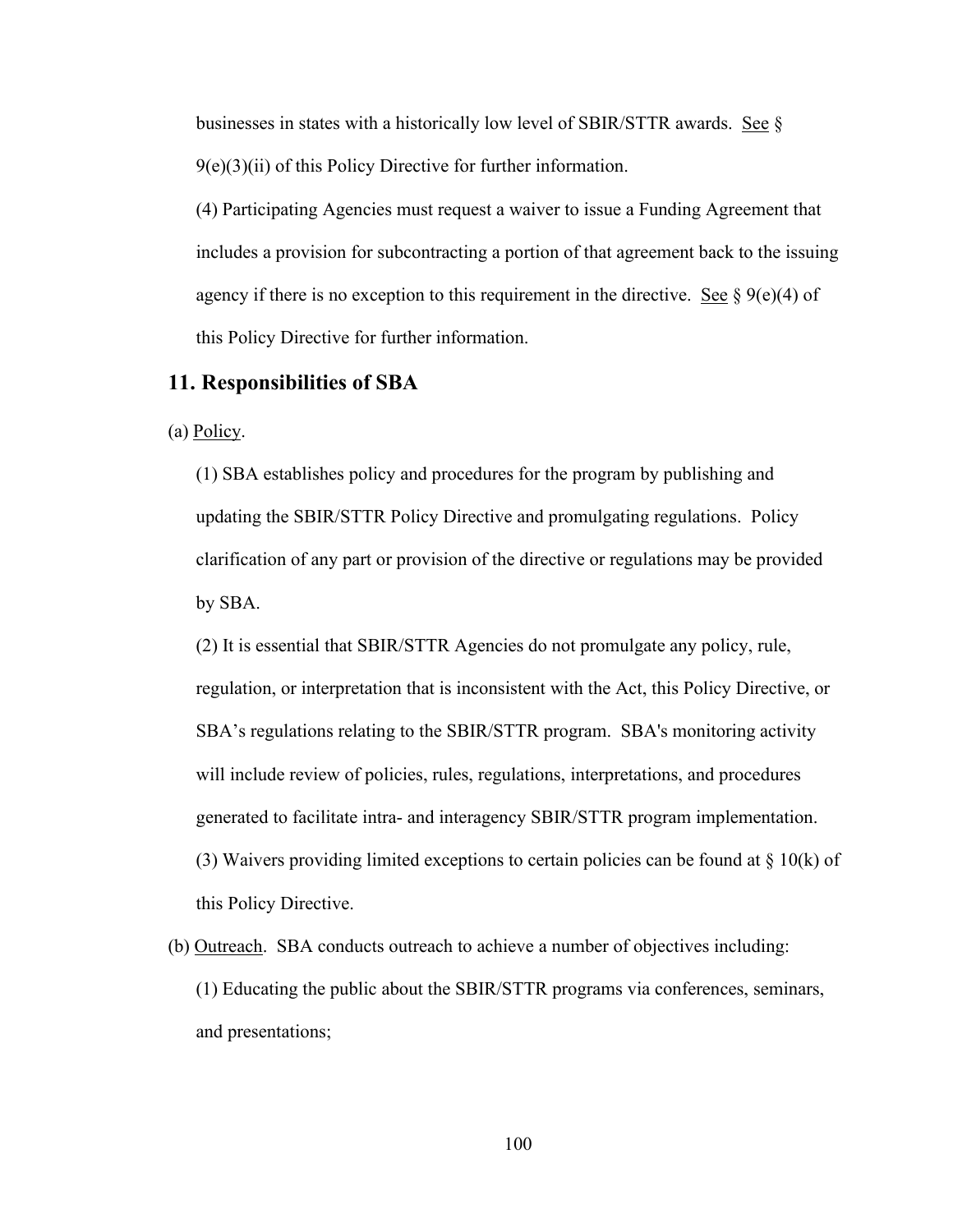(2) Highlighting the successes achieved in the program by publishing (via press releases and www.SBIR.gov) success stories, as well as hosting awards programs; (3) Maintaining www.SBIR.gov, which is an online public information resource that provides comprehensive information regarding the SBIR/STTR programs. This information includes: a listing of solicitation information on currently available SBIR/STTR opportunities, award information on all Phase I and Phase II awards, summary annual award information for the whole program, and contact information for SBA and SBIR/STTR program managers/coordinators.

(c) Collection and publication of program-wide data. SBA collects and maintains program-wide data within the www.SBIR.gov data system. This data includes information on all Phase I and II awards from across all SBIR/STTR Agencies, as well as fiscal year Annual Report data. See  $\S$  10 of this Policy Directive for further information about reporting and data collection requirements.

(d) Monitoring implementation of the program and annually reporting to Congress. SBA is responsible for providing oversight and monitoring the implementation of the SBIR/STTR programs at the agency level. This monitoring includes:

(1) SBIR/STTR Funding Allocations. The Act establishes the source of the funds for the SBIR/STTR programs (extramural R/R&D), the percentage of such funds to be obligated through the SBIR and STTR programs, and it requires that SBA monitor these annual allocations. Participating Agencies may include in their annual report to SBA an explanation of the specific budgeting process used to allocate funds to the SBIR/STTR programs and describe any issues observed with the compliance determination process.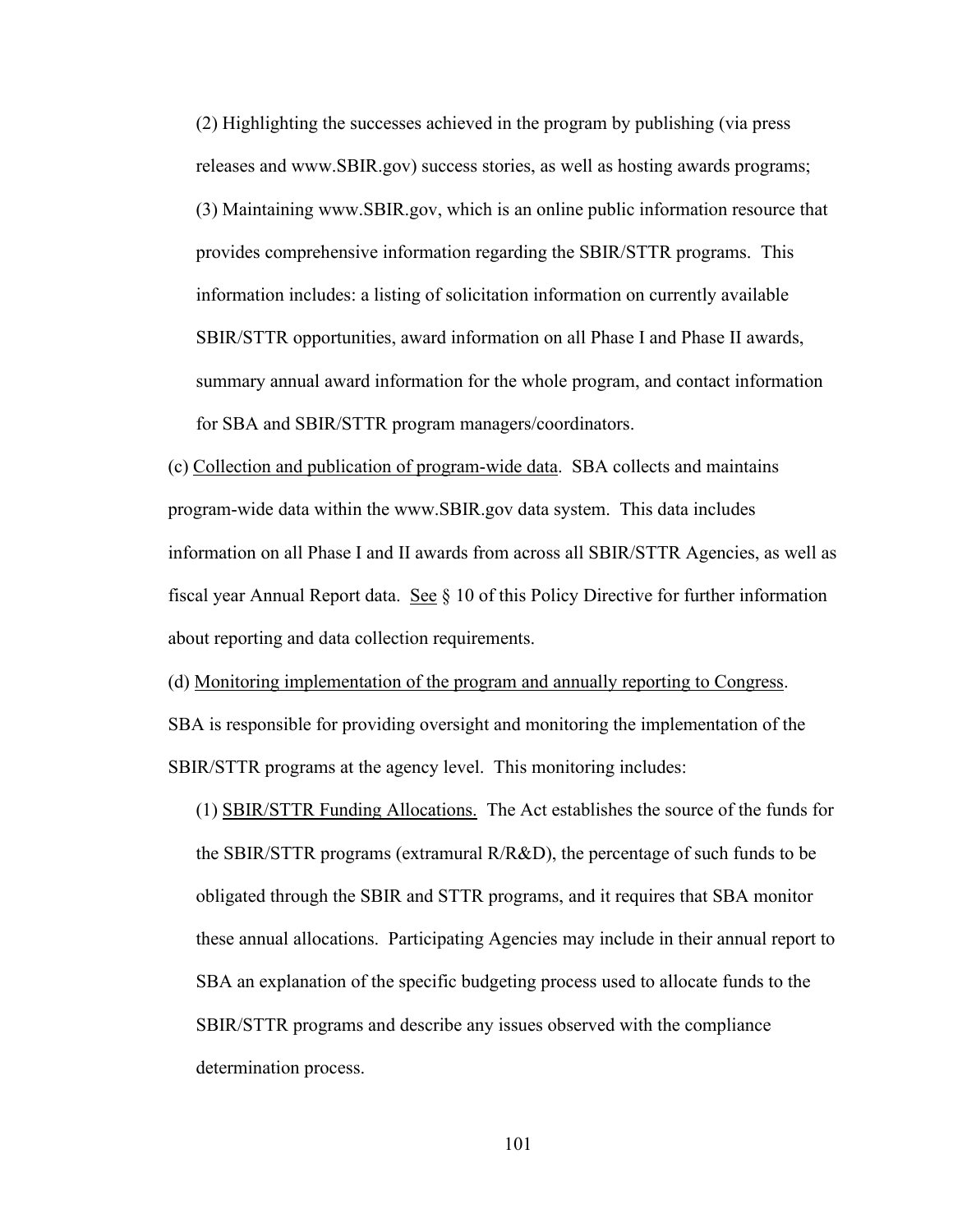(2) SBIR/STTR Program Solicitation and Award Status. The accomplishment of scheduled SBIR/STTR events, such as SBIR/STTR Program Solicitation releases and the issuance of Funding Agreements is critical to meeting statutory mandates and to operating an effective, useful program. SBA monitors these and other operational features of the SBIR/STTR programs and publishes information relating to notice of and application for awards under the SBIR/STTR programs for each SBIR/STTR Participating Agency at www.SBIR.gov. SBA does not plan to monitor administration of the awards except in instances where SBA assistance is requested and is related to a specific SBIR/STTR project or Funding Agreement. (3) Follow-on Funding Commitments. SBA will monitor whether follow-on non-Federal funding commitments obtained by Phase II Awardees for Phase III were

considered in the evaluation of Phase II proposals as required by the Act.

(4) Fraud, Waste, and Abuse (FWA). SBA will ensure that each SBIR/STTR Participating Agency has taken steps to maintain a FWA prevention system to minimize its impact on the programs.

(5) Performance Areas, Metrics, and Goals. SBA is responsible for defining performance areas consistent with statute (e.g., reducing timelines for awards, simplification) against which agencies will set goals. SBA will work with the Participating Agencies to set metrics, in order to measure an agency's accomplishments of its goals against the defined performance areas. The purpose of these metrics and goals is to assist SBA in evaluating and reporting on the progress achieved by the agencies in improving the SBIR/STTR programs. For further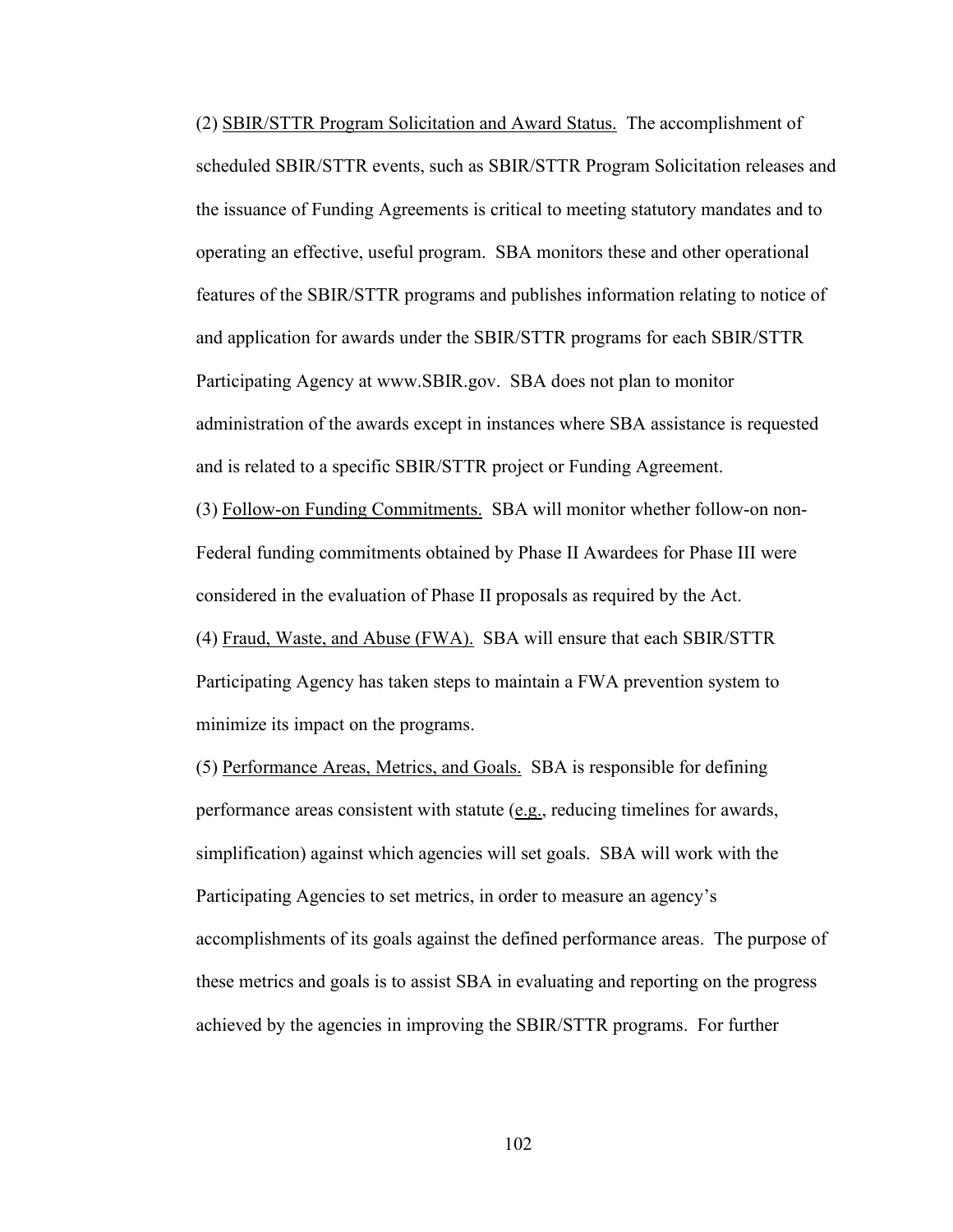information on Performance Areas, Metrics and Goals see  $\S$  10(h) of this Policy Directive.

(e) Additional efforts to improve the performance of the program. SBA, in its continuing effort to improve the program, will make recommendations for improvement within the framework of the SBIR/STTR program managers/coordinators' meetings. This may include recommending a "best practice" currently being utilized by an agency or business, or open discussion and feedback on a potential "best practice" for agency adoption. This may also involve program-wide initiatives.

(f) Federal and State Technology (FAST) Partnership Program. SBA coordinates and administers the FAST program. SBA develops the solicitation, reviews proposals, and oversees grant awards. FAST provides grantees with funding to assist in outreach, proposal preparation, and other technical assistance to developing innovation-oriented SBCs.

## **12. Supporting Programs and Initiatives**

(a) Federal and State Technology (FAST) Partnership Program. The purpose of the FAST program is to strengthen the technological competitiveness of SBCs in the United States. Congress found that programs that foster economic development among small high-technology firms vary widely among the states. Thus, the purpose of the FAST program is to improve the participation of small technology firms in the innovation and Commercialization of new technologies, thereby ensuring that the United States remains on the cutting-edge of research and development in the highly competitive arena of science and technology. Additional and detailed information regarding this program is available at www.SBIR.gov.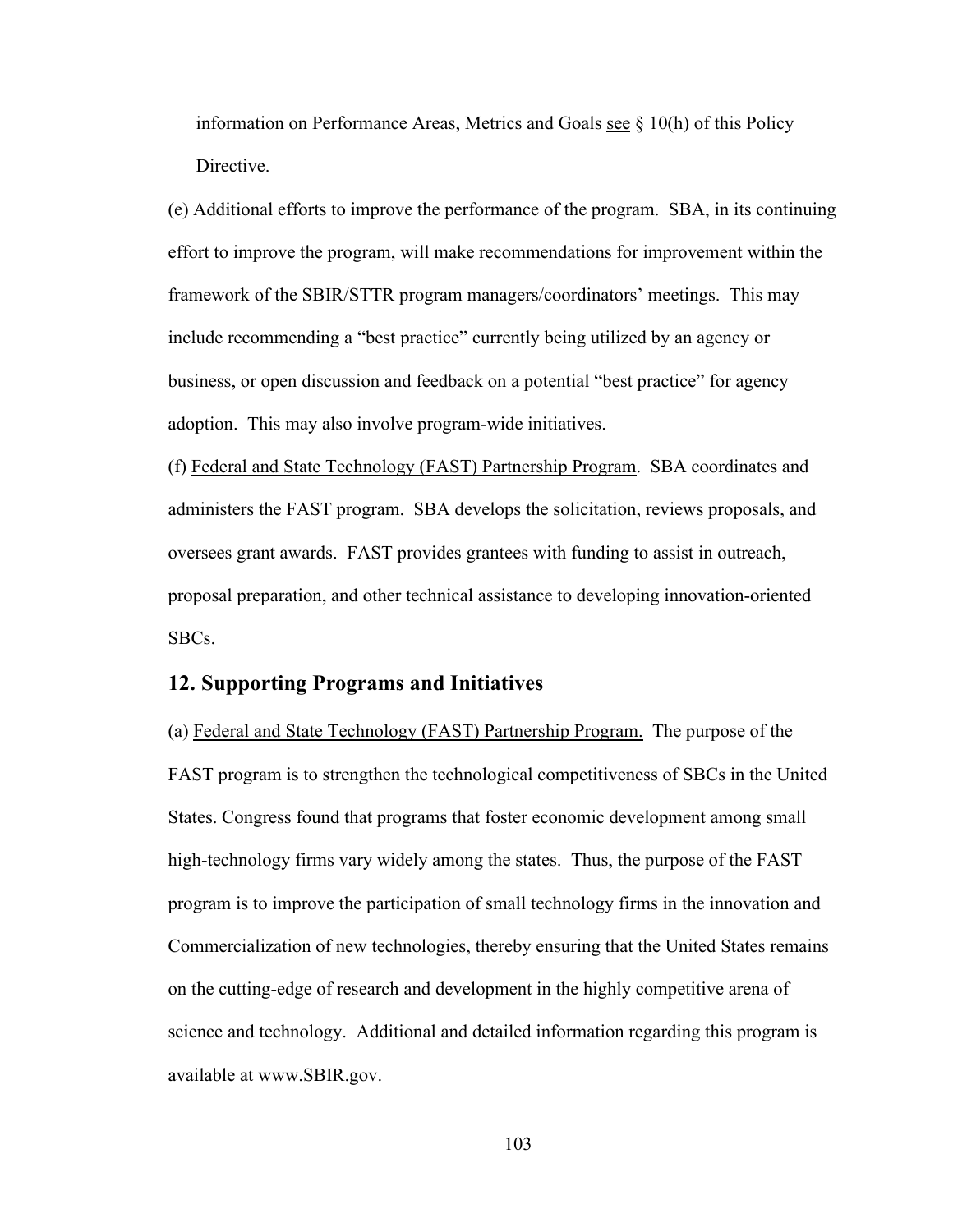#### (b) Commercialization Readiness Program (CRP) - DoD

(1) General. The Secretary of Defense and the Secretary of each military department is authorized to create and administer the Commercialization Readiness Program (CRP) to accelerate the transition of technologies, products, and services developed under the SBIR program to Phase III, including the acquisition process. The authority for CRP does not eliminate or replace any other SBIR or STTR program that enhances the insertion or transition of SBIR or STTR technologies. This includes any program in effect as of December 31, 2011.

(2) Identification of research programs for accelerated transition to acquisition

process. The Secretary of each military department must identify research programs of the SBIR or STTR program that have the potential for rapid transitioning to Phase III and into the acquisition process and certify in writing that the successful transition of the program to Phase III and into the acquisition process is expected to meet high priority military requirements of such military department.

(3) Limitation. The Secretary of Defense shall identify research programs of the SBIR or STTR program that have the potential for rapid transitioning to Phase III and into the acquisition process after receiving this certification from each military department.

(4) Funding.

(i) The Secretary of Defense and each Secretary of a military department is authorized to use its SBIR funds for administration of CRP in accordance with the procedures and policies set forth in  $\S$  9(e)(3) of this Policy Directive. (ii) In addition, the Secretary of Defense and Secretary of each military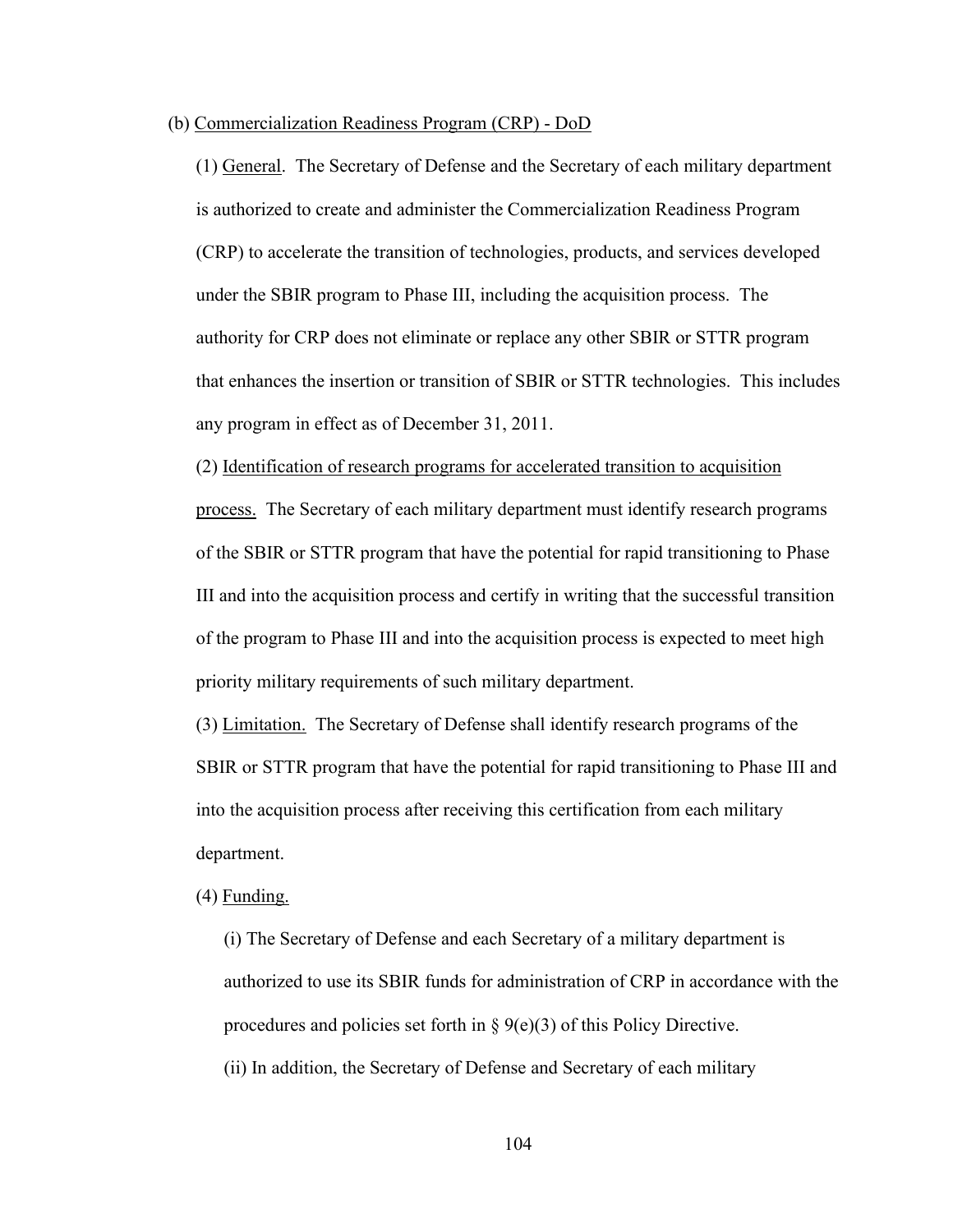department is authorized to use not more than an amount equal to 1% of its SBIR funds available to DoD or the military departments for payment of expenses incurred to administer the CRP. Such funds--

(A) shall not be subject to the limitations on the use of funds in  $9(e)(2)$  or

9(e)(3) of this Policy Directive; and

(B) shall not be used to make Phase III awards.

(5) Contracts Valued at not less than \$100,000,000. For any contract awarded by DoD valued at not less than \$100,000,000, the Secretary of Defense may:

(i) establish goals for the transition of Phase III technologies in subcontracting plans; and

(ii) require a prime contractor on such a contract to report the number and dollar amount of the contracts entered into by the prime contractor for Phase III projects.

(6) The Secretary of Defense shall:

(i) set a goal to increase the number of SBIR/STTR Phase II contracts that lead to technology transition into programs of record of fielded systems;

(ii) use incentives in effect as of December 31, 2011 or create new incentives to encourage agency SBIR/STTR program managers/coordinators and prime contractors to meet the goal set forth in paragraph (6)(i) above; and

(iii) submit the following to SBA, as part of the annual report: (A) the number and percentage of Phase II SBIR/STTR contracts awarded by DoD that led to technology transition into programs of record or fielded systems;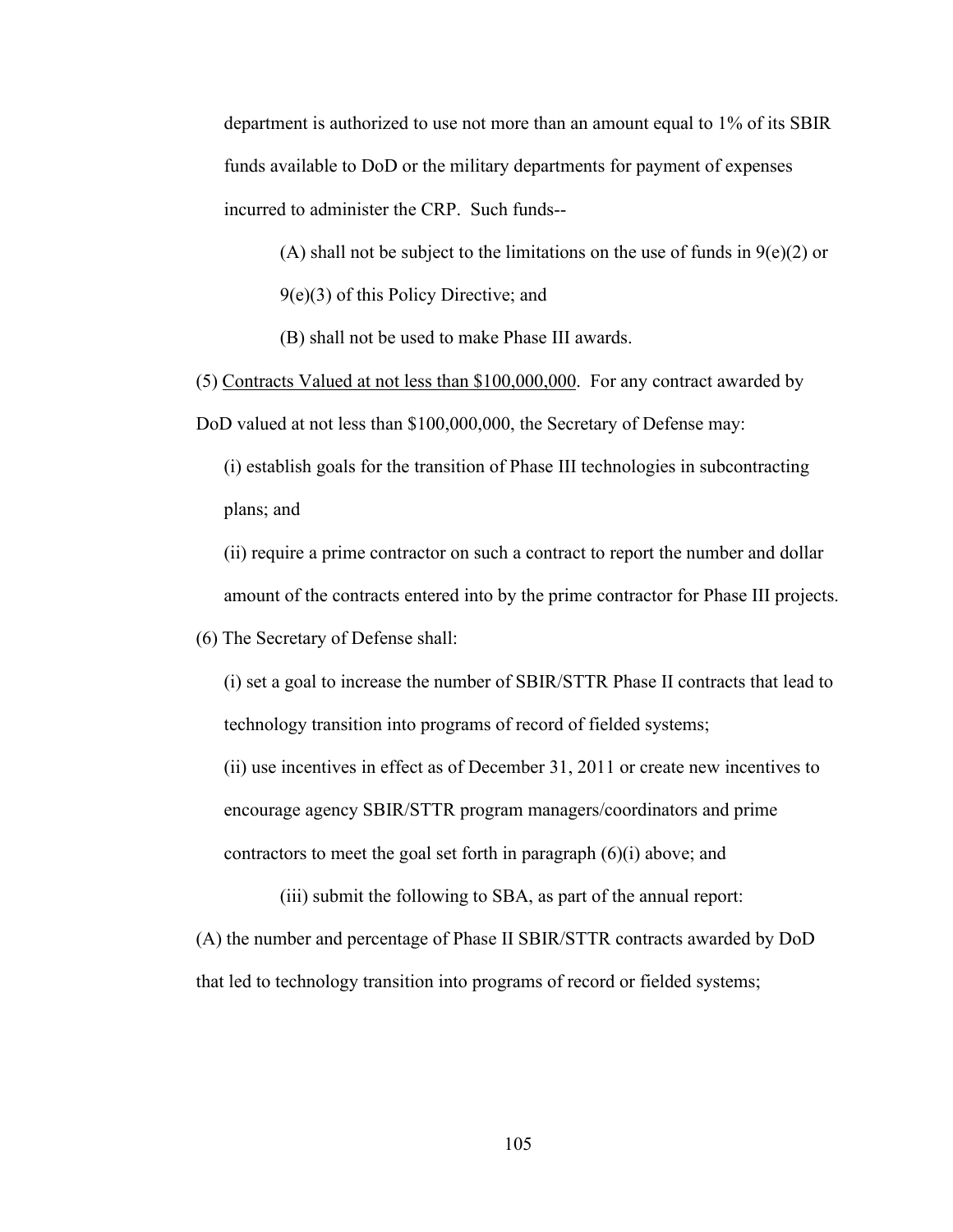(B) information on the status of each project that received funding through the CRP and the efforts to transition these projects into programs of record or fielded systems; and

(C) a description of each incentive that has been used by DoD, the effectiveness of the incentive with respect to meeting DoD's goal to increase the number of SBIR/STTR Phase II contracts that lead to technology transition into programs of record or fielded systems, and measures taken to ensure that such incentives do not act to shift the focus of Phase II awards away from relatively high-risk innovation projects.

(c) Commercialization Readiness Pilot Program for Civilian Agencies.

(1) General. The Commercialization Readiness Pilot Program permits the head of any Federal Agency participating in the SBIR program (except DoD) to allocate not more than 10% of its funds allocated to the SBIR program--

(i) for follow-on awards to small businesses for technology development, testing, evaluation, and Commercialization assistance for SBIR or STTR Phase II technologies; or

(ii) for awards to small businesses to support the progress of research, research and development, and Commercialization conducted under the SBIR or STTR programs to Phase III.

(2) Application to SBA. Before establishing this pilot program, the agency must submit a written application to SBA not later than 90 days before the first day of the fiscal year in which the pilot program is to be established. The written application must set forth a compelling reason that additional investment in SBIR or STTR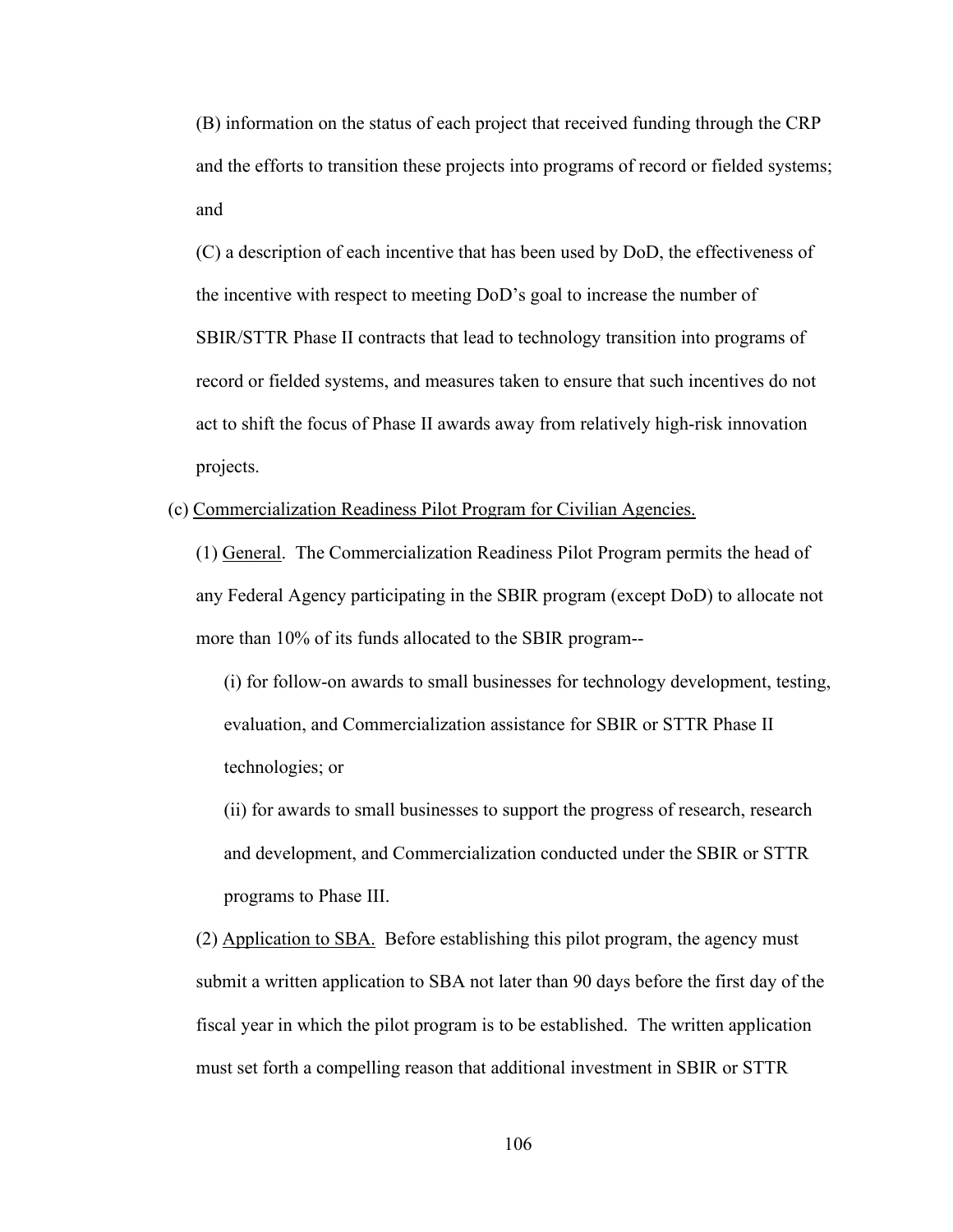technologies is necessary, including unusually high regulatory, systems integration, or other costs relating to development or manufacturing of identifiable, highly promising small business technologies or a class of such technologies expected to substantially advance the mission of the agency.

(3) SBA's Determination. SBA must make its determination regarding an application submitted under paragraph  $(c)(2)$  above not later than 30 days before the first day of the fiscal year for which the application is submitted. SBA must also publish its determination in the Federal Register and make a copy of the determination and any related materials available to the Committee on Small Business and Entrepreneurship of the Senate and the Committee on Small Business and the Committee on Science, Space, and Technology of the House of Representatives.

(4) Maximum Amount of Award. The SBIR agency may not make an award to an SBC under this pilot program in excess of 3 times the dollar amounts generally established for Phase II awards under  $\S 7(i)(1)$  of this Policy Directive.

(5) Registration. Any SBC that receives an award under this pilot program shall register with SBA in the Company Registry Database.

(6) Award Criteria or Consideration. When making an award under this pilot program, the agency is required to consider whether the technology to be supported by the award is likely to be manufactured in the United States.

(7) Termination of Authority. The authority to establish a pilot program under this section expires on September 30, 2022, unless otherwise extended.

(d) Technology Development Program. The Act permits an agency that has established a Technology Development Program to review for funding under that program, in each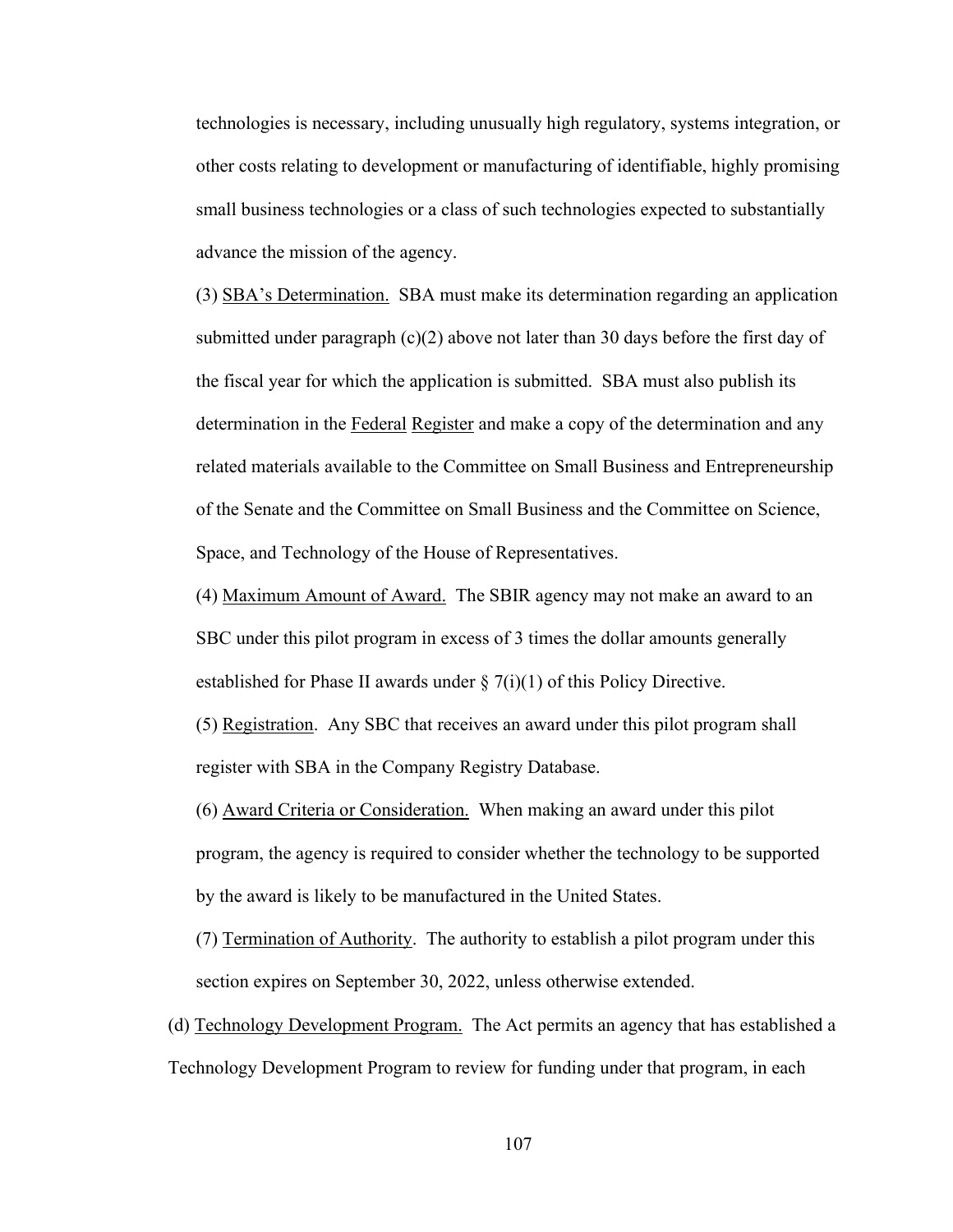fiscal year:

(1) any proposal to provide outreach and assistance to 1 or more SBCs interested in participating in the SBIR program, including any proposal to make a grant or loan to a company to pay a portion or all of the cost of developing an SBIR proposal, from an entity, organization, or individual located in—

(i) a State that is eligible to participate in that Technology Development Program; or

(ii) an Additionally Eligible State.

(2) any meritorious proposal for an SBIR Phase I award that is not funded through the SBIR program for that fiscal year due to funding constraints, from an SBC located in a State identified in (i) or (ii) immediately above.

(e) [STTR only] Phase 0 Proof of Concept Partnership Pilot Program.

(1) General. The Director of NIH may use \$5,000,000 of the funds allocated for the STTR program set forth in  $\S$  2(b) of this Policy Directive for a Proof of Concept Partnership Pilot Program to accelerate the creation of small businesses and the Commercialization of research innovations from qualifying institutions. A qualifying institution is a university or other Research Institution that participates in the NIH's STTR program. The Director shall award, through a competitive, merit-based process, grants to qualifying institutions in order to implement this program. These grants shall only be used to administer Proof of Concept Partnership awards.

(2) Awards to Qualifying Institutions.

(i) The Director may make awards to a qualifying institution for up to \$1,000,000 per year for up to 4 years.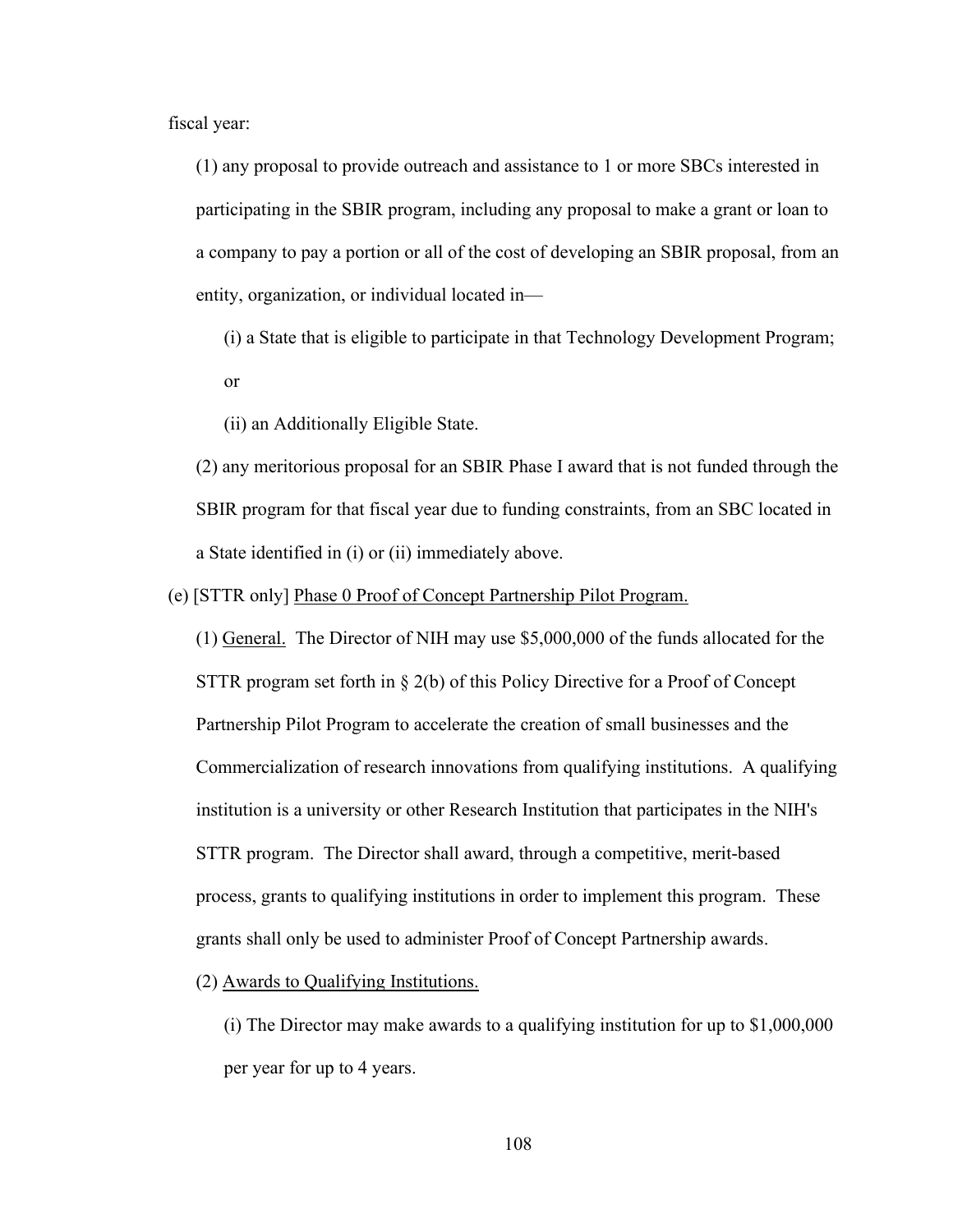(ii) In determining which qualifying institutions will receive pilot program grants, the Director of NIH shall consider, in addition to any other criteria the Director determines necessary, the extent to which qualifying institutions--

(A) have an established and proven technology transfer or commercialization office and have a plan for engaging that office in the program's implementation;

(B) have demonstrated a commitment to local and regional economic development;

(C) are located in diverse geographies and are of diverse sizes;

(D) can assemble project management boards comprised of industry, start-up, venture capital, technical, financial, and business experts;

(E) have an Intellectual Property rights strategy or office; and

(F) demonstrate a plan for sustainability beyond the duration of the funding award.

(3) Proof of Concept Partnerships. A qualifying institution selected by NIH shall establish a Proof of Concept Partnership with NIH to award grants to individual researchers. These grants should provide researchers with the initial investment and the resources to support the proof of concept work and Commercialization mentoring needed to translate promising research projects and technologies into a viable company. This work may include technical validations, market research, clarifying Intellectual Property rights position and strategy, and investigating commercial or business opportunities.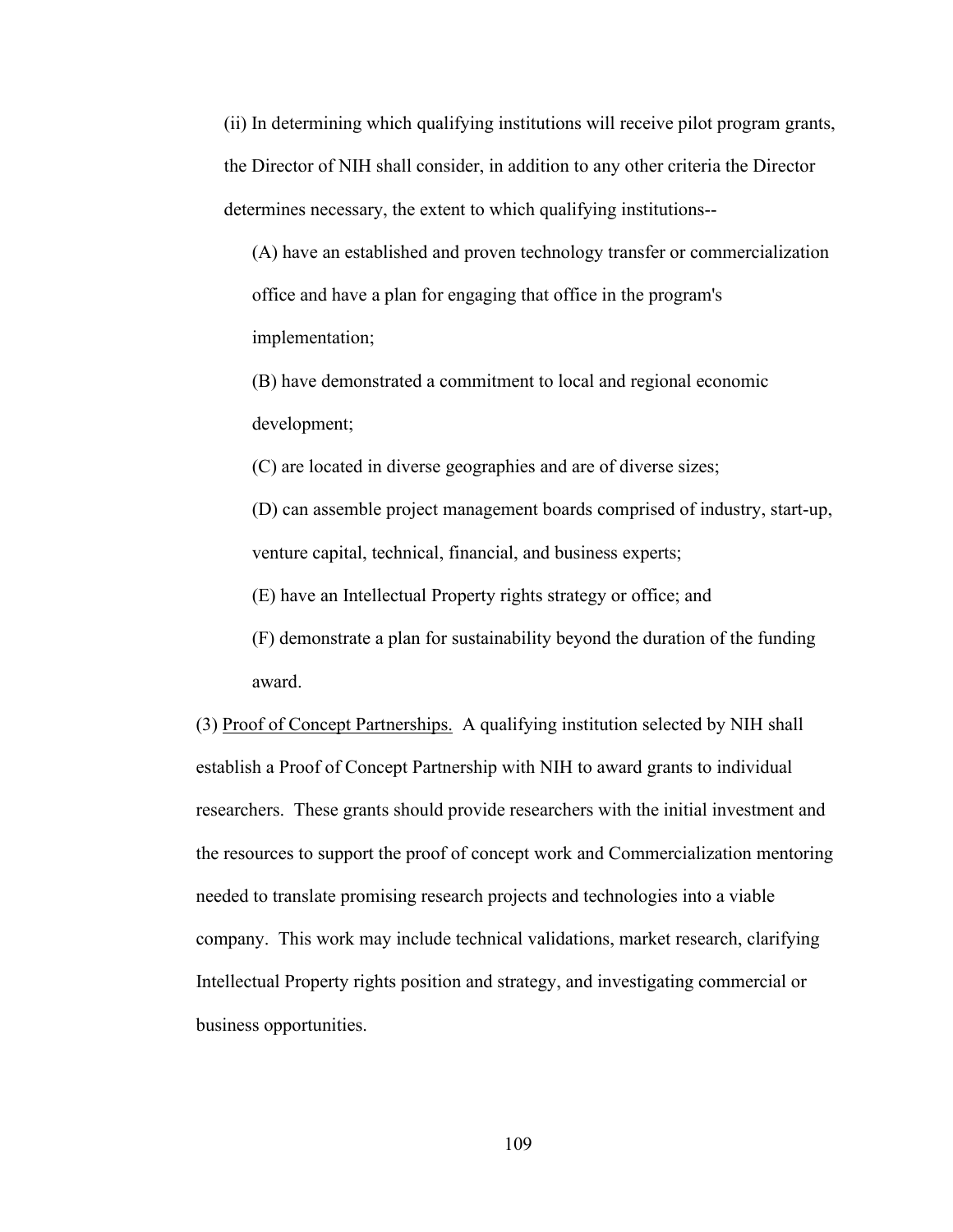(4) Award Guidelines. The administrator of a Proof of Concept Partnership program shall award grants in accordance with the following guidelines:

(i) The Proof of Concept Partnership shall use a market-focused project management oversight process, including--

> (A) a rigorous, diverse review board comprised of local experts in translational and proof of concept research, including industry, start-up, venture capital, technical, financial, and business experts and university technology transfer officials;

(B) technology validation milestones focused on market feasibility;

(C) simple reporting effective at redirecting projects; and

(D) the willingness to reallocate funding from failing projects to those with more potential.

(ii) The Proof of Concept Partnership shall not award more than \$100,000 towards an individual proposal.

(5) Educational Resources and Guidance. The administrator of a Proof of Concept Partnership program shall make educational resources and guidance available to researchers attempting to commercialize their innovations.

(6) Limitations.

(i) The funds for the pilot program shall not be used for basic research or to fund the acquisition of research equipment or supplies unrelated to Commercialization activities.

(ii) The funds for the pilot program can be used to evaluate the commercial potential of existing discoveries, including proof of concept research or Prototype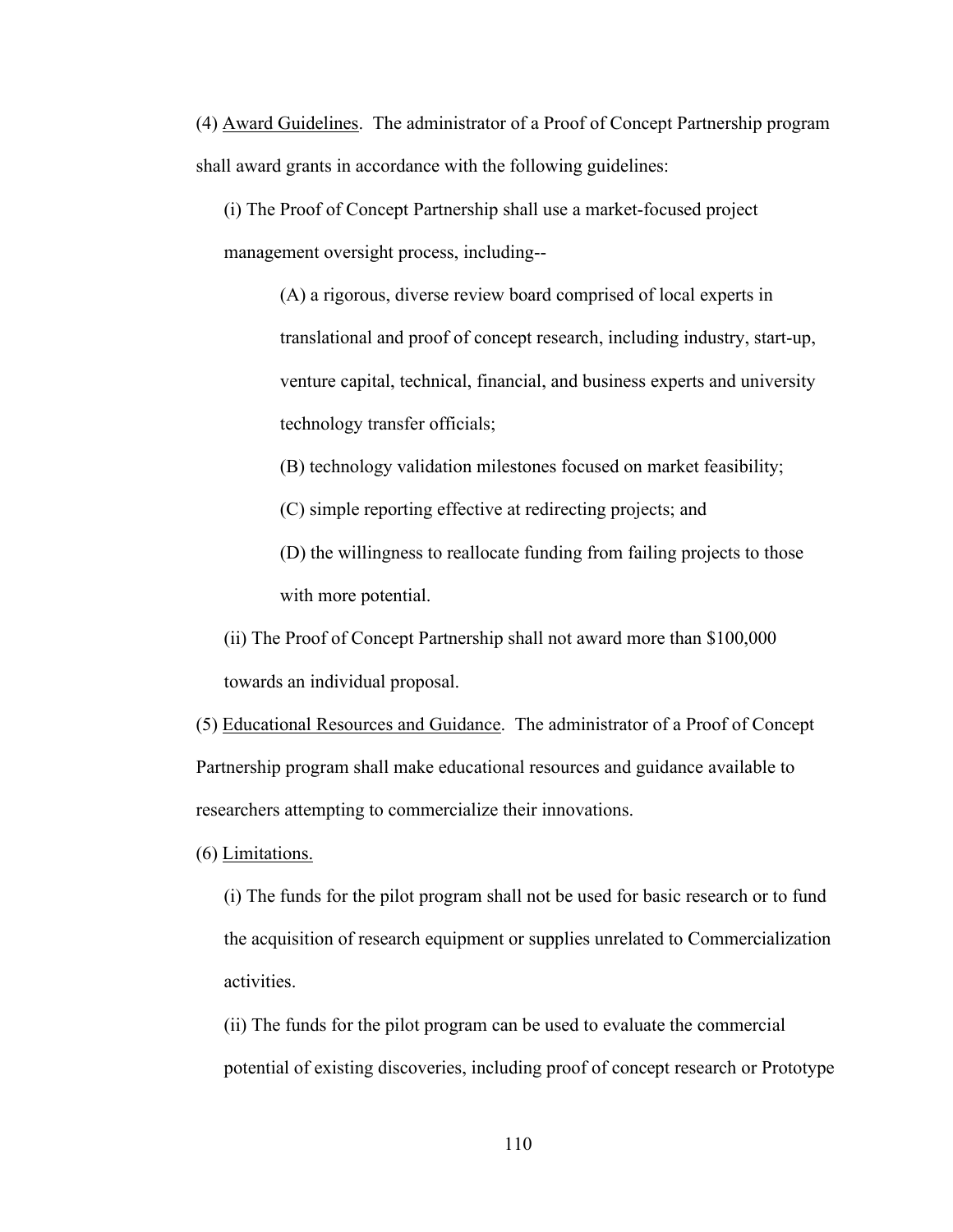development; and activities that contribute to determining a project's Commercialization path, to include technical validations, market research, clarifying Intellectual Property rights, and investigating commercial and business opportunities.

(7) Termination of Authority. The pilot program under this subsection shall terminate on September 30, 2022, unless otherwise extended.

# **Appendix I: Instructions for SBIR and STTR Program Solicitation Preparation**

a. General. Subsections  $9(j)$  and  $9(p)$  of the Act (15 U.S.C. 638 $(j)$ ) require simplified, standardized and timely SBIR/STTR solicitations and for SBIR/STTR Participating Agencies to utilize a "uniform process" minimizing the regulatory burden of participation. Therefore, the following instructions purposely depart from normal Government solicitation formats and requirements. SBIR/STTR solicitations must be prepared and issued as Program Solicitations in accordance with the following instructions.

b. Limitation in Size of Solicitation. In the interest of meeting the requirement for simplified and standardized solicitations, while also recognizing that the Internet has become the main vehicle for distribution, each agency should structure its entire SBIR/STTR solicitation to produce the least number of pages (electronic and printed), consistent with the procurement/assistance standard operating procedures and statutory requirements of the Participating Agencies.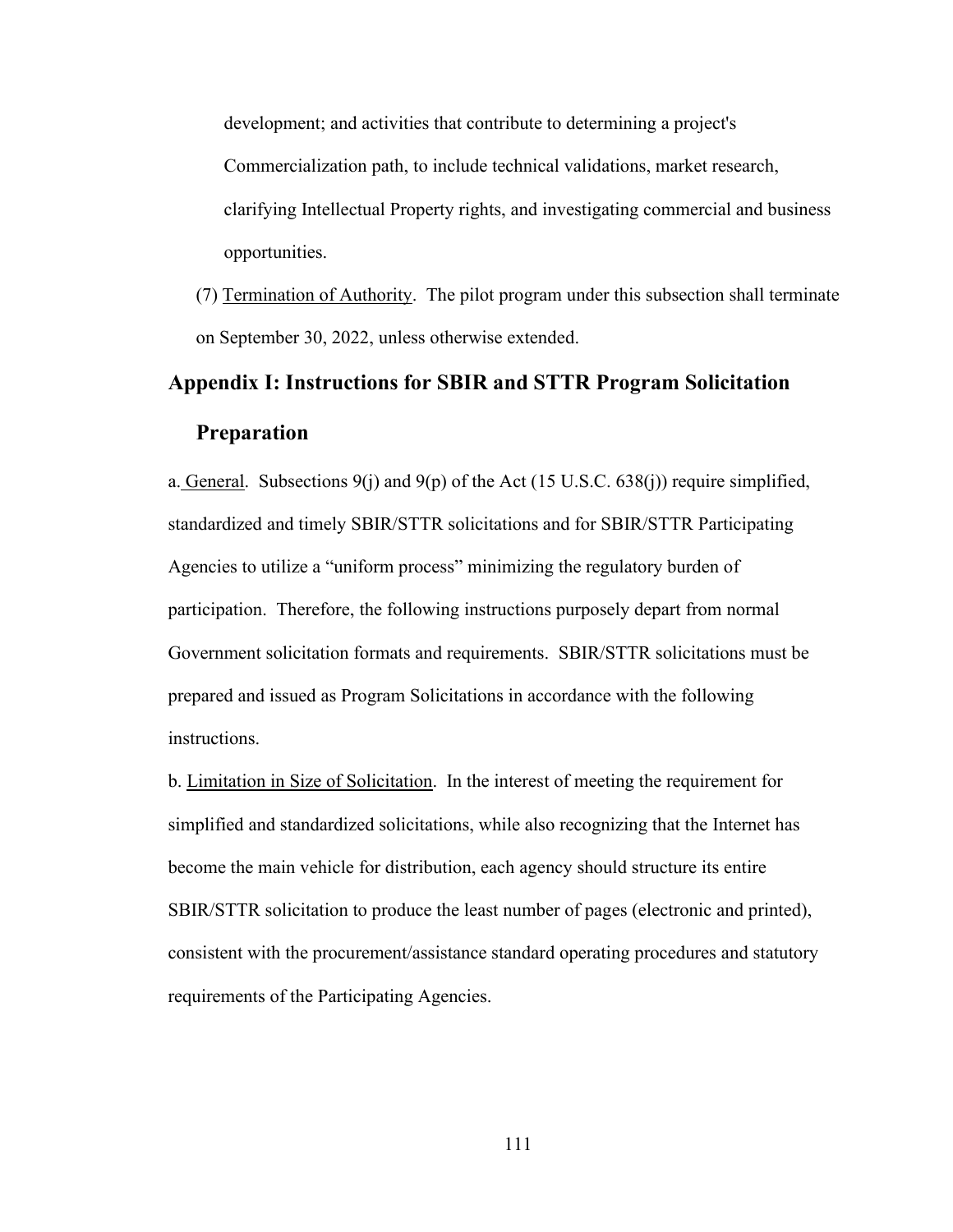c. Format. SBIR/STTR Program Solicitations must be prepared in a simple,

standardized, easy-to-read, and easy-to-understand format. It must include a cover sheet,

a table of contents, and the following sections in the order listed.

- 1. Program Description
- 2. Certifications
- 3. Proposal Preparation Instructions and Requirements
- 4. Method of Selection and Evaluation Criteria
- 5. Considerations
- 6. Submission of Proposals
- 7. Scientific and Technical Information Sources
- 8. Submission Forms
- 9. Research Topics

d. Cover Sheet. The cover sheet of an SBIR/STTR Program Solicitation must clearly identify the solicitation as an SBIR/STTR solicitation, identify the agency releasing the solicitation, specify date(s) on which contract proposals or grant applications are due under the solicitation, and state the solicitation number or year.

e. Instructions for Preparation of SBIR or STTR Program Solicitation – Sections 1-9

§ 1. Program Description.

(a) Summarize in narrative form the request for proposals and the objectives of the SBIR or STTR program.

(b) Describe in narrative form the agency's SBIR or STTR program including a description of the three phases. Note in your description whether the solicitation is for Phase I or Phase II proposals. Also note in each solicitation for Phase I that all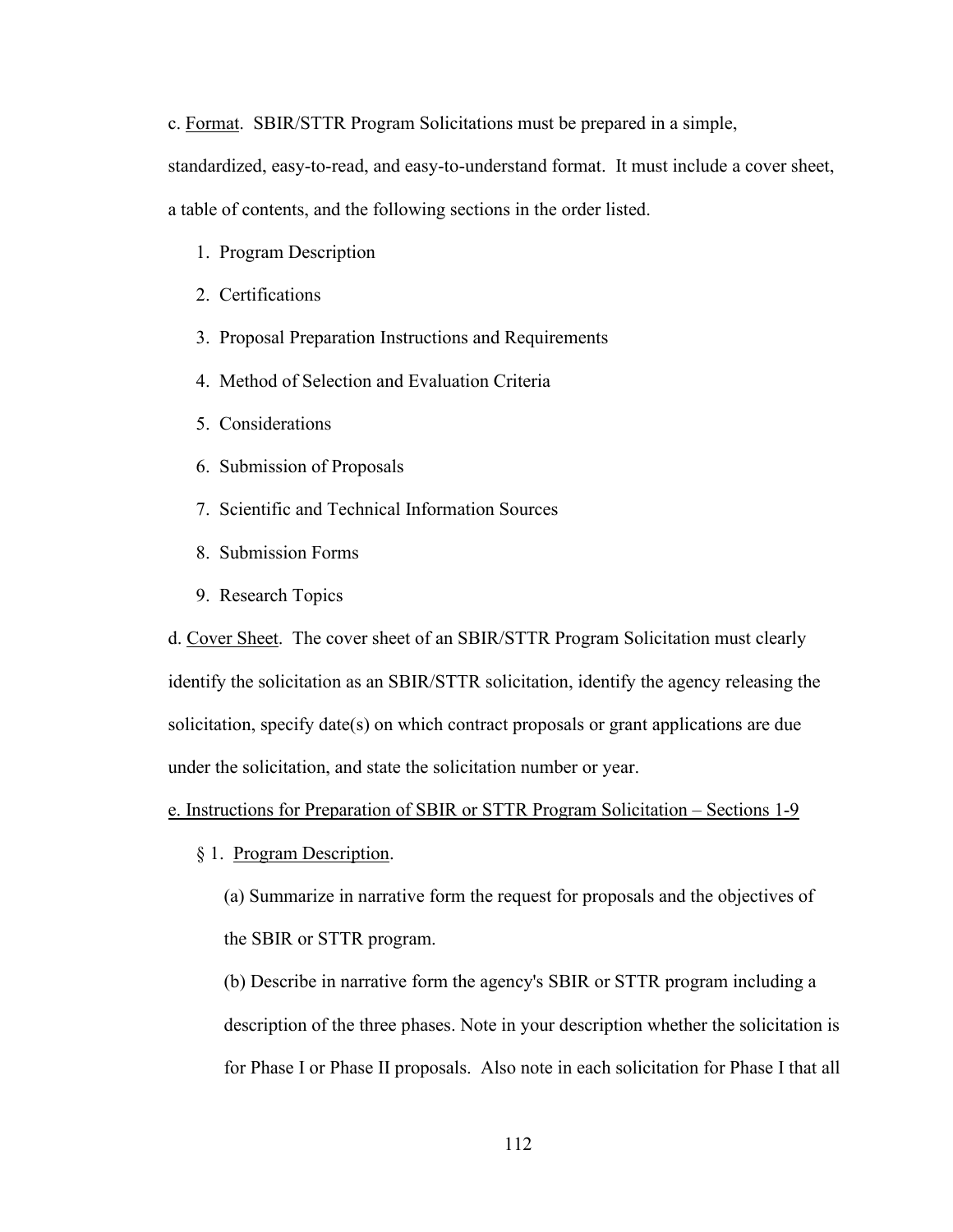Awardees may apply for a Phase II award and provide guidance on the procedure for doing so.

(c) Describe program eligibility.

(d) List the name, address and telephone number of agency contacts for general information on the SBIR or STTR Program Solicitation.

(e) Whenever terms are used that are unique to the SBIR or STTR program, a specific SBIR or STTR solicitation or a portion of a solicitation, define them or refer potential offerors/Applicants to a source for the definition. At a minimum, the definitions of "Funding Agreement," "R/R&D," "SBC," "SBIR/STTR Data," and "SBIR/STTR Data Rights" must be included.

(f) Include information explaining how an individual can report fraud, waste and abuse (e.g. include the fraud hotline for the agency's Office of Inspector General);

## § 2. Certifications.

(a) This section must include certifying forms required by legislation, regulation or standard operating procedures, to be submitted by the Applicant to the contracting or granting agency. This would include certifying forms such as those for the protection of human and animal subjects.

(b) This section must include any certifications required concerning size, ownership and other SBIR or STTR program requirements.

(i) The agency may request the SBIR/STTR Applicant to submit a certification at the time of submission of the application or offer. The certification may require the Applicant to state that it intends to meet the size, ownership and other requirements of the SBIR or STTR program at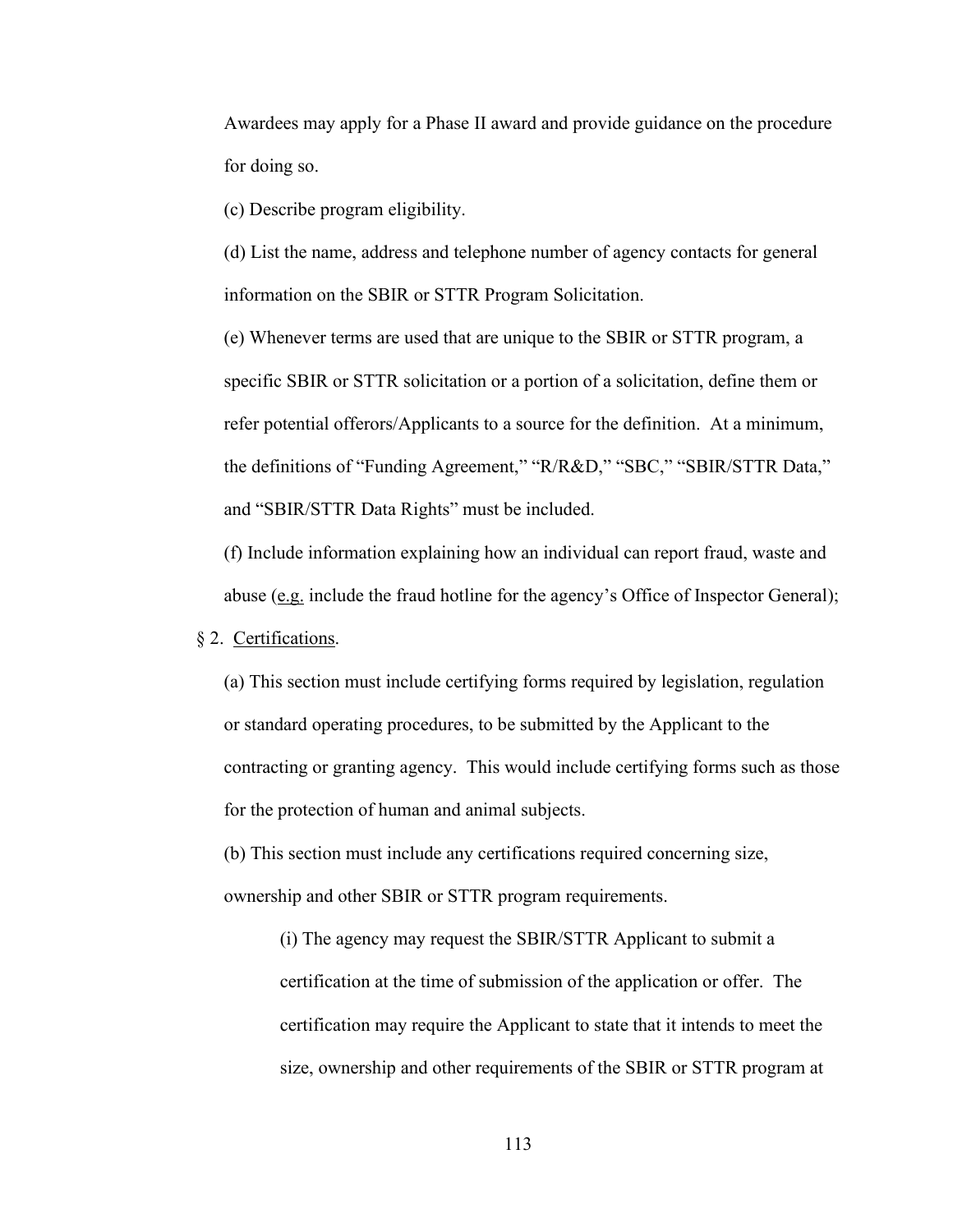the time of award of the Funding Agreement, if selected for award. (ii) The agency must request the Applicant to submit a certification at the time of award and at any other time set forth in SBA's regulations at 13 CFR 121.701-121.705. The certification will require the Applicant to state that it meets the size, ownership and other requirements of the SBIR or STTR program at the time of award of the Funding Agreement. (iii) The agency must request the Awardee to submit certifications during the Funding Agreement life cycle. A Phase I Funding Agreement must state that the Awardee shall submit a new certification that it is in compliance with specific SBIR or STTR program requirements at the time of final payment or disbursement. A Phase II Funding Agreement must state that the Awardee shall submit a new certification that it is in compliance with specific SBIR or STTR program requirements prior to receiving more than 50% of the total award amount and prior to final payment or disbursement.

(iv) Agencies may require additional certifications at other points in time during the life cycle of the Funding Agreement, such as at the time of each payment or disbursement.

(c) The agency must use the following certification at the time of award and upon notification by SBA, must check www.SBIR.gov for updated certifications prepared by SBA:

# SBIR/STTR Funding Agreement Certification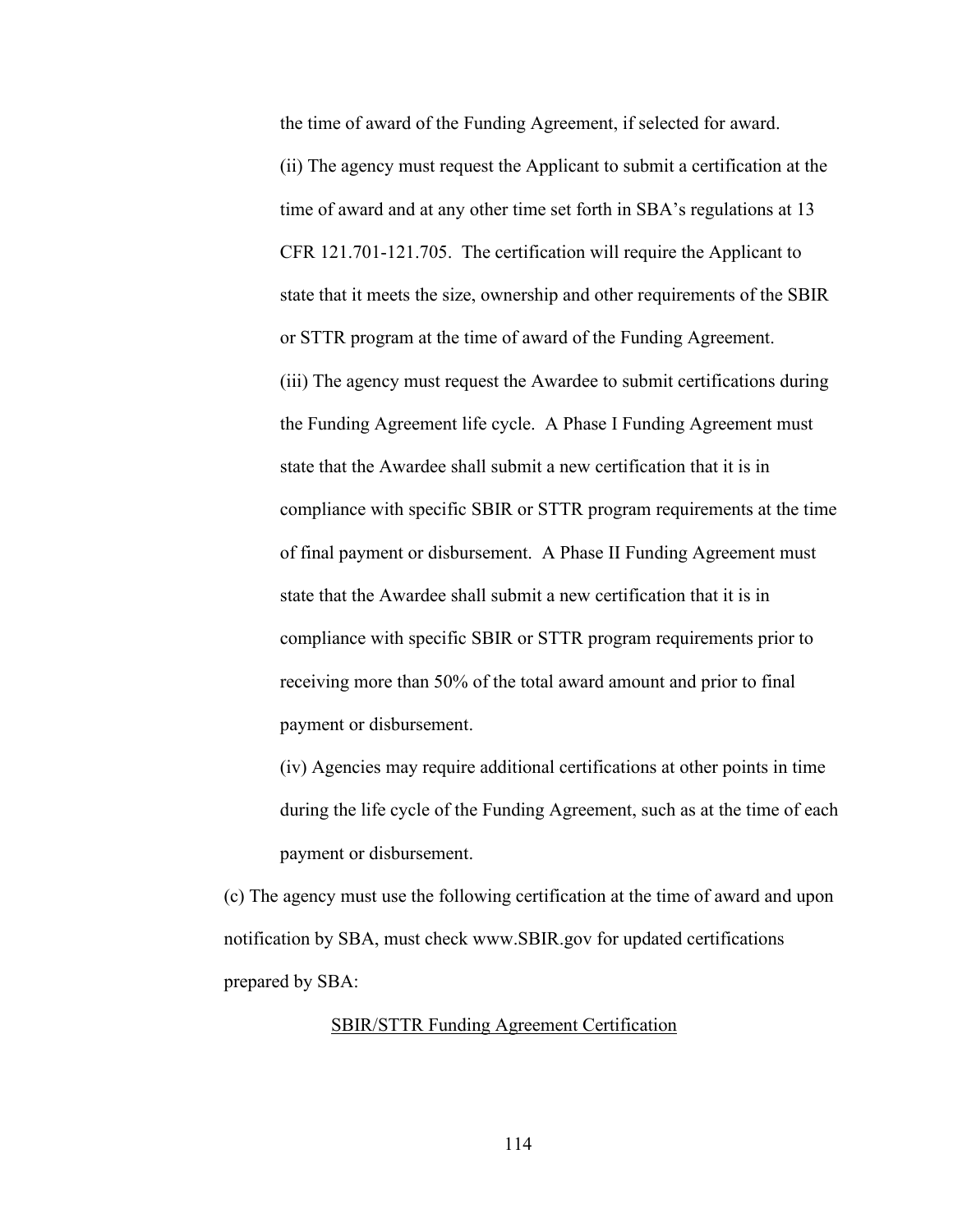All small businesses that are selected for award of an SBIR/STTR Funding Agreement must complete this certification at the time of award and any other time set forth in the Funding Agreement that is prior to performance of work under this award. This includes checking all of the boxes and having an authorized officer of the Awardee sign and date the certification each time it is requested.

Please read carefully the following certification statements. The Federal Government relies on the information to determine whether the business is eligible for a Small Business Innovation Research (SBIR) program or Small Business Technology Transfer (STTR) program award. A similar certification will be used to ensure continued compliance with specific program requirements during the life of the Funding Agreement. The definitions for the terms used in this certification are set forth in the Small Business Act, SBA regulations (13 CFR part 121), the SBIR/STTR Policy Directive and also any statutory and regulatory provisions referenced in those authorities.

If the Funding Agreement officer believes that the business may not meet certain eligibility requirements at the time of award, they are required to file a size protest with the U.S. Small Business Administration (SBA), which will determine eligibility. At that time, SBA will request further clarification and supporting documentation in order to assist in the verification of any of the information provided as part of a protest. If the Funding Agreement officer believes, after award, that the business is not meeting certain Funding Agreement requirements, the agency may request further clarification and supporting documentation in order to assist in the verification of any of the information provided.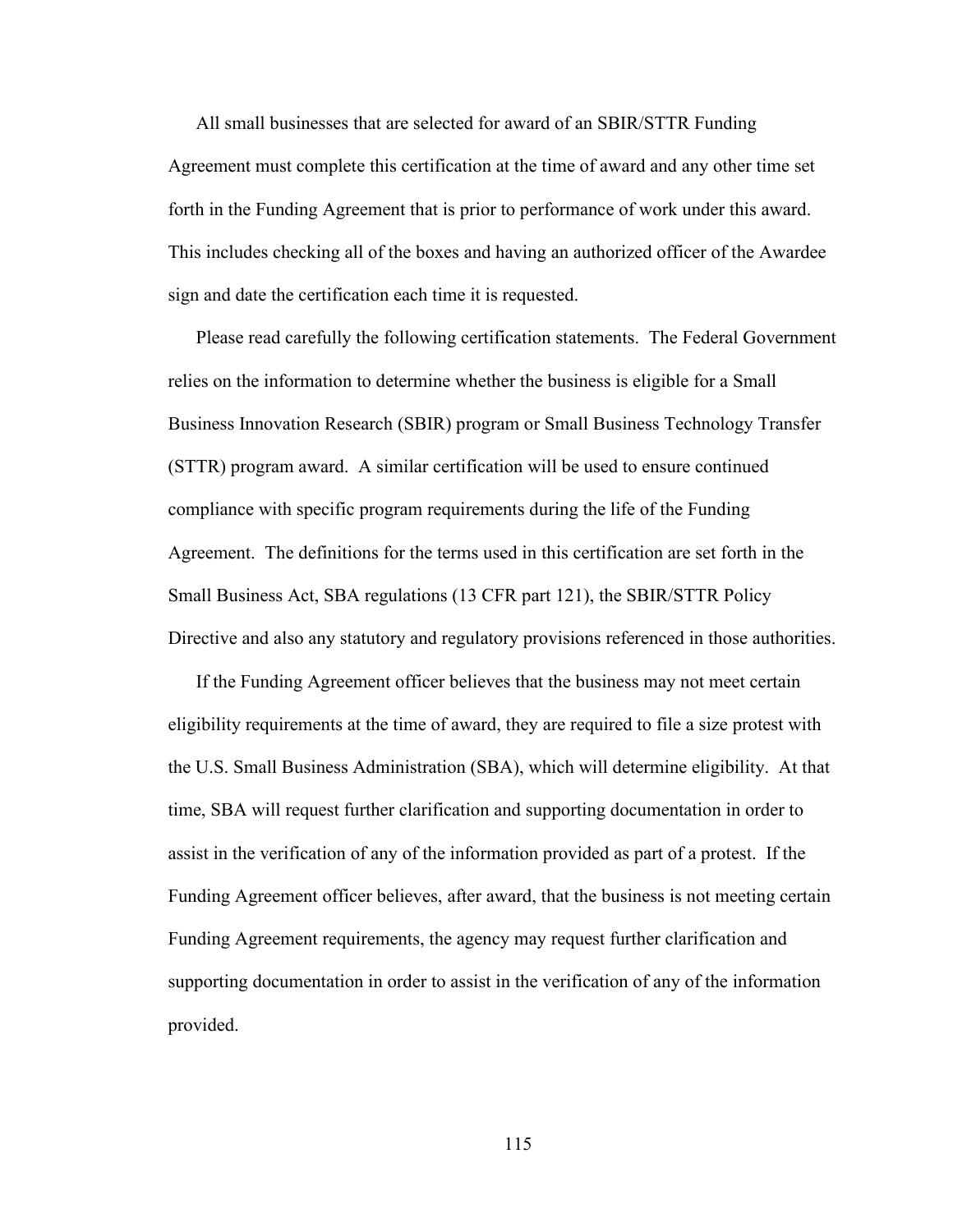Even if correct information has been included in other materials submitted to the Federal Government, any action taken with respect to this certification does not affect the Government's right to pursue criminal, civil or administrative remedies for incorrect or incomplete information given in the certification. Each person signing this certification may be prosecuted if they have provided false information.

The undersigned has reviewed, verified and certifies that (all boxes must be checked unless otherwise directed):

 $(1)$  The Awardee business concern meets the ownership and control requirements set forth in 13 CFR 121.702.

(2) If a corporation – all corporate documents(namely: articles of incorporation and any amendments, articles of conversion, by-laws and amendments, shareholder meeting minutes showing director elections, shareholder meeting minutes showing officer elections, organizational meeting minutes, all issued stock certificates, stock ledger, buysell agreements, stock transfer agreements, voting agreements, and documents relating to stock options, including the right to convert non-voting stock or debentures into voting stock) must evidence that the corporation meets the ownership and control requirements set forth in 13 CFR 121.702. (Check one box).

 $\Box$  Yes  $\Box$  N/A Explain why N/A:

(3) If a partnership -- the partnership agreement evidences that it meets the ownership and control requirements set forth in 13 CFR 121.702. (Check one box).

 $\Box$  Yes  $\Box$  N/A Explain why N/A: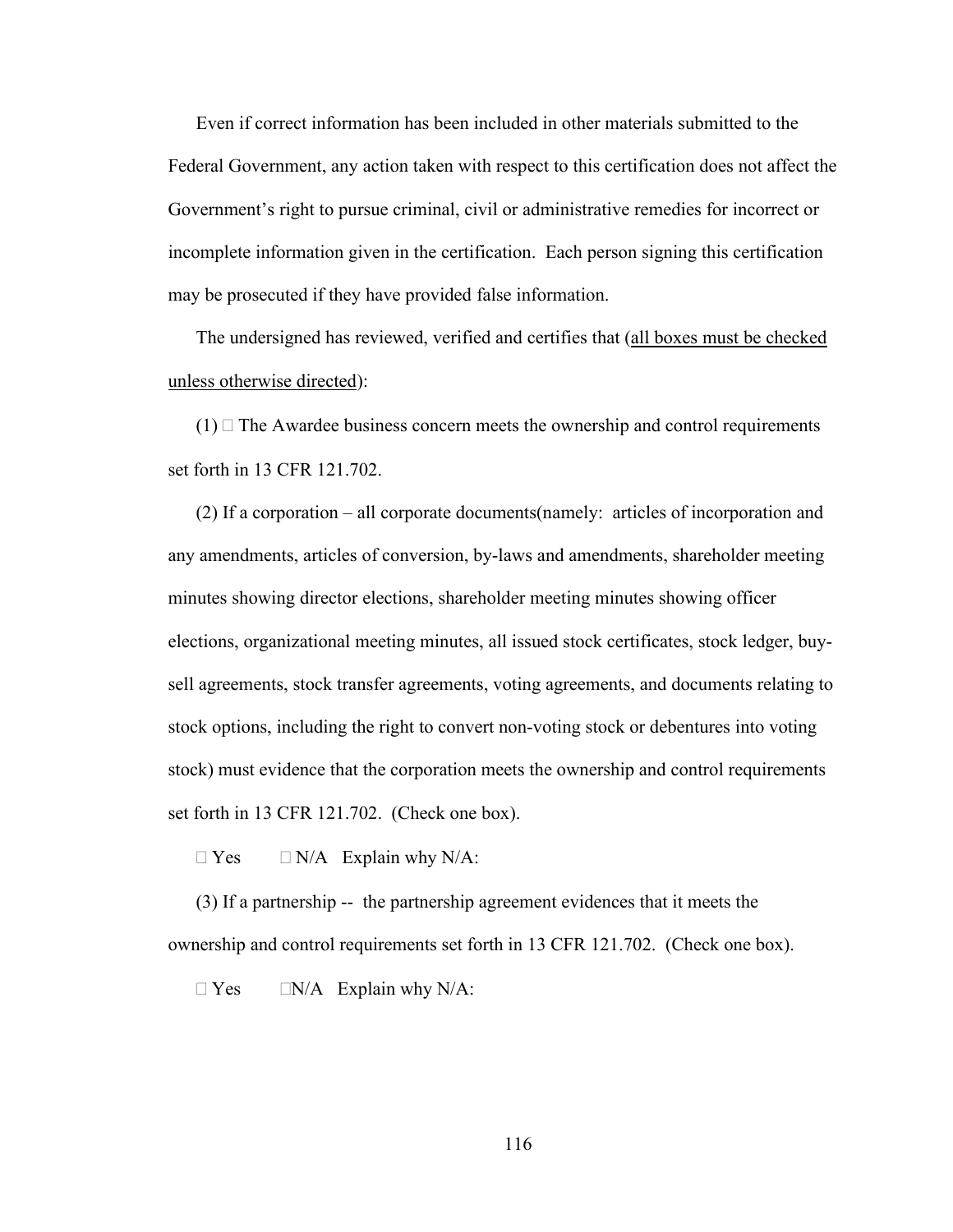(4) If a limited liability company – the articles of organization and any amendments, and operating agreement and amendments, evidence that it meets the ownership and control requirements set forth in 13 CFR 121.702. (Check one box).

 $\Box$  Yes  $\Box$  N/A Explain why N/A:

(5) The birth certificates, naturalization papers, or passports show that any individuals it relies upon to meet the eligibility requirements are U.S. citizens or permanent resident aliens in the United States. (Check one box).

 $\Box$  Yes  $\Box$  N/A Explain why N/A:

 $(6)$  The Awardee business concern has no more than 500 employees, including the employees of its Affiliates.

 $(7)$   $\Box$  SBA has not issued a size determination currently in effect finding that this business concern exceeds the 500 employee size standard.

(8) During the performance of the award, the Principal Investigator/Project Manager will spend more than one half of his/her time (based on a 40 hour workweek) as an employee of the Awardee (or Research Institution – STTR only) or has requested and received a written deviation from this requirement from the Funding Agreement officer. (Check one box).

 $\Box$  Yes  $\Box$  Deviation approved in writing by Funding Agreement officer: %

(9) All Essentially Equivalent Work, or a portion of the work, proposed under this project (check applicable line):

**Has not** been submitted for funding to this Agency or another Federal agency.

 **Has** been submitted for funding to this Agency or another Federal agency **but has not** been funded under any other grant, contract, subcontract or other transaction.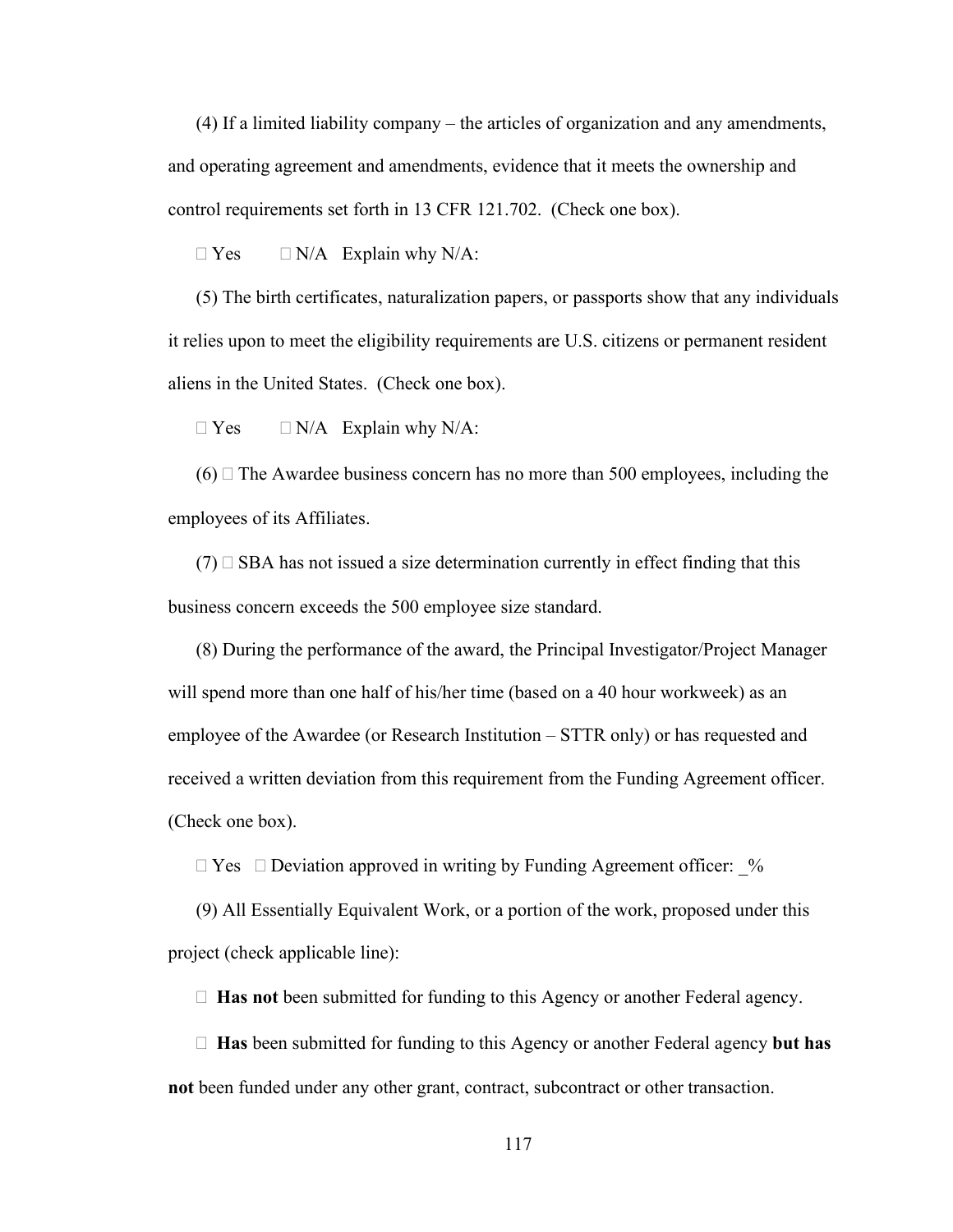$\Box$  A portion has been funded by another grant, contract, or subcontract as described in detail in the proposal and approved in writing by the Funding Agreement officer.

(10) During performance of award, the Awardee will perform the applicable percentage of work unless a deviation from this requirement is approved in writing by the Funding Agreement officer (check applicable line and fill in if needed):

 $\Box$  SBIR Phase I: at least two-thirds (66 2/3%) of the research.

 $\Box$  SBIR Phase II: at least half (50%) of the research.

 $\Box$  STTR Phase I or Phase II: at least forty percent (40%) of the research.

 $\Box$  Deviation approved in writing by the Funding Agreement officer (SBIR only):

 $\frac{0}{0}$ 

(11) During performance of award, the R/R&D will be performed in the United States unless a deviation is approved in writing by the Funding Agreement officer (check one box).

 $\Box$  Yes  $\Box$  Waiver has been granted

 $(12)$   $\Box$  During performance of award, the R/R&D will be performed at the Awardee's facilities by the Awardee's employees, except as otherwise indicated in the SBIR/STTR application and approved in the Funding Agreement.

(13) The SBIR Awardee has registered itself on SBA's database as majority-owned by venture capital operating companies, hedge funds or private equity firms (check one box).

 $\Box$  Yes  $\Box$  No  $\Box$  N/A Explain why N/A:

(14) The SBIR Awardee is a Covered Small Business Concern (a Small Business Concern that: (a) was not majority-owned by multiple venture capital operating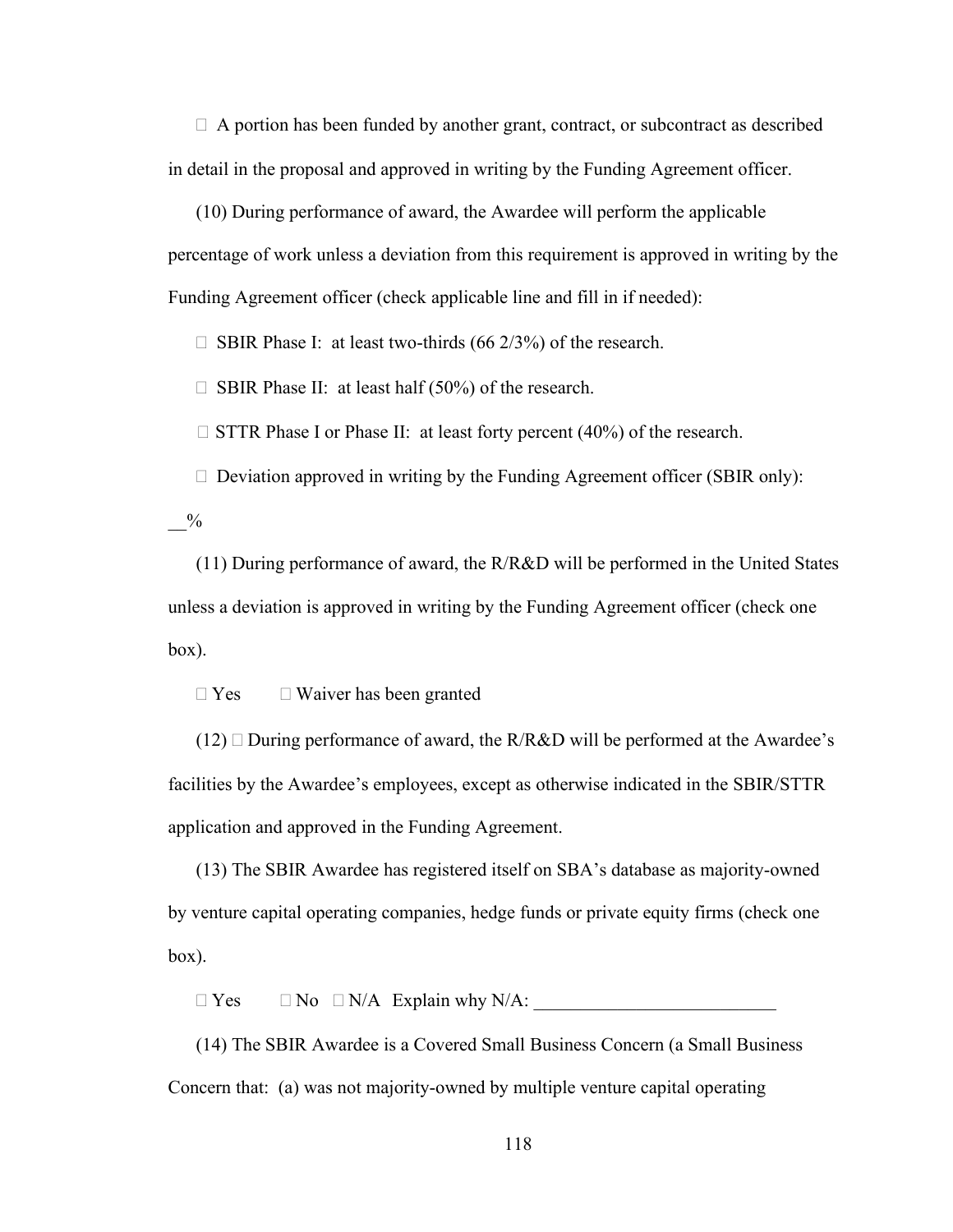companies (VCOCs), hedge funds, or private equity firms on the date on which it submitted an application in response to an SBIR solicitation; and (b) on the date of the SBIR award, which is made more than 9 months after the closing date of the solicitation, is majority-owned by multiple venture capital operating companies, hedge funds, or private equity firms). (Check one box).

 $\Box$ Yes  $\Box$ No

 $(15)$  I will notify this Agency immediately if all or a portion of the work authorized and funded under this award is subsequently funded by another Federal Agency.

(16) [*For STTR only*] The Small Business Concern, and not a partnering Research Institution, is exercising management direction and control of the performance of the STTR Funding Agreement.

 $\neg$ Yes  $\neg$ No

 $(17)$  I understand that the information submitted may be given to Federal, State, and local agencies for determining violations of law and other purposes.

 $(18)$   $\Box$  I am an officer of the business concern authorized to represent it and sign this certification on its behalf. By signing this certification, I am representing on my own behalf, and on behalf of the business concern that the information provided in this certification, the application, and all other information submitted in connection with this application, is true and correct as of the date of submission. I acknowledge that any intentional or negligent misrepresentation of the information contained in this certification may result in criminal, civil or administrative sanctions, including but not limited to: (1) fines, restitution and/or imprisonment under 18 U.S.C. 1001; (2) treble damages and civil penalties under the False Claims Act (31 U.S.C. 3729 et seq*.*); (3)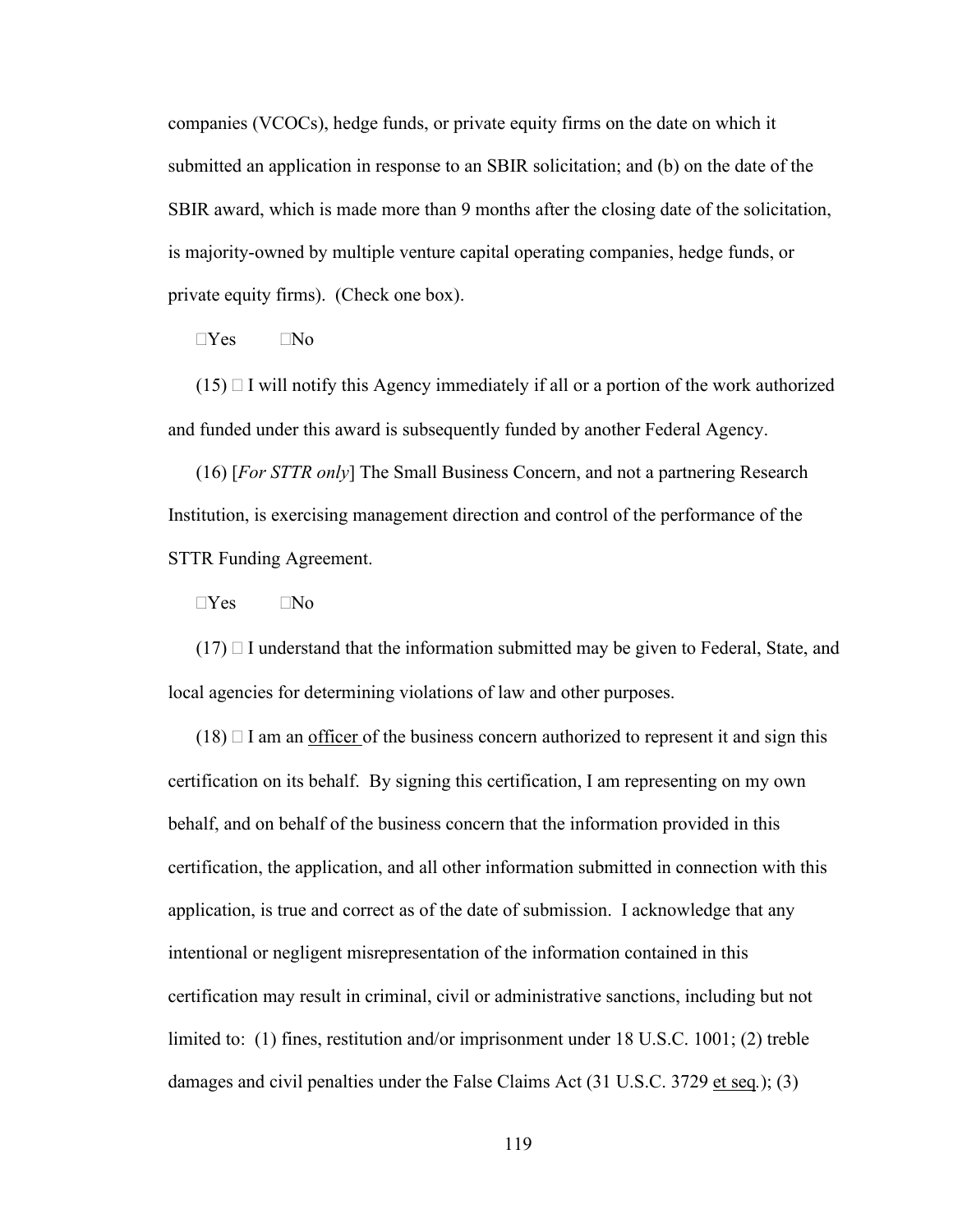double damages and civil penalties under the Program Fraud Civil Remedies Act (31 U.S.C. 3801 et seq*.*); (4) civil recovery of award funds, (5) suspension and/or debarment from all Federal procurement and nonprocurement transactions (FAR subpart 9.4 or 2 CFR part 180); and (6) other administrative penalties including termination of SBIR/STTR awards.

| Signature                        | Date |
|----------------------------------|------|
| Print Name (First, Middle, Last) |      |
| Title                            |      |
| <b>Business Name</b>             |      |

(d) The agency must use the following certification during the life cycle of the Funding Agreement in accordance with subsection 8(j) of the SBIR/STTR Policy Directive and paragraph 2(b)(iii) of this Appendix and upon notification by SBA, must check www.SBIR.gov for updated certifications prepared by SBA:

### SBIR/STTR Funding Agreement Certification – Life Cycle Certification

All SBIR/STTR Phase I and Phase II Awardees must complete this certification at all times set forth in the Funding Agreement (see  $\S 8(i)$  of the SBIR/STTR Policy Directive). This includes checking all of the boxes (unless otherwise directed) and having an authorized officer of the Awardee sign and date the certification each time it is requested.

Please read carefully the following certification statements. The Federal Government relies on the information to ensure compliance with specific program requirements during the life of the Funding Agreement. The definitions for the terms used in this certification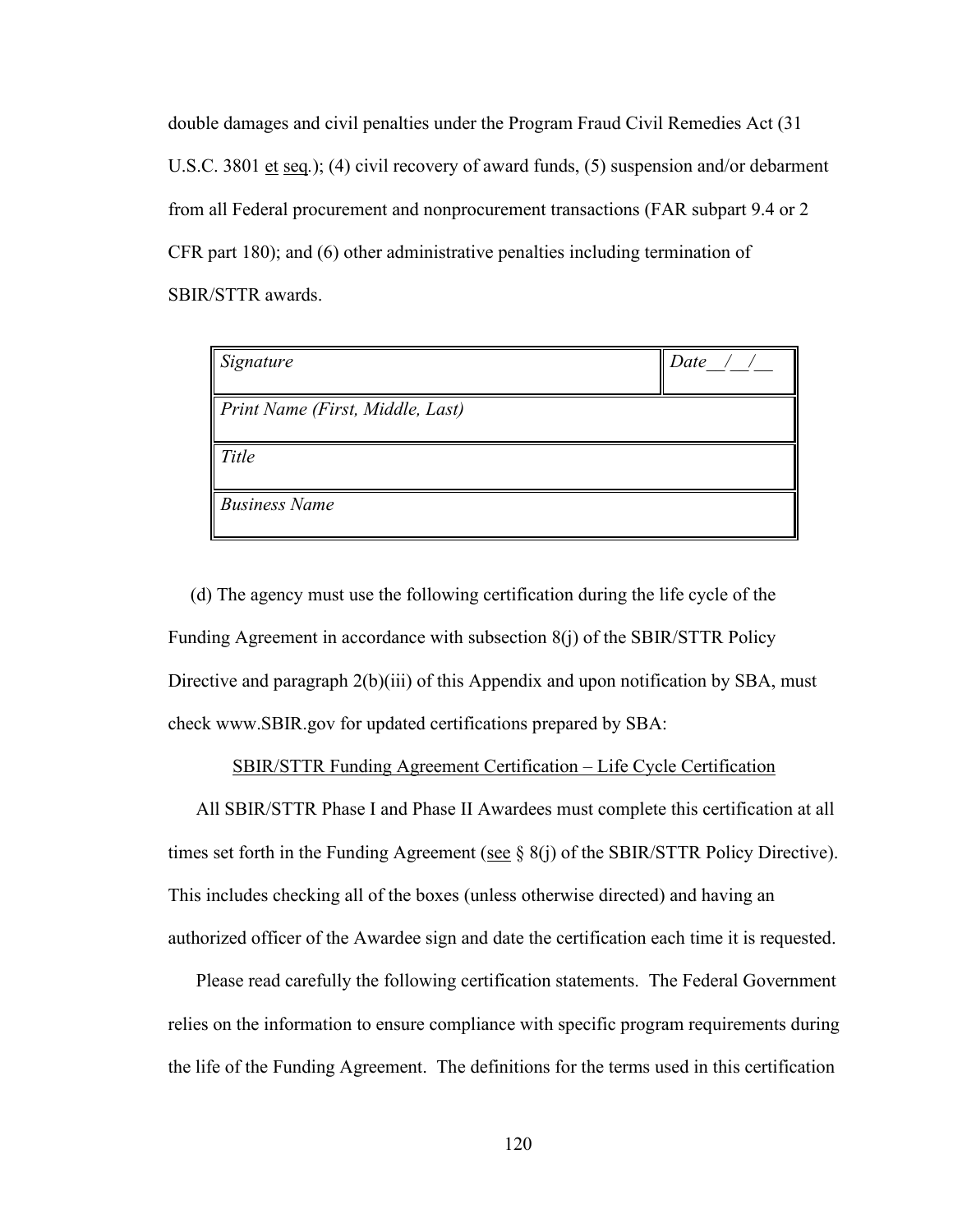are set forth in the Small Business Act, the SBIR/STTR Policy Directive, and also any statutory and regulatory provisions referenced in those authorities.

If the Funding Agreement officer believes that the business is not meeting certain Funding Agreement requirements, the agency may request further clarification and supporting documentation in order to assist in the verification of any of the information provided.

Even if correct information has been included in other materials submitted to the Federal Government, any action taken with respect to this certification does not affect the Government's right to pursue criminal, civil or administrative remedies for incorrect or incomplete information given in the certification. Each person signing this certification may be prosecuted if they have provided false information.

The undersigned has reviewed, verified and certifies that (all boxes must be checked except where otherwise directed):

(1) The Principal Investigator/Project Manager spent more than one half of his/her time (based on a 40 hour workweek) as an employee of the Awardee (or Research Institution – STTR only) or the Awardee has requested and received a written deviation from this requirement from the Funding Agreement officer.

 $\Box$  Yes  $\Box$  No  $\Box$  Deviation approved in writing by Funding Agreement officer:  $\Box$ %

(2) All Essentially Equivalent Work, or a portion of the work, performed under this project (check the applicable line):

**Has not** been submitted for funding to this Agency or another Federal Agency.

 **Has** been submitted for funding to this Agency or another Federal agency **but has not** been funded under any other grant, contract, subcontract or other transaction.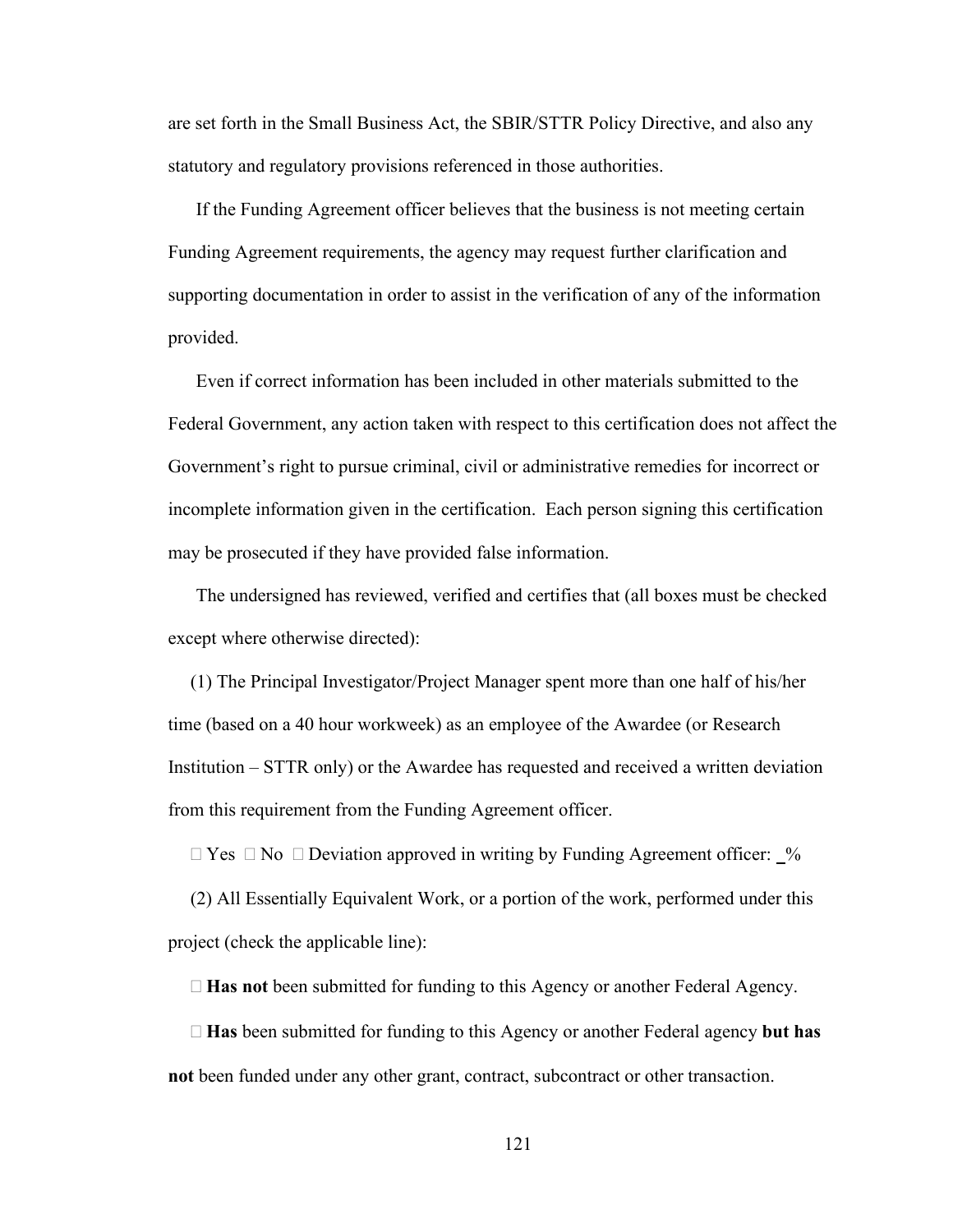$\Box$  A portion has been funded by another grant, contract, or subcontract as described in detail in the proposal and approved in writing by the Funding Agreement officer.

(3) Upon completion of the award, the Awardee will have performed the applicable percentage of work, unless a deviation from this requirement is approved in writing by the Funding Agreement officer (check the applicable line and fill in if needed):

 $\Box$  SBIR Phase I: at least two-thirds (66 2/3%) of the research.

 $\square$  SBIR Phase II: at least half (50%) of the research.

 $\Box$  STTR Phase I or Phase II: at least forty percent (40%) of the research.

 $\Box$  Deviation approved in writing by the Funding Agreement officer (SBIR only):

 $_{0/2}$ 

(4) The work is completed and the small business Awardee has performed the applicable percentage of work, unless a deviation from this requirement is approved in writing by the Funding Agreement officer (check the applicable line and fill in if needed):

 $\Box$  SBIR Phase I: at least two-thirds (66 2/3%) of the research.

 $\Box$  SBIR Phase II: at least half (50%) of the research.

 $\Box$  STTR Phase I or Phase II: at least forty percent (40%) of the research.

 $\Box$  Deviation approved in writing by the Funding Agreement officer:  $\%$ 

 $\Box$  N/A because work is not completed

(5) [*For STTR only*] The Small Business Concern, and not a partnering Research Institution, is exercising management direction and control of the performance of the STTR Funding Agreement.

 $\neg$ Yes  $\neg$  No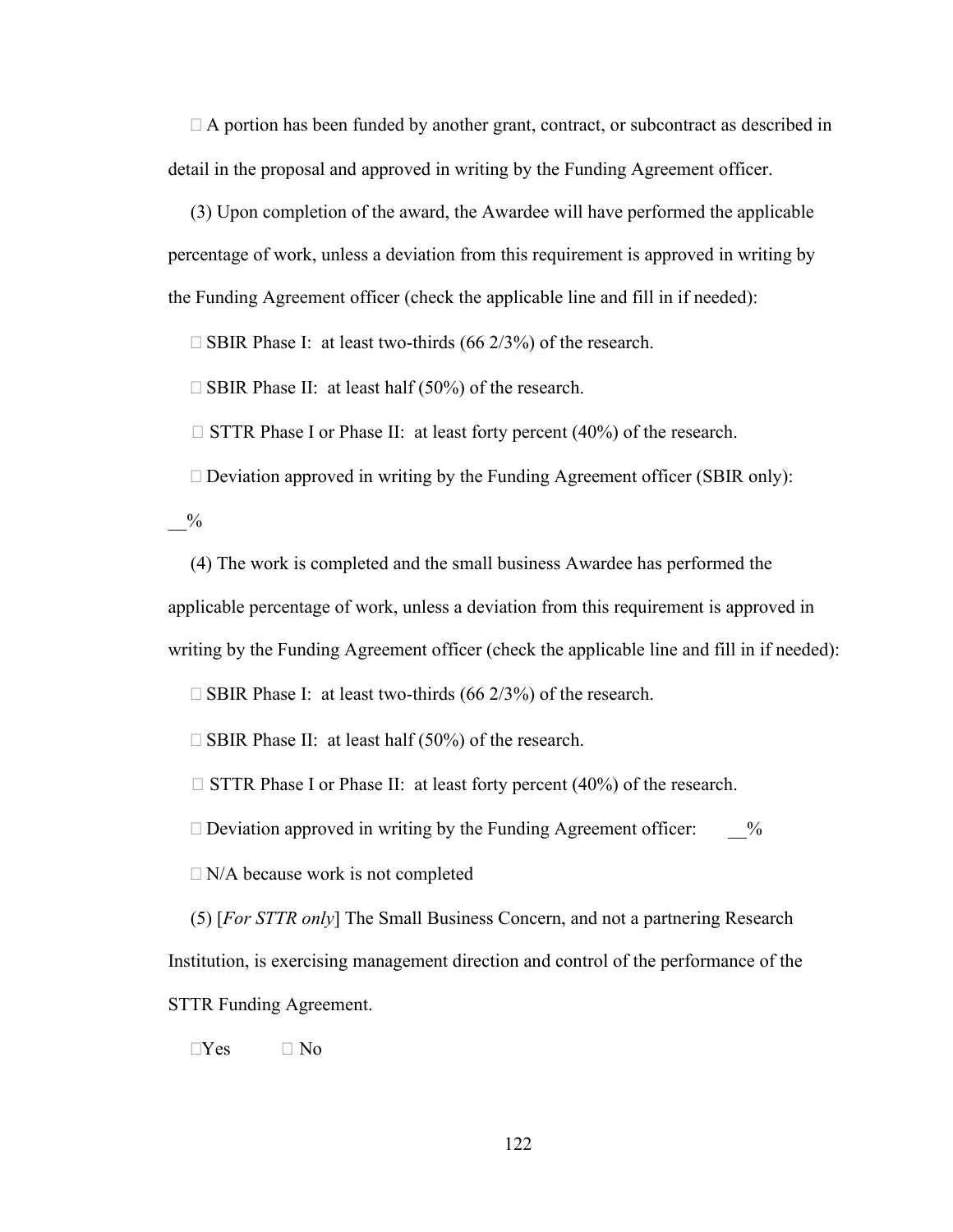(6) The R/R&D is performed in the United States unless a deviation is approved in writing by the Funding Agreement officer.

 $\Box$ Yes  $\Box$ No  $\Box$ Waiver has been granted

(7) The R/R&D is performed at the Awardee's facilities by the Awardee's employees, except as otherwise indicated in the SBIR/STTR application and approved in the Funding Agreement.

 $\neg$ Yes  $\neg$ No

 $(8)$   $\Box$  I will notify this Agency immediately if all or a portion of the work authorized and funded under this award is subsequently funded by another Federal Agency.

 $(9)$   $\Box$  I understand that the information submitted may be given to Federal, State, and local agencies for determining violations of law and other purposes.

 $(10)$   $\Box$  I am an officer of the Awardee business concern authorized to represent it and sign this certification on its behalf. By signing this certification, I am representing on my own behalf, and on behalf of the business concern, that the information provided in this certification, the application, and all other information submitted in connection with the award, is true and correct as of the date of submission. I acknowledge that any intentional or negligent misrepresentation of the information contained in this certification may result in criminal, civil or administrative sanctions, including but not limited to: (1) fines, restitution and/or imprisonment under 18 U.S.C. 1001; (2) treble damages and civil penalties under the False Claims Act  $(31 \text{ U.S.C. } 3729 \text{ et seq.}); (3)$ double damages and civil penalties under the Program Fraud Civil Remedies Act (31 U.S.C. 3801 et seq.); (4) civil recovery of award funds, (5) suspension and/or debarment from all Federal procurement and nonprocurement transactions (FAR subpart 9.4 or 2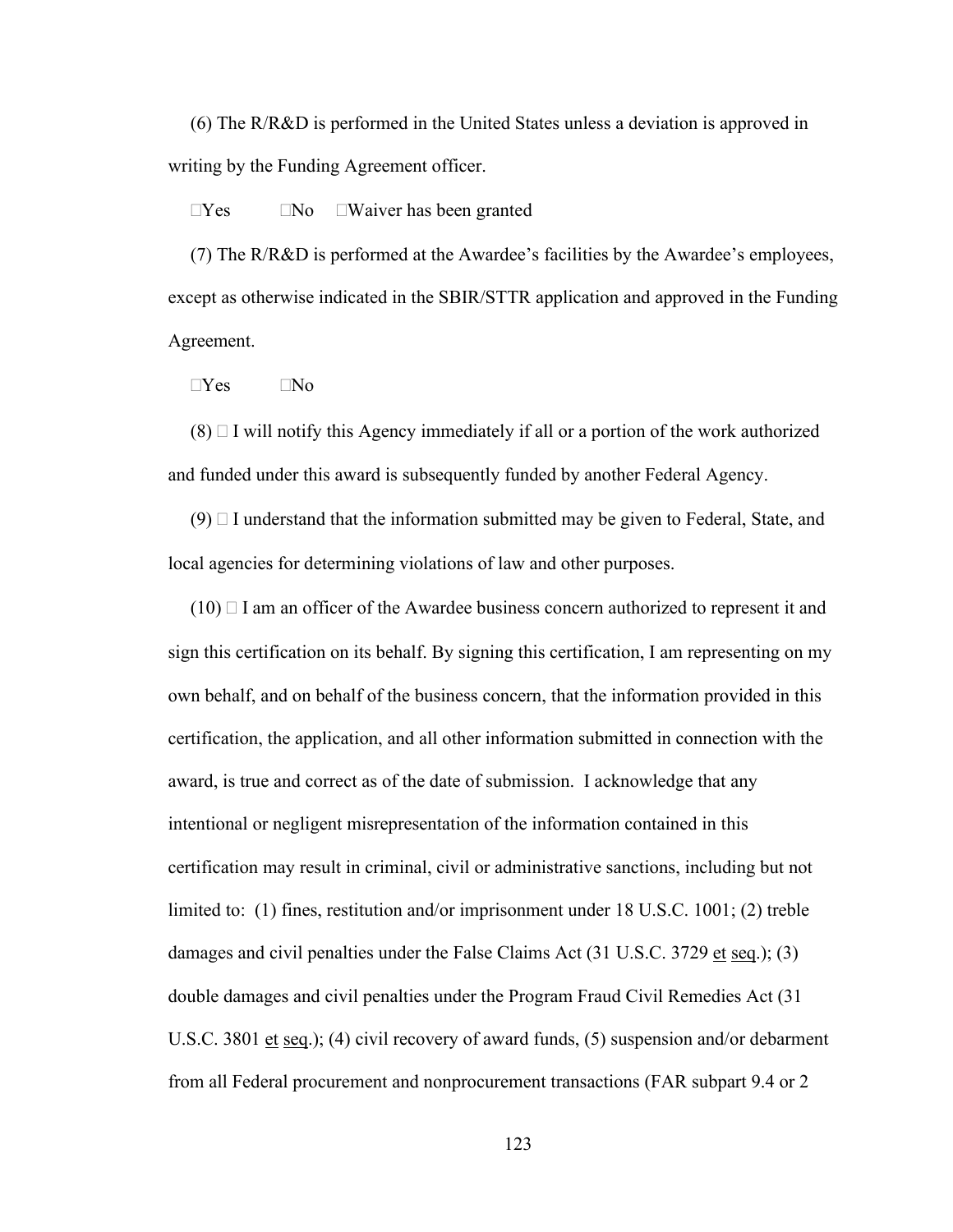CFR part 180); and (6) other administrative penalties including termination of SBIR/STTR awards.

| Signature                        | Date |
|----------------------------------|------|
| Print Name (First, Middle, Last) |      |
| Title                            |      |
| <b>Business Name</b>             |      |

(e) [SBIR only] The agency must require any SBC that is majority-owned by multiple venture capital operating companies, hedge funds, or private equity firms to submit the following certification with its SBIR application:

## Certification for SBIR Applicants that are Majority-Owned by Multiple Venture

Capital Operating Companies, Hedge Fund or Private Equity Firms

Any small business that is majority-owned by multiple venture operating companies (VCOCs), hedge funds, or private equity firms and is submitting an application for an SBIR Funding Agreement must complete this certification prior to submitting an application. This includes checking all of the boxes and having an authorized officer of the Applicant sign and date the certification each time it is requested.

Please read carefully the following certification statements. The Federal Government relies on the information to determine whether the business is eligible for a Small Business Innovation Research (SBIR) program award and meets the specific program requirements during the life of the Funding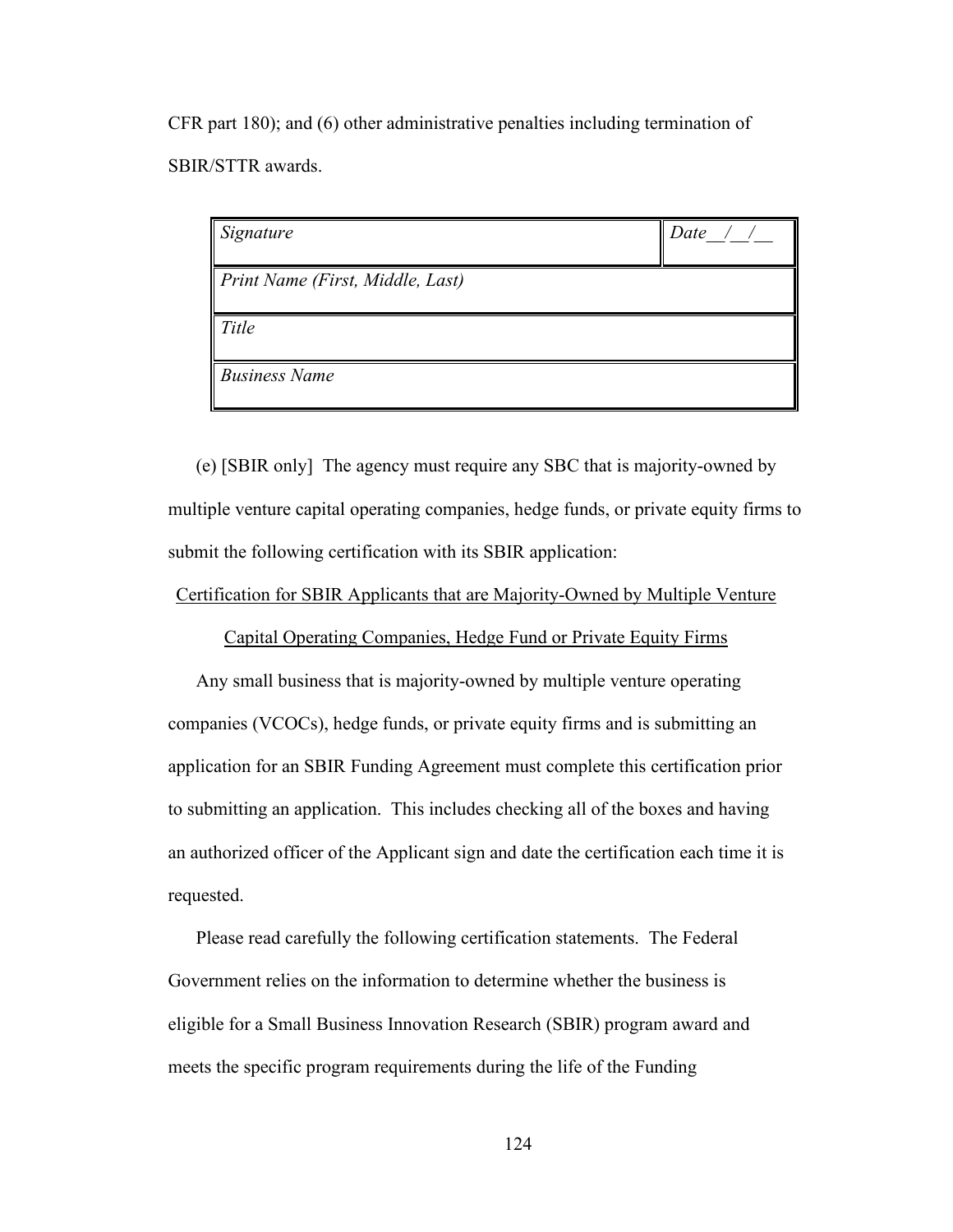Agreement. The definitions for the terms used in this certification are set forth in the Small Business Act, SBA regulations (13 CFR part 121), the SBIR/STTR Policy Directive and also any statutory and regulatory provisions referenced in those authorities.

If the Funding Agreement officer believes that the business may not meet certain eligibility requirements at the time of award, he/she is required to file a size protest with the U.S. Small Business Administration (SBA), which will determine eligibility. At that time, SBA will request further clarification and supporting documentation in order to assist in the verification of any of the information provided as part of a protest. If the Funding Agreement officer believes, after award, that the business is not meeting certain Funding Agreement requirements, the agency may request further clarification and supporting documentation in order to assist in the verification of any of the information provided.

Even if correct information has been included in other materials submitted to the Federal Government, any action taken with respect to this certification does not affect the Government's right to pursue criminal, civil or administrative remedies for incorrect or incomplete information given in the certification. Each person signing this certification may be prosecuted if they have provided false information.

The undersigned has reviewed, verified and certifies that (all boxes must be checked):

(1)  $\Box$  The Applicant is NOT more than 50% owned by a single VCOC, hedge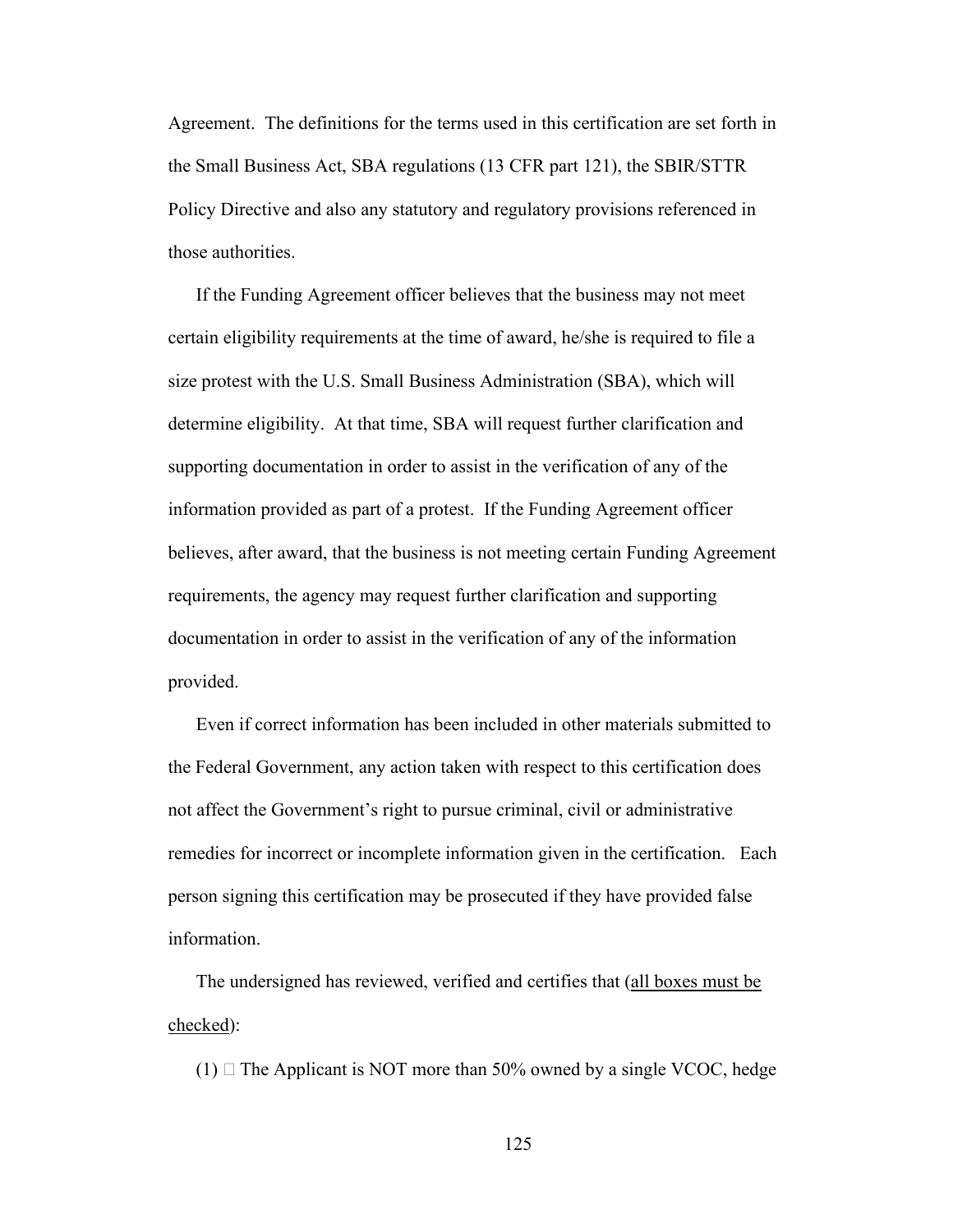fund, or private equity firm.

 $(2)$   $\Box$  The Applicant is more than 50% owned by multiple domestic business concerns that are VCOCs, hedge funds, or private equity firms.

 $(3)$   $\Box$  I have registered with SBA at www.SBIR.gov as a business that is majority-owned by multiple VCOCs, hedge funds or private equity firms.

 $(4)$   $\Box$  I understand that the information submitted may be given to Federal, State, and local agencies for determining violations of law and other purposes.

 $(5)$   $\Box$  All the statements and information provided in this form and any documents submitted are true, accurate, and complete. If assistance was obtained in completing this form and the supporting documentation, I have personally reviewed the information and it is true and accurate. I understand that, in general, these statements are made for the purpose of determining eligibility for an SBIR Funding Agreement and continuing eligibility.

 $(6)$  I understand that the certifications in this document are continuing in nature. Each SBIR Funding Agreement for which the small business submits an offer or application or receives an award constitutes a restatement and reaffirmation of these certifications.

 $(7)$   $\Box$  I understand that I may not misrepresent status as small business to: 1) obtain a contract under the Act; or 2) obtain any benefit under a provision of Federal law that references the SBIR program.

 $(8)$   $\Box$  I am an <u>officer</u> of the business concern authorized to represent it and sign this certification on its behalf. By signing this certification, I am representing on my own behalf, and on behalf of the SBIR Applicant or Awardee,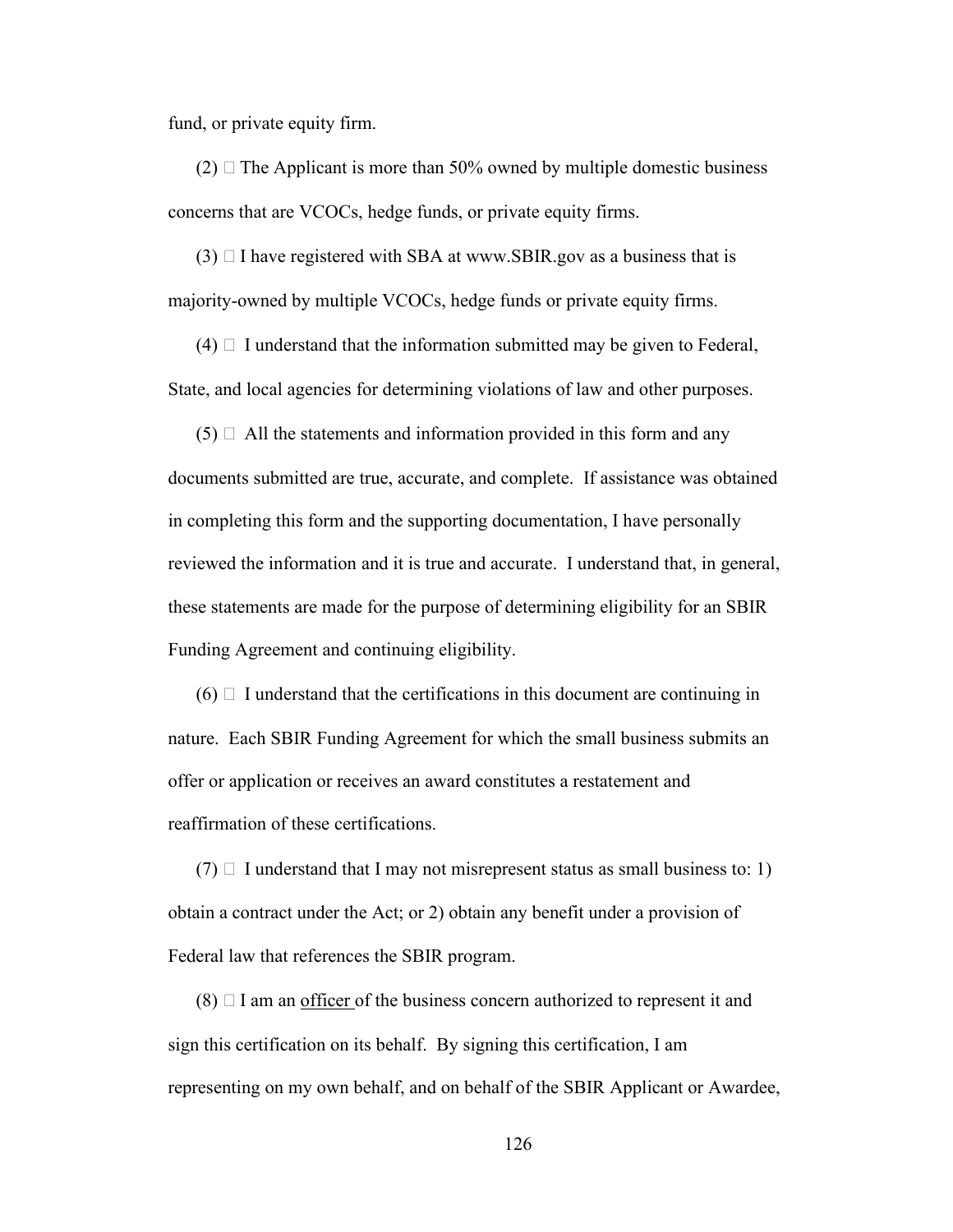that the information provided in this certification, the application, and all other information submitted in connection with this application, is true and correct as of the date of submission. I acknowledge that any intentional or negligent misrepresentation of the information contained in this certification may result in criminal, civil or administrative sanctions, including but not limited to: (1) fines, restitution and/or imprisonment under 18 U.S.C. 1001; (2) treble damages and civil penalties under the False Claims Act (31 U.S.C. 3729 et seq*.*); (3) double damages and civil penalties under the Program Fraud Civil Remedies Act (31 U.S.C. 3801 et seq.); (4) civil recovery of award funds, (5) suspension and/or debarment from all Federal procurement and nonprocurement transactions (FAR subpart 9.4 or 2 CFR part 180); and (6) other administrative penalties including termination of SBIR/STTR awards.

| $\vert$ Signature                | Data |
|----------------------------------|------|
| Print Name (First, Middle, Last) |      |
| <b>Title</b>                     |      |
| <b>Business Name</b>             |      |

§ 3. Proposal Preparation Instructions and Requirements. The purpose of this section is to inform the Applicant on what to include in the proposal and to set forth limits on what may be included. It should also provide guidance to assist Applicants, particularly those that may not have previous Government experience, in improving the quality and acceptance of proposals.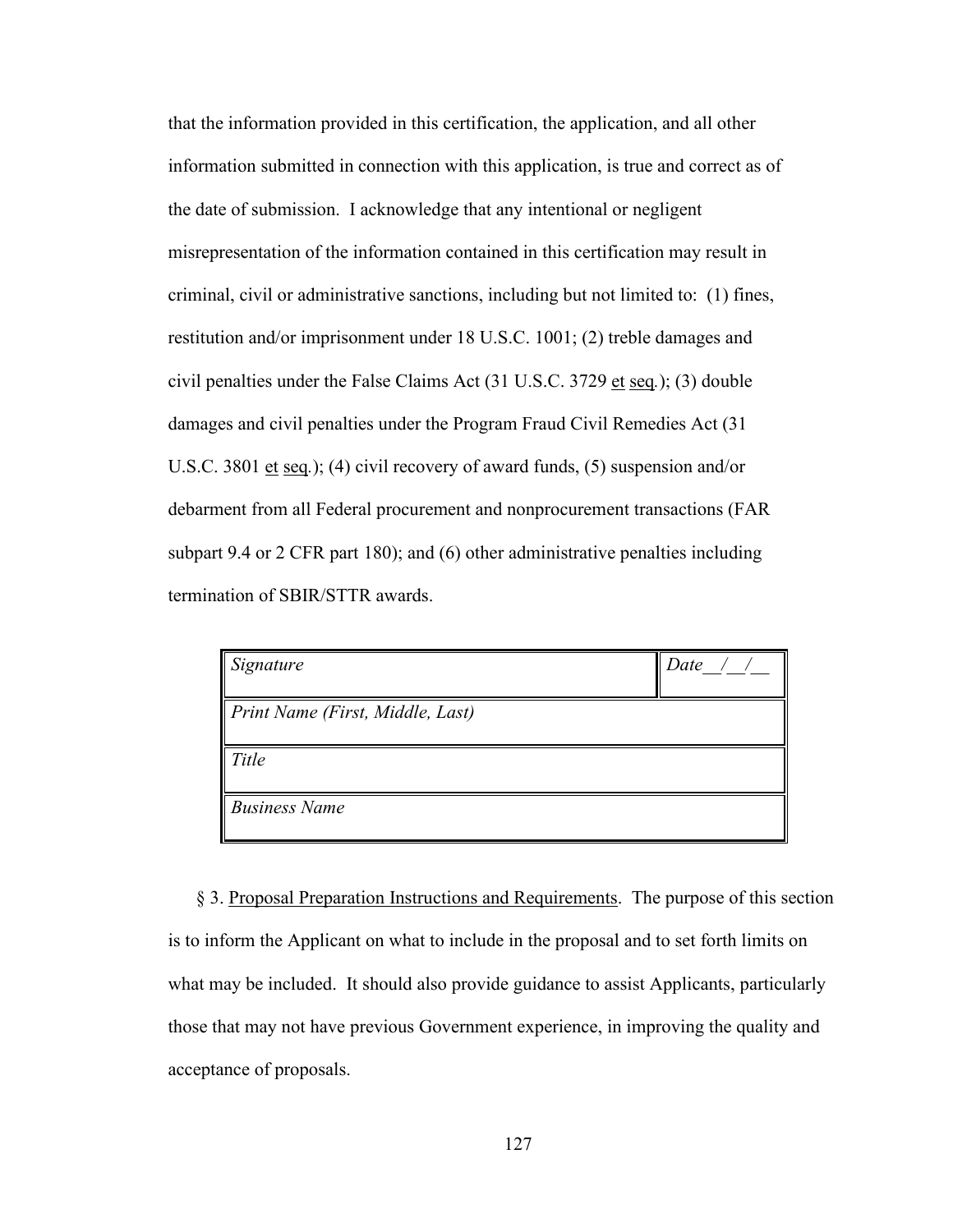(a) Limitations on Length of Proposal. Include at least the following information:

(1) SBIR/STTR Phase I proposals must not exceed a total of 25 pages, including cover page, budget, and all enclosures or attachments, unless stated otherwise in the agency solicitation. Pages should be of standard size  $(8\frac{1}{2}$ " x  $11$ "; 21.6 cm x 27.9 cm) and should conform to the standard formatting instructions. Margins should be 2.5 cm and type at least 10 point font.

(2) A notice that no additional attachments, appendices, or references beyond the 25-page limitation shall be considered in proposal evaluation (unless specifically solicited by an agency) and that proposals in excess of the page limitation shall not be considered for review or award.

(b) Proposal Cover Sheet. Every Applicant is required to provide a copy of its registration information printed from the Company Registry unless the information can be transmitted automatically to SBIR/STTR Participating Agencies. Every Applicant must also include at least the following information on the first page of proposals. Items 8 and 9 are for statistical purposes only.

(1) Agency and Program Solicitation Number or Year.

(2) Topic Number or Letter.

- (3) Subtopic Number or Letter.
- (4) Topic Area.
- (5) Project Title.

(6) Name and Complete Address of SBC.

(7) Disclosure permission (by statement or checkbox), such as follows, must be included at the discretion of the funding agency: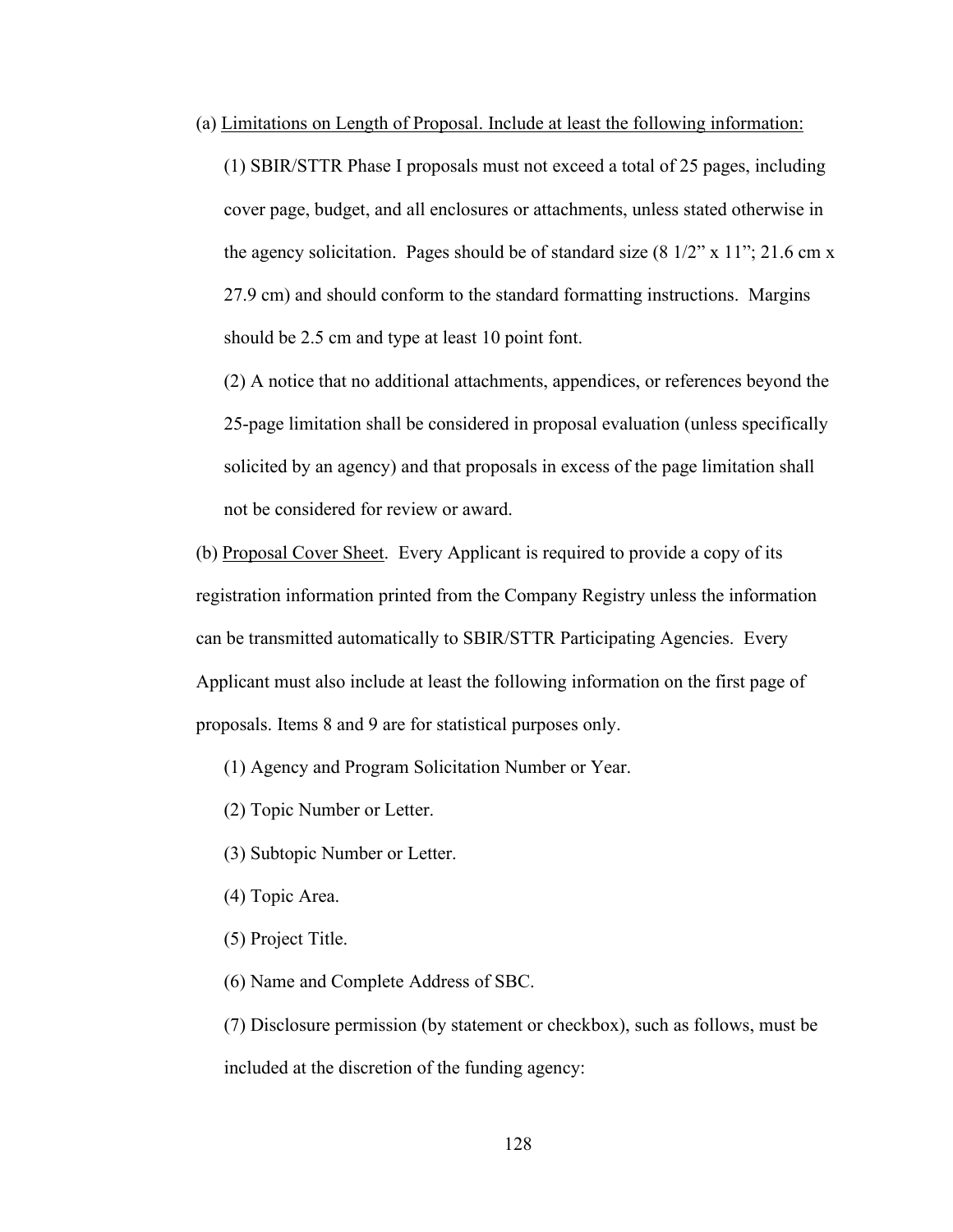"Will you permit the Federal Government to disclose the name, address, and telephone number of the corporate official of your concern, if your proposal does not result in an award, to appropriate local and State-level economic development organizations that may be interested in contacting you for further information?  $\Box$  Yes  $\Box$  No"

(8) Signature of a company official of the proposing Small Business Concern and that individual's typed name, title, address, telephone number, and date of signature.

(9) Signature of Principal Investigator or Project Manager within the proposing Small Business Concern and that individual's typed name, title, address, telephone number, and date of signature.

(10) Legend for proprietary information as described in the "Considerations" section of this Program Solicitation if appropriate. This may also be noted by asterisks in the margins on proposal pages.

#### (c) Data Collection Requirement

(1) Each Phase I and Phase II Applicant is required to provide information for SBA's database (www.SBIR.gov). The following are examples of the data to be entered by Applicants into the database:

(i) Any business concern or subsidiary established for the commercial application of a product or service for which an SBIR or STTR award is made.

(ii) Revenue from the sale of new products or services resulting from the research conducted under each Phase II award;

(iii) Additional investment from any source, other than Phase I or Phase II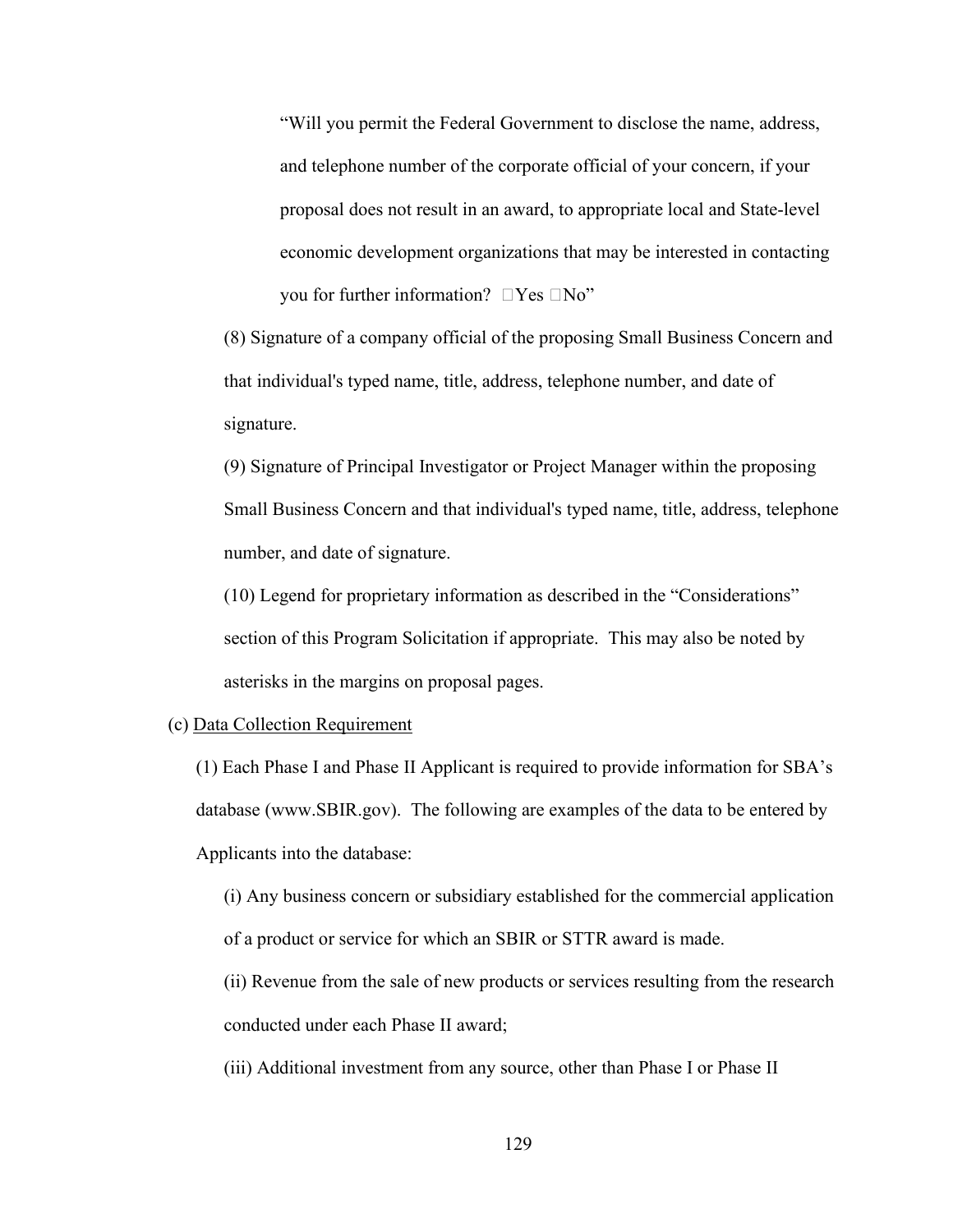awards, to further the research and development conducted under each Phase II award.

(iv) Update the information in the database for any prior Phase II award received by the SBC. The SBC may apportion sales or additional investment information relating to more than one Phase II award among those awards, if it notes the apportionment for each award.

(2) Each Phase II Awardee is required to update the appropriate information on the award in the database upon completion of the last deliverable under the Funding Agreement and is requested to voluntarily update the information in the database annually thereafter for a minimum period of 5 years.

(d) Abstract or Summary. Applicants will be required to include a one-page project summary of the proposed R/R&D including at least the following:

(1) Name and complete address of SBC.

(2) Name and title of Principal Investigator/Project Manager.

(3) Participating Agency name, Program Solicitation number, and Program Solicitation topic and subtopic.

(4) Title of project.

(5) Technical abstract limited to two hundred words.

(6) Summary of the anticipated results and implications of the approach (both Phases

I and II) and the potential commercial applications of the research.

(e) Technical Content. SBIR or STTR Program Solicitations must require, as a minimum, the following to be included in proposals submitted thereunder:

(1) Identification and Significance of the Problem or Opportunity. A clear statement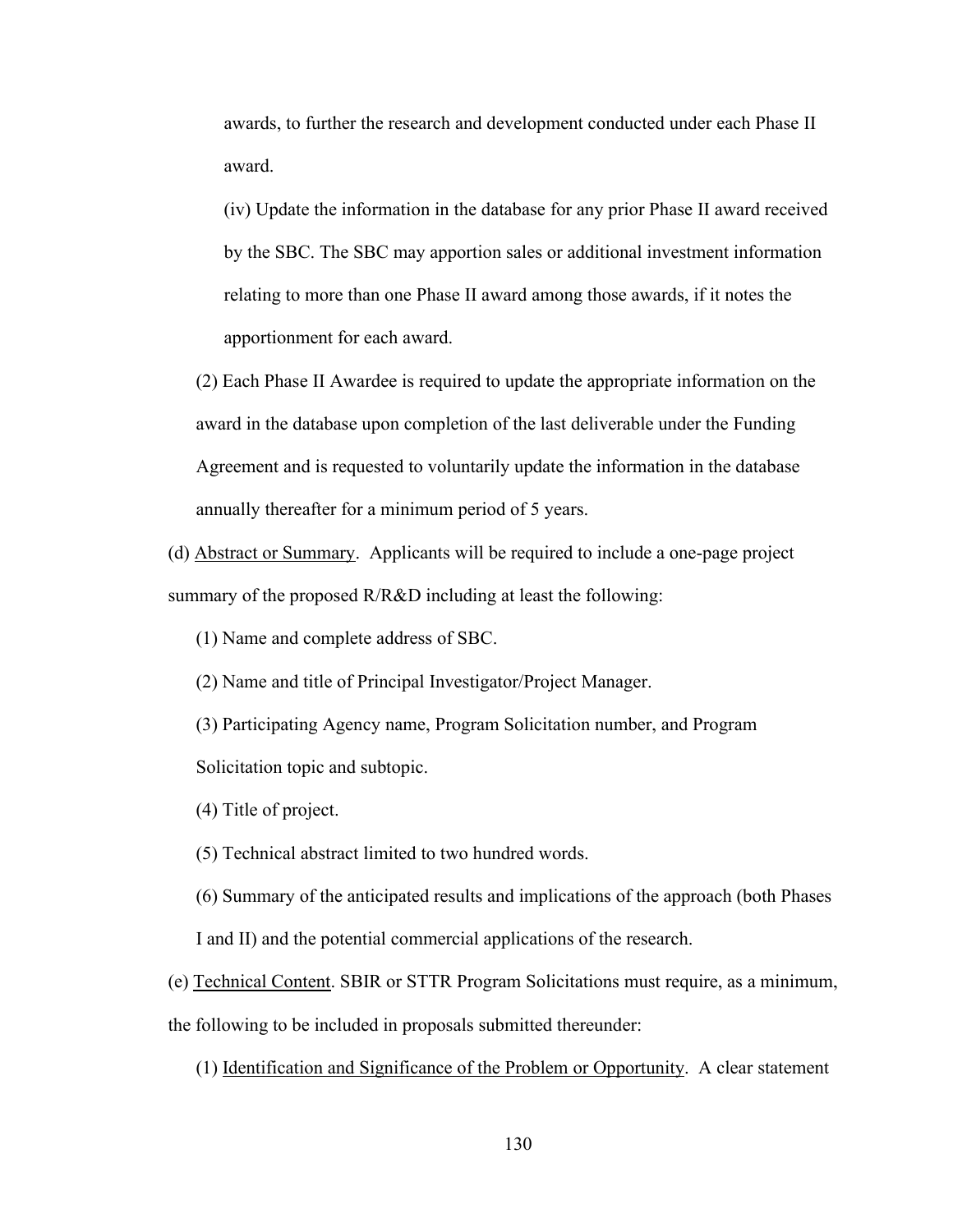of the specific technical problem or opportunity addressed.

(2) Phase I Technical Objectives. State the specific objectives of the Phase I research and development effort, including the technical questions it will try to answer to determine the feasibility of the proposed approach.

(3) Phase I Work Plan. Include a detailed description of the Phase I R/R&D plan. The plan should indicate what will be done, where it will be done, and how the R/R&D will be carried out. Phase I R/R&D should address the objectives and the questions cited in  $(e)(2)$  immediately above. The methods planned to achieve each objective or task should be discussed in detail.

(4) Related  $R/R&D$ . Describe significant  $R/R&D$  that is directly related to the proposal, including any conducted by the Principal Investigator/Project Manager or by the proposing SBC. Describe how it relates to the proposed effort, and any planned coordination with outside sources. The Applicant must persuade reviewers of his or her awareness of key, recent  $R/R&D$  conducted by others in the specific topic area.

(5) Key Individuals and Bibliography of Directly Related Work. Identify Key Individuals involved in Phase I including their directly-related education, experience, and bibliographic information. Where vitae are extensive, summaries that focus on the most relevant experience or publications are desired and may be necessary to meet proposal size limitation.

(6) Relationship with Future  $R/R&D$ .

(i) State the anticipated results of the proposed approach if the project is successful (Phase I and II).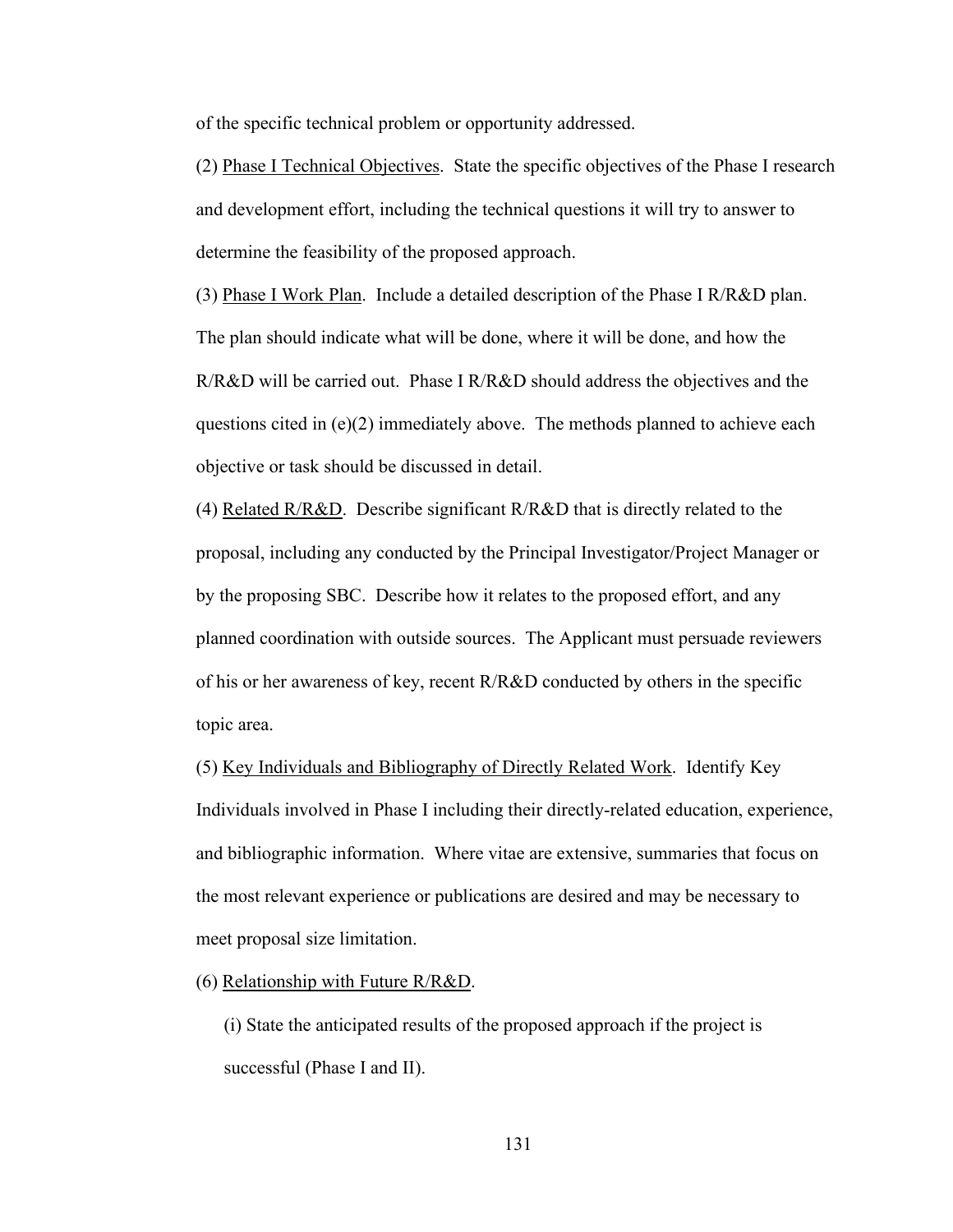(ii) Discuss the significance of the Phase I effort in providing a foundation for the Phase II R/R&D effort.

(7) Facilities. A detailed description, availability and location of instrumentation and physical facilities proposed for Phase I should be provided.

(8) Consultants. Involvement of consultants in the planning and research stages of the project is permitted. If such involvement is intended, it should be described in detail.

(9) Potential Post Applications. Briefly describe:

(i) Whether and by what means the proposed project appears to have potential commercial application.

(ii) Whether and by what means the proposed project appears to have potential use by the Federal Government.

(10) Similar Proposals or Awards. WARNING—While it is permissible with proposal notification to submit identical proposals or proposals containing a significant amount of Essentially Equivalent Work for consideration under numerous Federal Agency Program Solicitations, it is unlawful to enter into Funding Agreements requiring Essentially Equivalent Work. If there is any question concerning this, it must be disclosed to the soliciting agency or agencies before award. If an Applicant elects to submit identical proposals or proposals containing a significant amount of Essentially Equivalent Work under other Federal Agency Program Solicitations, a statement must be included in each such proposal indicating:

(i) The name and address of the Federal Agencies to which proposals were submitted or from which awards were received.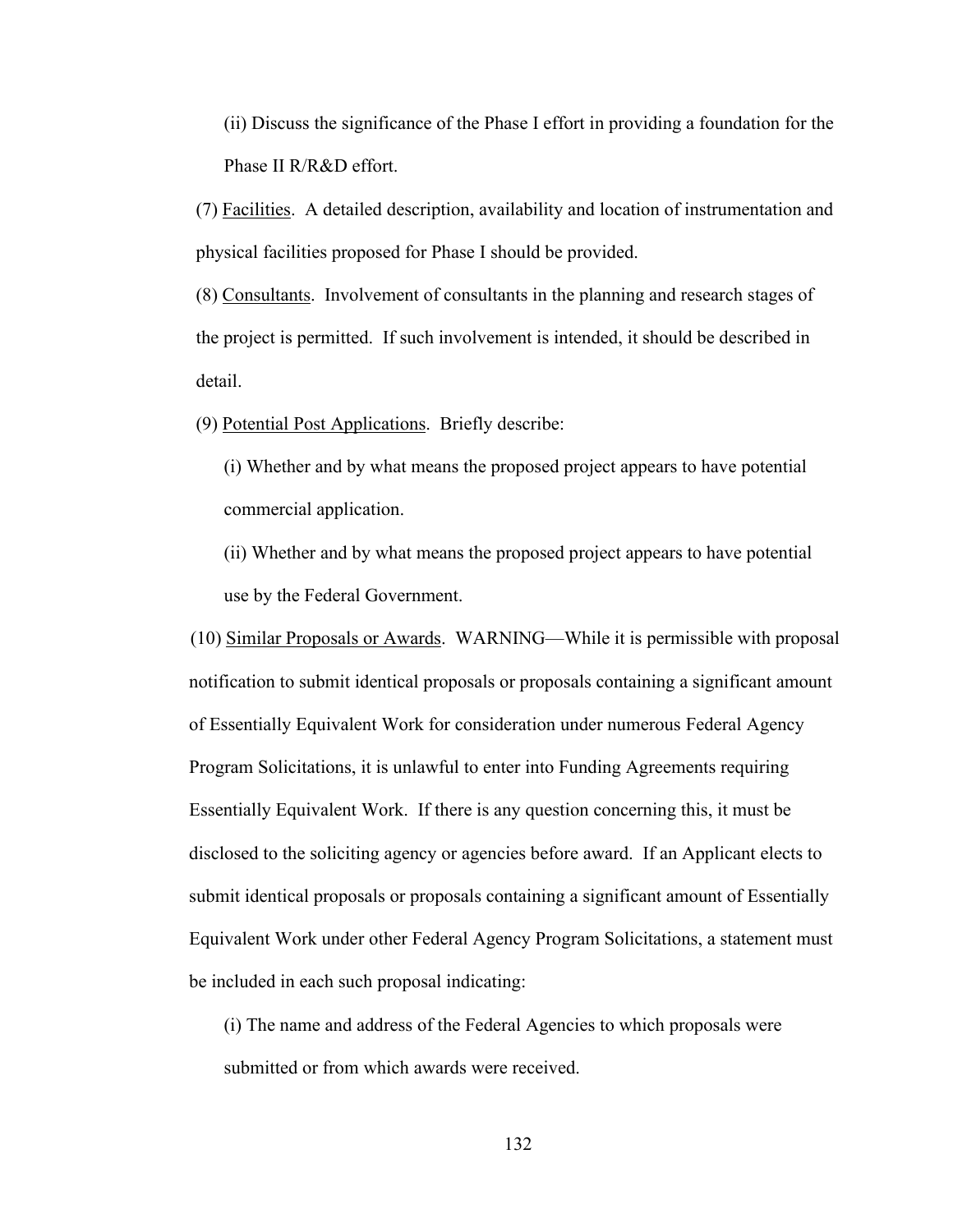(ii) Date of proposal submission or date of award.

(iii) Title, number, and date of Program Solicitations under which proposals were submitted or awards received.

(iv) The specific applicable research topics for each proposal submitted or award received.

(v) Titles of research projects.

(vi) Name and title of Principal Investigator/Project Manager for each proposal submitted or award received.

(11) Prior SBIR Phase II Awards. If the SBC has received more than 15 Phase II awards in the prior 5 fiscal years, the SBC must submit in its Phase I proposal: name of the awarding agency; date of award; Funding Agreement number; amount of award; topic or subtopic title; follow-on agreement amount; source and date of commitment; and current Commercialization status for each Phase II award. (This required proposal information will not be counted toward the proposal pages limitation.)

(f) Cost Breakdown/Proposed Budget. The solicitation will require the submission of simplified cost or budget data.

§ 4. Method of Selection and Evaluation Criteria.

(a) Standard Statement. Essentially, the following statement must be included in all SBIR or STTR Program Solicitations:

"All Phase I and II proposals will be evaluated and judged on a competitive basis. Proposals will be initially screened to determine responsiveness. Proposals passing this initial screening will be technically evaluated by engineers or scientists to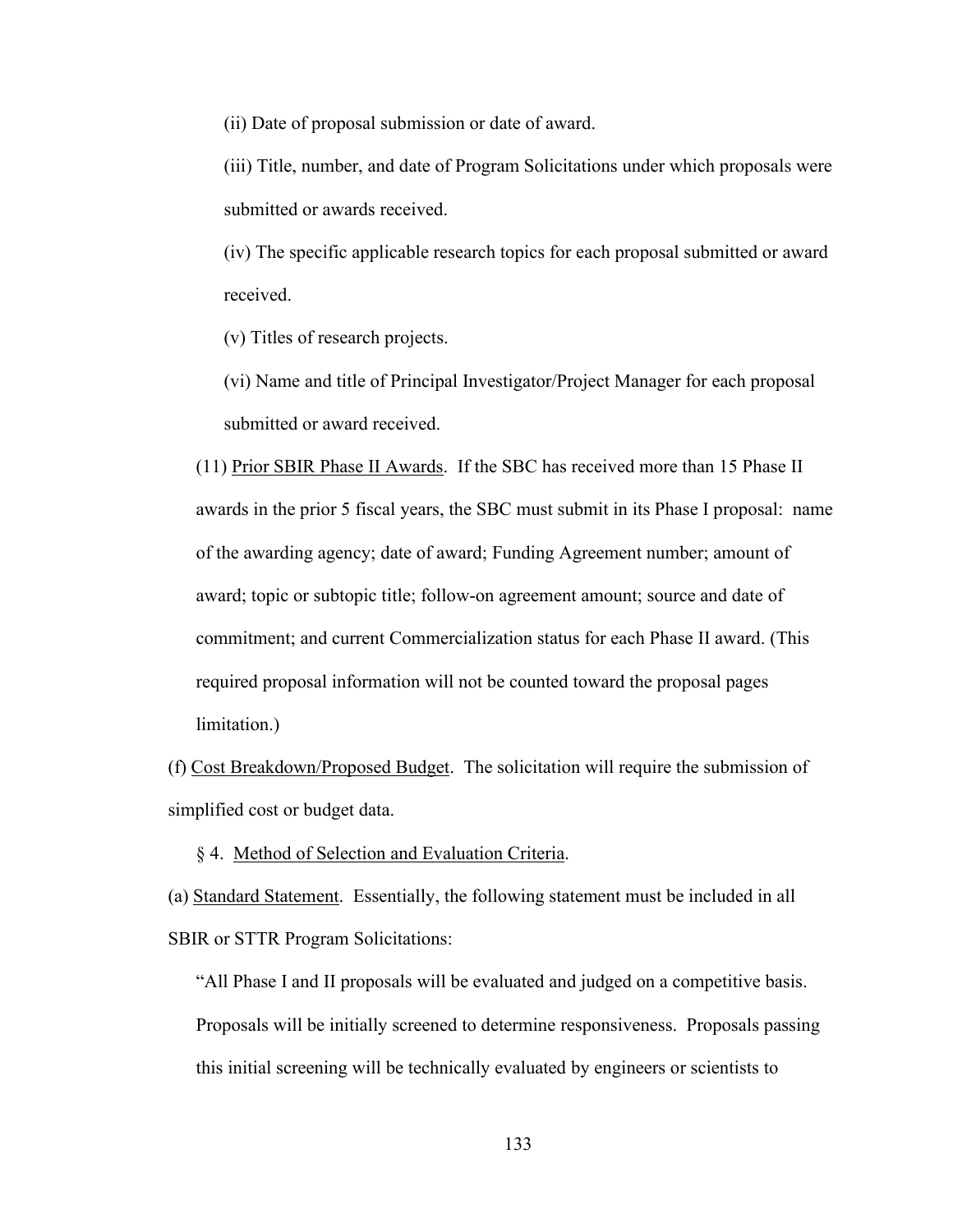determine the most promising technical and scientific approaches. Each proposal will be judged on its own merit. The Federal Agency is under no obligation to fund any proposal or any specific number of proposals in a given topic. It also may elect to fund several or none of the proposed approaches to the same topic or subtopic."

#### (b) Evaluation Criteria.

(1) The SBIR/STTR Participating Agency must develop a standardized method in its evaluation process that will consider, at a minimum, the following factors:

(i) The technical approach and the anticipated agency and commercial benefits that may be derived from the research.

(ii) The adequacy of the proposed effort, and its relationship to the fulfillment of requirements of the research topic or subtopics.

(iii) The soundness and technical merit of the proposed approach and its incremental progress toward topic or subtopic solution.

(iv) Qualifications of the proposed Principal Investigators/Project Managers, supporting staff, and consultants.

(v) Evaluations of proposals require, among other things, consideration of a proposal's commercial potential as evidenced by:

(A) the SBC's record of commercializing SBIR or other research,

(B) the existence of Phase II funding commitments from private sector or non-SBIR funding sources,

(C) the existence of Phase III follow-on commitments for the subject of the research, and,

(D) the presence of other indicators of the commercial potential of the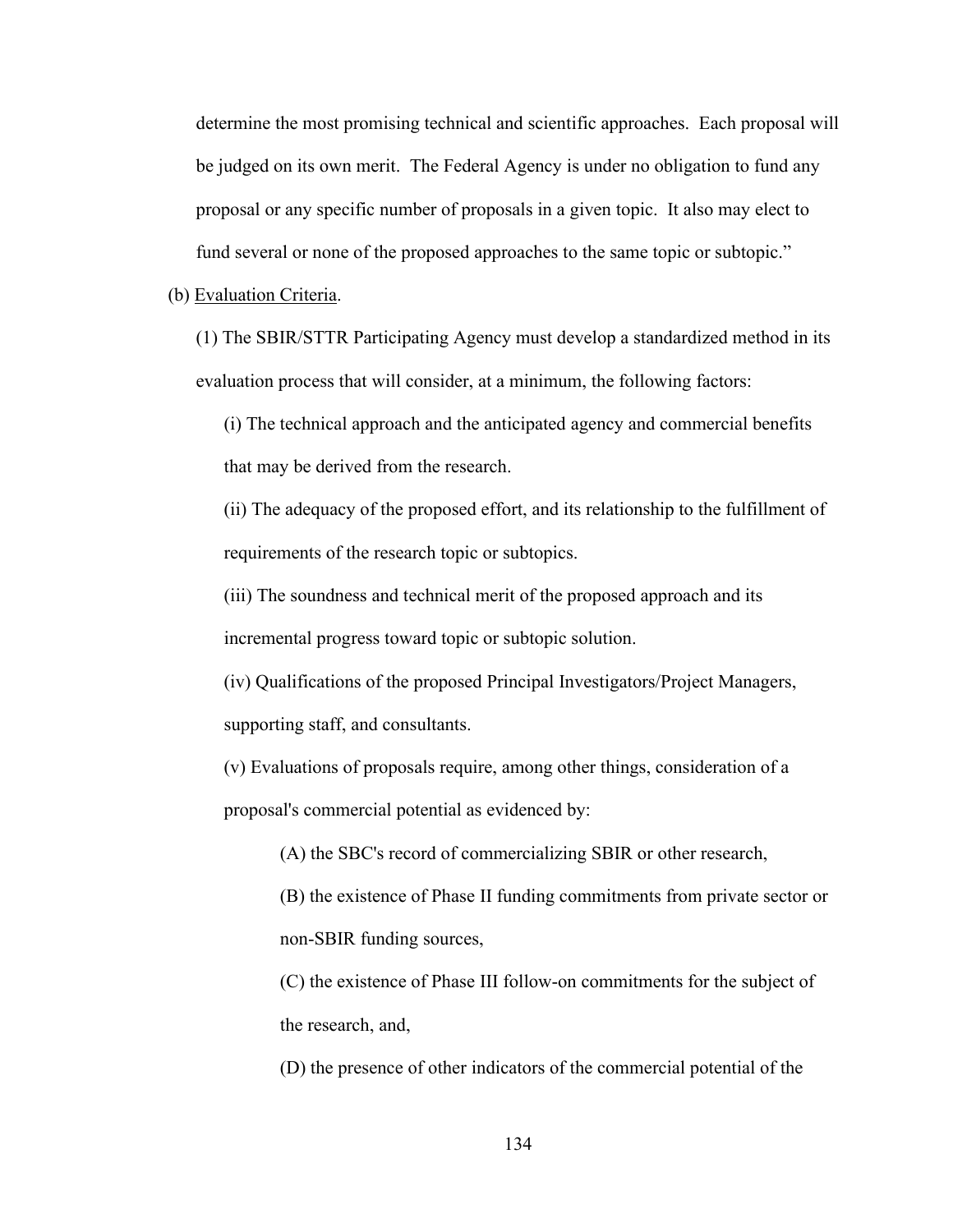idea.

(2) The factors in  $(b)(1)$  above and other appropriate evaluation criteria, if any, must be specified in the "Method of Selection" section of SBIR Program Solicitations.

(c) Peer Review. The Program Solicitation must indicate if the SBIR/STTR Participating Agency contemplates that as a part of the SBIR/STTR proposal evaluation, it will use external peer review.

(d) Release of Proposal Review Information. After final award decisions have been announced, the technical evaluations of the Applicant's proposal may be provided to the Applicant. The identity of the reviewer must not be disclosed.

§ 5. Considerations. This section must include, as a minimum, the following information:

(a) Awards. Indicate the estimated number and type of awards anticipated under the particular SBIR/STTR Program Solicitation in question, including:

(1) Approximate number of Phase I awards expected to be made.

(2) Type of Funding Agreement, that is, contract, grant, or cooperative agreement.

(3) Whether fee or profit will be allowed.

(4) Cost basis of Funding Agreement, for example, fixed-price, cost reimbursement, or cost-plus-fixed fee.

(5) Information on the approximate average dollar value of awards for Phase I and Phase II.

(b) Reports. Describe the frequency and nature of reports that will be required under Phase I Funding Agreements. Interim reports should be brief letter reports.

(c) Payment Schedule. Specify the method and frequency of progress and final payment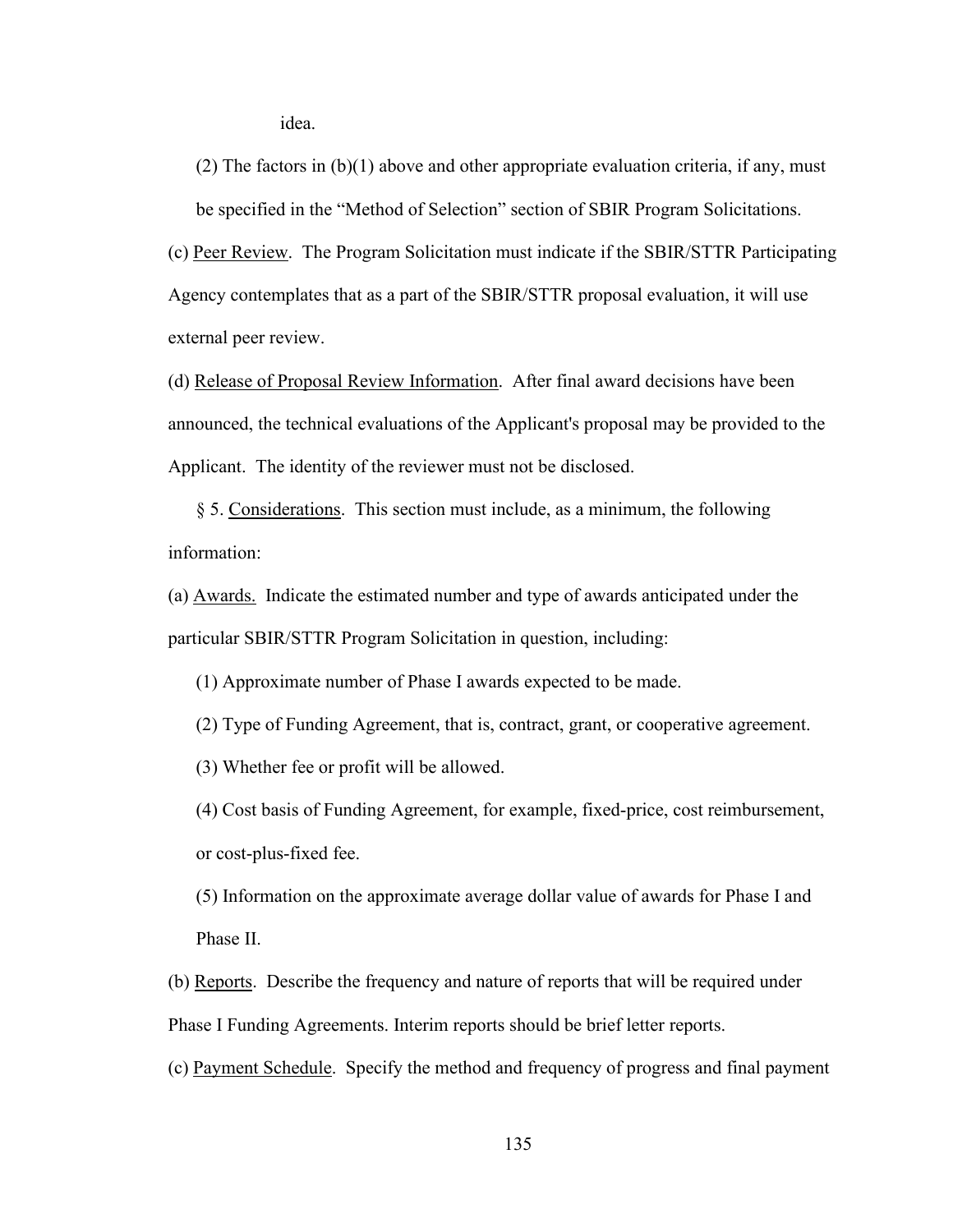under Phase I and II Funding Agreements.

(d) Innovations, SBIR/STTR Data Rights, Inventions and Patents.

(1) Proprietary Information in Proposals. The following statement must be included in all SBIR/STTR Program Solicitations:

"Information contained in unsuccessful proposals will remain the property of the

Applicant. The Federal Government may, however, retain copies of all proposals.

Public release of information in any proposal submitted will be subject to existing

statutory and regulatory requirements. If proprietary information is provided by an

Applicant in a proposal, which constitutes a trade secret, commercial or financial

information, , it will be treated in confidence, to the extent permitted by law, provided

that the proposal is clearly marked by the Applicant as follows:

(A) The following legend must appear on the title page of the proposal:

This proposal contains information that shall not be disclosed outside the Federal Government and shall not be duplicated, used, or disclosed in whole or in part for any purpose other than evaluation of this proposal, unless authorized by law The Government shall have the right to duplicate, use, or disclose the data to the extent provided in the resulting contract if award is made as a result of the submission of this proposal. . . The information subject to these restrictions are contained on all pages of the proposal except for pages [*insert page numbers or other identification of pages that contain no restricted information.]*

(End of Legend); and

(B) The following legend must appear on each page of the proposal that contains

information the Applicant wishes to protect:

Use or disclosure of information contained on this sheet is subject to the

restriction on the title page of this proposal.

(2) Alternative To Minimize Proprietary Information. Agencies may elect to instruct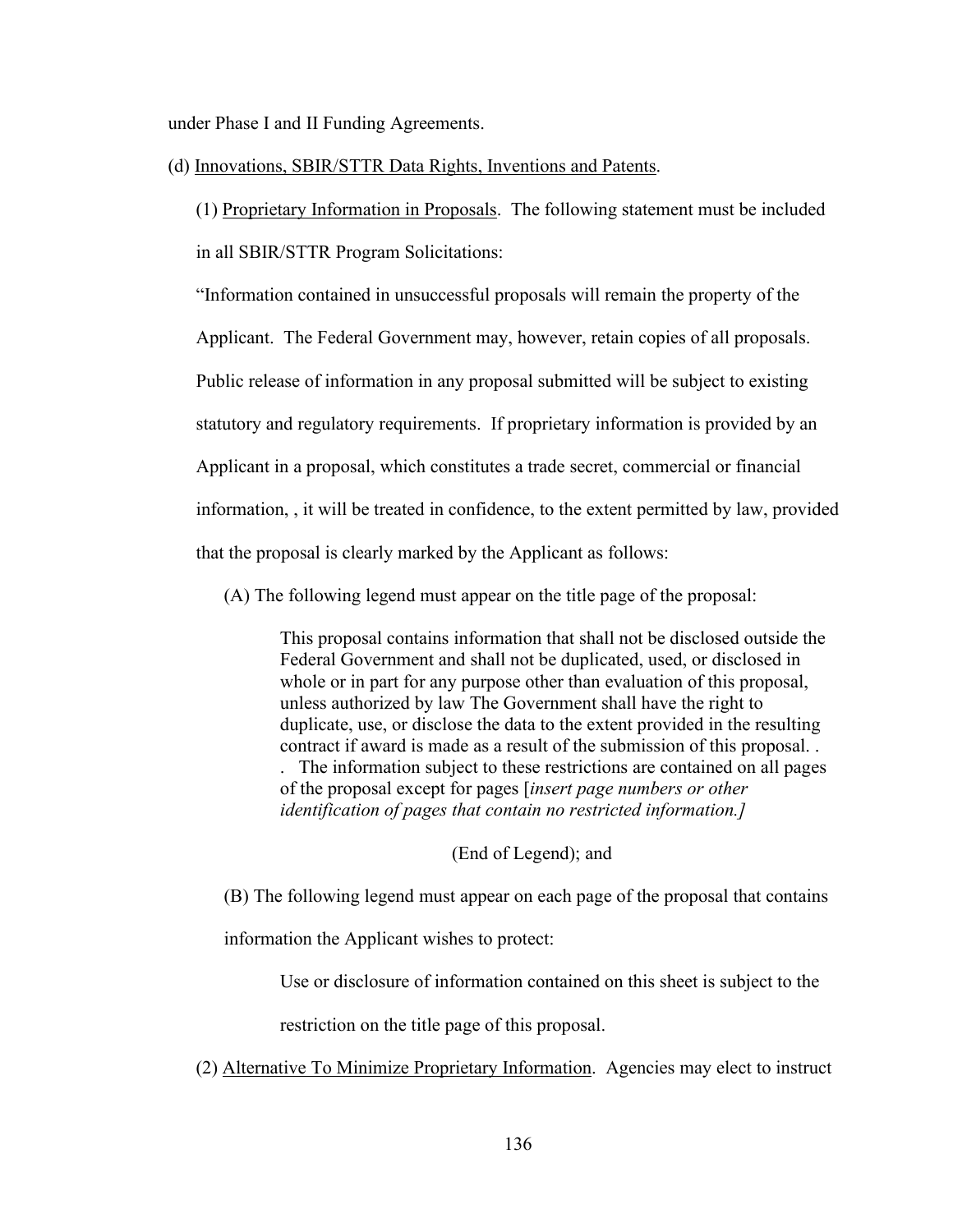Applicants to limit proprietary information to only that absolutely essential to their proposal.

(3) SBIR/STTR Data Rights Clause. Participating Agencies must include a clause in their SBIR and STTR Program Solicitations and resulting Funding Agreements that reflects the following necessary elements:

#### SBIR/STTR Data Rights Clause

(a) Definitions.

(1) Computer Software. Computer programs, source code, source code listings, object code listings, design details, algorithms, processes, flow charts, formulae, and related material that would enable the software to be reproduced, recreated, or recompiled. Computer Software does not include Computer Databases or Computer Software Documentation.

(2) Data. All recorded information, regardless of the form or method of recording or the media on which it may be recorded. The term does not include information incidental to contract or grant administration, such as financial, administrative, cost or pricing or management information.

(3) Form, Fit, and Function Data. Data relating to items, components, or processes that are sufficient to enable physical and functional interchangeability, and data identifying source, size, configuration, mating and attachment characteristics, functional characteristics, and performance requirements. For Computer Software it means data identifying source, functional characteristics, and performance requirements, but specifically excludes the source code, algorithms, processes, formulas, and flow charts of the software.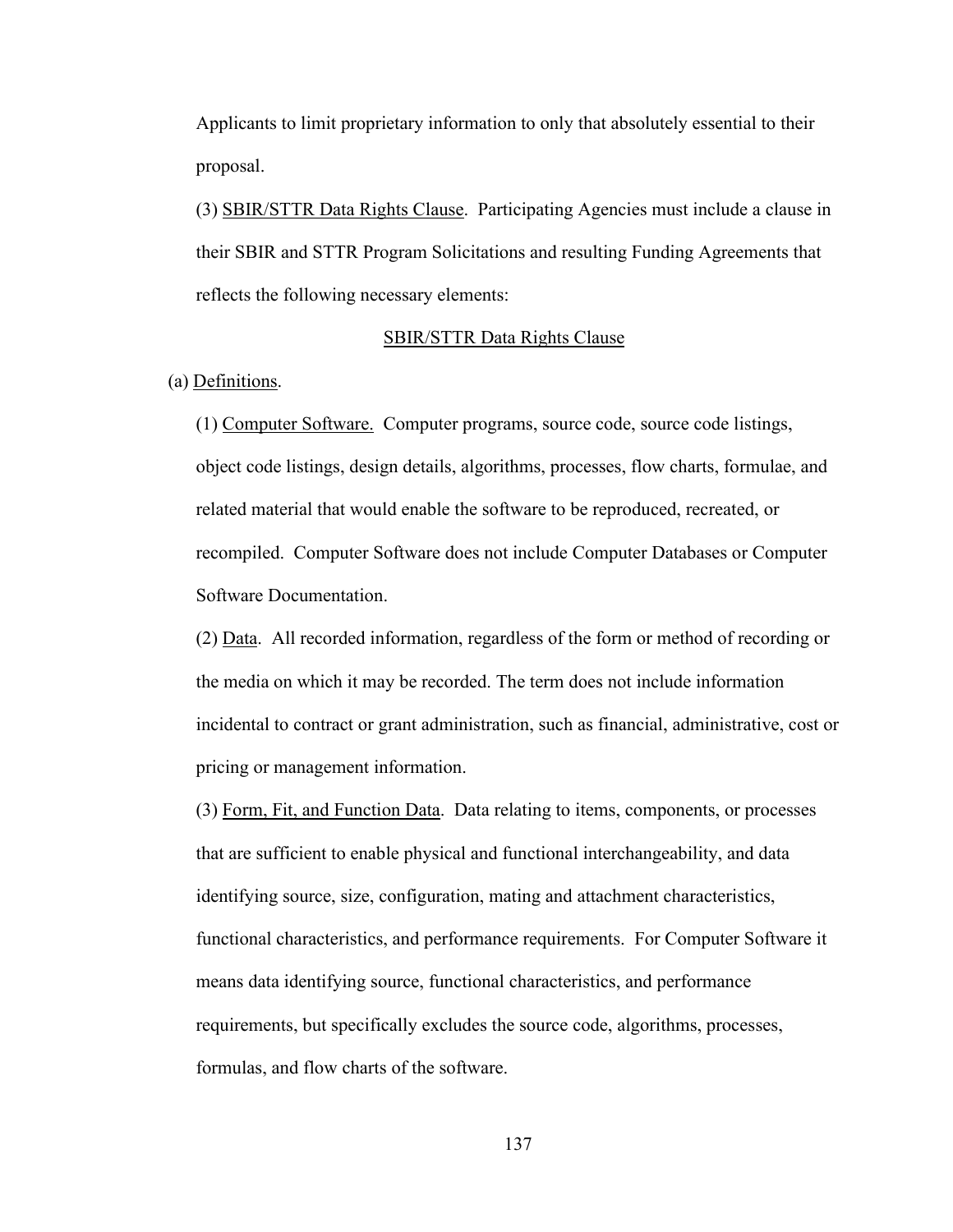(4) Government Purpose. Any activity in which the United States Government is a party, including cooperative agreements with international or multi-national defense organizations or sales or transfers by the United States Government to foreign governments or international organizations. Government Purposes include competitive procurement, but do not include the rights to use, modify, reproduce, release, perform, display, or disclose Technical Data or Computer Software for commercial purposes or authorize others to do so.

(5) Operations, Maintenance, Installation, or Training Purposes (OMIT) Data. Data that is necessary for operation, maintenance, installation, or training purposes (but not including detailed manufacturing or process data).

(6) SBIR/STTR Computer Software Rights. The Federal Government's rights during the SBIR/STTR Protection Period in specific types of SBIR/STTR Data that are Computer Software.

(A) The Federal Government may use, modify, reproduce, release, perform, display, or disclose SBIR/STTR Data that are Computer Software within the Government. The Federal Government may exercise SBIR/STTR Computer Software Rights within the Government for:

(1) Use in Federal Government computers;

(2) Modification, adaptation, or combination with other Computer Software, provided that the Data incorporated into any derivative software are subject to the rights in § 3(ee) of the SBIR/STTR Policy Directive and that the derivative software is marked as containing SBIR/STTR Data; (3) Archive or backup; or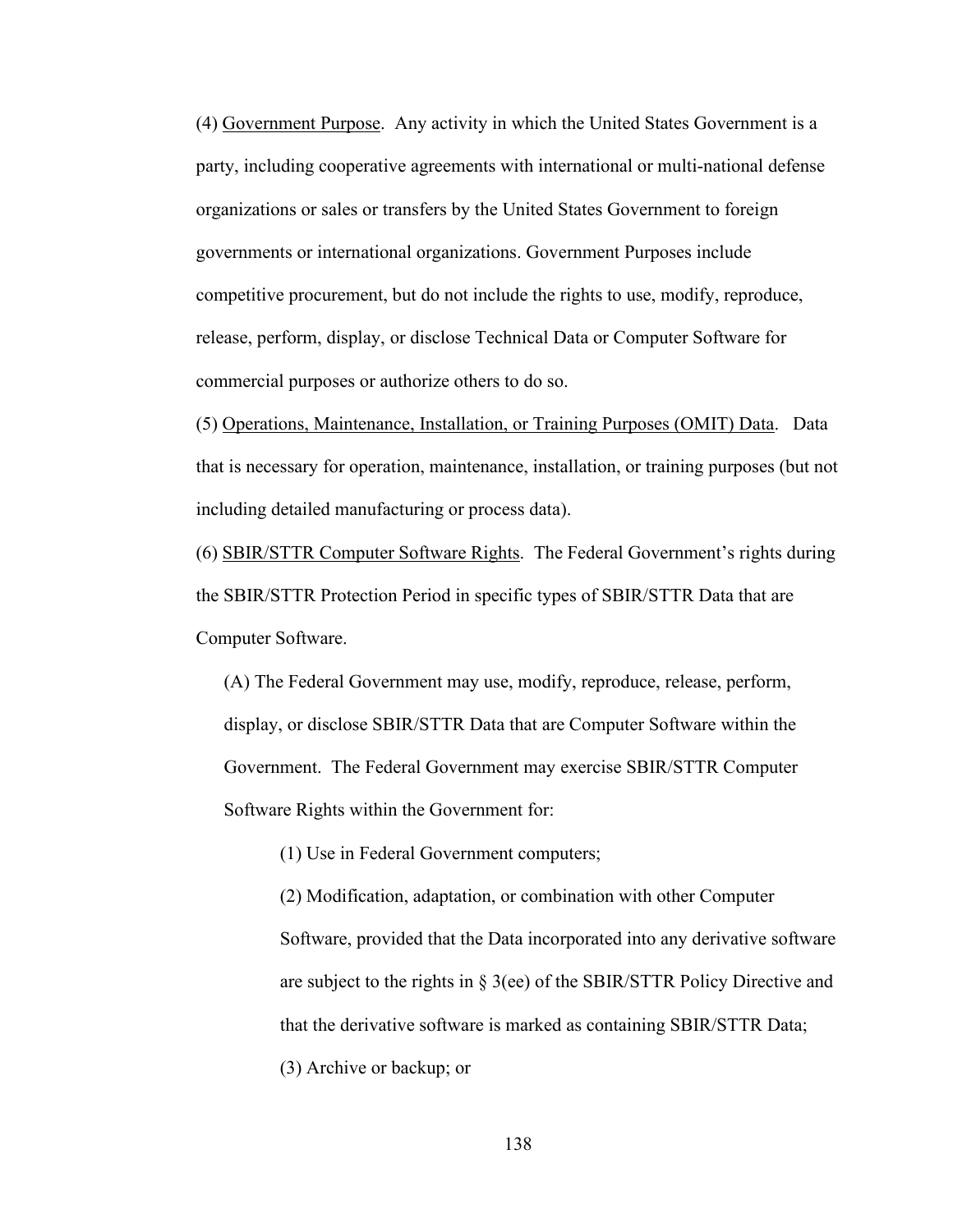(4) Distribution of a computer program to another Federal agency, without further permission of the Awardee, if the Awardee is notified of the distribution and the identity of the recipient prior to the distribution, and a copy of the SBIR/STTR Computer Software Rights included in the Funding Agreement is provided to the recipient.

(B) The Federal Government shall not release, disclose, or permit access to SBIR/STTR Data that is Computer Software for commercial, manufacturing, or procurement purposes without the written permission of the Awardee. The Federal Government shall not release, disclose, or permit access to SBIR/STTR Data outside the Government without the written permission of the Awardee unless:

(i) The non-Governmental entity has entered into a non-disclosure agreement with the Government that complies with the terms for such agreements outlined in § 8 of the SBIR/STTR Policy Directive; and (ii) The release or disclosure is—

> (I) To a Federal Government support service contractor or their subcontractor for purposes of supporting Government internal use or activities, including evaluation, diagnosis and correction of deficiencies, and adaptation, combination, or integration with other Computer Software provided that SBIR/STTR Data incorporated into any derivative software are subject to the rights in  $\S 3$ (ee) of the SBIR/STTR Policy Directive; or

(II) Necessary to support certain narrowly-tailored essential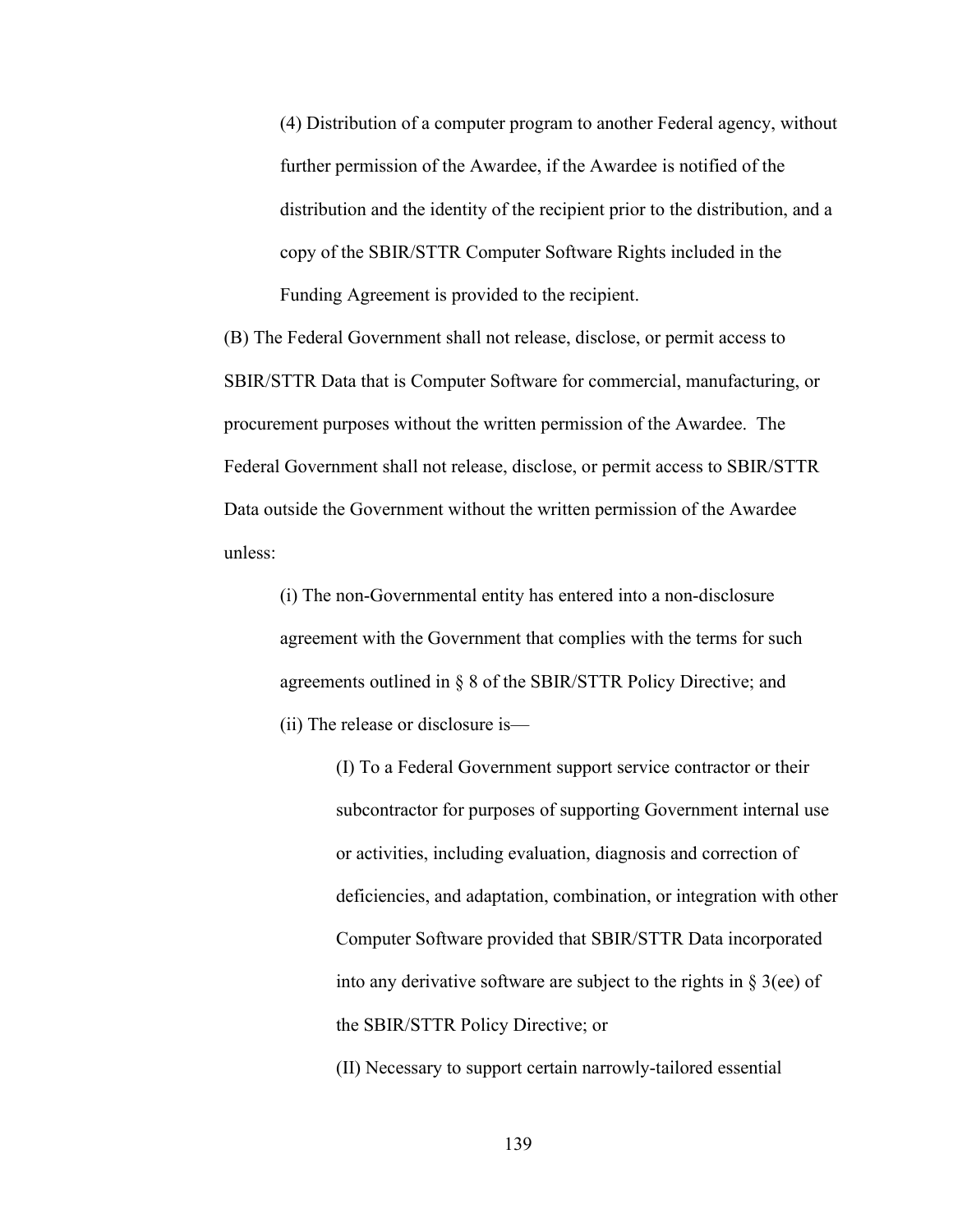Government activities for which law or regulation permits access of a non-Government entity to a contractors' data developed exclusively at private expense, non-SBIR/STTR Data, such as for emergency repair and overhaul.

(7) SBIR/STTR Data. All Data developed or generated in the performance of an SBIR or STTR award, including Technical Data and Computer Software developed or generated in the performance of an SBIR or STTR award. The term does not include information incidental to contract or grant administration, such as financial, administrative, cost or pricing or management information.

(8) SBIR/STTR Data Rights. The Federal Government's license rights in properly marked SBIR/STTR Data during the SBIR/STTR Protection Period are as follows: SBIR/STTR Technical Data Rights in SBIR/STTR Data that are Technical Data or any other type of Data other than Computer Software; and SBIR/STTR Computer Software Rights in SBIR/STTR Data that is Computer Software. Upon expiration of the protection period for SBIR/STTR Data, the Federal Government has a royaltyfree license to use, and to authorize others to use on its behalf, these data for Government Purposes, and is relieved of all disclosure prohibitions and assumes no liability for unauthorized use of these data by third parties. The Federal Government receives Unlimited Rights in Form Fit, and Function Data, OMIT Data, and all unmarked SBIR/STTR Data.

(9) SBIR/STTR Protection Period. The period of time during which the Federal Government is obligated to protect SBIR/STTR Data against unauthorized use and disclosure in accordance with SBIR/STTR Data Rights. The SBIR/STTR Protection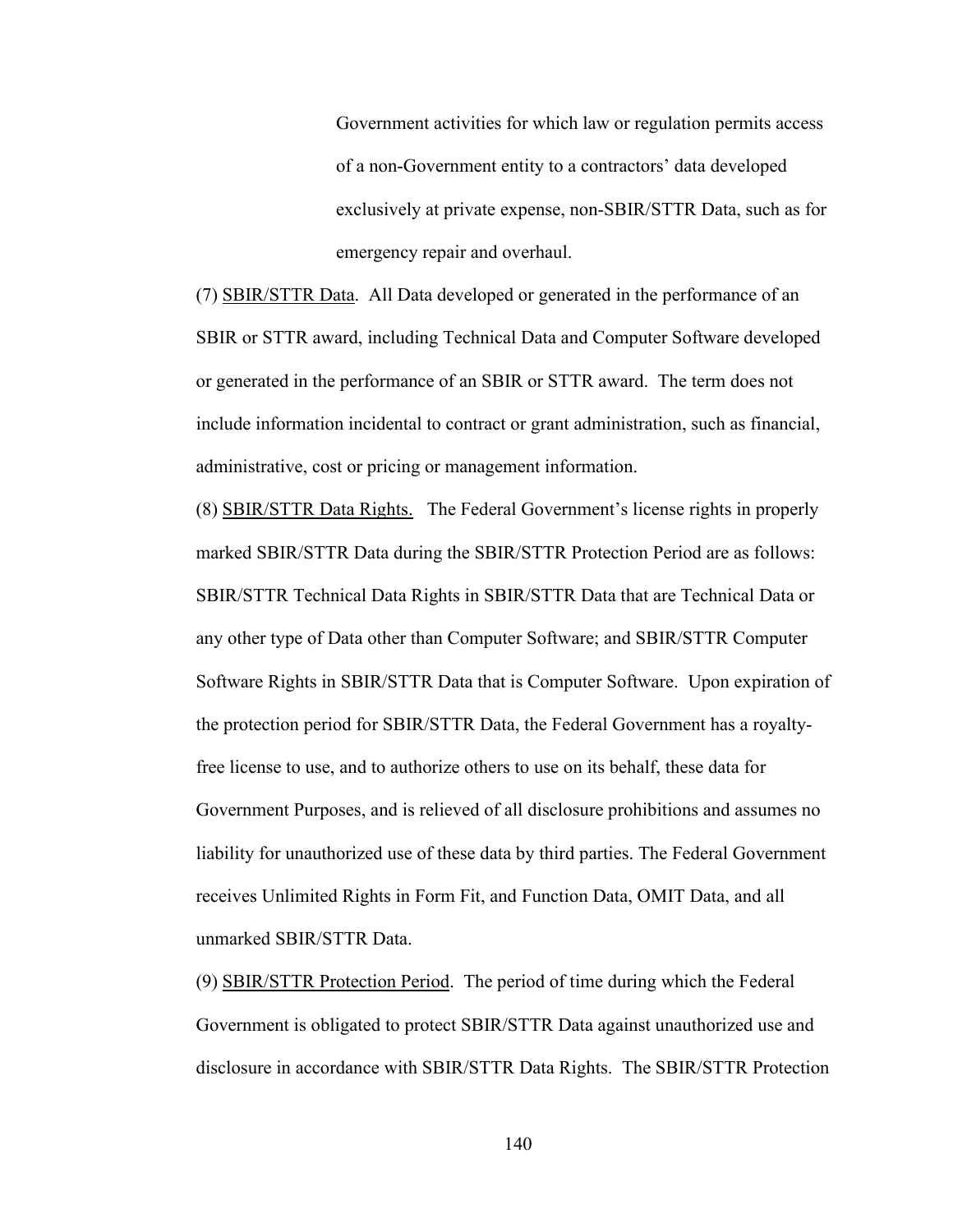Period begins at award of an SBIR/STTR Funding Agreement and ends not less than twenty years from that date (See  $\S$  8(b)(4) of the SBIR/STTR Policy Directive). (10) SBIR/STTR Technical Data Rights. The Federal Government's rights during the SBIR/STTR Protection Period in SBIR/STTR Data that are Technical Data or any other type of Data other than Computer Software.

(A) The Federal Government may, use, modify, reproduce, perform, display, release, or disclose SBIR/STTR Data that are Technical Data within the Government; however, the Government shall not use, release, or disclose the data for procurement, manufacturing, or commercial purposes; or release or disclose the SBIR/STTR Data outside the Government except as permitted by paragraph (B) below or by written permission of the Awardee.

(B) SBIR/STTR Data that are Technical Data may be released outside the Federal Government without any additional written permission of the Awardee only if the non-Governmental entity or foreign government has entered into a non-disclosure agreement with the Federal Government that complies with the terms for such agreements outlined in § 8 of the SBIR/STTR Policy Directive and the release is:

(i) Necessary to support certain narrowly-tailored essential Government activities for which law or regulation permits access of a non-Government entity to a contractors' data developed exclusively at private expense, non-SBIR/STTR Data, such as for emergency repair and overhaul;

(ii) To a Government support services contractor in the performance of a Government support services contract for internal Government use or activities, including evaluation, diagnosis or modification, provided that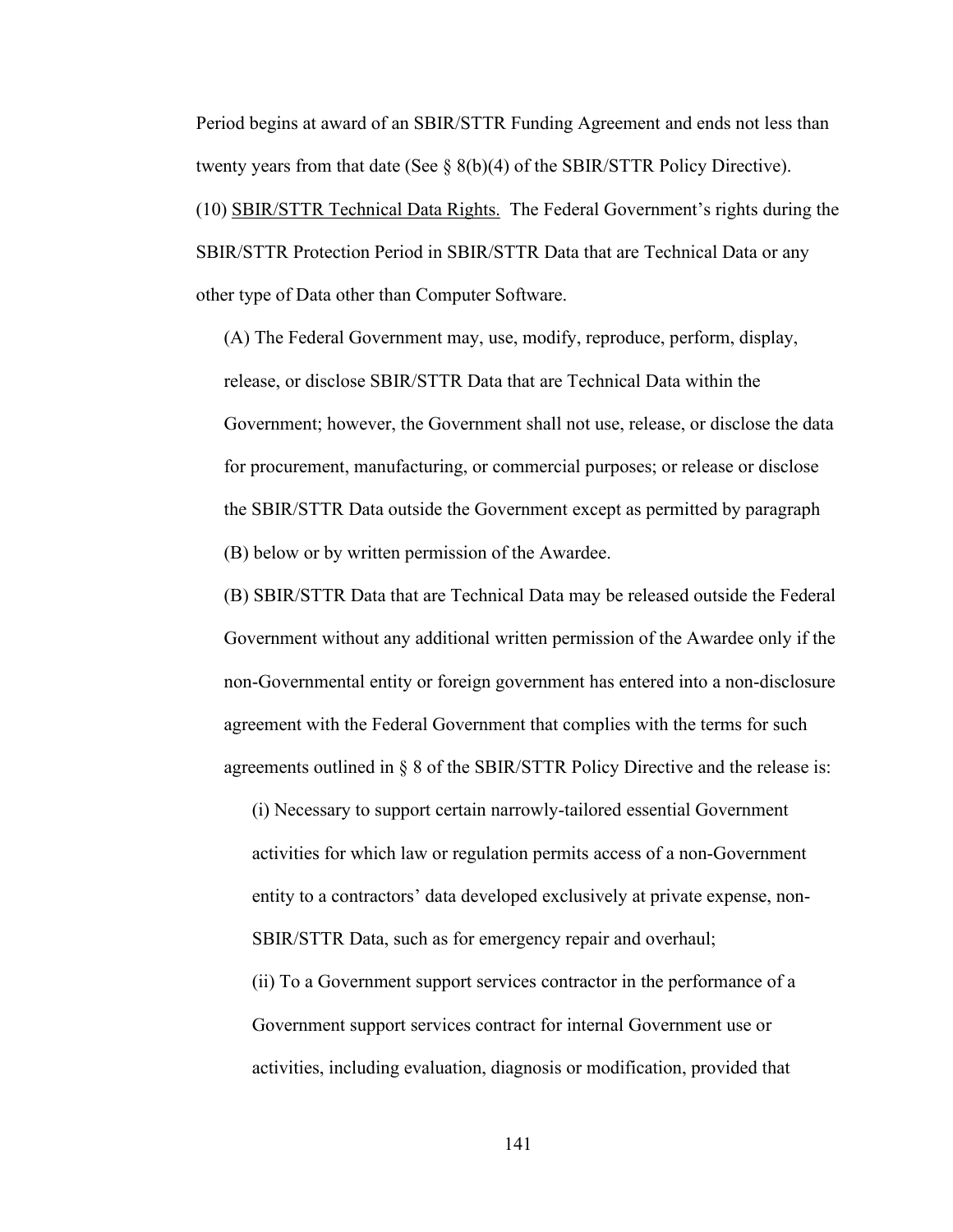SBIR/STTR Technical Data incorporated into any derivative Data are subject to the rights in § 3(ii) of the SBIR/STTR Policy Directive, and the release is not for commercial purposes or manufacture;

(iii) To a foreign government for purposes of information and evaluation if required to serve the interests of the U.S. Government; or

(iv) To non-Government entities or individuals for purposes of evaluation.

(11) Technical Data. Recorded information, regardless of the form or method of the recording, of a scientific or technical nature (including Computer Software Documentation and Computer Databases). The term does not include Computer Software or financial, administrative, cost or pricing, or management information, or other data incidental to contract or grant administration. The term includes recorded Data of a scientific or technical nature that is included in Computer Databases. (12) Unlimited Rights. The Government's rights to access, use, modify, prepare derivative works, reproduce, release, perform, display, disclose, or distribute Data in whole or in part, in any manner and for any purpose whatsoever, and to have or authorize others to do so.

#### (b) Allocation of SBIR/STTR Data Rights.

(1) An SBC retains ownership of all SBIR/STTR Data it develops or generates in the performance of an SBIR/STTR award. The SBC retains all rights in SBIR/STTR Data that are not granted to the Federal Government in accordance with the SBIR/STTR Policy Directive. These rights of the SBC do not expire. (2) During the SBIR/STTR Protection Period, the Federal Government receives SBIR/STTR Technical Data Rights in appropriately marked SBIR/STTR Data that is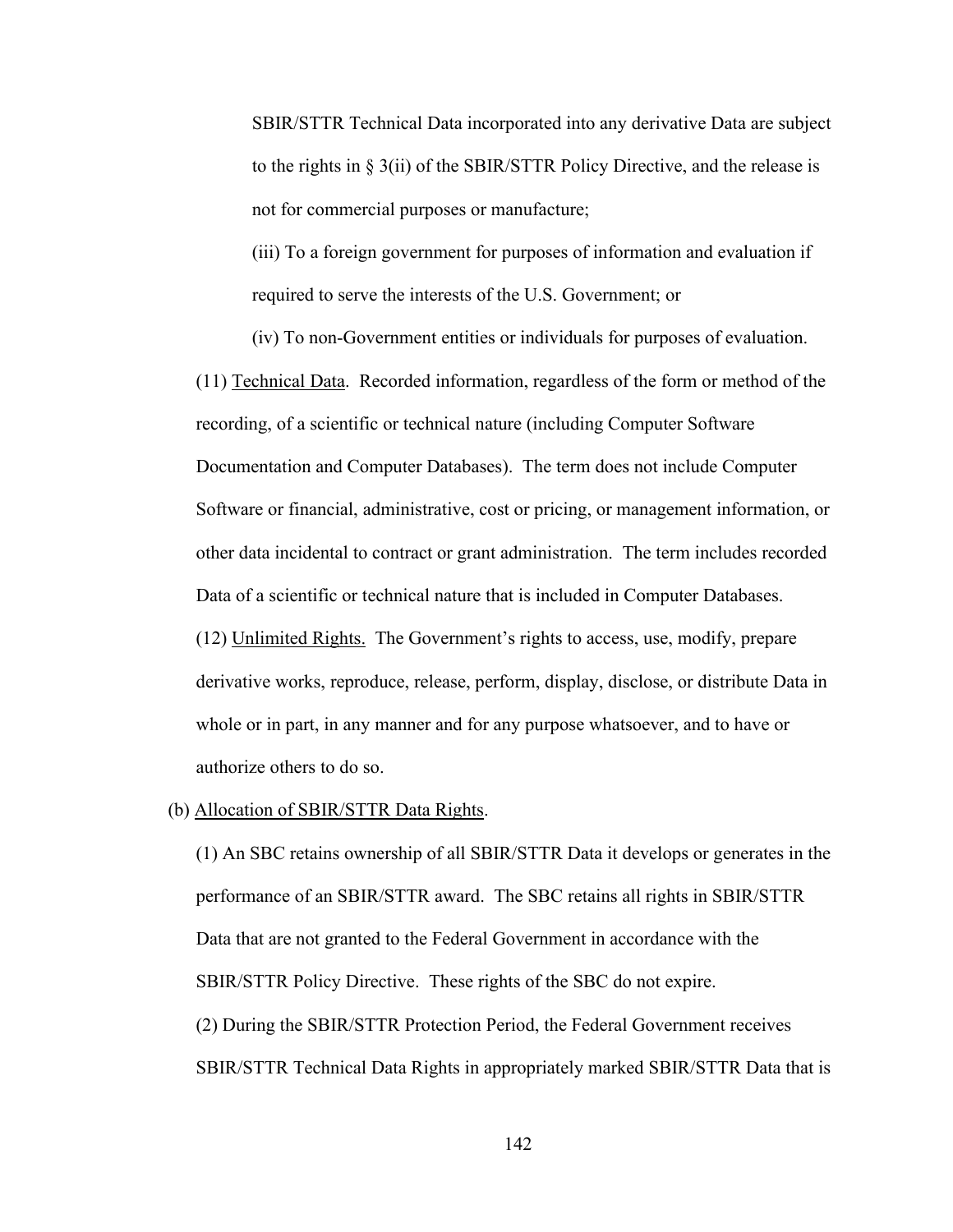Technical Data or any other type of Data other than Computer Software; and SBIR/STTR Computer Software Rights in appropriately marked SBIR/STTR Data that is Computer Software.

(3) After the protection period, the Federal Government may use, and authorize others to use on its behalf, for Government Purposes, SBIR/STTR Data that was protected during the SBIR/STTR Protection Period. Awards issued by the U.S. Department of Energy are subject to Unlimited Rights after the expiration of the SBIR/STTR Protection Period.

(4) The Federal Government receives Unlimited Rights in Form Fit, and Function Data, OMIT Data, and all unmarked SBIR/STTR Data

(c) Identification and Delivery of SBIR/STTR Data. Any SBIR/STTR Data delivered by the Awardee, and in which the Awardee intends to limit the Federal Government's rights to SBIR/STTR Data Rights, must be delivered with restrictive markings. The Federal Government assumes no liability for the access, use, modification, reproduction, release, performance, display, disclosure, or distribution of SBIR/STTR Data without markings. The Awardee or its subcontractors or suppliers shall conspicuously and legibly mark all such SBIR/STTR Data with the appropriate legend.

(1) The authorized legend shall be placed on each page of the SBIR/STTR Data. If only portions of a page are subject to the asserted restrictions, the SBIR/STTR Awardee shall identify the restricted portions (e.g., by circling or underscoring with a note or other appropriate identifier). With respect to SBIR/STTR Data embodied in Computer Software, the legend shall be placed on: (1) the printed material or media containing the Computer Software; or (2) the transmittal document or storage

143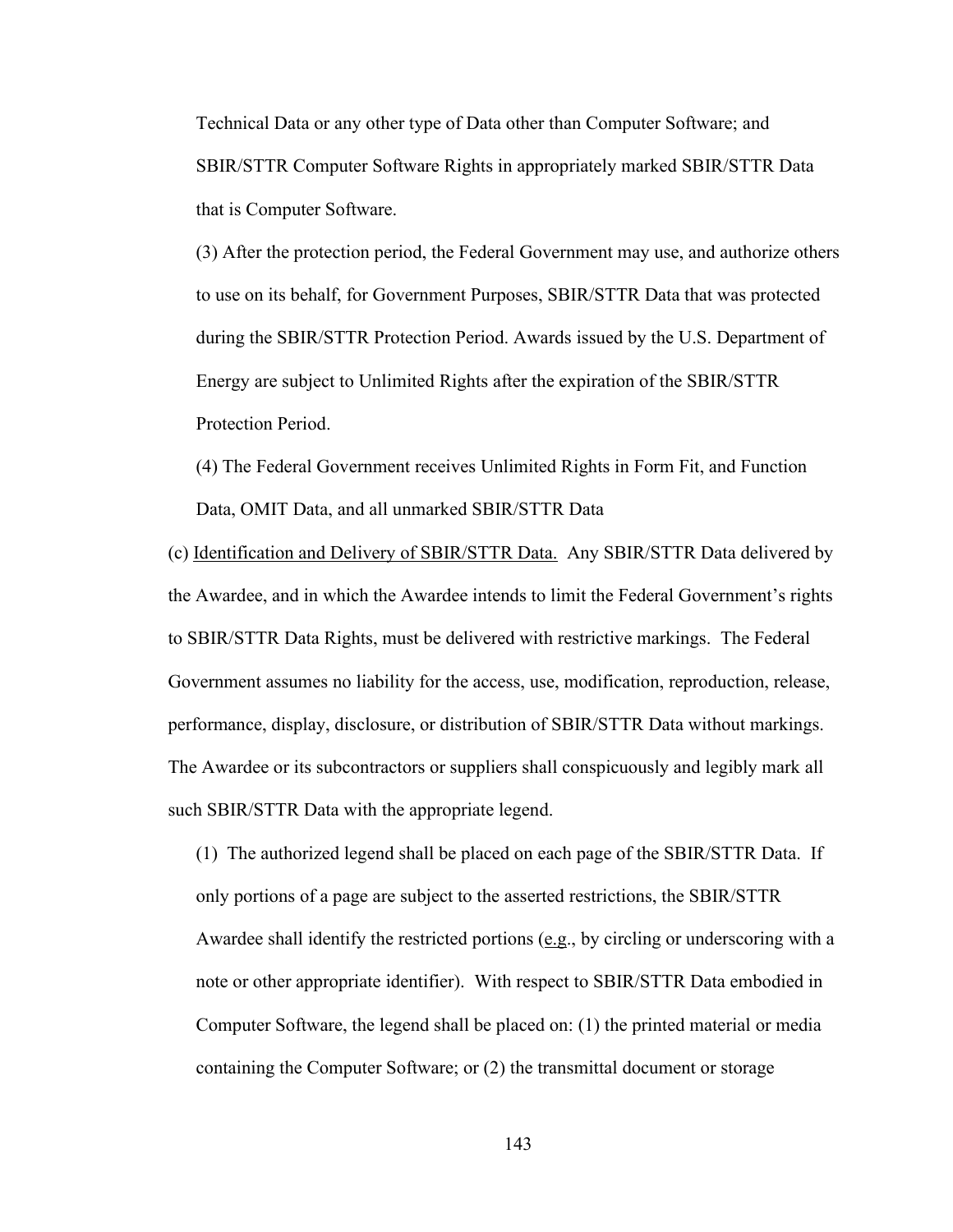container. The legend shall read as follows:

| Funding Agreement No.              |  |
|------------------------------------|--|
| <b>Award Date</b>                  |  |
| <b>SBIR/STTR Protection Period</b> |  |
| <b>SBIR/STTR Awardee</b>           |  |
| <b>SBIR/STTR Awardee Address</b>   |  |

## "SBIR/STTR DATA RIGHTS

This is SBIR/STTR Data (or is Computer Software or a Prototype that embodies or includes SBIR/STTR Data) to which the SBIR/STTR Awardee has SBIR/STTR Data Rights and to which the Federal Government has received SBIR/STTR Technical Data Rights (or SBIR/STTR Computer Software Rights) during the SBIR/STTR Protection Period and rights of use for Government Purposes after the SBIR/STTR Protection Period, as those terms are defined in the SBIR/STTR Funding Agreement. Awards issued by the U.S. Department of Energy are subject to Unlimited Rights after the SBIR/STTR Protection Period, as that term is defined in the SBIR/STTR Funding Agreement. Any reproduction of SBIR/STTR Data or portions of such data marked with this legend must also reproduce the markings." (End of Legend)

(2) Data submitted without correct or appropriate markings may be corrected within 6

months from the date the data is delivered.

(d) Relation to patents. Nothing regarding SBIR/STTR Data Rights in this clause shall

imply a license to or imply a requirement to license to the Federal Government any patent

to a Subject Invention (as defined under the Bayh-Dole Act implemented at 37 CFR 401)

made under an SBIR/STTR award.

## (End of Clause)

(4) Copyrights. Include an appropriate statement concerning copyrights and

publications addressing national security considerations, if any, and the appropriate

acknowledgement and disclaimer statement.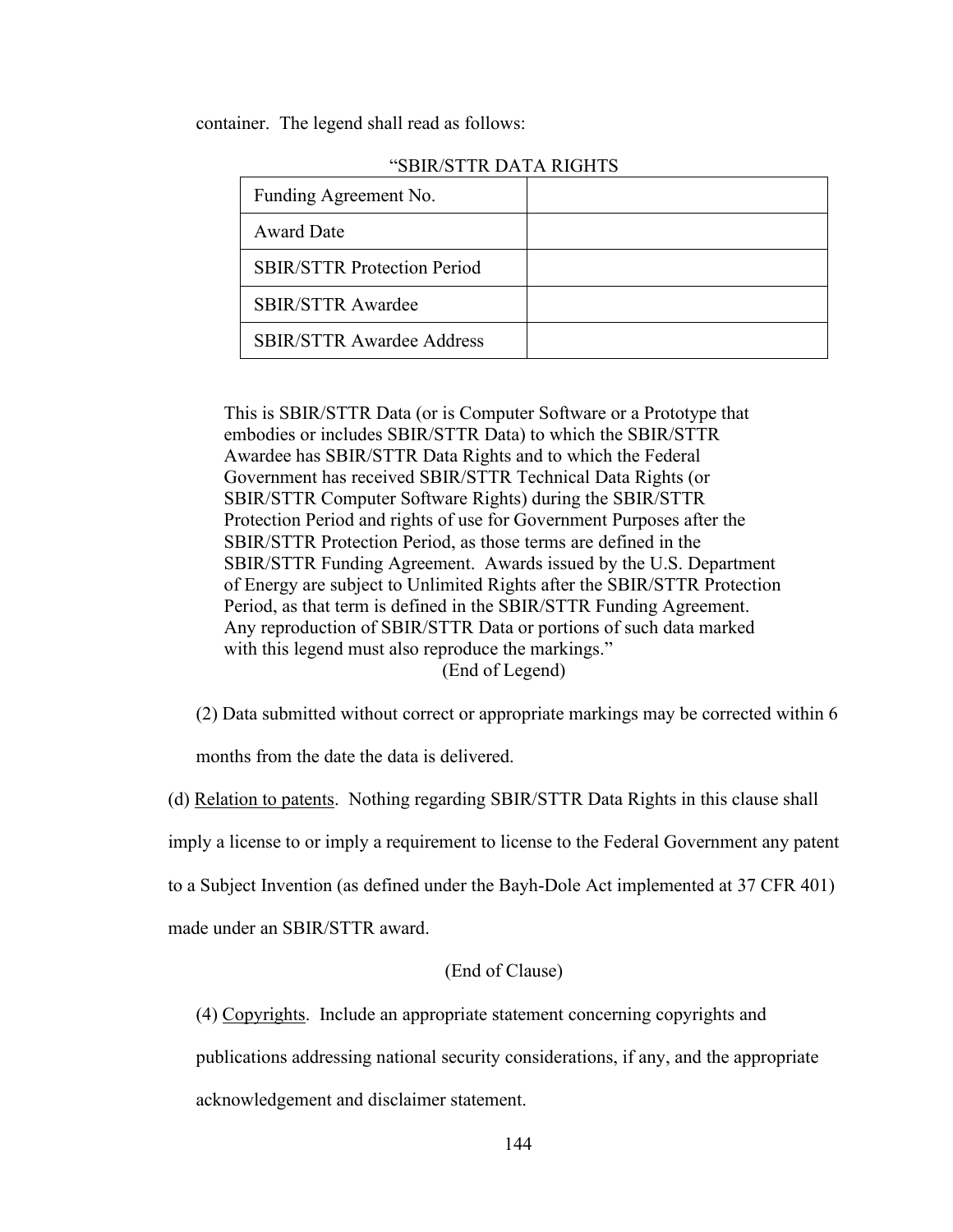(5) Invention Reporting. Include requirements for reporting inventions. Include appropriate information concerning the reporting of inventions, for example:

"SBIR/STTR Awardees must report inventions to the awarding agency within 2 months of the inventor's report to the Awardee."

Note: Many federal agencies require electronic reporting of inventions and patents made with Federal funds through the Interagency Invention Reporting System (iEdison) that is maintained and managed by NIH. The iEdison System is used to satisfy all invention reporting requirements mandated by an SBIR/STTR award. Access to iEdison is through a secure interactive Internet site, http://www.iedison.gov. All Federal Agencies are encouraged to use the iEdison System. In addition to fulfilling reporting requirements, iEdison notifies the user of future time sensitive deadlines with enough lead-time to avoid the possibility of loss of invention or patent ownership or rights.

(e) Cost Sharing. Include a statement essentially as follows:

"Cost sharing is permitted for proposals under this Program Solicitation; however, cost sharing is not required. Cost sharing will not be an evaluation factor in consideration of your Phase I proposal."

(f) Profit or Fee. Include a statement on the payment of profit or fee on awards made

under the SBIR/STTR Program Solicitation.

(g) Joint Ventures or Limited Partnerships. Include essentially the following language:

"Joint Ventures and limited partnerships are eligible provided the entity created qualifies as a Small Business Concern as defined in this Program Solicitation."

(h) Research and Analytical Work. Include essentially the following statement:

SBIR:

(1) "For Phase I a minimum of two-thirds of the research and/or analytical effort must be performed by the proposing Small Business Concern unless otherwise approved in writing by the Funding Agreement officer after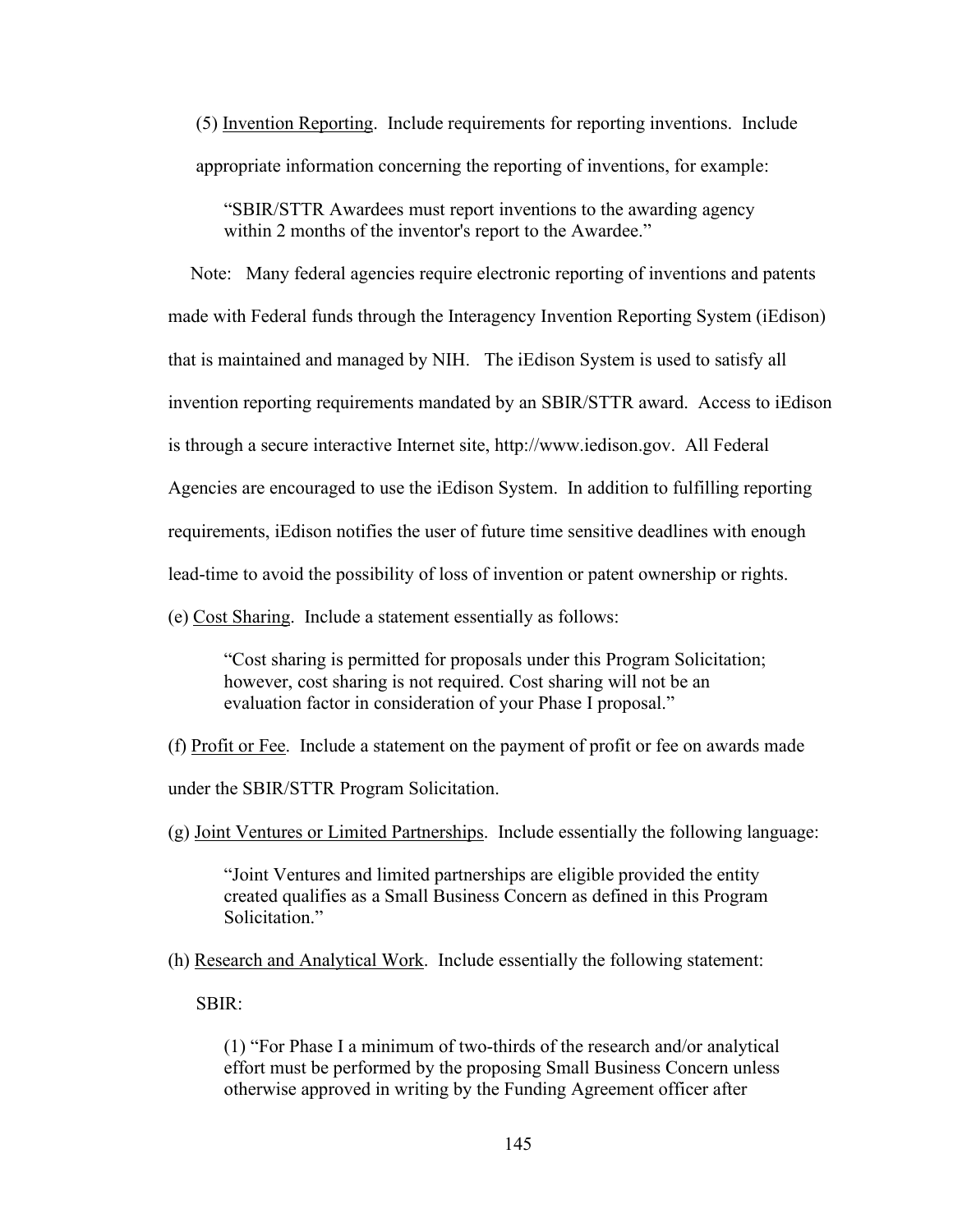consultation with the agency SBIR program manager/coordinator. (2) For Phase II a minimum of one-half of the research and/or analytical effort must be performed by the proposing Small Business Concern unless otherwise approved in writing by the Funding Agreement officer after consultation with the agency SBIR program manager/coordinator."

STTR:

"For both Phase I and Phase II, not less than 40 percent of the R/R&D work must be performed by the Small Business Concern, and not less than 30 percent of the R/R&D work must be performed by a partnering Research Institution, as defined in this Program Solicitation."

(i) Awardee Commitments. To meet the legislative requirement that SBIR/STTR

Program Solicitations be simplified, standardized and uniform, clauses expected to be in

or required to be included in SBIR/STTR Funding Agreements must not be included in

full or by reference in SBIR/STTR Program Solicitations. Rather, Applicants must be

advised that they will be required to make certain legal commitments at the time of

execution of Funding Agreements resulting from SBIR/STTR Program Solicitations.

Essentially, the following statement must be included in the "Considerations" section of

SBIR/STTR Program Solicitations:

"Upon award of a Funding Agreement, the Awardee will be required to make certain legal commitments through acceptance of numerous clauses in Phase I Funding Agreements. The outline that follows is illustrative of the types of clauses to which the contractor would be committed. This list is not a complete list of clauses to be included in Phase I Funding Agreements, and is not the specific wording of such clauses. Copies of complete terms and conditions are available upon request."

(j) Summary Statements. The following are illustrative of the type of summary

statements to be included immediately following the statement in subparagraph (i). These

statements are examples only and may vary depending upon the type of Funding

Agreement used.

(1) Standards of Work. Work performed under the Funding Agreement must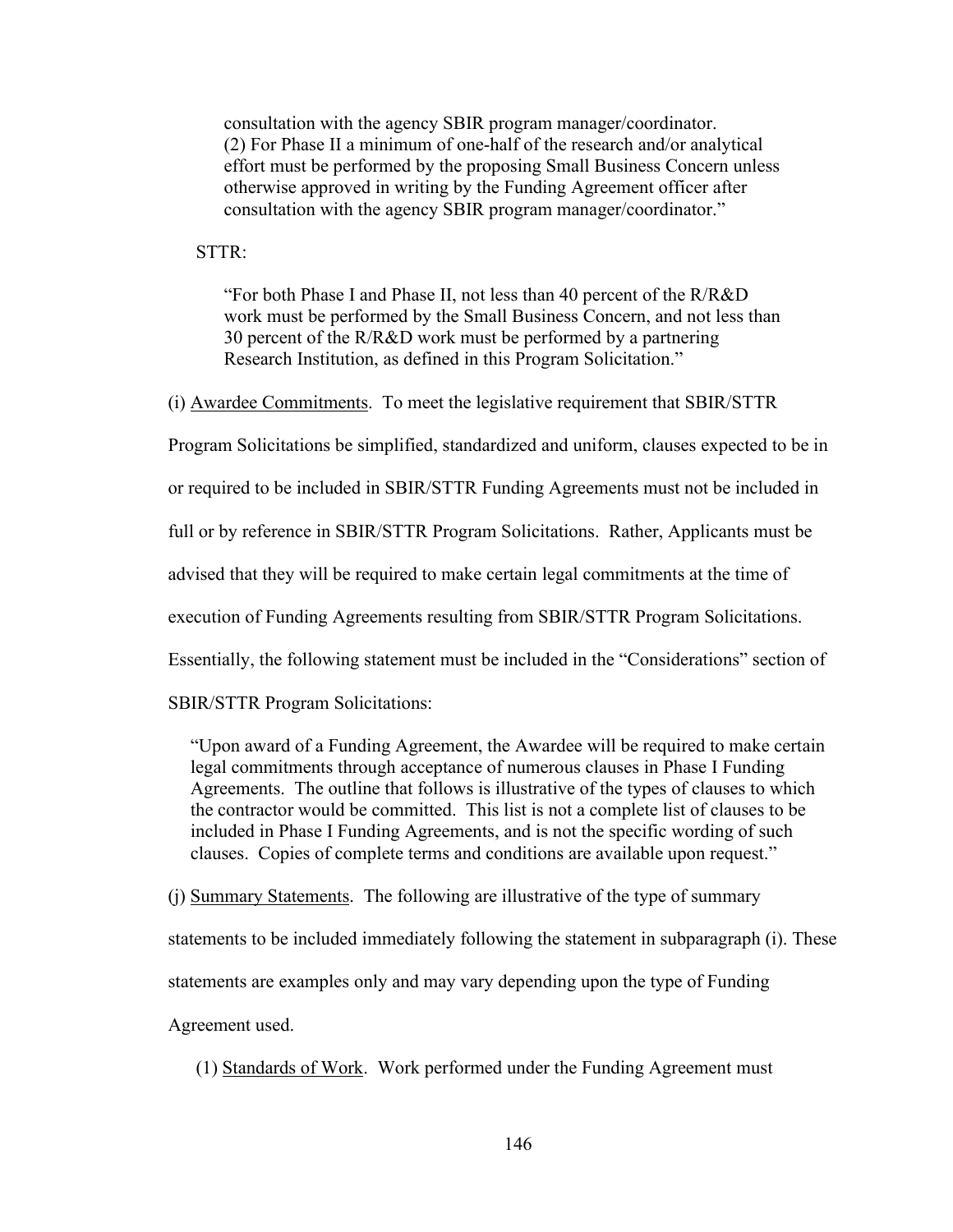conform to high professional standards.

(2) Inspection. Work performed under the Funding Agreement is subject to Government inspection and evaluation at all times.

(3) Examination of Records. The Comptroller General (or a duly authorized representative) must have the right to examine any pertinent records of the Awardee involving transactions related to this Funding Agreement.

(4) Default. The Federal Government may terminate the Funding Agreement if the contractor fails to perform the work contracted.

(5) Termination for Convenience. The Funding Agreement may be terminated at any time by the Federal Government if it deems termination to be in its best interest, in which case the Awardee will be compensated for work performed and for reasonable termination costs.

(6) Disputes. Any dispute concerning the Funding Agreement that cannot be resolved by agreement must be decided by the contracting officer with right of appeal.

(7) Contract Work Hours. The Awardee may not require an employee to work more than 8 hours a day or 40 hours a week unless the employee is compensated accordingly (for example, overtime pay).

(8) Equal Opportunity. The Awardee will not discriminate against any employee or applicant for employment because of race, color, religion, sex, or national origin.

(9) Equal Opportunity for Veterans. The Awardee will not discriminate against any employee or application for employment because he or she is a disabled veteran or veteran of the Vietnam era.

(10) Equal Opportunity for People with Disabilities. The Awardee will not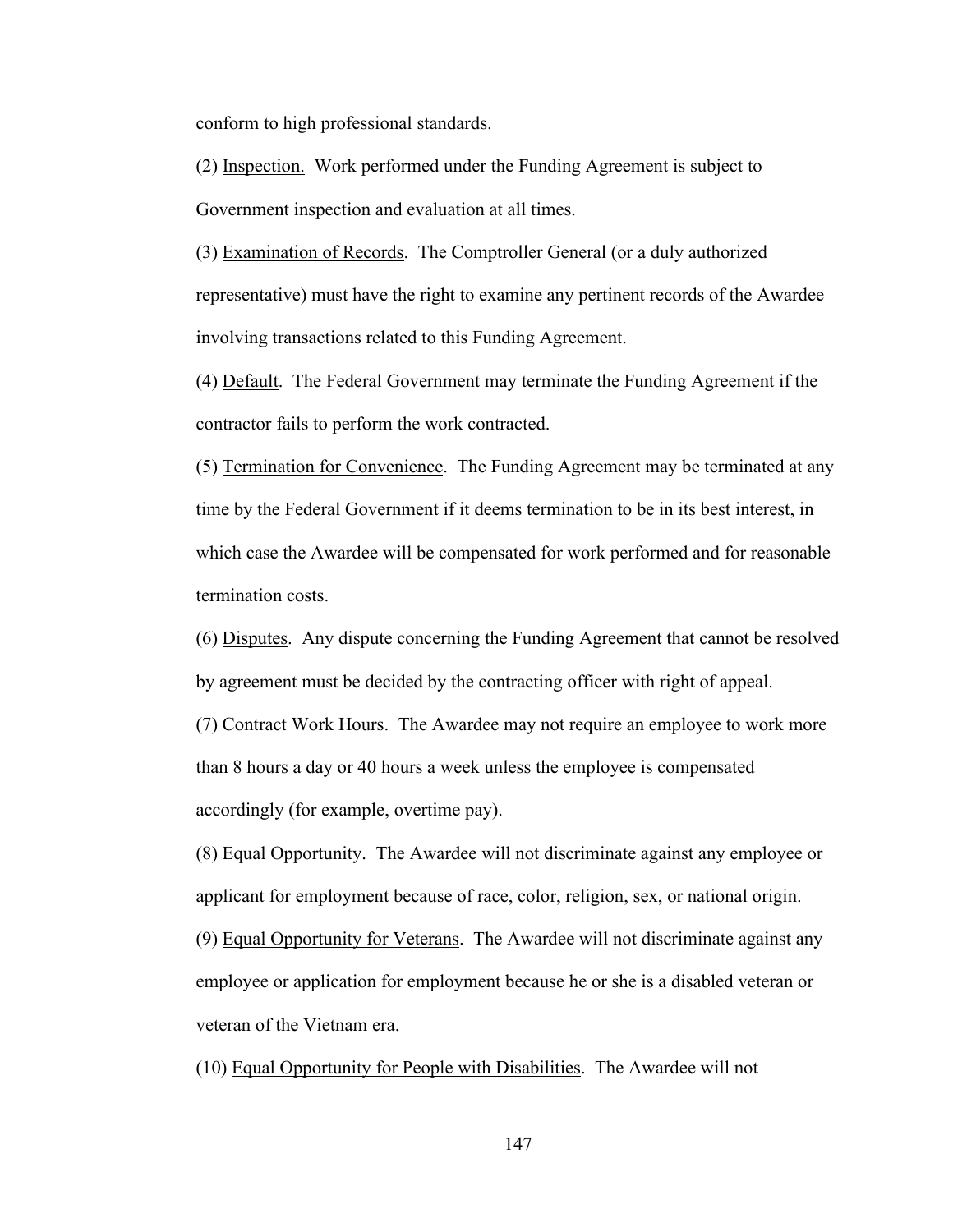discriminate against any employee or applicant for employment because he or she is physically or intellectually disabled.

(11) Officials Not To Benefit. No Federal Government official may benefit personally from the SBIR/STTR Funding Agreement.

(12) Covenant Against Contingent Fees. No person or agency has been employed to solicit or secure the Funding Agreement upon an understanding for compensation except bona fide employees or commercial agencies maintained by the Awardee for the purpose of securing business.

(13) Gratuities. The Funding Agreement may be terminated by the Federal Government if any gratuities have been offered to any representative of the Government to secure the award.

(14) Patent Infringement. The Awardee must report each notice or claim of patent infringement based on the performance of the Funding Agreement.

(15) American Made Equipment and Products. When purchasing equipment or a product under the SBIR/STTR Funding Agreement, purchase only American-made items whenever possible.

(k) Additional Information. Information pertinent to an understanding of the administration requirements of SBIR/STTR proposals and Funding Agreements not included elsewhere must be included in this section. As a minimum, statements essentially as follows must be included under "Additional Information" in SBIR/STTR Program Solicitations:

(1) This Program Solicitation is intended for informational purposes and reflects current planning. If there is any inconsistency between the information contained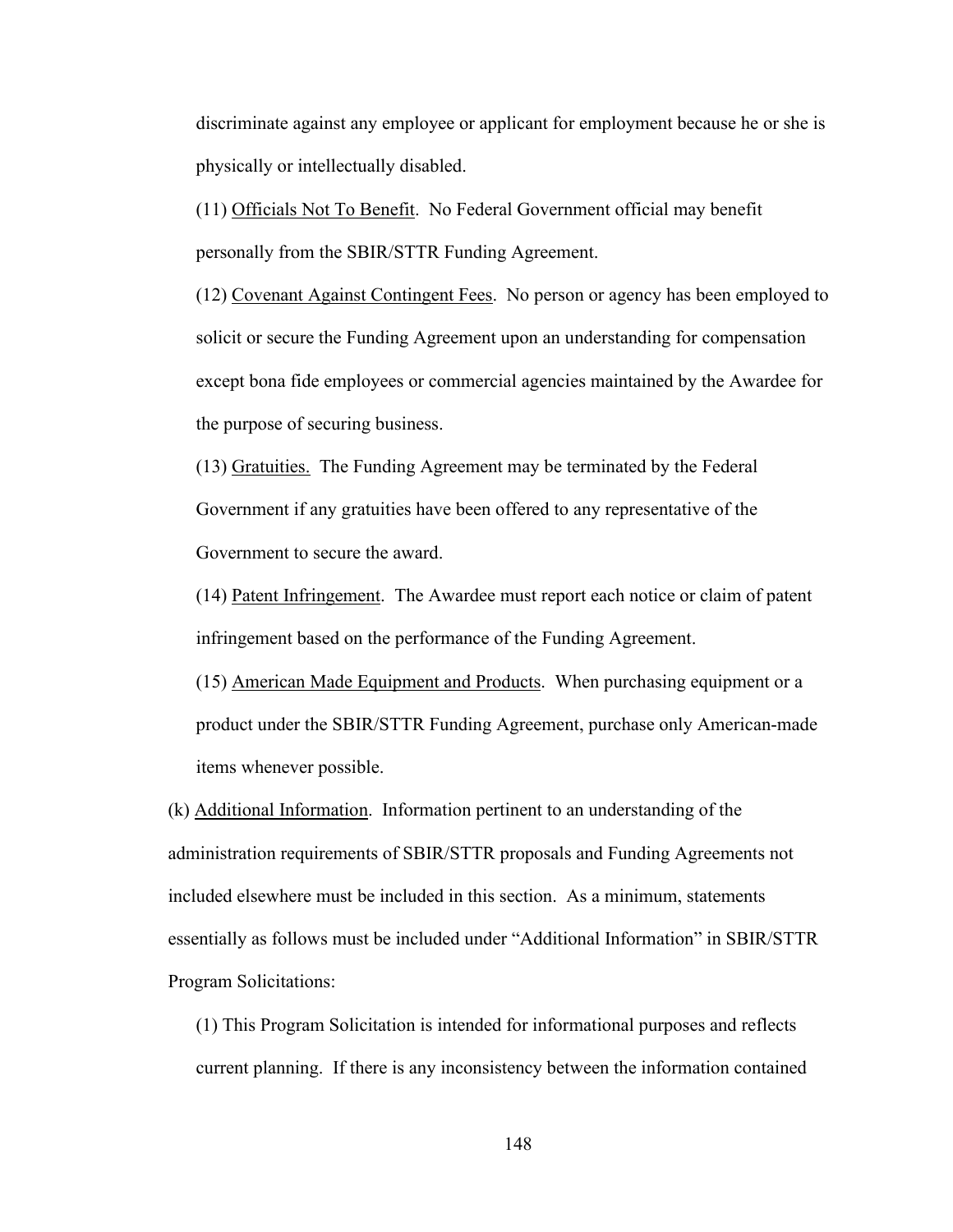herein and the terms of any resulting SBIR/STTR Funding Agreement, the terms of the Funding Agreement are controlling.

(2) Before award of an SBIR/STTR Funding Agreement, the Federal Government may request the Applicant to submit certain organizational, management, personnel, and financial information to assure responsibility of the Applicant.

(3) The Federal Government is not responsible for any monies expended by the Applicant before award of any Funding Agreement.

(4) This Program Solicitation is not an offer by the Federal Government and does not obligate the Government to make any specific number of awards. Also, awards under the SBIR/STTR program are contingent upon the availability of funds.

(5) The SBIR/STTR program is not a substitute for existing unsolicited proposal mechanisms. Unsolicited proposals must not be accepted under the SBIR/STTR program in either Phase I or Phase II.

(6) If an award is made pursuant to a proposal submitted under this SBIR/STTR Program Solicitation, a representative of the contractor or grantee or party to a cooperative agreement will be required to certify that the concern has not previously been, nor is currently being, paid for Essentially Equivalent Work by any Federal Agency.

§ 6. Submission of Proposals.

(a) This section must clearly specify the closing date on which all proposals are due to be received.

(b) This section must specify the number of copies of the proposal that are to be submitted.

149